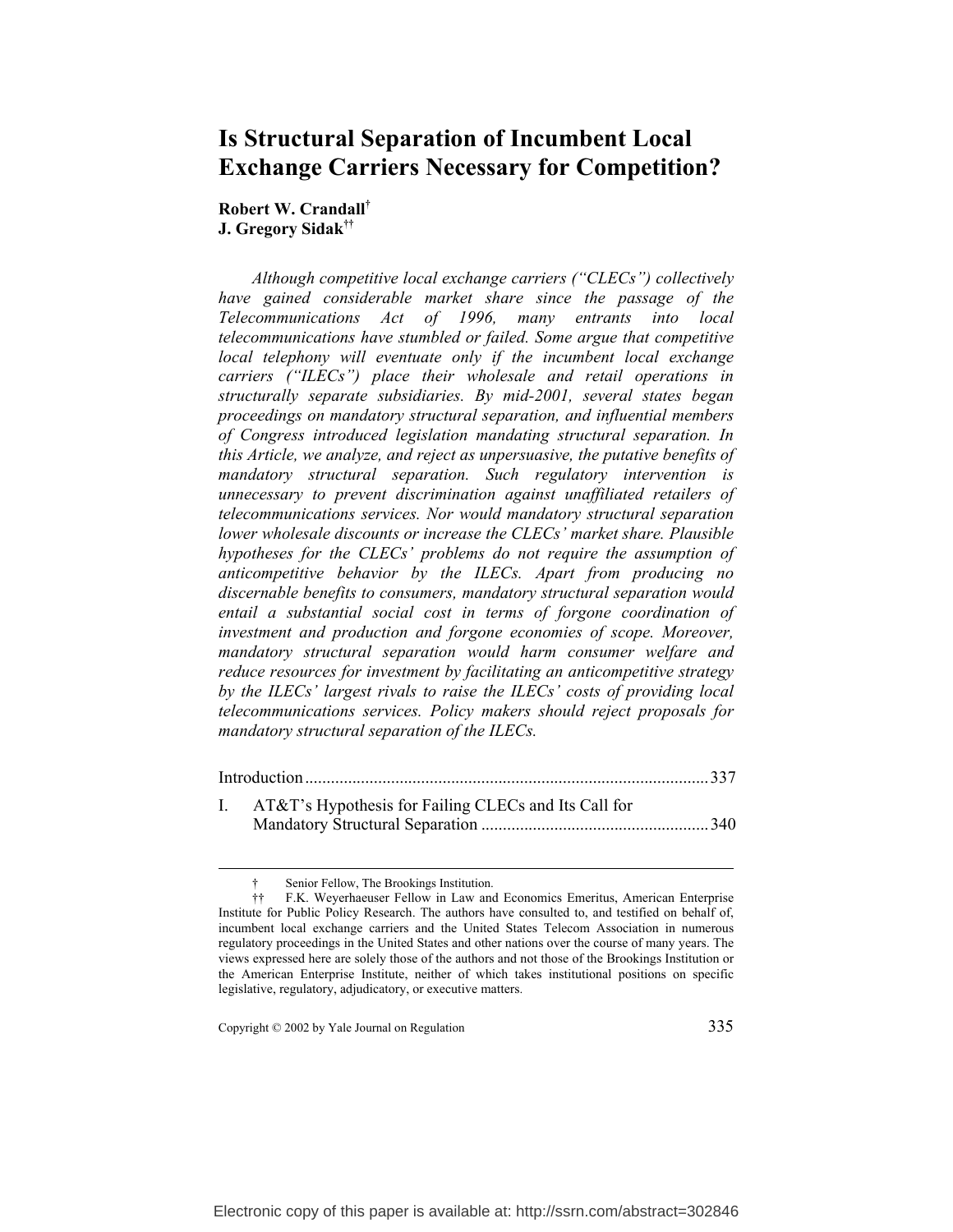|    | A.        | The Allegation that Anticompetitive Behavior by the ILECs                                                                            |     |
|----|-----------|--------------------------------------------------------------------------------------------------------------------------------------|-----|
|    | <b>B.</b> | The Argument that Mandatory Structural Separation Would<br>"Level the Playing Field" Between Nonaffiliated Local                     |     |
|    |           |                                                                                                                                      |     |
|    |           | CompTel's Idealized Vision of Structural Separation342<br>$1_{-}$                                                                    |     |
|    |           | The OECD's Idealized Vision of Structural Separation343<br>$\overline{2}$ .                                                          |     |
|    | C.        |                                                                                                                                      |     |
|    |           | The Pennsylvania PUC's Experience346<br>1.                                                                                           |     |
|    |           | $2_{-}$                                                                                                                              |     |
|    | D.        | The Purported Merits of Mandatory Structural Separation  351                                                                         |     |
|    | Е.        | Japan's Cautious Evaluation of Structural Separation 352                                                                             |     |
| П. |           | A Critique of AT&T's Hypothesis and Its Proposed Remedy354                                                                           |     |
|    | A.        | The Inability of Allegedly Anticompetitive Practices to                                                                              |     |
|    |           | Explain Market and Regulatory Phenomena 354                                                                                          |     |
|    |           | The Steady Increase in CLECs' Market Share354<br>1.                                                                                  |     |
|    |           | Regulatory Approval for RBOC Entry into Long-<br>2.                                                                                  |     |
|    |           |                                                                                                                                      |     |
|    |           | Other Factors that Suggest Greater Competition 360<br>3.                                                                             |     |
|    | <b>B.</b> | The Inefficiency of Mandatory Structural Separation 364                                                                              |     |
|    |           | The Coordination of Investment and Production<br>$\mathbf{1}$ .                                                                      |     |
|    |           |                                                                                                                                      |     |
|    |           | 2.                                                                                                                                   |     |
|    |           | 3.                                                                                                                                   |     |
|    |           | 4.                                                                                                                                   |     |
|    |           | 5.                                                                                                                                   |     |
|    | C.        | The Inefficacy of Mandatory Structural Separation 371                                                                                |     |
|    |           | The Absence of Systematic Evidence of Discrimination. 372<br>$\mathbf{1}$ .<br>The Ability of Behavioral Restraints to Prevent<br>2. |     |
|    |           |                                                                                                                                      |     |
|    |           | The Inability of Mandatory Structural Separation to<br>3.                                                                            |     |
|    |           |                                                                                                                                      |     |
|    |           | The Unsatisfactory or Inconclusive Experience with<br>4.                                                                             |     |
|    |           |                                                                                                                                      |     |
| Ш. |           |                                                                                                                                      | 389 |
|    | А.        |                                                                                                                                      |     |
|    | Β.        |                                                                                                                                      |     |
|    |           | $\mathbf{1}$ .                                                                                                                       |     |
|    |           | $\overline{2}$ .                                                                                                                     |     |
|    |           | 3.                                                                                                                                   |     |
|    |           | 4.                                                                                                                                   |     |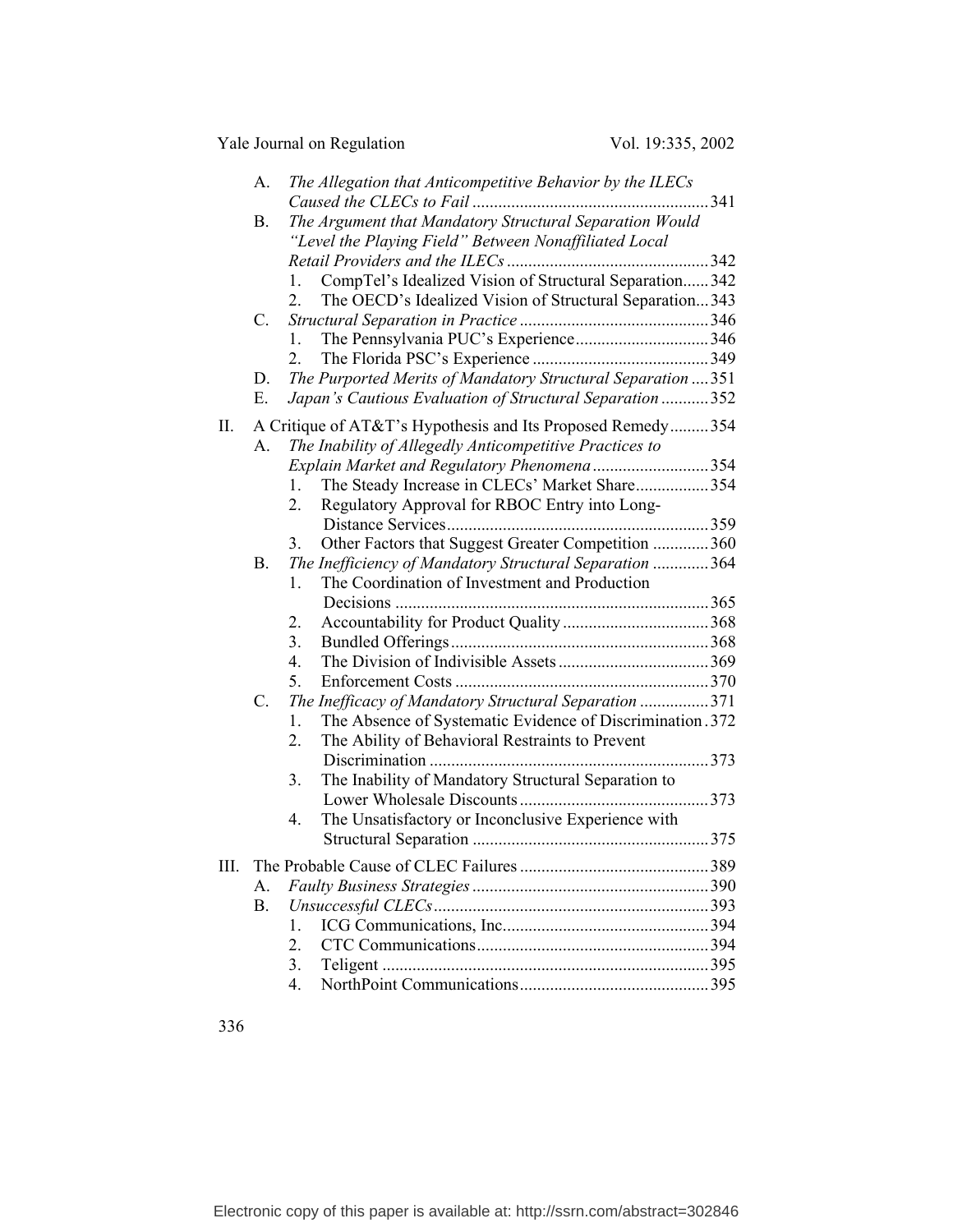|  | C. The Effect on Local Competition of Elimination of            |  |
|--|-----------------------------------------------------------------|--|
|  |                                                                 |  |
|  |                                                                 |  |
|  | IV. The Ulterior Motivation for Advocating Mandatory Structural |  |
|  |                                                                 |  |
|  | A. Mandatory Structural Separation and the Retail Price-        |  |
|  |                                                                 |  |
|  | B. Strategic Exploitation of Jurisdictional Separation of       |  |
|  |                                                                 |  |
|  |                                                                 |  |
|  |                                                                 |  |

### Introduction

When Congress passed the Telecommunications Act of 1996, it said that the legislation's purpose was to "promote competition and reduce regulation in order to secure lower prices and higher quality services for American telecommunications consumers and encourage the rapid deployment of new telecommunications technologies."<sup>1</sup> Half a dozen years have now passed. The vision held by some of a radically different market structure for local telecommunications has thus far failed to materialize. Collectively, competitive local exchange carriers ("CLECs") are gaining market share and accounted for 9.0% of switched-access lines in the United States as of June 30, 2001.<sup>2</sup> The New York Public Service Commission has reported that as of December 31, 2000, CLECs supplied 2.9 million lines in that state, for a market share of  $20.9\%$ <sup>3</sup>. For the first time, more CLEC lines (52%) served residences than businesses (48%) in New York.<sup>4</sup> Still, many entrants into the market for telecommunications have gone bankrupt or lost a substantial fraction of their market capitalization, and many telecommunications carriers now face substantial debt burdens.<sup>5</sup> Between the fourth quarter of 1999 and the fourth quarter of

 <sup>1</sup> Telecommunications Act of 1996, Pub. L. No. 104*-*104, preamble, 110 Stat. 56.

<sup>2</sup> Federal Communications Commission, Local Telephone Competition: Status as of June 30, 2001 (2002) [hereinafter Local Telephone Competition Update].

<sup>3</sup> New York State Public Service Commission, Analysis of Local Exchange Service Competition in New York State 3 (Aug. 2001), *available at* http://www.dps.state.ny.us/telecom/ telanalysis.htm.

<sup>4</sup> *Id*. at 4.

<sup>5</sup> *See, e.g., Drowning in Glass: The Fibre-Optic Glut: Can You Have too Much of a Good Thing? The History of Technology Says Not, but that was Before the Fibre-Optic Bubble*, ECONOMIST, Mar. 24, 2001, at \*1 (documenting ratio of debt to market capitalization); Gregory Zuckerman & Deborah Soloman, *Telecom Debt Debacle Could Lead to Losses of Historic Proportions*, WALL ST. J.,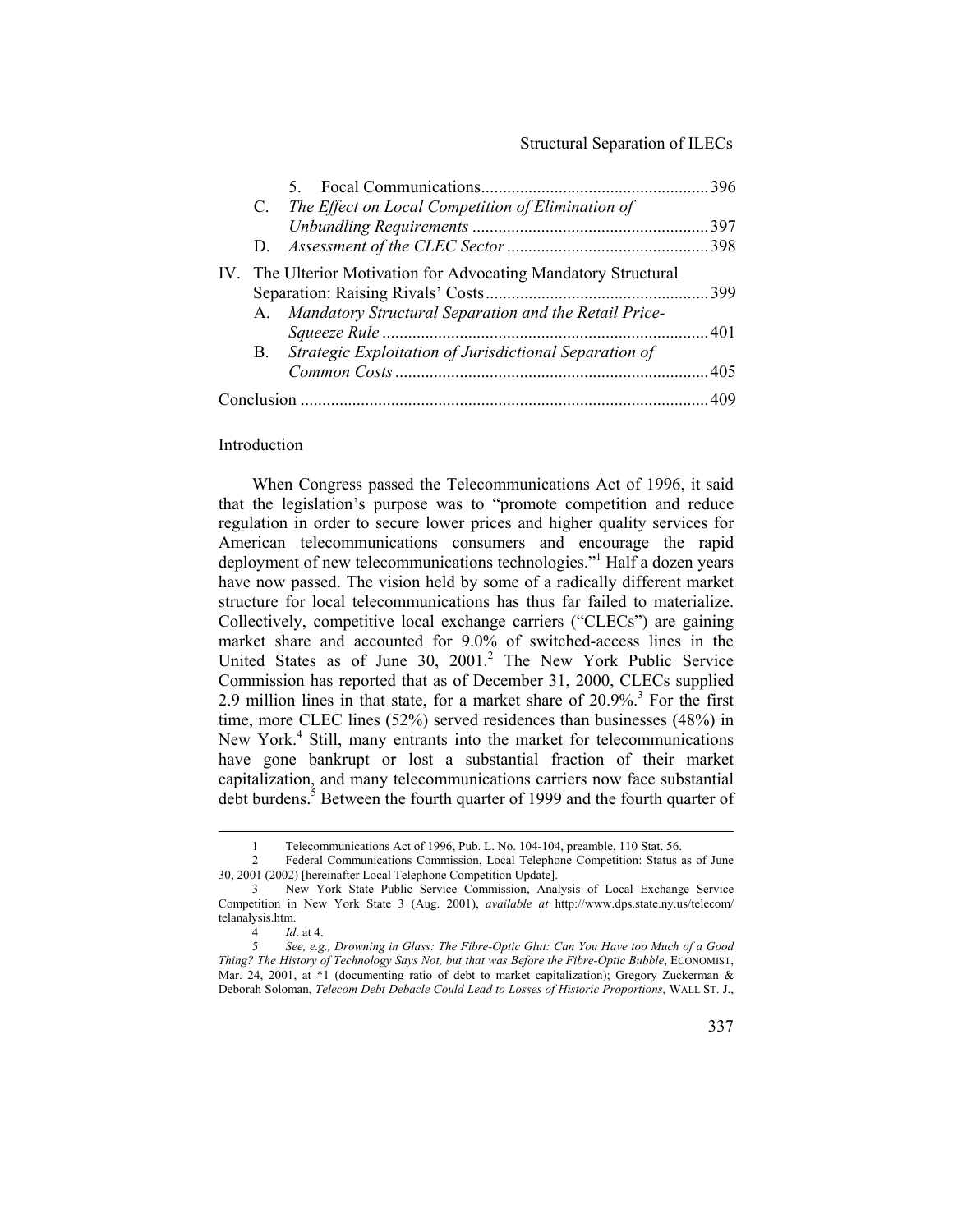2001, at least twelve publicly traded CLECs experienced negative growth in earnings, and many filed for Chapter 11 bankruptcy protection, including WinStar, Northpoint, ICG, Covad, and Net2000.<sup>6</sup>

The competing explanations for the difficulties encountered by many CLECs are numerous. In particular, however, some argue that the current regulatory strategy (or the current path of "managed competition" adopted in lieu of true deregulation<sup>7</sup>) is not enough and that competitive local telephony will eventuate only if regulators require the incumbent local exchange carriers ("ILECs") to place their wholesale and retail operations in structurally separate subsidiaries. In February 2001, the chairman of AT&T, C. Michael Armstrong, publicly advocated such intervention by state or federal regulators or by Congress.<sup>8</sup> By the summer of 2001, regulators in Pennsylvania, New Jersey, and Florida had considered or begun proceedings on the subject,  $9$  and Senator Ernest F. Hollings, chairman of the Senate Commerce Committee, had introduced the *Telecommunications Competition Enforcement Act of 2001*, a bill that would mandate structural separation of the ILECs.<sup>10</sup>

Structural separation is also becoming an issue of international importance. For example, in Japan, the new CLECs are demanding the full structural separation of Nippon Telegraph and Telephone Corp. ("NTT") even though the firm's mobile services operations were divested in 1992 and its remaining operations were forcibly reorganized under a holding

 $\overline{a}$ 

May 11, 2001, at A1. Manufacturers of telecommunications equipment have suffered similar losses in market value. Two of the largest suppliers, Alcatel and Lucent, explored plans to merge in May 2001 due to the downturn in demand for telecommunications equipment, but they ultimately rejected a merger. *See* Nikhil Deogun, et al., *Alcatel Nears Deal to Acquire Lucent For About \$23.5 Billion in Stock*, WALL ST. J., May 29, 2001, at A3; Greg Schneider & William Drozdiak, *Lucent Merger Talks Collapse*, WASH. POST, May 30, 2001, at E1.

<sup>6</sup> *See, e.g.*, GST TELECOMMUNICATIONS INC., 1999 SEC FORM 10-K (Mar. 29, 2000); Yuki Noguchi, *Rising Up to the Challenge: 4 Upstart Telecom Companies Are Picking Up Where the Bells Left Off*, WASH. POST, Feb. 28, 2001, at G14; *Covad Makes Filing in Bankruptcy Court in Bondholder Deal*, WALL ST. J., Aug. 16, 2001, at B2.

<sup>7</sup> Managed competition, sometimes called "asymmetric regulation" or "dominant carrier regulation," places larger relative regulatory obligations on the incumbent firm. *See* J. Gregory Sidak & Daniel F. Spulber, *Deregulation and Managed Competition in Network Industries*, 15 YALE J. ON REG. 117 (1998); Robert W. Crandall, Managed Competition in U.S. Telecommunications (AEI-Brookings Joint Center Working Paper No. 99-01, Mar. 1999).

<sup>8</sup> Speech of C. Michael Armstrong, National Press Club, Feb. 7, 2001, *at* http://www.att.com/speeches/item/0,1363,3662,00.html.

<sup>9</sup> Global Order of Structural Separation of Bell Atlantic-Pennsylvania, Inc., Retail and Wholesale Operations, Dkt. Nos. P-00991648, P-00991649, at 222, Pa. Pub. Util. Comm'n, Sept. 30, 1999 [hereinafter Pennsylvania Global Order]; Petition of AT&T Communications of the Southern States, Inc., TCG South Florida, and MediaOne Florida Telecommunications, Inc., for Structural Separation of BellSouth Telecommunications, Inc., Dkt. No. 010345-TP, Fla. Pub. Serv. Comm'n, Mar. 21, 2001; Request for Proposal to Conduct a Comprehensive Review of the Financial Integrity of Verizon New Jersey, Dkt. No. TO01020095, N.J. Bd. Pub. Util., May 8, 2001.

<sup>10</sup> S. 1364, 107th Cong. (2001).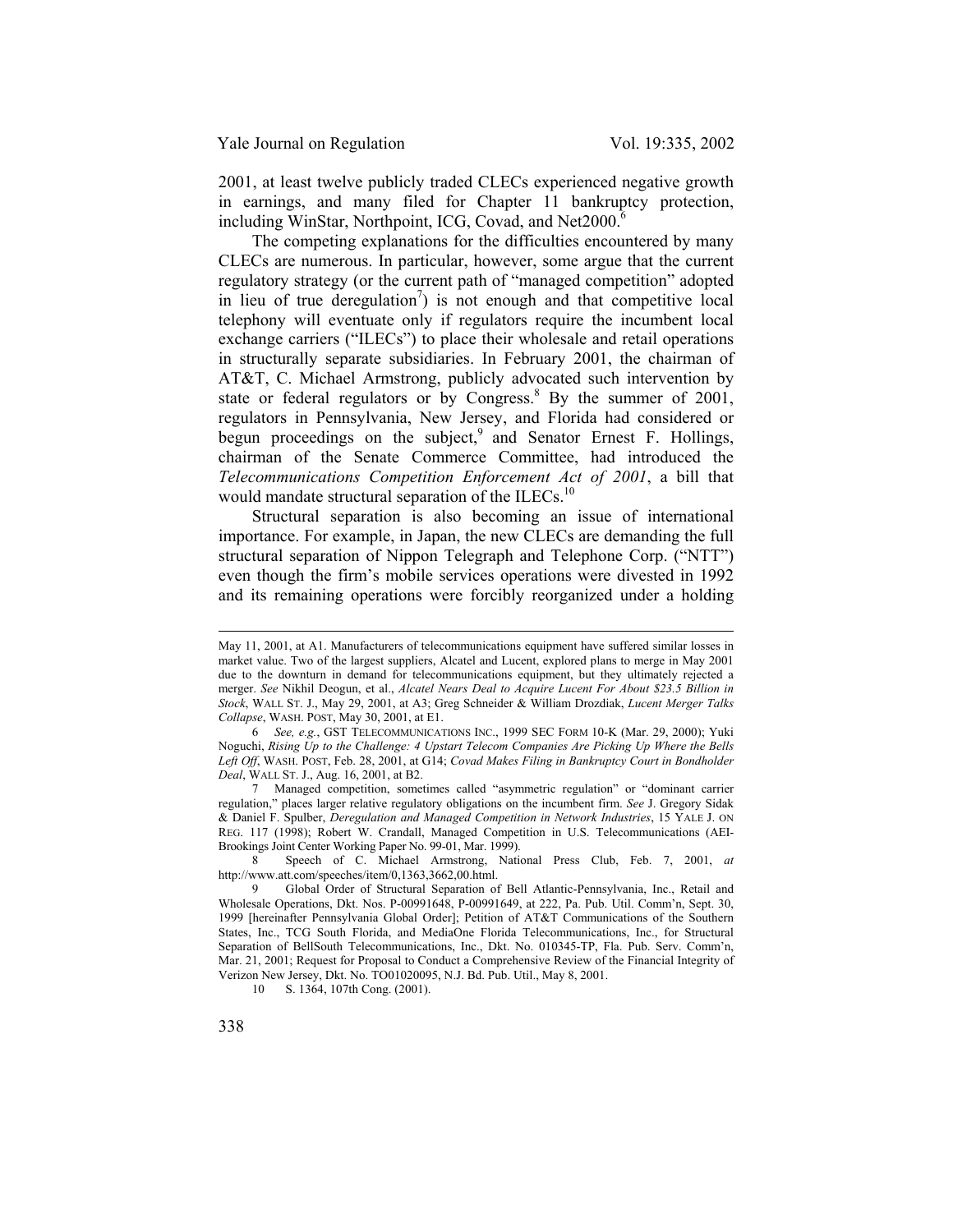company structure in July 1999.<sup>11</sup> Under the terms of the governmentmandated restructuring, NTT's long distance service became NTT Communications Corp. and its local service was divided to form the regional carriers NTT East and NTT West.<sup>12</sup> NTT remained as the holding company of its newly-created subsidiaries, but was prevented from crosssubsidizing the losses of any subsidiary with earnings from other subsidiaries.<sup>13</sup> Now, NTT faces the possibility of full divestiture, despite the fact that the regional carriers had negative earnings in  $2001$ .<sup>14</sup>

Part I examines AT&T's hypothesis for failing CLECs and its proposal for mandatory structural separation. According to AT&T, anticompetitive behavior by the ILECs caused the CLECs to fail. Ostensibly to prevent discrimination against nonaffiliated retailers of local service, AT&T and some other CLECs urge regulators to separate structurally the ILECs into wholesale and retail companies. According to its proponents, structural separation would "level the playing field"<sup>15</sup> between nonaffiliated local retail providers and the ILECs.

In Part II, we critique AT&T's diagnosis of local competition and its accompanying structural solution. Anticompetitive practices cannot explain certain market and regulatory phenomena. Despite allegations of anticompetitive practices by the ILECs, some CLECs are thriving. Indeed, we demonstrate that CLECs' market share has steadily increased between 1998 and 2002. Moreover, during the same time period, state regulators have approved the entry of regional Bell operating companies ("RBOCs") into long-distance services—an event that is not consistent with anticompetitive behavior. Next, we argue that mandatory structural separation is inefficient. Its likely costs would exceed any purported benefits. In particular, we examine several potential efficiency gains associated with vertical integration, including, among others, the coordination of investment and production decisions, accountability for product quality, and the ability to make bundled service offerings.

 <sup>11</sup> *Glossary of Deregulation*, NIKKEINET INTERACTIVE, *at* http://www.nni.nikkei.co.jp/ (Mar. 16, 2002) [hereinafter *Glossary of Deregulation*].

<sup>12</sup> *Id.*; ORGANIZATION FOR ECONOMIC COOPERATION AND DEVELOPMENT, STRUCTURAL SEPARATION IN REGULATED INDUSTRIES, ¶ 160, tbl.A-8 (Apr. 10, 2001) (noting that NTT was forced to divest its mobile operation to form NTT DoCoMo, although NTT retained 94.7% ownership in the new company at the time of divestiture) [hereinafter OECD].

<sup>13</sup> *Glossary of Deregulation*, *supra* note 11.

<sup>14</sup> *Id*. 15 The "level playing field" is the most overused and ambiguous cliché in the regulation of network industries (if not all economic policy). To the extent that the cliché connotes the assurance of an equality of outcomes among rival firms, we thoroughly reject it as a proper goal of regulation. The cliché is a useful and proper goal of regulation only to the extent that it focuses on consumer welfare (not competitor welfare) and connotes the elimination of regulatory barriers that would otherwise deny certain rivals an equal *opportunity* to compete.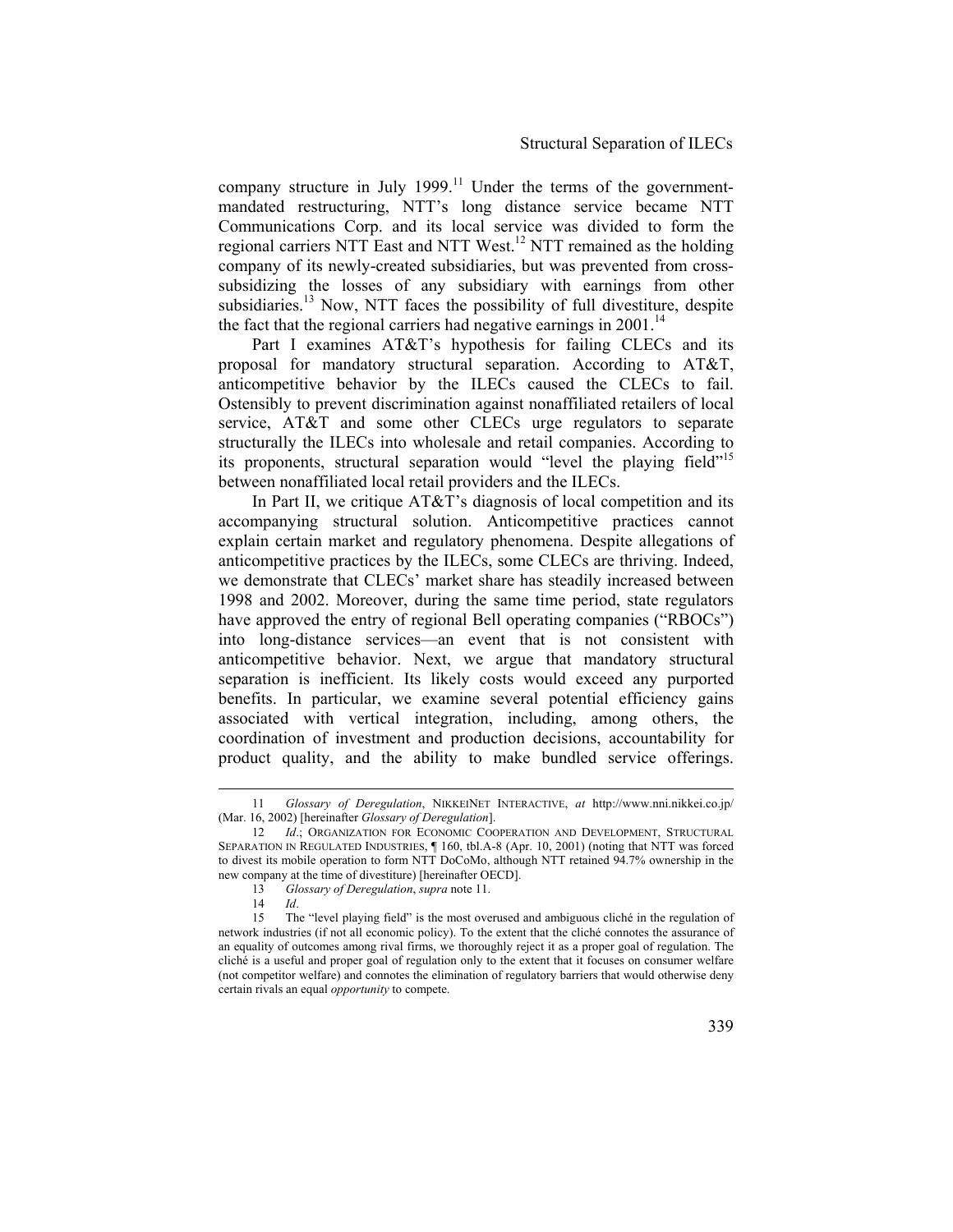Mandatory structural separation would jeopardize each of these efficiencies. We conclude Part II by explaining why mandatory structural separation is not an efficacious remedy under any diagnosis of the CLECs' problems. First, there is no systematic evidence of discrimination. Second, behavioral restraints could prevent discrimination. Third, mandatory structural separation would not lower wholesale discounts to CLECs. Fourth, the experience with structural separation in several other contexts has been unsatisfactory or inconclusive.

In Part III of this Article, we suggest that faulty business strategies are to blame for many CLEC failures. Our hypothesis is consistent with empirical evidence that, despite the massive shakeout in the telecommunications sector, some CLECs have actually prospered. Next, we provide anecdotal and empirical evidence that supports our hypothesis. In particular, we review the business strategies of several CLECs and then correlate those strategies with success or failure. Entrants that deliberately built their own networks, carefully analyzing competition and consumer demand before entry, were able to increase revenues and continue to attract capital. An overly generous unbundling regime that rewards CLECs for deferring investment might be at the root of the CLECs' problems.

Part IV explains how mandatory structural separation can serve an ulterior motive: It can advance an anticompetitive strategy of AT&T and others to raise the ILECs' costs of providing local telecommunications services. This strategy of raising rivals' costs would ultimately increase costs for consumers and reduce investment.

We conclude with the recommendation that policy makers reject proposals for mandatory structural separation of the ILECs.

I. AT&T's Hypothesis for Failing CLECs and Its Call for Mandatory Structural Separation

The phrase "structural separation" has come to have many meanings. Different meanings of the term, however, have different policy implications. In general, there are three different understandings of structural separation. The first type is the divestiture of the retail service division from the wholesale network division. Under the second form of structural separation, one company owns and operates the telecommunications network while other companies actually provide the service to end users. The third form, functional separation, requires the ILEC to form separate divisions that interact at arm's length. We explore the meaning of mandatory structural separation and lay out its purported merits.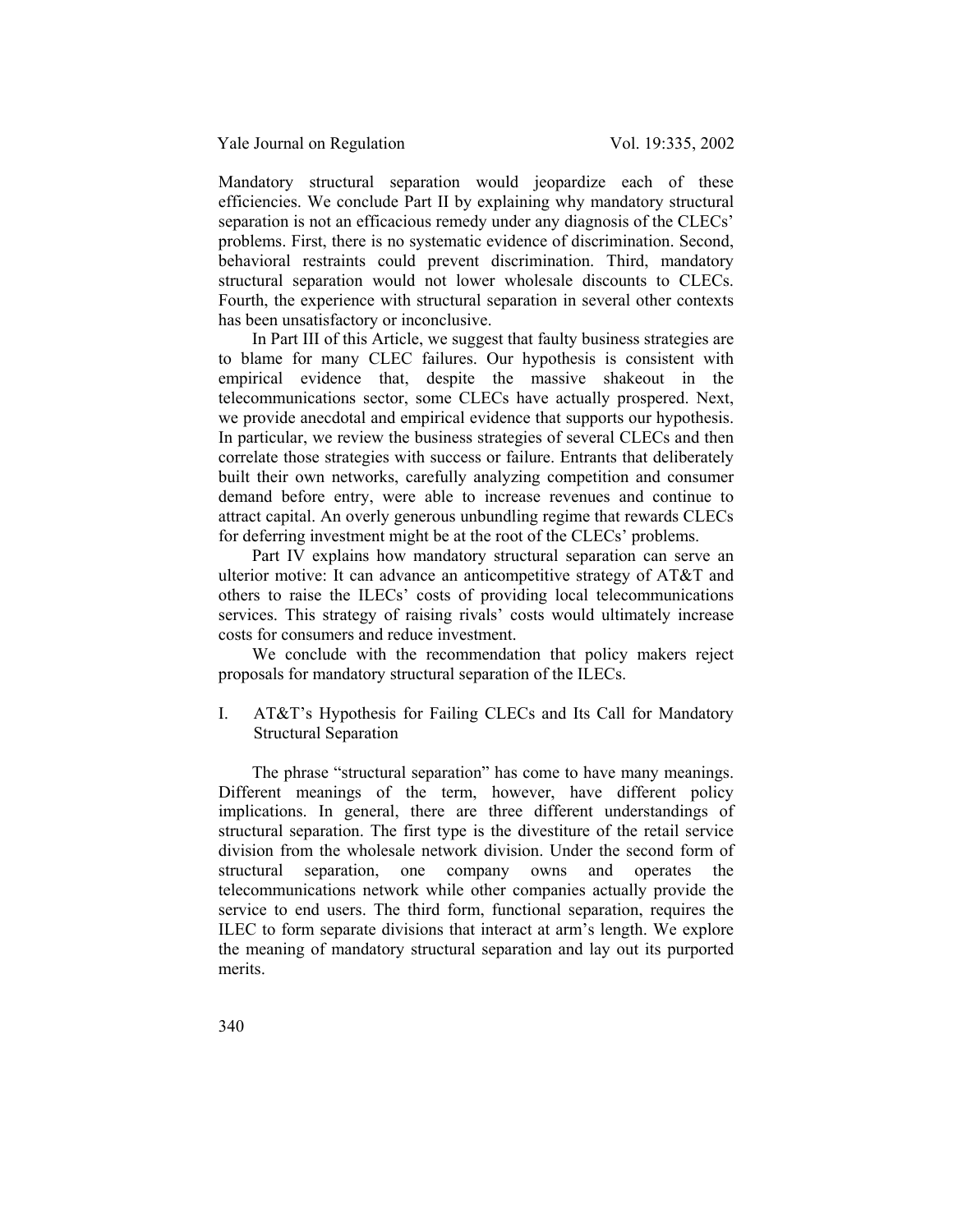AT&T and CompTel, a trade association of CLECs, have advanced a hypothesis to explain the failure of several CLECs. In the Sections that follow, we explain their hypothesis and their proposed remedy mandatory structural separation of the ILECs.

### A. *The Allegation that Anticompetitive Behavior by the ILECs Caused the CLECs to Fail*

AT&T and several CLEC associations blame the failure of several CLECs on allegedly anticompetitive practices of the ILECs. In a July 2001 study commissioned by CompTel, the trade association attempted to link the industry shakeout with the self-interested practices of the ILECs:

Opening the local network to competitors is unquestionably complex, but the magnitude of the problem has grown exponentially because the entity responsible for implementing nondiscriminatory access is itself the sole beneficiary of the exclusive access that exists today. The past five years have shown that attempting to overcome these incentives through a series of regulatory orders—reached only at the conclusion of protracted and expensive litigation—is not producing the necessary results.

 Indeed, the competitive sector of the telecommunications industry is in serious jeopardy as several CLECs have declared bankruptcy, missed revenue targets, curtailed entry into new markets and laid off employees. Moreover, these impacts are not limited to CLECs (and their customers); these effects are also being felt upstream with the manufacturers of telecommunications equipment themselves.<sup>16</sup>

CompTel also pointed to the ILECs' failure to enter out-of-territory local markets as "the most telling evidence that substantial barriers remain to local competition."<sup>17</sup>

The specific allegations of anticompetitive behavior by ILECs fall into two broad categories: preferential treatment by the ILEC of its own retail operations when providing network access, and insufficient discounts offered by the ILEC when selling its wholesale services to the CLECs. AT&T has argued that the failure of CLECs and their problems in gaining market share in local telephony arise from discriminatory behavior by the ILECs. Some CLECs have blamed their lack of success on their

 <sup>16</sup> COMPETITIVE TELECOMMUNICATIONS ASSOCIATION, STRUCTURAL INCENTIVES: THE SIMPLER, MORE EFFICIENT PATH TO LOCAL COMPETITION (presented at the Nat'l Ass'n of Regulatory Util. Comm'rs Summer Meeting, July 14, 2001), at 4 [hereinafter COMPTEL STUDY].

<sup>17</sup> *Id*. at 5.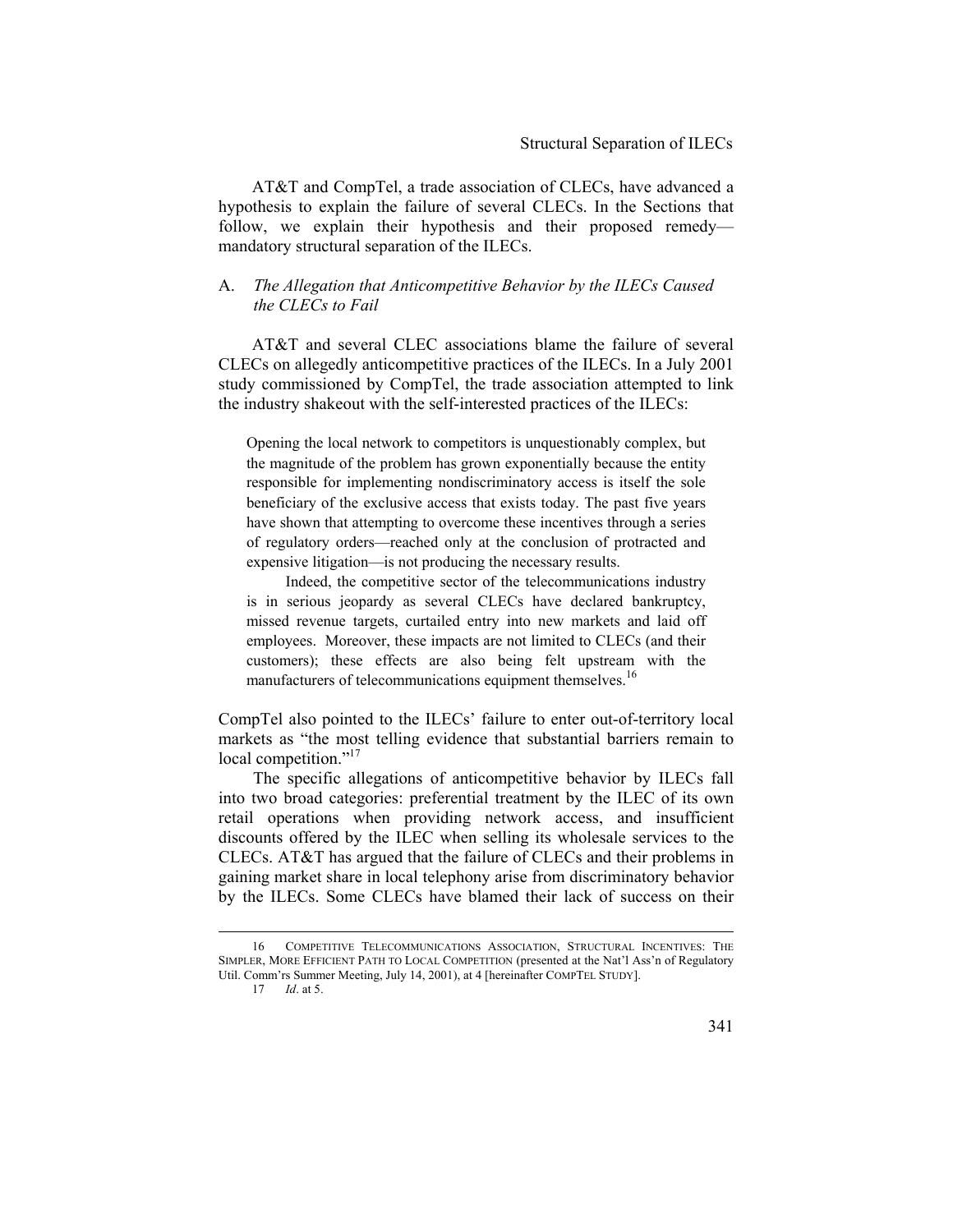inability to lease facilities from the ILECs in a timely fashion. These CLECs have alleged "delaying tactics, inaccurate information and pricing tricks" of the ILECs' wholesale divisions against unaffiliated retail providers.<sup>18</sup> Mr. Armstrong of AT&T has blamed the ILECs for not providing the CLECs with "adequate system support" and for mishandling competitive requests.<sup>19</sup> AT&T and other carriers have argued that mandatory structural separation of the ILECs is necessary to give the CLECs nondiscriminatory access to the ILECs' computer systems that manage customer data.<sup>20</sup>

## B. *The Argument that Mandatory Structural Separation Would "Level the Playing Field" Between Nonaffiliated Local Retail Providers and the ILECs*

Seizing on the evidence of CLEC failures, AT&T and the CLEC industry associations have petitioned state public utility commissions ("PUCs") to mandate structural separation of the ILECs in the name of preventing their allegedly anticompetitive behavior against the CLECs.<sup>21</sup>

### 1. CompTel's Idealized Vision of Structural Separation

According to CompTel, the fundamental notion of mandatory structural separation is "to place the ILEC's retail operations in the shoes of a CLEC—ordering UNEs, establishing customer accounts, and incurring UNE charges just like *any* other provider."<sup>22</sup> To achieve this objective, CompTel proposes two basic structural conditions:

First, the Retail Company must use exactly the *same* operational interfaces as other CLECs, standing as a distinct entity—ordering interconnection, UNEs (and UNE combinations) and collocation services from the Wholesale Company, and constrained by the same systems and policies as any other carrier. In this way, any concern that the incumbent would impose complex, costly and inefficient systems on entrants would be greatly reduced because the incumbent's *own* retail operations would

 <sup>18</sup> *Competition in Local Phone Service Fails to Connect*, USA TODAY, Feb. 7, 2001, at 10A.

<sup>19</sup> *Id*.

<sup>20</sup> *AT&T Seeks Structural Separation of Verizon in New Jersey*, TELECOMM. REP. DAILY, Feb. 27, 2001.

<sup>21</sup> *See*, *e.g*., Initial Comments of AT&T Communications of Pennsylvania Inc., Joint Petition to Adopt Settlement Agreement and to Terminate the Proceeding, Dkt. No. N-00001353F0002, Pa. Pub. Util. Comm'n, Jan. 2, 2001.

<sup>22</sup> COMPTEL STUDY, *supra* note 16, at 6.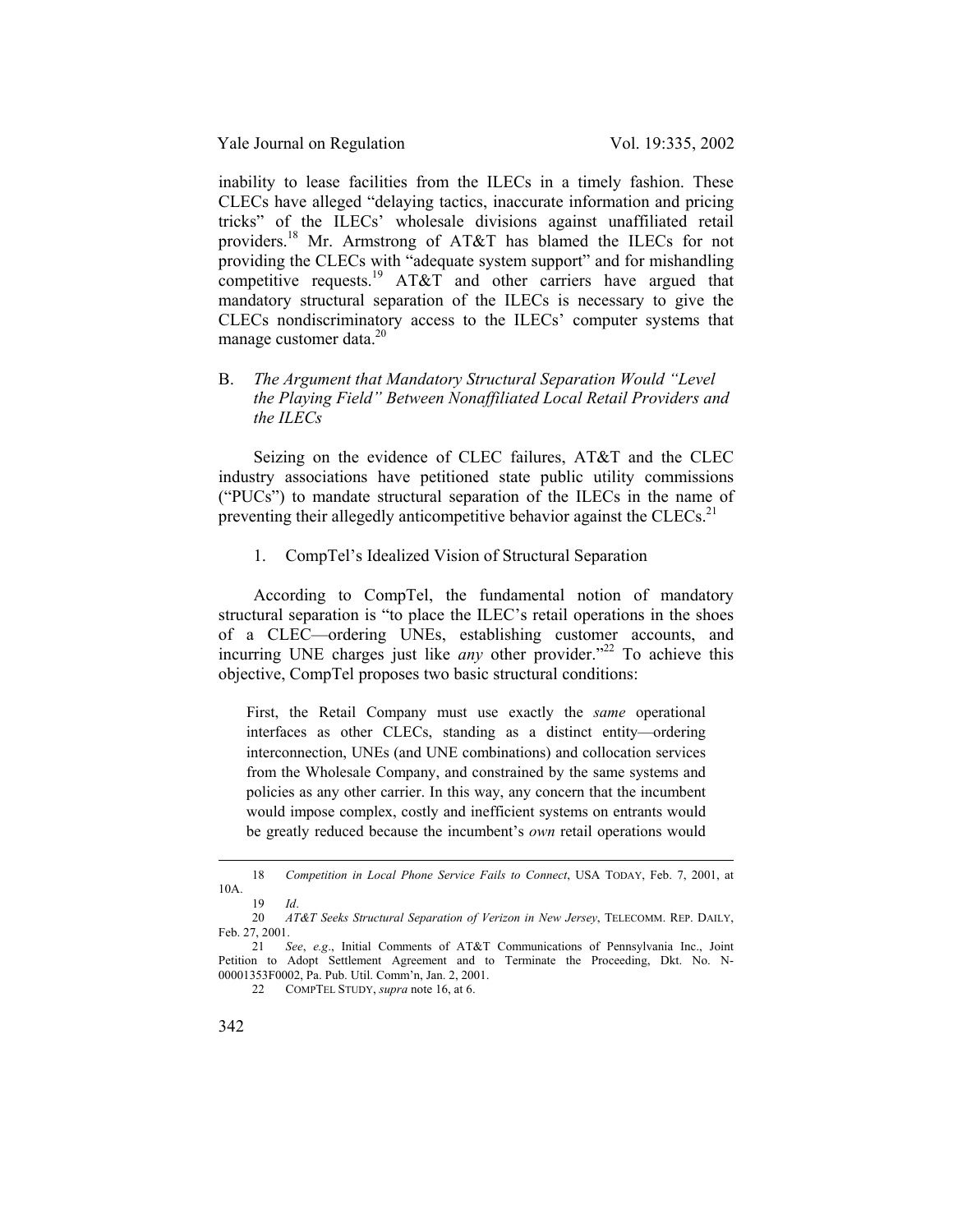be subjected to the same inefficiencies. Second, the retail affiliate must view its UNE-payments to the wholesale entity in the same way as *any* entrant—as actual outlays that affect its profitability. To achieve this latter condition, the retail entity cannot be a wholly-owned affiliate of the parent. Under a structure where both entities are wholly-owned by the parent, any payment by one affiliate to the other is an economic fiction. Because shareholders only judge management by its *consolidated*  performance, it is irrelevant what one affiliate "pays" another.<sup>23</sup>

Mandatory structural separation would require "sufficient independent ownership" of the retail and wholesale companies.<sup>24</sup> CompTel outlines the ownership structure of the retail affiliate, which includes the creation of a separate publicly traded stock for the retail affiliate and, of course, a distinct name.

In addition to the above structural conditions, CompTel would add two conduct remedies for mandatory structural separation to work. First, the retail affiliate would initially be established without customers and would be dependent upon the same provisioning systems to obtain customers as any other CLEC.<sup>25</sup> Because of the implementation process, the wholesale company would continue to serve the embedded base on a transitional basis. Second, the ILEC would not initiate service to any new account, transfer service to a different location, or introduce any new service. $26$ 

### 2. The OECD's Idealized Vision of Structural Separation

In April 2001, the Organization for Economic Cooperation and Development ("OECD") issued a report entitled, *Structural Separation in Regulated Industries*. 27 The report focused on structural methods for improving competition in industries supplied by a regulated monopolist. The OECD found vertical integration by regulated monopolists to be a problem because those entities "may have both the incentive and the ability to restrict competition in the competitive component . . . by controlling the terms and conditions at which rival firms in the competitive component have access to the non-competitive component.<sup>"28</sup>

28 *Id*. ¶ 2.

<sup>23</sup> *Id.* (footnotes omitted).

<sup>24</sup> *Id.* at 7.<br>25 *Id.* at 8

*Id.* at 8.

<sup>26</sup> *Id.*

OECD, *supra* note 12.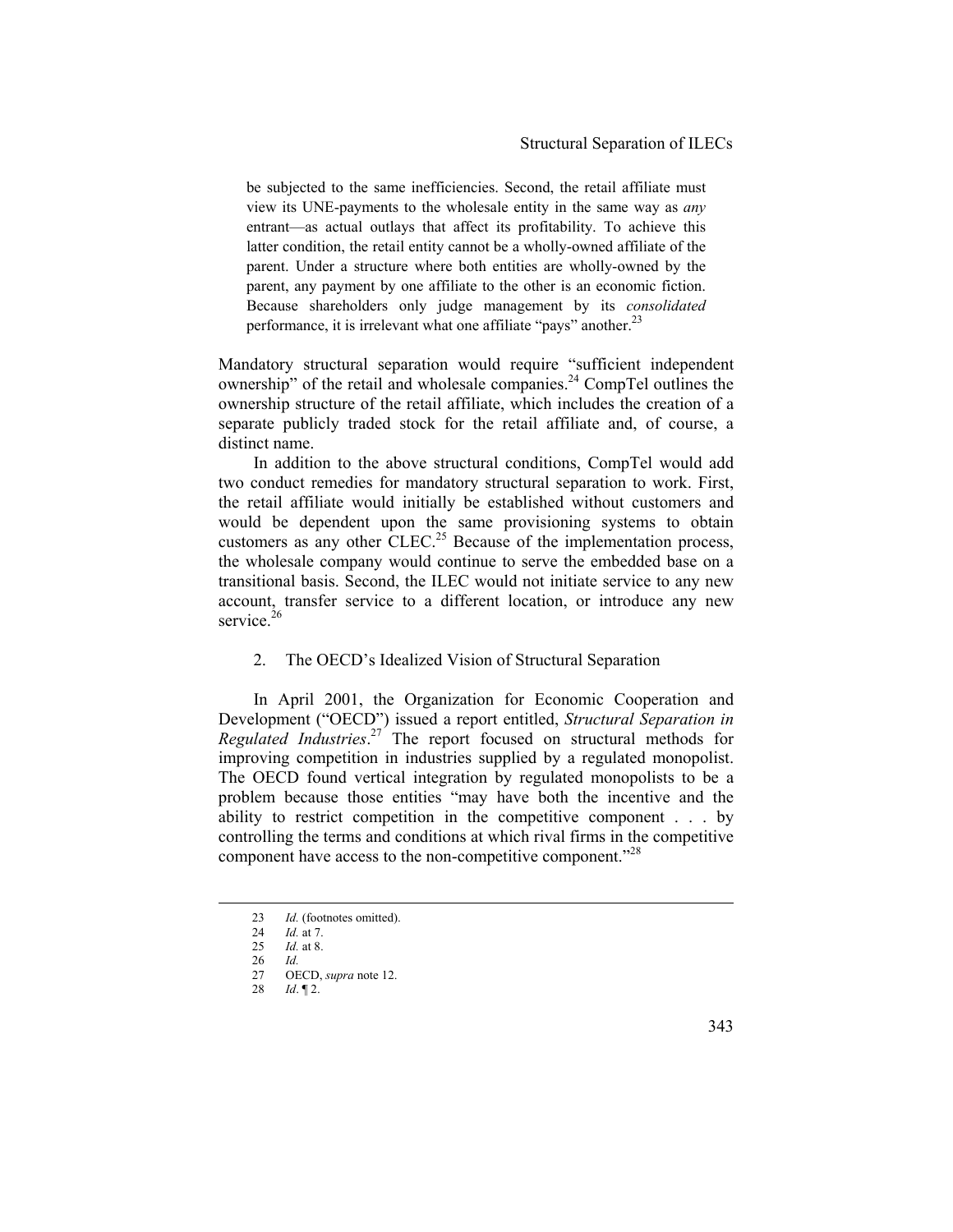Applied to the market for local telecommunications services, the OECD considered wholesale services to be the "non-competitive component" and retail services to be the "competitive component." The OECD proposed six remedies to maintain competition in the competitive component. Applied to local telephony, the six remedies would take the following form:

- 1. *Conduct remedies*: restrictions on the operations of the ILEC's retail unit
- 2. *Equal access*: promotion of fair access to the wholesale products and services of an ILEC
- 3. *Ownership separation*: structural separation of the ILEC's wholesale and retail divisions
- 4. *"Club" or joint ownership*: shared ownership of the ILEC's wholesale division by competitive retail firms
- 5. *Operational separation*: transfer of control of the ILEC's wholesale operations to an independent entity
- 6. *Horizontal divestiture*: separation of the ILEC into smaller, vertically integrated carriers<sup>29</sup>

Of the six remedies, the first two are behavioral remedies and the last four are structural remedies. Some of the structural remedies are mutually exclusive.

The OECD incorrectly believed that structural remedies are simple while behavioral remedies require more regulation. Thus, when it specifically addressed the telecommunications industry in its report, the OECD examined only the ownership-separation and horizontal-divestiture options. Moreover, the OECD did not provide a critical analysis of these remedies but instead, listed member countries that have implemented various forms of structural separation.

The OECD favored ownership separation and horizontal divestiture for telecommunications carriers because it believed that such separation would bring the ILEC's incentives into alignment with a non-integrated carrier, promote competitiveness, and "alleviate" the need for regulation.<sup>30</sup> For this reason, the OECD gave special attention to the separation of local fixed-wire service from mobile service and broadband service.<sup>31</sup> Although the OECD argued that ownership separation would promote entry and innovation into the competitive market, it also admitted that "[i]mportant

<sup>29</sup> *Id*. ¶ 4.<br>30 *Id*. ¶ 23

<sup>30</sup> *Id*. ¶ 23.

<sup>31</sup> *Id*. ¶¶ 158-67.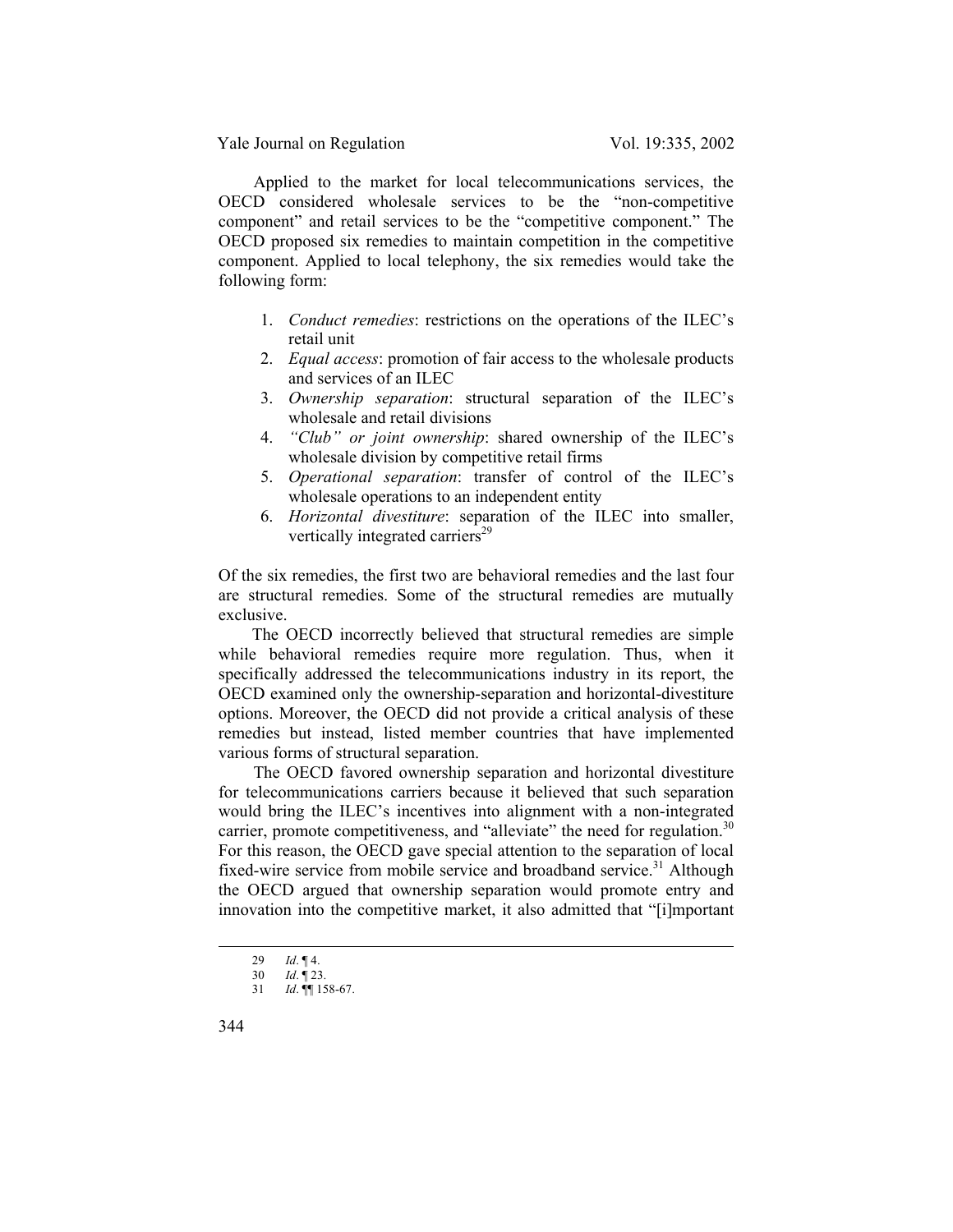innovations in the services offered to final consumers may require investments in both the services provided by the competitive and noncompetitive activities."32 The OECD did not attempt to quantify the effects of these countervailing forces on industry innovation, so it is not evident that ownership separation would result in greater innovation.

The OECD also advocated the separation of the ILEC into smaller vertically integrated carriers because it believed that doing so would promote interconnection by reducing the bargaining position of monopoly telephone providers, without jeopardizing economies of scope.33 The fallacy of such reasoning is that the goal of promoting interconnection could be accomplished through the far less restrictive means of open access regulation. In the United States, for example, interconnection prices, terms, and conditions are regulated by the state public utilities, and, thus, the OECD's concern with high interconnection rates is largely irrelevant.<sup>34</sup>

Finally, the OECD admitted that behavioral remedies, such as access regulation or restrictions on retail operations, could also curtail the vertically integrated firm's ability to discriminate against competitors. The OECD concluded, however, that such behavioral regulation can never be fully effective:

An integrated firm, in contrast to a separated firm, benefits from any action which delays the provision of, raises the price or lowers the quality of access. An integrated firm will therefore use whatever regulatory, legal, political or economic mechanisms are in its power to delay, restrict the quality or raise the price of access. Furthermore, the integrated firm has strong incentives to innovate in this area, constantly developing new techniques for delaying access. Although the regulator can address these techniques as they arise, it is likely to always be "catching up" with the incumbent firm. Regulation, despite its best efforts, is unlikely to be able to completely offset the advantage of the incumbent.<sup>35</sup>

35 *Id*. ¶ 66.

 <sup>32</sup> *Id*. ¶¶ 60, 82.

<sup>33</sup> *Id*. ¶ 190.

The OECD stated that few countries have pursued regional separation, but noted that the United States divided AT&T into seven regional operating and one long-distance company, and that "the U.S. telecommunications regime is currently one of the most competitive in the world." *Id*. ¶ 152. In 1999, Japan similarly divided NTT into two regional operating companies and one long-distance company. *Id*. at 79, tbl.A-10. However, a holding company still owns these separate business units.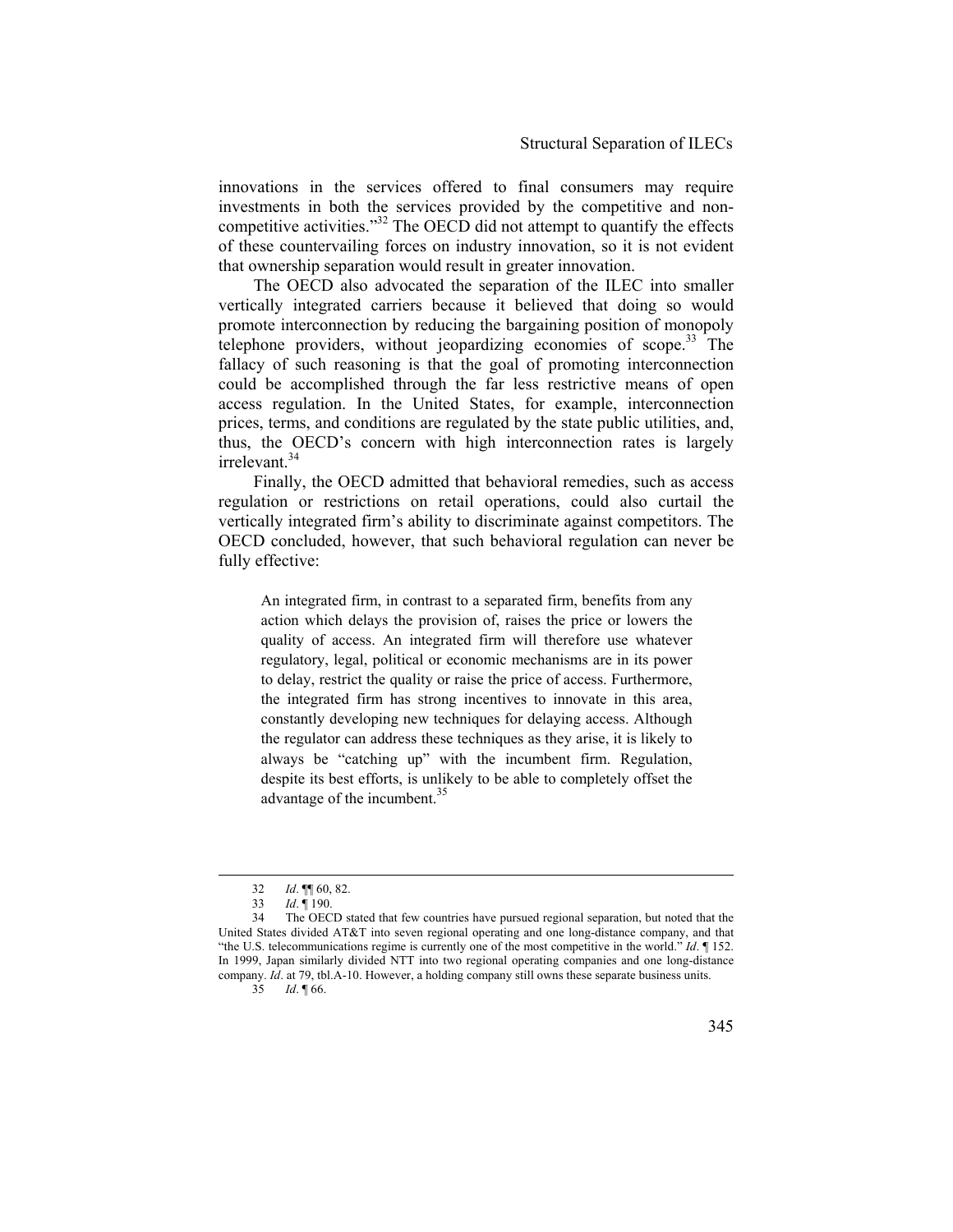The OECD failed to recognize that it is not the regulator's job to "completely offset the advantages of the incumbent." This statement suggests a competitor-welfare orientation. Such a focus takes no account of advantages enjoyed by the incumbent as a result of superior efficiency. The proper measure of any regulation is not the extent to which it purportedly makes the regulator's job easier, but rather the extent to which it can achieve its desired end—the enhancement of consumer welfare—by the least restrictive means.

In summary, although the OECD asserted that structural separation is the best way to promote competition, it did not provide convincing evidence that such separation would alter the incentives of the firm. For example, the wholesale provider might enter into exclusive arrangements with particular retailers to achieve efficiencies or to align incentives, or both. Furthermore, the OECD's criteria for judging the usefulness of structural separation are flawed, both in their focus on competitor welfare and in their emphasis on the ease of regulation to the exclusion of consumer welfare maximization.

### C. *Structural Separation in Practice*

On the surface, mandatory structural separation would seem to involve the simple separation of the ILEC's wholesale local exchange functions from its retail local exchange functions. But the Pennsylvania PUC came to regard the promised simplicity of structural separation as illusory. The Commission subsequently retreated from its original imposition of structural separation on Bell Atlantic-Pennsylvania until all that remained was a code of conduct.<sup>36</sup> The Florida PSC similarly concluded that structural separation was not necessary for effective competition, and that it would confound current regulatory efforts before they have been tested.

### 1. The Pennsylvania PUC's Experience

To understand better what the implementation of structural separation would entail, it is informative to examine the original proposals contemplated but rejected by the Pennsylvania PUC. The Pennsylvania

 <sup>36</sup> The Pennsylvania PUC rejected AT&T's proposals to retain the separate wholesale affiliate's ILEC status (subject to existing rate and quality-of-service regulation by the PUC), while the separate retail affiliate's noncompetitive services would remain subject to price-cap regulation. Structural Separation of Bell Atlantic-Pennsylvania, Inc., Retail and Wholesale Operations, Dkt. No. M-00001353, at 24, Pa. Pub. Util. Comm'n, Mar. 22, 2001 (opinion and order) [hereinafter Pennsylvania Opinion and Order].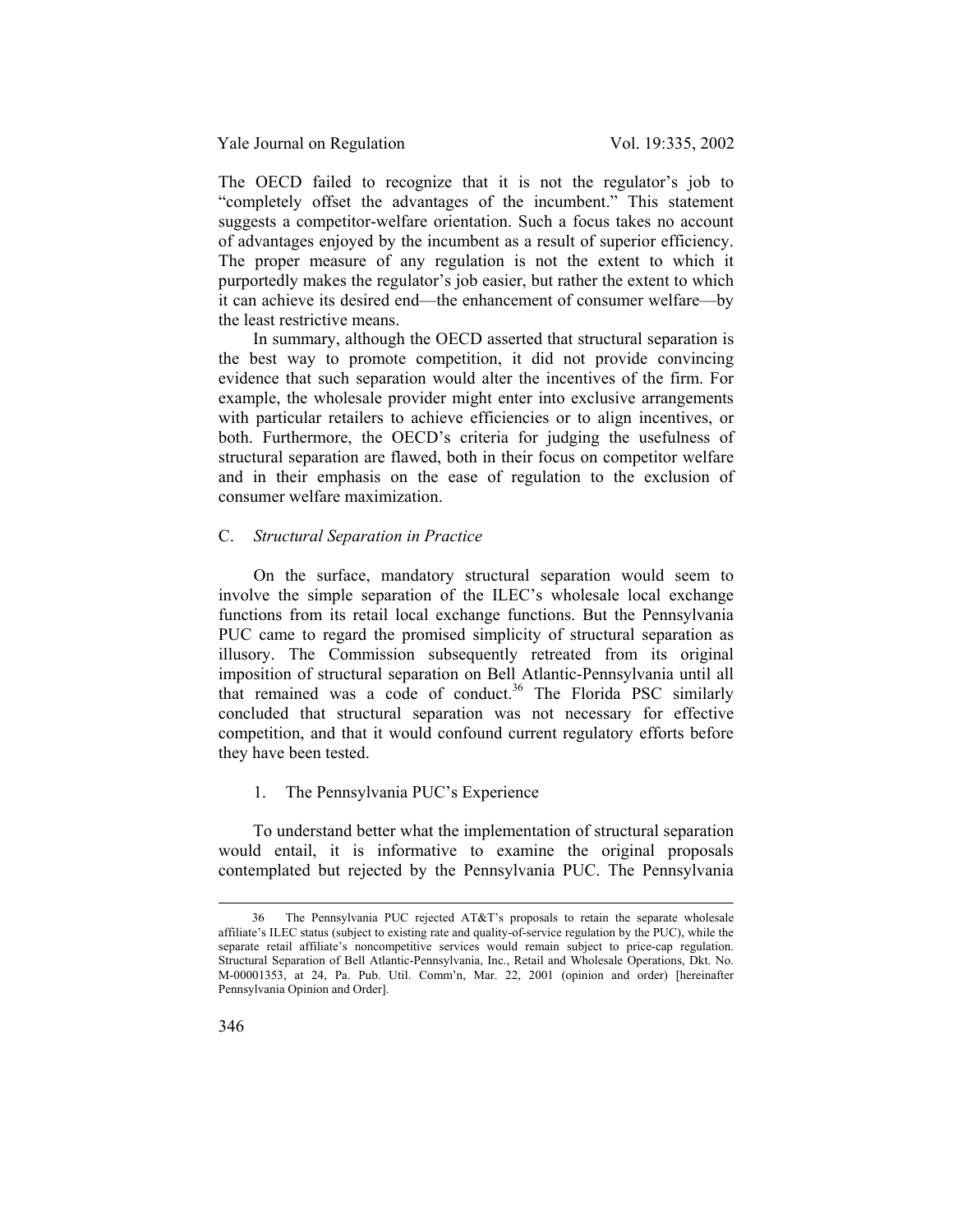PUC also revealed, when it imposed a form of structural separation on Bell Atlantic-Pennsylvania in 2001, that the actual implementation of structural separation was complex and involved conduct remedies.

In September 1999, the PUC issued a "Global Order" instructing Verizon to structurally separate its wholesale operations from its retail operations. The PUC asserted in the Global Order that structural separation was not only the most efficient tool to ensure local service competition, but also *necessary* to accomplish that goal.

In October 2000, Pennsylvania's Commonwealth Court upheld all aspects of the PUC's Global Order, which had paved the way for the PUC's Structural Separation Order of April 2000.<sup>37</sup> The order mandated the full separation of Verizon's wholesale and retail branches, absent proof by Verizon that full structural separation would be "unreasonably costly, unduly burdensome, or confiscatory."<sup>38</sup> In January 2001, an administrative law judge found that Verizon's filings failed to make the necessary showing.<sup>39</sup> He rejected Verizon's alternative proposal to split off an advanced data services affiliate and directed Verizon to begin a one-year transition to full structural separation.<sup>40</sup>

In a reversal of its previous defense of the superiority of structural separation over conduct remedies (and its notion that structural separation could largely supplant conduct remedies), the Pennsylvania PUC acknowledged in its March 2001 Opinion and Order that either full or functional separation would require substantial implementation costs and complementary behavioral remedies, and that neither would reduce regulatory oversight:

 [A]nything less than full structural separation would require continuing regulatory oversight, even though part of our goal in deregulating the industry is to reduce oversight. However, . . . even with the implementation of structural separation of Verizon's wholesale and retail arms, no less regulatory oversight than that currently prevailing will be required to ensure compliance. 41

 <sup>37</sup> Structural Separation of Verizon Pennsylvania, Inc., Retail and Wholesale Operations, Dkt. No. M-00001353, at 10, Pa. Pub. Util. Comm'n, Jan. 2001 (recommended decision).

<sup>38</sup> *Id*. at 5, 10.

<sup>39</sup> *Id*. at 14.

<sup>40</sup> *Id*.

<sup>41</sup> Pennsylvania Opinion and Order, *supra* note 36, at 47.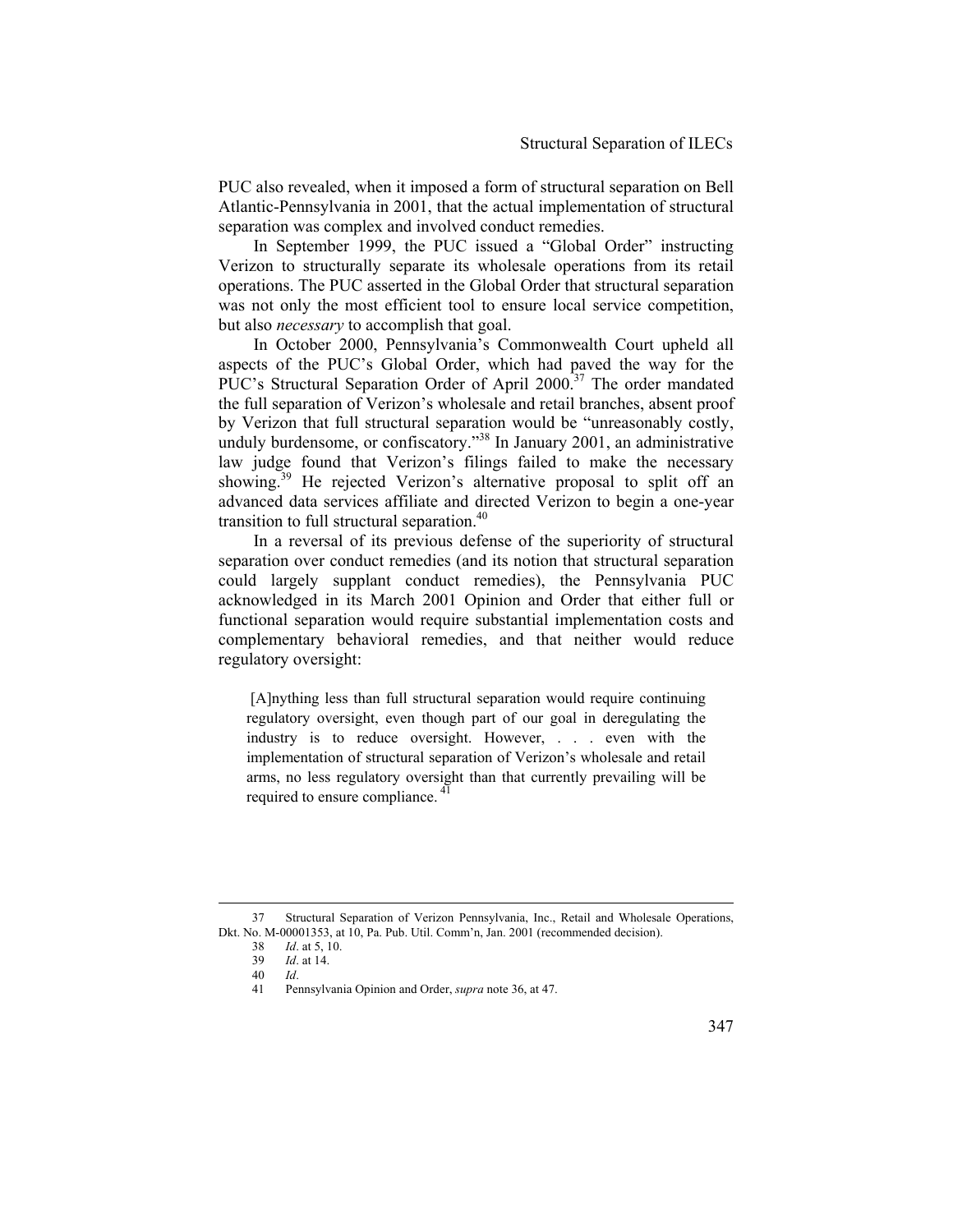One commissioner subsequently said that structural separation "didn't look like as much of a silver bullet when we looked at the details of it."<sup>42</sup> To address these difficulties inherent in structural separation, the PUC devised a novel two-pronged form of separation, which it called "functional/structural separation."43 The first prong mandated that the ILEC undertake "functional separation" of its wholesale and retail units that is, the ILEC would have to separate its wholesale and retail divisions in a way that "provides for non-discriminatory access to its wholesale division by all CLECs."<sup>44</sup> Activities that the Pennsylvania PUC functionally separated from Verizon's wholesale operations included personnel, accounting, record keeping, and business practices. The second prong directed the ILEC to create an advanced-services affiliate, separate from the retail division of its business.<sup>45</sup>

To identify specific behavioral constraints, the Pennsylvania PUC reopened a separate proceeding regarding the "code of conduct" governing Verizon.46 Moreover, the Commission imposed ten additional behavioral requirements on Verizon:<sup>47</sup>

- compliance with rules guaranteeing the interconnection of advanced services with CLECs;
- compliance with rules guaranteeing a CLEC's access to digital subscriber line access multiplexers ("DSLAMs") in remote terminals consistent with an industry standard (to be determined in a technical workshop);
- implementation of a technical trial of electronic loop provisioning;
- creation of a collaborative body to address the design of next generation digital line carrier ("NGDLC") and equal access to digital subscriber line ("DSL") over fiber;
- implementation of rules guaranteeing monthly meetings for CLECs, which will be arbitrated by a PUC Commissioner;
- creation of a collaborative body to address the issue of line splitting;
- withdrawal by Verizon of all state and federal court challenges to the Global Order mandating structural separation;

 <sup>42</sup> Chris Sewell, *Still Together*, TELEPHONY, Apr. 2, 2001 (quoting PUC Commissioner Terrance J. Fitzpatrick).

<sup>43</sup> Pennsylvania Opinion and Order, *supra* note 36, at 30.

<sup>44</sup> *Id*. at 59.

<sup>45</sup> *Id*.

*Id.* at 60.

<sup>47</sup> *Id*. at 49-57.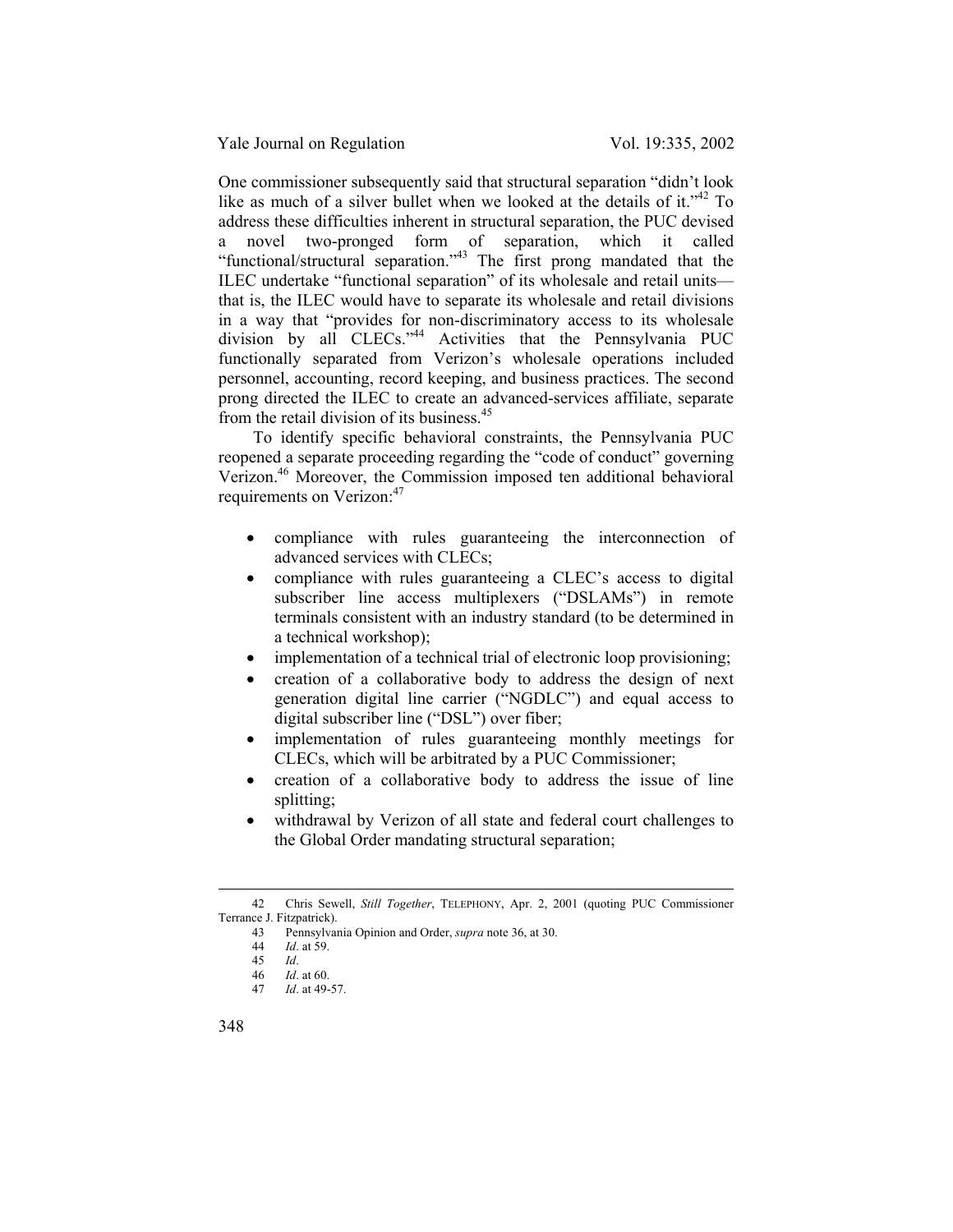- increased penalties to be paid by Verizon if it does not comply with certain metrics—for example, liquidated damages were increased an additional \$1,000 per metric violated;
- decreased rates for two-wire loops in the most rural areas of the state; and
- retention of responsibility by Verizon for network modernization.

The Pennsylvania PUC's decision to impose a full complement of behavioral remedies in conjunction with functional separation demonstrates that it was not confident that such separation would quickly diminish the need for regulation.

The Pennsylvania PUC originally retreated from mandatory structural separation because it came to recognize that structural separation involved much more regulatory oversight than the actual or functional bifurcation of an ILEC's wholesale and retail assets. In effect, the Pennsylvania PUC repudiated its original determination in September 1999 that structural separation was the "most efficient tool to ensure local telephone competition where a large incumbent monopoly controls the market."<sup>48</sup> Ultimately, the Pennsylvania PUC decided in November 2001 to reject its directive for full functional separation and to rely instead on its code of conduct to promote competition. In December 2001, Commissioner Terrance Fitzpatrick called functional separation an "intrusive remedy designed to fix a problem that has not been shown to exist,"<sup>49</sup> citing the FCC's approval of Verizon's Section 271 application in Pennsylvania.<sup>50</sup>

### 2. The Florida PSC's Experience

In March 2001, AT&T Communications, TCG South Florida, and MediaOne Florida Telecommunications petitioned the Florida Public Service Commission ("PSC") to order the structural separation of BellSouth. The petitioners alleged that BellSouth had engaged in anticompetitive actions, and that full structural separation was necessary to

 <sup>48</sup> *Pennsylvania Global Order*, *supra* note 9, at 222*.* 

<sup>49</sup> Glenn Bischoff, *Pennsylvania Loss Reflects AT&T's Regulatory Struggles*, TELEPHONY, Dec. 10, 2001.

<sup>50</sup> *Id.*; *see also* Motion of Commissioner Terrance J. Fitzpatrick, Implementation of the Telecommunications Act of 1996, Imputation Requirements for the Delivery of IntraLATA Services by Local Exchange Carriers, Dkt. No. M-00960799, Pa. Pub. Util. Comm'n ("In light of the conclusion of this Commission and the FCC that Verizon's local market is open—including a finding that Verizon is providing wholesale services in a non-discriminatory manner[,]. . . it is not necessary to require Verizon to separate all of its employees and facilities into separate wholesale and retail divisions. I note that neither the United States Congress, nor the FCC, nor any other state has deemed such a reorganization of an ILEC necessary in order to protect competition.").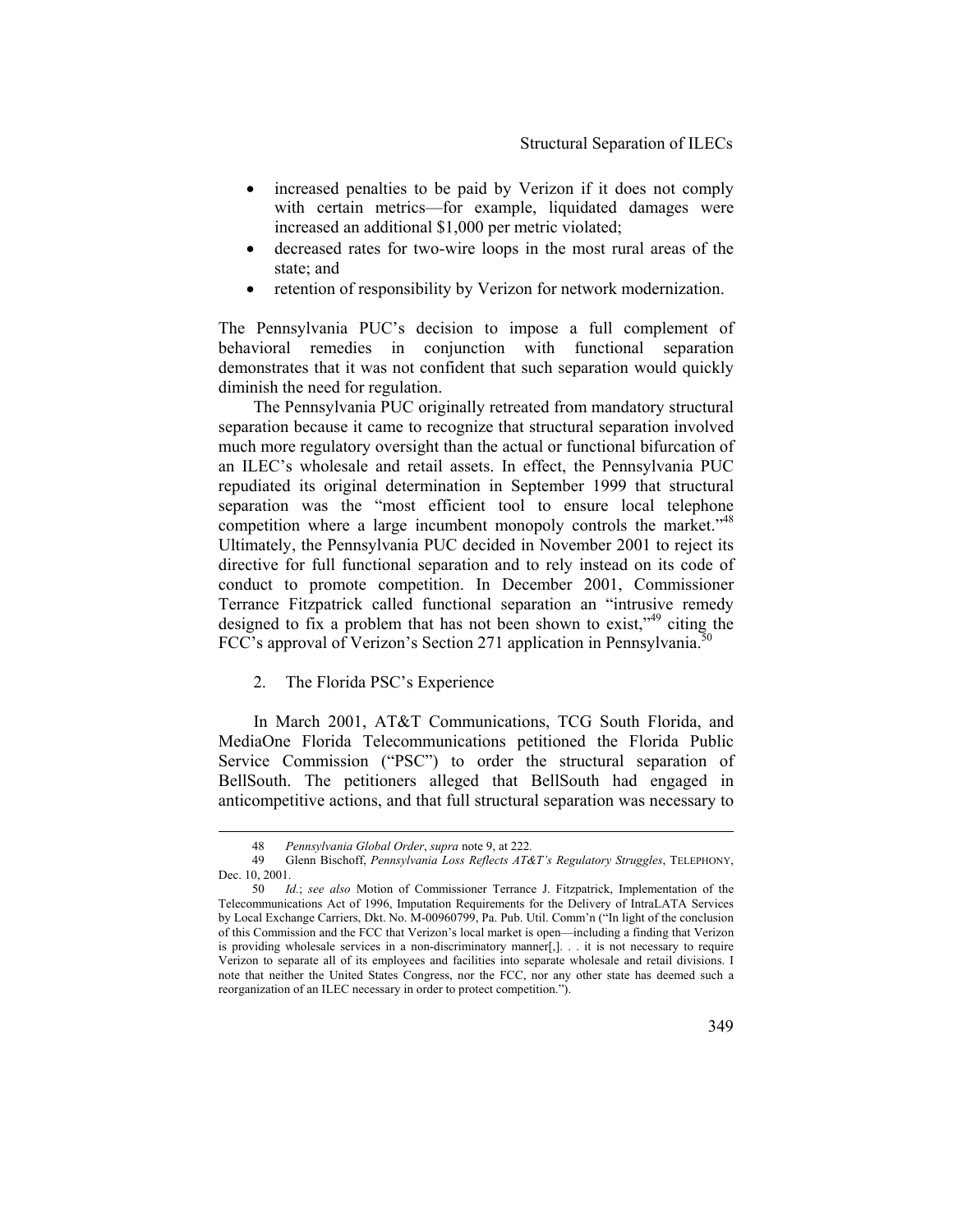promote competition in local markets.<sup>51</sup> The PSC responded by conducting a series of workshops on structural separation and local exchange competition.<sup>52</sup>

After the final workshop, in November 2001, the PSC granted BellSouth's motion to dismiss the CLECs' petitions on the grounds that the PSC lacked any authority to impose structural separation, and, therefore, it could not grant the relief requested by the petitioners.<sup>53</sup> The PSC criticized the CLECs' petition as "a solution in search of a problem" and noted that the CLECs had "request[ed] relief so draconian that of the states that have examined the issue, all have rejected it."<sup>54</sup> Most importantly, the PSC rejected the CLECs' contention that structural separation was necessary for local competition:

To find that structural separation is necessary to promote competition, as the Petitioners urge, implies at best, that we question our confidence that the other dockets will promote competition; and at worst, that our earlier efforts have been in vain. Similarly, this most recent Petition either is cumulative, or will interfere with, our earlier efforts, many of which are ongoing.<sup>55</sup>

The Florida PSC recognized that a hasty implementation of structural separation would have the practical effect of superseding existing openaccess remedies *before* the PSC could determine their efficacy:

Each additional regulation imposed on BellSouth creates costs and inefficiencies; may interfere with other regulations previously imposed; and brings uncertainty to an industry in which stability is necessary to foster competition. Not only is it premature to judge the efficacy of our earlier efforts, but it is also premature to determine that another solution is necessary.<sup>56</sup>

Finally, in the aftermath of the September 11, 2001 terrorist attacks, the Florida PSC found that structurally separating BellSouth could hamper its

 <sup>51</sup> Petition of AT&T Communications, *supra* note 9.

<sup>52</sup> Order Granting BellSouth's Motion to Dismiss AT&T's and FCCA's Petitions for Structural Separation, Dkt. No. 010345-TP, at 2, Fla. Pub. Serv. Comm'n, Nov. 6, 2001, *available at* http://www.psc.state.fl.us/dockets/documents/01/13992-01.html.

<sup>53</sup> *Id*. at 6.

<sup>54</sup> *Id*. at 7, 8. *Id*. at 8.

<sup>56</sup> *Id*. at 8.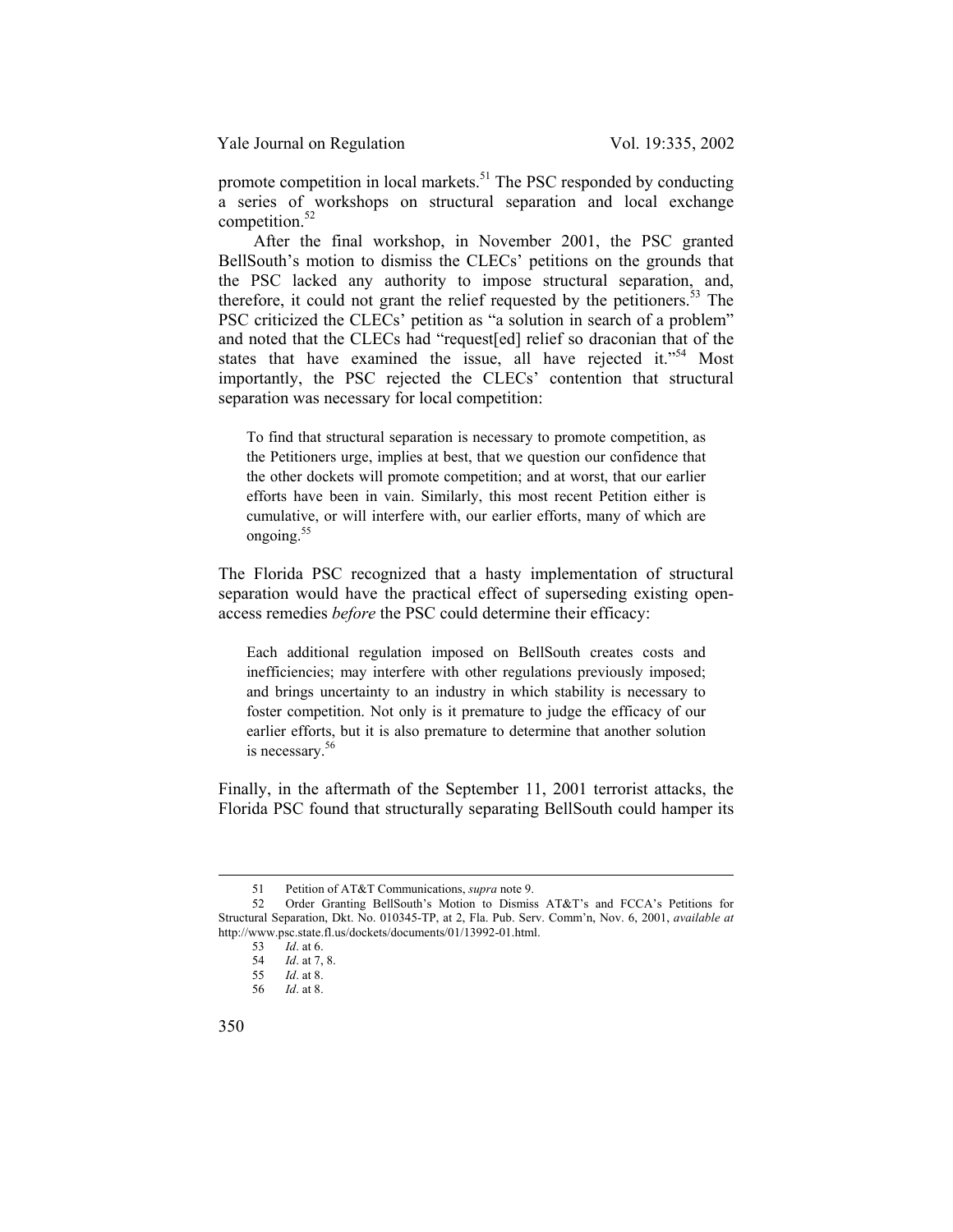ability to react to national emergencies, describing this hindrance as "a risk to our economy and consumers that we are not willing to take."<sup>57</sup>

In short, the Florida PSC concluded that it lacked jurisdiction to order structural separation. It rejected the contention that structural separation was necessary for local competition. To the contrary, the Florida PSC concluded that structural separation would confound existing regulatory efforts aimed at promoting such competition.

#### D. *The Purported Merits of Mandatory Structural Separation*

There are principally two purported benefits to mandatory structural separation. First, according to its proponents, structural separation would guarantee nondiscriminatory access to the ILECs' networks. For example, CompTel has argued that the incentives established under the Telecommunications Act of 1996 are insufficient to induce ILECs to offer nondiscriminatory access to their networks. By changing course, CompTel reasoned, state PUCs "can create an environment where an ILEC's *own* commercial success depends upon its ability to offer efficient access to the existing network."<sup>58</sup> In its formal petition for mandatory structural separation of Verizon in New Jersey, AT&T argued that such regulatory intervention would accomplish, among other things, nondiscriminatory access by competitors to the components of Verizon's network<sup>59</sup>—that is, unaffiliated and affiliated retailers of local telecommunications services would be treated equally in the provision of UNEs.

Second, structural separation purportedly would lower wholesale discount rates. To justify mandatory structural separation of the ILECs in the local market, Mr. Armstrong argued that the divestiture of AT&T's long-distance operations from the local-exchange operations of the former Bell System produced greater wholesale discounts (for long-distance resellers) that are significantly lower than the wholesale discounts charged by the ILECs for local services. He claimed that wholesale discounts for long-distance service are five times larger than wholesale discounts for local service (55% in long-distance service versus  $10\%$  in local service).<sup>60</sup> In Part II, we examine critically AT&T's diagnosis of the CLECs' problem and its proposed solution.

 <sup>57</sup> *Id*. at 10.

<sup>58</sup> COMPTEL STUDY, *supra* note 16, at 6.

<sup>59</sup> Press Release, AT&T, AT&T Files Formal Petition for "Structural Separation" of Verizon*-*New Jersey (Feb. 28, 2001) (on file with author).

<sup>60</sup> *Armstrong Warns AT&T May Pull Out of Local Phone Markets*, COMM. DAILY, Feb. 8, 2001 [hereinafter *Armstrong Warns*].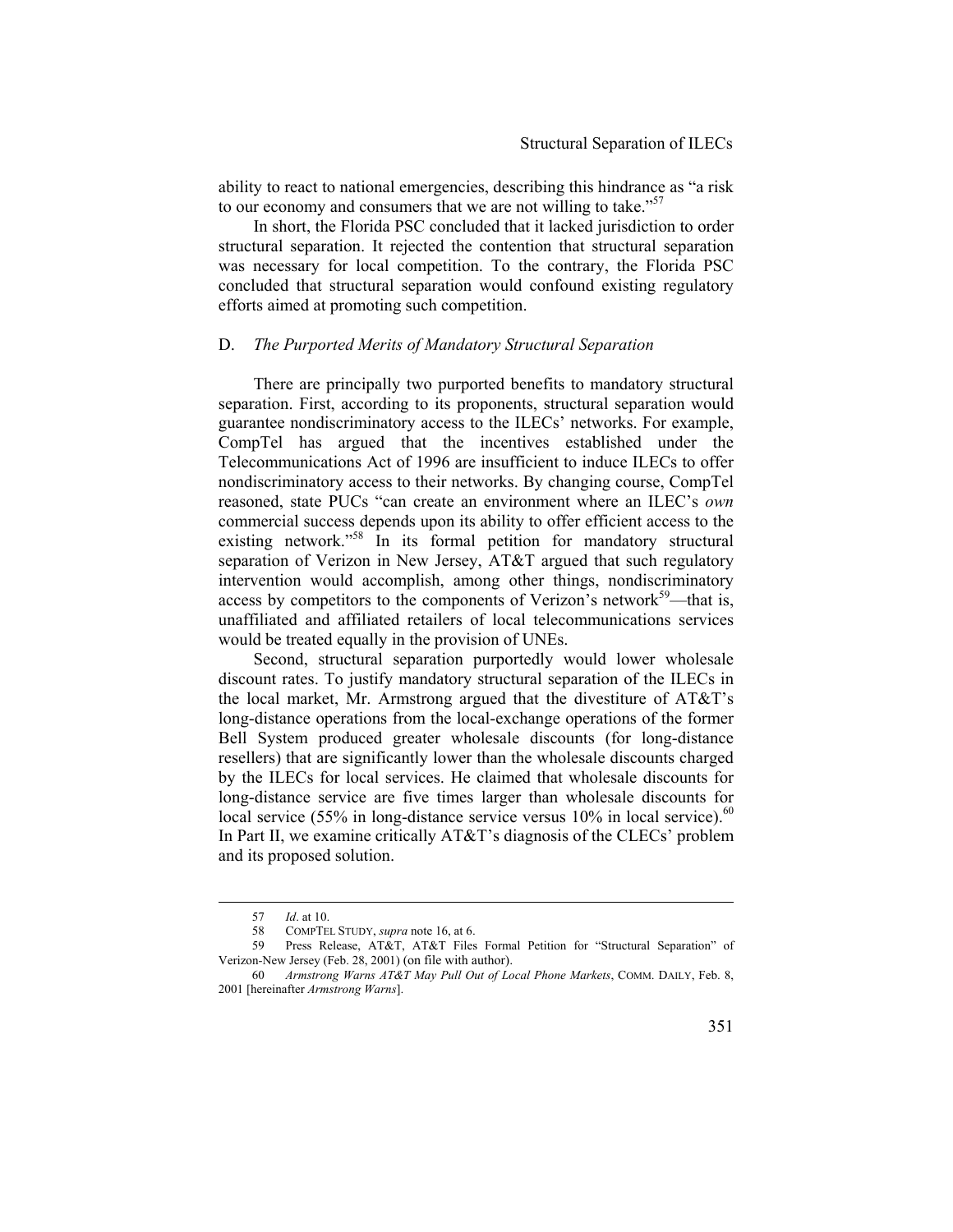### E. *Japan's Cautious Evaluation of Structural Separation*

In Japan, the Ministry of Public Management, Home Affairs, Posts and Telecommunications ("MPHPT") closely monitors developments in U.S. telecommunications policy. For example, the Japanese approach to ordering the reorganization of Nippon Telegraph and Telephone into separate long-distance and regional local exchange companies resembled the AT&T divestiture in the United States.<sup>61</sup> Given Japan's general receptivity to American approaches to telecommunications regulation, it is noteworthy that the MPHPT has taken a cautious approach to structural separation after carefully studying the debate on the issue in the United States.

In February 2002, MPHPT received, from an expert group called the Telecommunications Council, the second in a series of reports containing recommendations for Japanese telecommunications policy. $62$  Upon receiving the report, the MPHPT said that it would "take appropriate measures on the report."63 In what it called Stage One of its procompetitive policies, the Council advocated further openness of the networks of NTT East and NTT West, in part through reliance on "rigorous firewalls to provide functional separation."<sup>64</sup> The Council also outlined a more invasive Stage Two:

 <sup>61</sup> *See, e.g.*, Robert W. Crandall, *Telecommunications Liberalization: The U.S. Model*, *in* DEREGULATION AND INTERDEPENDENCE IN THE ASIA-PACIFIC REGION 415 (Takatoshi Ito & Anne O. Krueger eds., 2000). In June 1997, the Japanese Diet authorized a plan of reorganization for NTT that the predecessor agency of the MPHPT, the Ministry of Post and Telecommunications, had proposed and NTT had accepted in principle. *See* NIPPON TELEGRAPH AND TELEPHONE CORPORATION, ANNUAL REPORT 2001, at 13 (for the year ended Mar. 31, 2001). Once the reorganization took effect on July 1, 1999, NTT became a holding company with several wholly owned subsidiaries, including NTT East, NTT West, NTT Communications, and NTT DoCoMo (a wireless company). *Id.* NTT East and NTT West are both regional fixed-line operators analogous to a regional Bell operating company in the United States.

The MPHPT receives more than subtle encouragement to follow American regulatory practices. The U.S. Trade Representative cajoles Japan, upon implicit threats of trade sanctions, to emulate U.S. regulatory policies concerning local telecommunications. *See* Jeffrey H. Rohlfs & J. Gregory Sidak, *Exporting Telecommunications Regulation: The U.S.-Japan Negotiations on Interconnection Pricing*, 43 HARV. INT'L L.J. (forthcoming 2002).

TELECOMMUNICATIONS COUNCIL, SECOND REPORT ON DESIRABLE PRO-COMPETITIVE POLICIES IN THE TELECOMMUNICATIONS BUSINESS FIELD FOR PROMOTING THE IT REVOLUTION (INQUIRY NO. 29 of 2000) (Feb. 13, 2002) (prepared for MPHPT), *printed in* 12 MPHPT COMMUNICATIONS NEWS, no. 24, Mar. 18, 2002, at 1 (English summary posted at http://www.soumu.go.jp/joho\_tsusin/eng/index.html) [hereinafter SECOND REPORT]; *see also Panel Threatens NTT with Splitup*, JAPAN TIMES ONLINE, Dec. 13, 2001, *at* http://www.japantimes.co.jp/cgibin/getarticle.pl5?nb20011213a7.htm (last visited Apr. 5, 2002).

<sup>63</sup> SECOND REPORT, *supra* note 62, at 1.

<sup>64</sup> *Id*. ch. 1 ¶ 8(1), at 2 ("Proceed with opening up network access such as resale of public networks and opening up of OSS [operations support systems], together with rigorous firewalls to provide functional separation. Furthermore, there are expectations for new entry from other sectors and increased new market entry when the business category classification is revised.").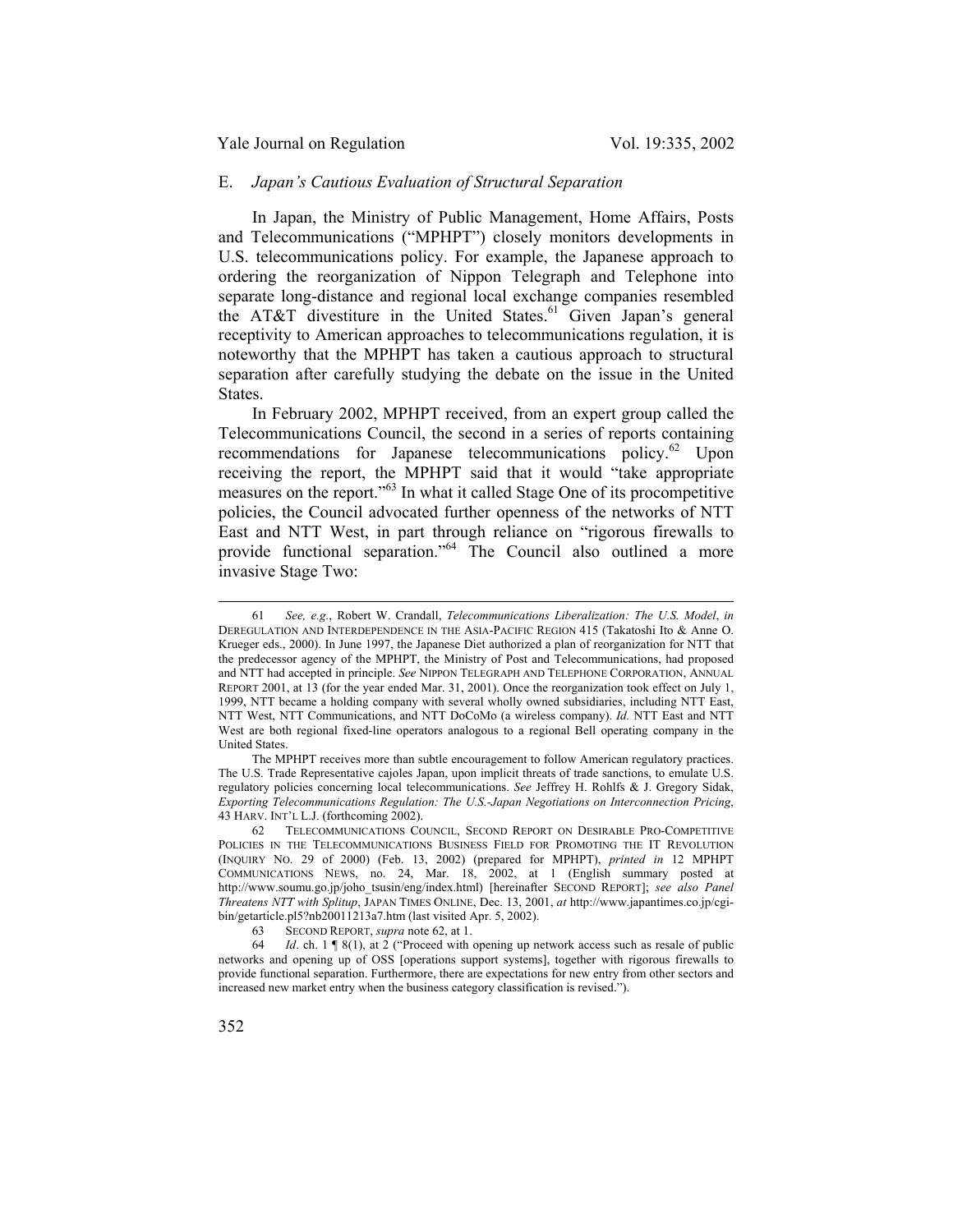Stage 1 considers a variety of non-structural pro-competitive policies. Of those, if the resale of public networks and access to fiber-optic networks, which the report gives special emphasis to, have not been implemented despite proper requests from competitors, and sufficient competition cannot be seen in regional telecommunications markets after two years, fundamental review of NTT's management system will be quickly required. In such a case, various options should be considered such as full capital separation and separation of wholesale and retail operations.<sup>65</sup>

In other words, the Council concluded that it would be inappropriate for the MPHPT even to *consider* ordering structural separation of wholesale and retail operations of NTT East and NTT West unless two years' experience proved functional separation to be inadequate to protect competition.

If structural separation were deemed necessary, MPHPT would then need to specify its form. Having studied other countries, the Council identified two different approaches to structural separation: "one in which existing regional carriers move toward structural separation on their own to request deregulation, and one in which the regulatory authorities require the regional carriers to undergo structural separation.<sup>566</sup> The second variant is exemplified by the original structural separation plan of the Pennsylvania PUC, described earlier. The first variant is exemplified by voluntary and unsolicited plans for structural separation, which we discuss later in Part II.<sup>67</sup> Although the Council noted that, "[i]n both of these cases, the orientation of the eventual trend is still unclear,"<sup>68</sup> it nonetheless said that mandatory structural separation "is worth examining as one of the options in drastically reviewing the management format of NTT East and NTT West."<sup>69</sup>

The Council, however, recognized several disadvantages of structural separation. Such regulatory intervention would be protracted, costly, and controversial—as well as uncertain in its efficacy because, the Council observed, "there are no actual cases in other countries, and it is hard to generate confidence that a smooth implementation is possible."<sup>70</sup> Moreover, "the monopolistic status of bottleneck facilities will not change

 <sup>65</sup> *Id*. ch. 1 ¶ 8(2), at 2.

<sup>66</sup> *Id*. ch. 1 ¶ 7(1), at 2.

<sup>67</sup> *See infra* Subsection II.C.4.d.

<sup>68</sup> SECOND REPORT, *supra* note 62, at ch. 1 ¶ 7(1), at 2.

<sup>69</sup> Excerpt from English Translation of Entire Second Report, ¶ 7(3)(b)(1) (Jan. 30, 2002) (provided by NTT West; copy on file with authors). The MPHPT website contains only an English summary of the report, not an English translation of the entire report.

<sup>70</sup> *Id*. ¶ 7(3)(c)(1).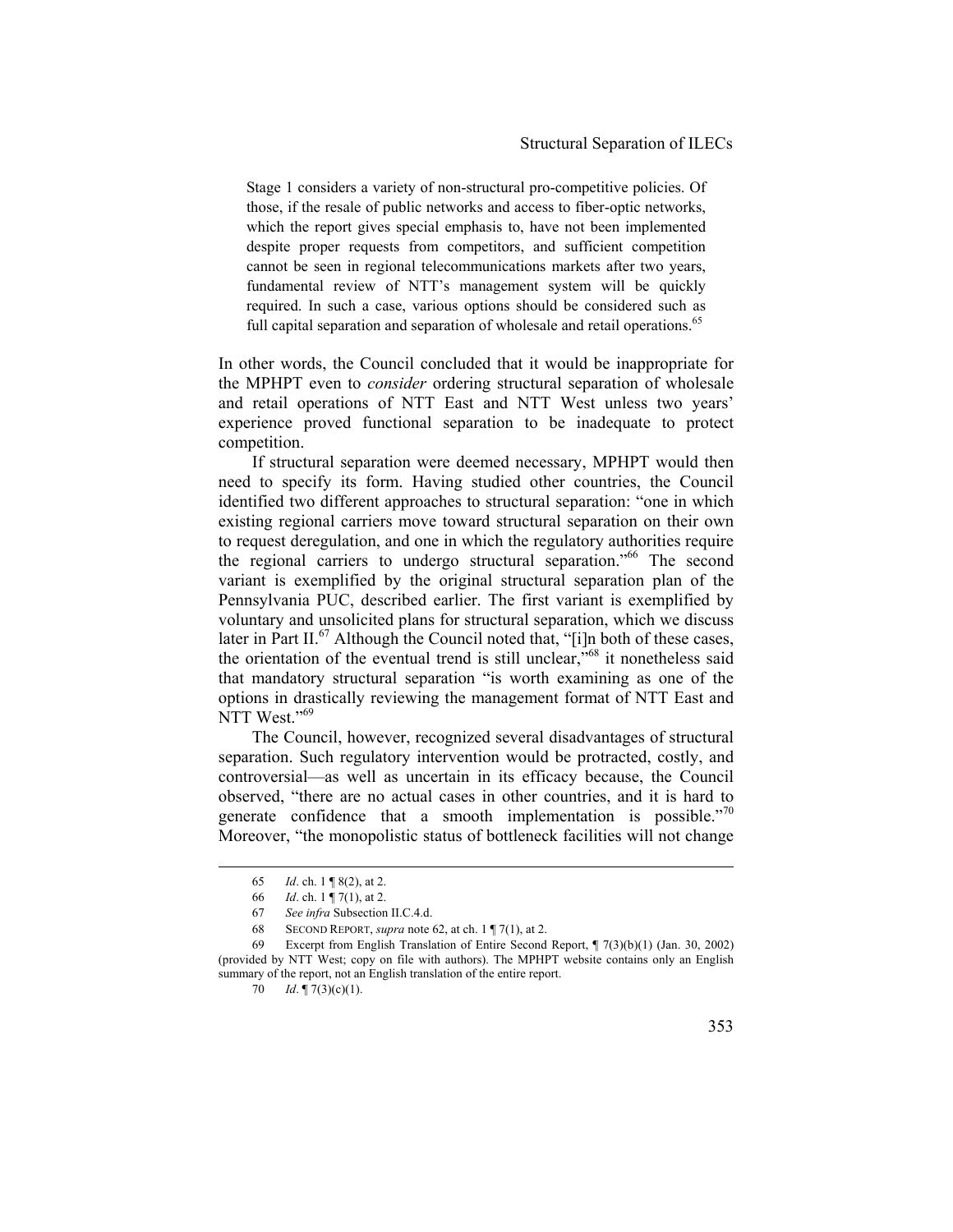before or after structural separation."<sup>71</sup> Consequently, the Council noted, the goal of a competitive local telecommunications market "would better be addressed" through policies on interconnection pricing and investment. $72$ 

### II. A Critique of AT&T's Hypothesis and Its Proposed Remedy

AT&T argues that CLECs have failed because the ILECs have acted anticompetitively. AT&T's proposed remedy is mandatory structural separation of the ILECs. We consider now why AT&T's hypothesis is unpersuasive and its remedy a socially costly non sequitur.

### A. *The Inability of Allegedly Anticompetitive Practices to Explain Market and Regulatory Phenomena*

The hypothesis of the proponents of structural separation is inconsistent with many facts concerning regulation and actual competitive entry.

## 1. The Steady Increase in CLECs' Market Share

Despite the much-publicized bankruptcy of individual firms, the CLECs collectively have fared well. According to FCC data released in February 2002, CLEC market share grew by 109% during the eighteen months between the end of 1999 and the end of June 2001.<sup>73</sup> CLECs reported 17.3 million (or 9.0%) of the approximately 192 million nationwide local switched-access telephone lines in service to end-users on June 30, 2001, compared with 8.2 million (or 4.3% of nationwide lines) of 189.5 million lines at the end of 1999.<sup>74</sup> For the medium and large business market, CLEC lines numbered 9.5 million (or 19.1% of nationwide business lines).75 For the residential and small businesses market, CLECs supplied 7.8 million lines (or 5.5% of nationwide residential and small business lines).<sup>76</sup> Because of the geographic clustering of business customers, there are large economies of density in serving the business

 <sup>71</sup> *Id*. ¶ 7(3)(c)(3).

<sup>72</sup> *Id*.

<sup>73</sup> LOCAL TELEPHONE UPDATE, *supra* note 2, at tbl.1.

<sup>74</sup> *Id*. at tbl.2. 75 *Id*.

<sup>76</sup> *Id*.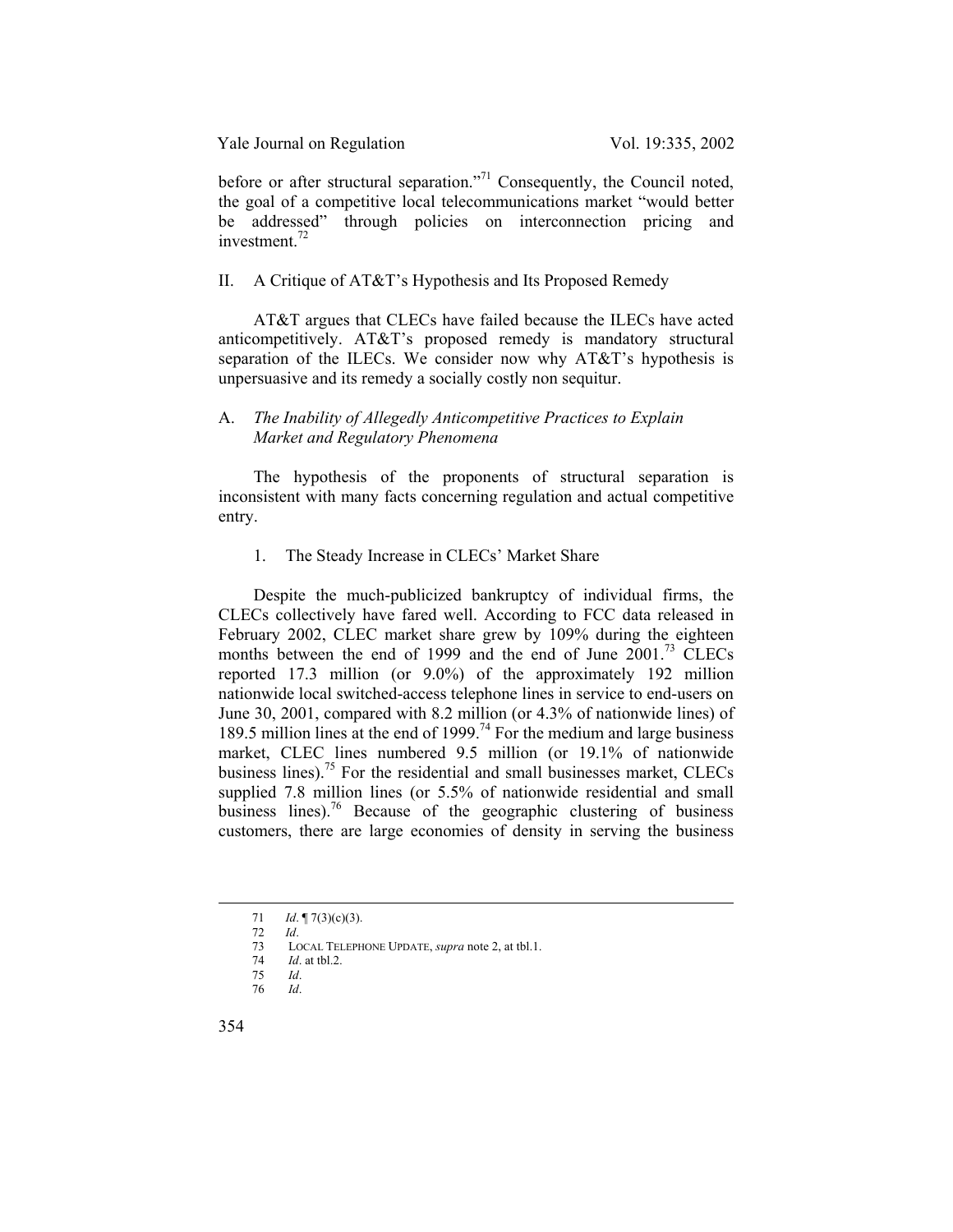market. Hence, it is no surprise that CLECs have focused their entry initiatives on the business markets. Figure 1 shows the CLEC market share of all nationwide end-user telephone lines as of December 2000.



**Figure 1. CLEC Share of Nationwide End-User Telephone Lines** 

Sources: Local Competition, Industry Analysis Division, Common Carrier Bureau, at 6, Dec. 1998; FCC News Release, Federal Communications Commission Releases Latest Data on Local Telephone Competition, at 2 (Aug. 31, 1999), at 2; FCC News Release, Federal Communications Commission Releases Latest Data on Local Telephone Competition, at tbl.1 (Feb. 22, 2002).

As Figure 1 demonstrates, CLECs are gaining market share at a brisk pace. In some individual markets, CLEC market shares are considerably higher than Figure 1 suggests. In a city-by-city analysis of CLEC entry in New York state, for example, the New York Public Service Commission found that, as of the end of 2000, CLEC market shares exceeded 15% in Albany, Syracuse, and Buffalo and exceeded 20% in New York City and Rochester.<sup>77</sup> Figure 2 presents these data. As Figure 2 shows, the CLECs' share in New York City has increased from 6% to 23% over a period of three years.

 <sup>77</sup> NEW YORK PUBLIC SERVICE COMMISSION, *supra* note 3, at 5.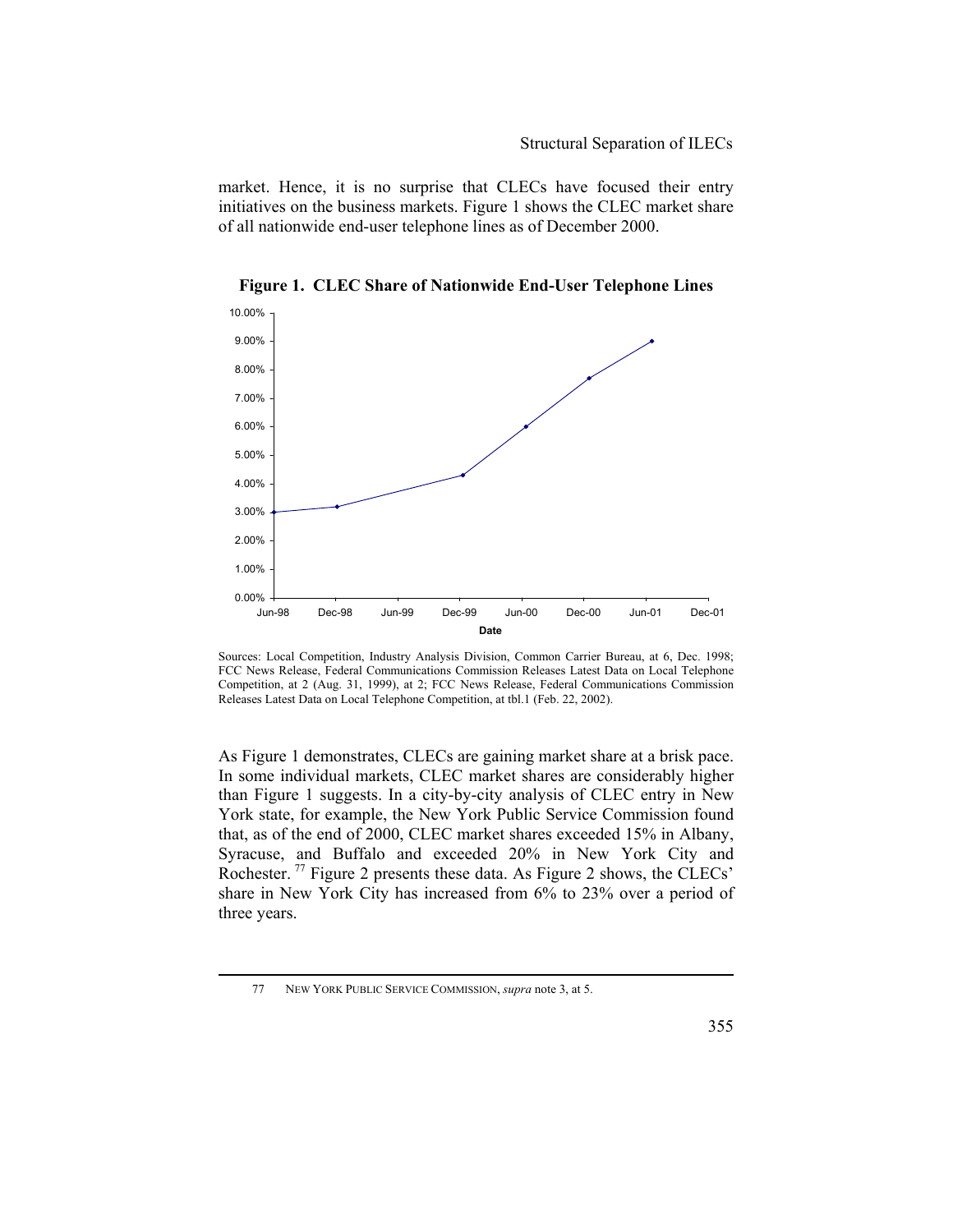

**Figure 2. CLEC Market Shares in New York State, 1998-2000** 

It would be a mistake, however, to judge the growth of competition in local telephony since passage of the Telecommunications Act of 1996 solely by measuring CLEC market share in local services over time. The welfare of local service consumers (as opposed to local service *suppliers*) will increase as prices more accurately reflect costs or as the quality of local exchange service increases. Hence, regulators and legislators should focus more on the prices and quality of the service offerings rather than fixate on CLEC market share. For example, simply because AT&T can provide local telephony services over its unregulated cable platform, there is no guarantee that those consumers who wish to switch from ILEC service will be better off. It is also doubtful whether a CLEC providing service over an ILEC's network can offer end users a service at a lower price or a better service at the same price. Hence, high CLEC market share might not correlate with increased consumer welfare in the context of regulated retail rates.

What would be the proper benchmark to determine, as Goldilocks might, whether that rate of decline in the ILECs' market share is too fast, too slow, or just right? By June of 2001, the ILECs supplied over 90% of

Source: NEW YORK STATE PUBLIC SERVICE COMMISSION, *supra* note 3, at 5.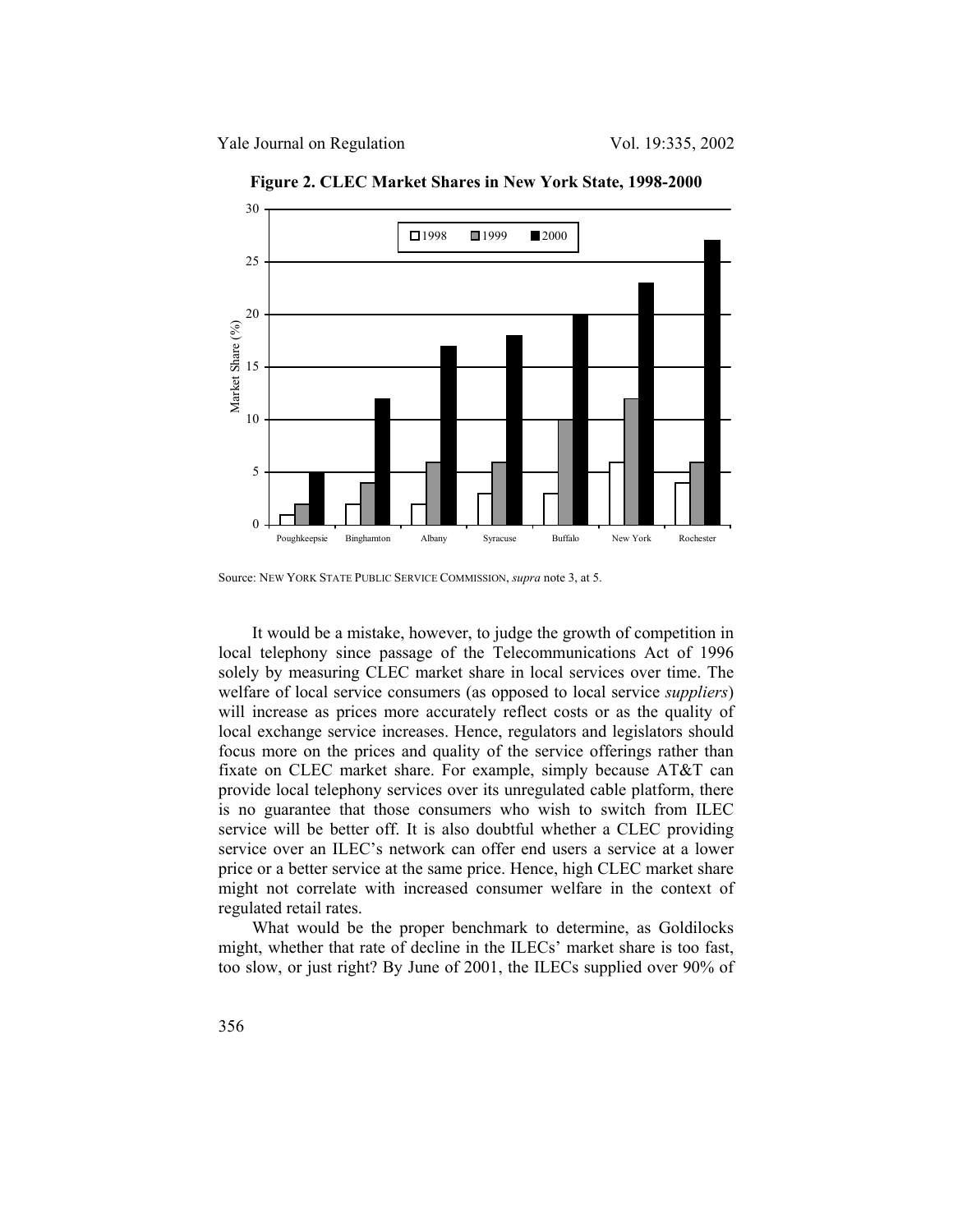the local (non-cable) landline switched-access lines.<sup>78</sup> But, as of June 2001, Verizon had lost 13% of end-user switched-access lines in Pennsylvania to CLECs, up from  $8\%$  a year earlier.<sup>79</sup> The attainment of competitive markets for local telephony should not become a process of monitoring the ILECs' eroding market share, along the lines of the FCC's obsession in the 1980s with defining the competitiveness of long-distance markets in terms of the erosion of  $AT&T$ 's dominant share.<sup>80</sup> Ultimately, legislators, regulators, and courts should judge the competitiveness of the local services market (and the success of the Telecommunications Act of 1996) from the perspective of the consumer—not that of a particular competitor. $81$ <sup>l</sup> That criterion, after all, is precisely what the preamble of the 1996 legislation establishes, as we noted in the first sentence of this Article<sup>82</sup>

In the Sections that follow, we describe the growing competition for local services in both the large business market and the residential and small business markets.

### *a. The Large Business Market*

The CLECs have rapidly deployed fiber lines to offer local services in business districts. From 1997 to the end of 2000, the number of route miles of fiber that CLECs had deployed grew from 78,506 to 218,445.<sup>83</sup> Over the same period, the number of installed voice switches owned by CLECs grew from 334 to 991, and the number of installed data switches grew even more rapidly, from 331 to  $2,071$ .<sup>84</sup> Furthermore, several of the nation's largest operators of long-haul fiber networks have constructed local fiber networks and now lease dark fiber on those networks to CLEC<sub>s.</sub>85

 <sup>78</sup> LOCAL TELEPHONE UPDATE, *supra* note 2.

<sup>79</sup> *Id.* at tbl.7.

<sup>80</sup> *See* Simran K. Kahal, David L. Kaserman & John W. Mayo, *Is the "Dominant Firm" Dominant? An Empirical Analysis of AT&T's Market Power*, 39 J.L. & ECON. 499 (1996); John Haring & Kathy Levitz, What Makes the Dominant Firm Dominant? (FCC, Office of Plans and Policy, OPP Working Paper No. 25, Apr. 1989).

<sup>81</sup> *See* Jerry A. Hausman & J. Gregory Sidak, *A Consumer-Welfare Approach to the Mandatory Unbundling of Telecommunications Networks*, 109 YALE L.J. 417 (1999).

<sup>82</sup> *See supra* text accompanying note 1.

<sup>83</sup> ASSOCIATION FOR LOCAL TELECOMMUNICATIONS SERVICES, THE STATE OF LOCAL COMPETITION 2000, at 25, *available at* http://www.alts.org/Filings/022001AnnualReport.pdf [hereinafter ALTS REPORT].

<sup>84</sup> *Id*. at 24.

<sup>85</sup> UNITED STATES TELECOM ASSOCIATION, COMPETITION FOR SPECIAL ACCESS SERVICES, HIGH-CAPACITY LOOPS, AND INTEROFFICE TRANSPORT, at 3 (Apr. 5, 2001) (prepared for BellSouth, SBC, Qwest, and Verizon) [hereinafter USTA STUDY].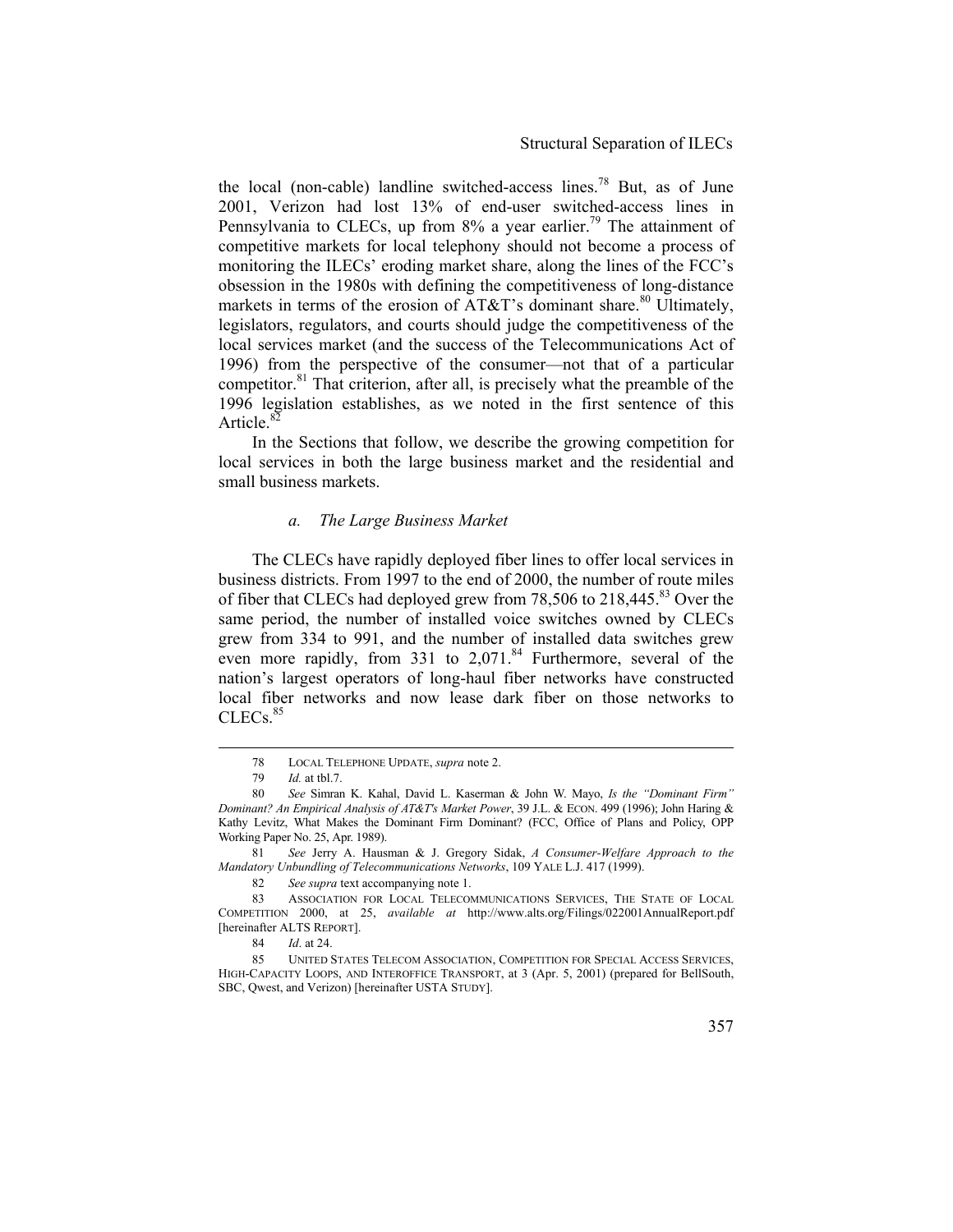Individual CLECs have deployed fiber networks at a rapid pace. For example, in November 2000, Sprint announced that it was deploying local fiber rings in twenty major U.S. markets.<sup>86</sup> Williams expects to spend \$421 million between 2000 and 2003 to link its proposed 33,000-mile fiberoptic backbone network directly to business customers in the nation's largest cities. $87$  Qwest is building local fiber rings in twenty-five major metropolitan markets to give customers direct, high-speed connections to Qwest's global broadband Internet network.<sup>88</sup>

The availability of competitive alternatives to the high-capacity loops and interoffice transport that ILECs provide to businesses is widespread and has continued to grow rapidly. From 1999 to 2001, there has been a dramatic increase in local fiber supplied by "carrier-agnostic" wholesale suppliers.<sup>89</sup> For a growing number of CLECs, the fiber provided by these wholesale suppliers satisfies a large part of their demand for last-mile local connectivity and interoffice transport.

### *b. The Residential and Small Business Markets*

In contrast to the massive investment by CLECs in business areas, CLEC investment in residential areas has been slower because of two regulatory distortions. Additional investment could be encouraged in those areas by more efficient pricing of UNEs, wholesale rates, and retail rates for residential customers. Rules requiring mandatory unbundling at prices based on total element long-run incremental cost ("TELRIC") distort CLECs' incentives to invest in their own facilities in several ways. First, the pricing policies of the FCC on UNEs have encouraged CLECs' reliance on ILEC facilities. Pricing access too low not only distorts the decision of incumbents, $90$  but also undermines the incentive to invest by

 <sup>86</sup> Press Release, Sprint FON Group, Sprint Announces Financial Targets and Growth Strategies (Nov. 3, 2000) (on file with author).

<sup>87</sup> Corey Grice, *Williams to Expand High-Speed Network into 50 Citi*es, NEWS.COM, Feb. 10, 2000, http://news.cnet.com/news/0-1004-200-1546995.html?tag=st.

<sup>88</sup> Press Release, Qwest Communications, Qwest Communications Launches High-Speed Broadband Access Services to Businesses in Four Texas Markets (Oct. 25, 2000) (on file with author).

<sup>89</sup> USTA STUDY, *supra* note 85, at 2.

<sup>90</sup> Unbundling at TELRIC-based prices truncates the high-end of the distribution of returns on investment for ILECs, which reduces their incentive to invest in new facilities. *See* Hausman & Sidak, *supra* note 81. For empirical validation of this relationship, see Eisner & Lehman, *infra* note 246; *see also* ALFRED E. KAHN, LETTING GO: DEREGULATING THE PROCESS OF DEREGULATION (1998) [hereinafter KAHN, LETTING GO]; Thomas M. Jorde, J. Gregory Sidak & David J. Teece, *Innovation, Investment, and Unbundling*, 17 YALE J. ON REG. 1 (2000); Jerry A. Hausman, *The Effect of Sunk Cost in Telecommunications Regulation*, *in* THE NEW INVESTMENT THEORY OF REAL OPTIONS AND ITS IMPLICATION FOR TELECOMMUNICATIONS ECONOMICS (James Alleman & Eli Noam eds., 1999); J. Gregory Sidak & Daniel F. Spulber, *Givings, Takings, and the Fallacy of Forward-Looking Costs*, 72 N.Y.U. L. REV. 1068 (1997); J. Gregory Sidak & Daniel F. Spulber, *The Tragedy of the*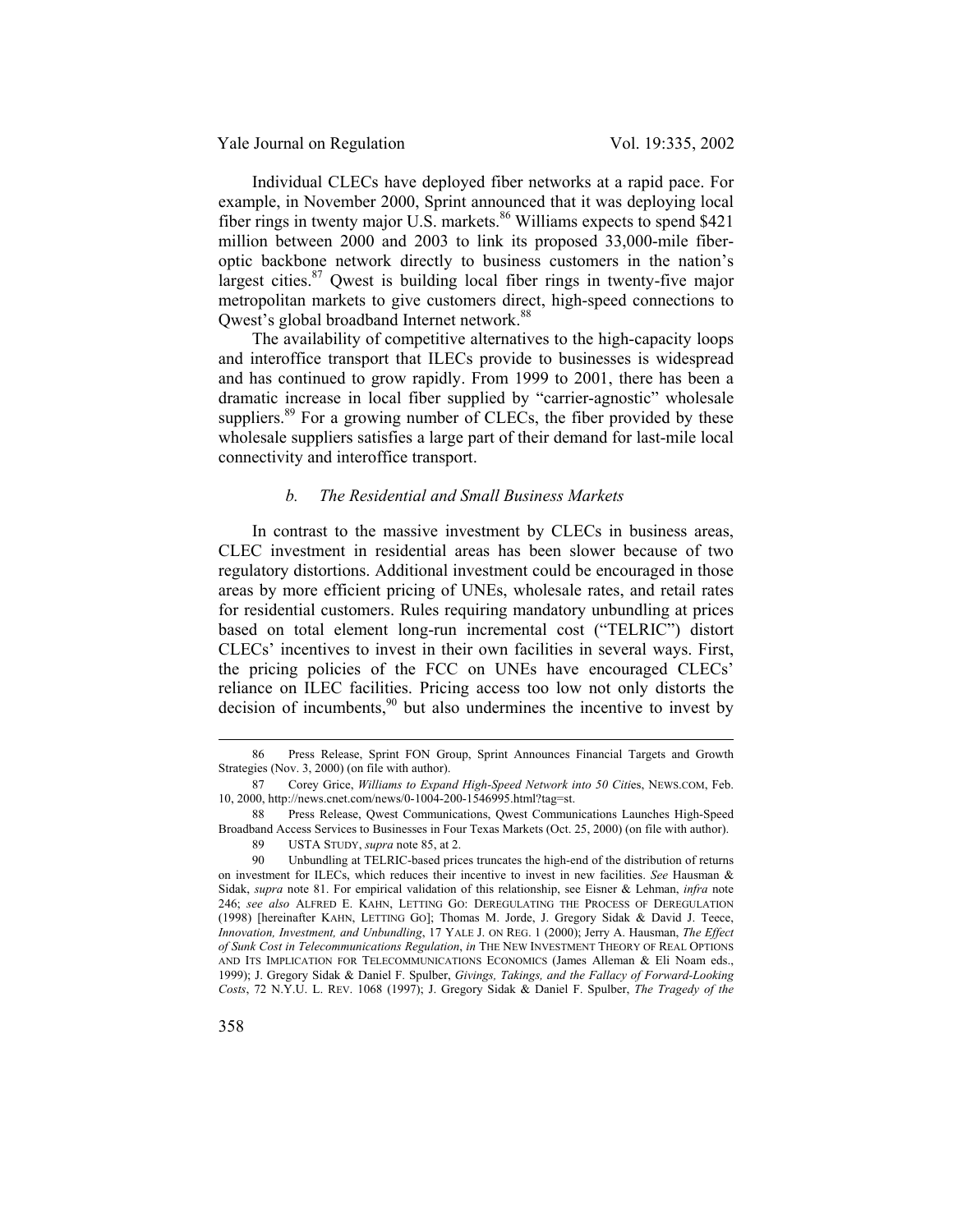CLECs. Because a CLEC cannot redeploy many of the elements of a telecommunications network if they prove to be uneconomical, it pays for the CLEC to "wait and see" how well other investments in the telecommunications industry have performed before committing itself to investing its own capital.<sup>91</sup>

Second, when considered alongside the artificially depressed prices of residential local service in many states, the cost-based pricing of network elements—no matter how low—would not encourage entry by CLECs. To provide telecommunications services to all residents, the FCC and the state PUCs have designed a cross-subsidy scheme that restricts the price of residential service below costs.<sup>92</sup> In particular, the returns from providing local service to business customers are used to support residential rates.<sup>93</sup> It is no accident that CLECs first target business customers rather than residential customers. No unregulated profit-maximizing firm would voluntary absorb a share of the universal service fund required to serve residential customers at below-cost rates.

# 2. Regulatory Approval for RBOC Entry into Long-Distance **Services**

There exists a separate "reality check" on the claim that the ILECs have engaged in anticompetitive behavior toward CLECs and that such behavior necessitates mandatory structural separation. The entry of the regional Bell operating companies into the interLATA long-distance markets is subject to intense regulatory scrutiny under Section 271 of the Communications Act.<sup>94</sup> The fact that the RBOCs have received Section 271 approvals in eleven states as of April 2002<sup>95</sup> implies that the

 $\overline{a}$ 

*Telecommons: Government Pricing of Unbundled Network Elements Under the Telecommunications Act of 1996*, 97 COLUM. L. REV*.* 1081 (1997) [hereinafter Sidak & Spulber, *The Tragedy of the Telecommons*].

<sup>91</sup> For an application of real options analysis to telecommunications investment, see Hausman & Sidak, *supra* note 81.

<sup>92</sup> *See, e.g.*, ROBERT W. CRANDALL & LEONARD WAVERMAN, WHO PAYS FOR UNIVERSAL SERVICE?: WHEN TELEPHONE SUBSIDIES BECOME TRANSPARENT (2000).

<sup>93</sup> *See id.*; Karen Palmer, *A Test for Cross Subsidies in Local Telephone Rates: Do Business Customers Subsidize Residential Customers?*, 23 RAND J. ECON. 415 (1992).

<sup>94 47</sup> U.S.C. § 271 (2000). For an economic assessment of the rigors of Section 271 entry process, see Paul W. MacAvoy, *Testing Competitiveness of Markets for Long Distance Telephone Services: Competition Finally?*, 13 REV. INDUS. ORG. 295 (1998).

<sup>95</sup> As of April 20, 2002, the BOCs had received Section 271 authorizations in eleven states on the following dates: Arkansas (Nov. 16, 2001), Connecticut (July 20, 2001), Kansas (Jan. 22, 2001), Massachusetts (Apr. 16, 2001), Missouri (Nov. 16, 2001), New York (Dec. 22, 1999), Oklahoma (Jan. 22, 2001), Pennsylvania (Sept. 19, 2001), Rhode Island (Feb. 24, 2002), Texas (June 30, 2000), and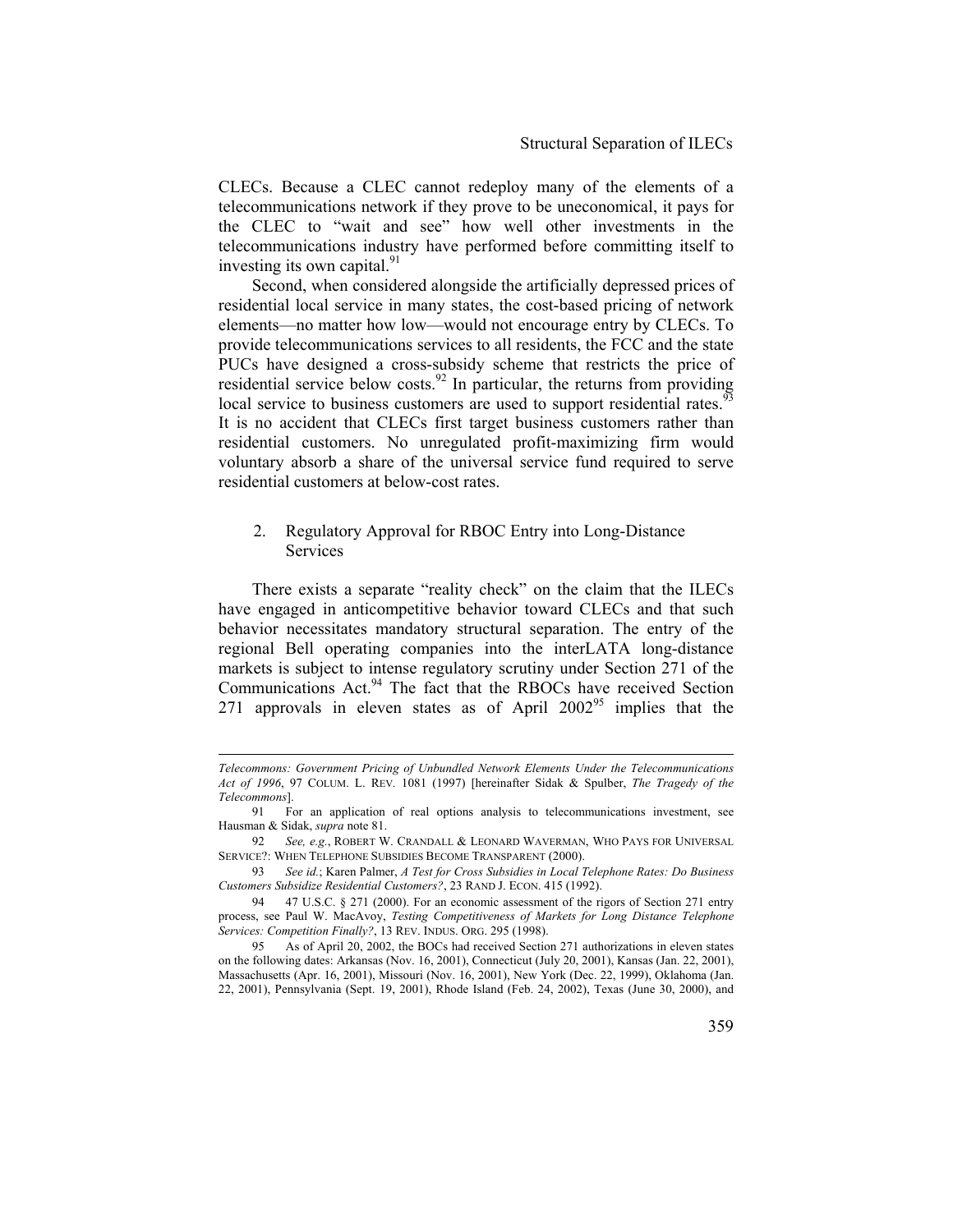respective state PUCs *and* the FCC *and* the U.S. Department of Justice had determined that entry conditions in those local markets were sufficiently open to allow local competition. That is, eleven state PUCs and the FCC and the Department of Justice had determined by April 2002 that mandatory structural separation of the wholesale and retail divisions of the local Bell operating company was *not* necessary to ensure a competitive local services market. It is hardly credible that entry conditions in those eleven states are so different from the conditions that prevail in New Jersey or Virginia that a separate economic test must be applied in the latter set of states. More likely, the proponents of mandatory structural separation recognize that, as long as the state PUCs, the FCC, and the Department of Justice judge the RBOCs under the entry conditions articulated in Section 271 and amplified in the FCC's *First Report and Order* on local interconnection,<sup>96</sup> the RBOCs will gain entry into the longdistance markets of a significant number of other states and thereby erode long-distance carriers' margins by late 2002.

### 3. Other Factors that Suggest Greater Competition

Although residential and small business markets have attracted less facilities-based entry by CLECs than the large business market has, it is nonetheless true that cable television and wireless provide an access substitute for many residential wireline customers. Such substitution is widespread enough to have given rise to the phrase "landline displacement," which we now consider.

### *a. Substitution from Cable Television*

Cable telephony was introduced as recently as 1999 and although AT&T struggled initially, the number of cable telephony subscribers began to accelerate rapidly near the middle of 2000. According to the FCC's *Eighth Annual Report on Competition in Video Markets*, as of January 2001, only circuit-switched cable telephony was commercially deployed, but trials had begun for cable-delivered (packet-switched) Internet-

 $\overline{a}$ 

Vermont (Apr. 17, 2002). *See* FCC, RBOC Applications to Provide In-region, InterLATA Services Under § 271, *at* http://www.fcc.gov/Bureaus/Common\_Carrier/in-region\_applications.

<sup>96</sup> *In re* Implementation of the Local Competition Provisions in the Telecommunications Act of 1996, Interconnection between Local Exchange Carriers and Commercial Mobile Radio Service Providers, 11 F.C.C.R. 15,499 (1996) (First Report and Order), *rev'd in part and aff'd in part sub nom*. Iowa Utils. Bd. v. FCC, 120 F.3d 753 (8th Cir. 1997), *rev'd in part and aff'd in part sub nom.* AT&T Corp. v. Iowa Utils. Bd., 525 U.S. 366 (1999) [hereinafter Local Competition First Report and Order].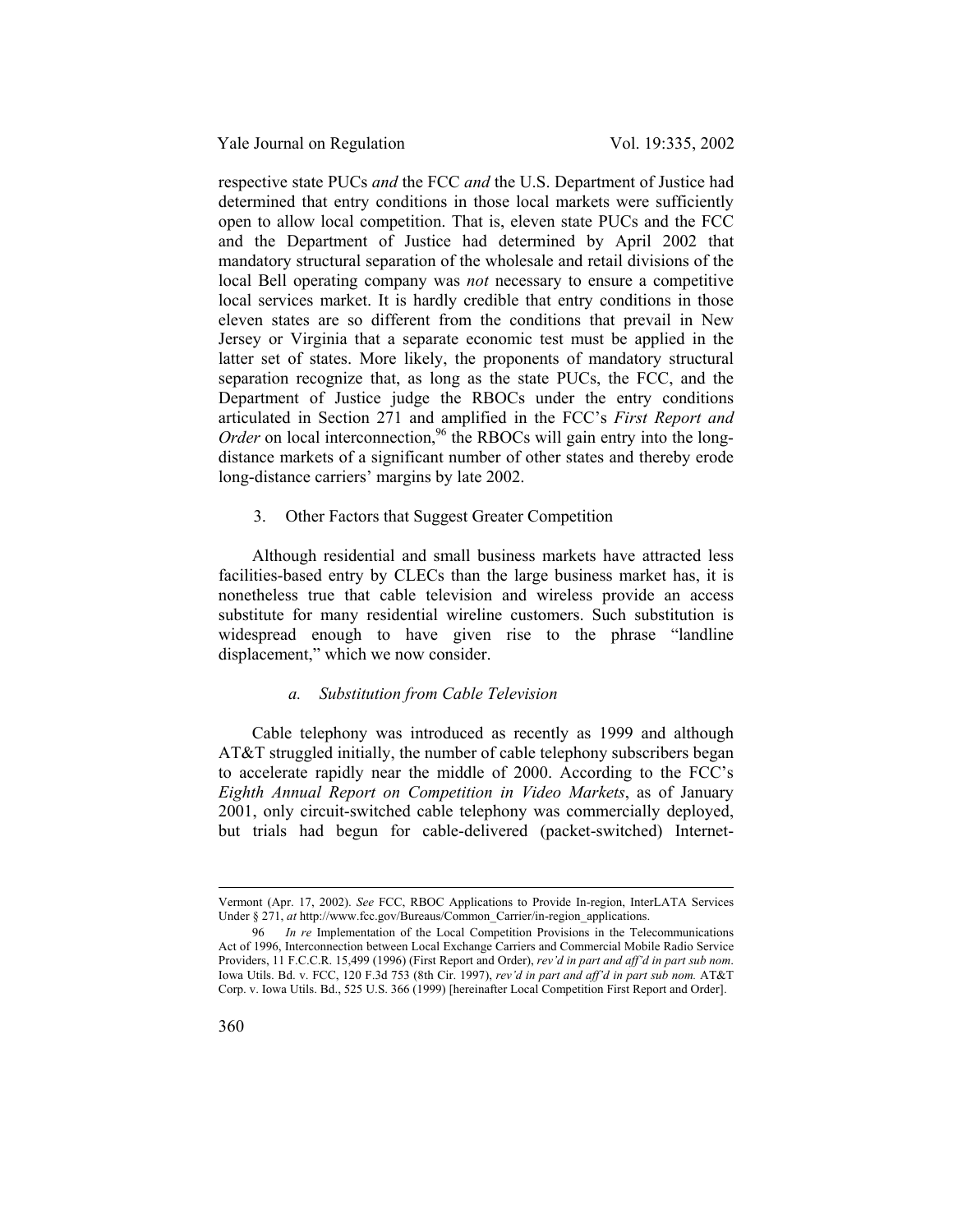protocol ("IP") telephony.<sup>97</sup> Cox and AT&T continue to deploy circuitswitched cable telephony.<sup>98</sup> Other cable companies, such as Cablevision and Comcast, were offering cable telephony on a limited basis, waiting instead for IP technology to become widely available before accelerating their rollout of telephone services to customers.<sup>99</sup> Over 1.2 million customers received local telephone service through their cable system as of the end of  $2000$ .<sup>100</sup>

Because cable firms reach over 80% of all U.S. households and the majority of those connections will be two-way enabled by the end of 2002, no amount of anticompetitive behavior by ILECs could prevent cable firms—such as AT&T and AOL Time Warner—from capturing a large share of the local exchange market. Stated differently, the potential market share of local exchange service for cable telephony is only limited by the cable firms' collective ingenuity.

According to Mr. Armstrong of AT&T, FCC regulations that limit the number of homes that a single cable multiple system operator ("MSO") may reach have prevented vigorous competition for the supply of local telephony to residential customers. Because of such limitations, Mr. Armstrong argues, "the *only* chance for competitors like AT&T to offer broad-based competition in the local market is to lease pieces of the Bells' facilities."<sup>101</sup> On March 2, 2001, however, the U.S. Court of Appeals for the District of Columbia Circuit struck down, as unconstitutional, the FCC's regulations limiting the growth of the nation's largest cable MSOs and preventing them from presenting more of their own programs.<sup>102</sup> Therefore, according to Mr. Armstrong's own logic, the D.C. Circuit's decision has increased AT&T's ability to serve local customers outside AT&T's current cable regions *without* having to lease network elements from the ILEC. Hence, since March 2001, unbundled access to the ILEC's network elements at regulated prices no longer constitutes the "only chance" for cable MSOs in general (and AT&T in particular) to compete in the local services market.

 <sup>97</sup> Annual Assessment of the Status of Competition in the Market for the Delivery of Video Programming, Eighth Annual Report, 17 F.C.C.R. ¶ 50 (2002) [hereinafter Eighth Report on Video Competition].

<sup>98</sup> AT&T expects to begin to transition to an integrated IP packet data architecture by the end of 2003. AT&T CORP., SEC FORM 10-K405 (Apr. 4, 2001); MERRILL LYNCH, STOCKS REMAINED UNDER PRESSURE IN 2Q00, DESPITE SOLID FUNDAMENTALS 23 (2000).

<sup>99</sup> *Id.*

<sup>100</sup> Eighth Report on Video Competition, *supra* note 97, ¶¶ 55-58.

<sup>101</sup> *Armstrong Warns*, *supra* note 60 (emphasis added).

<sup>102</sup> Time Warner Entm't Co*.* v. FCC, 240 F.3d 1126 (D.C. Cir. 2001). A unit of AOL Time Warner, the nation's second-largest cable company after AT&T, brought the case. The invalidated rule had prohibited a company from serving more than 30% of the cable and satellite television market and from providing more than 40% of its channels with programming from its affiliated companies.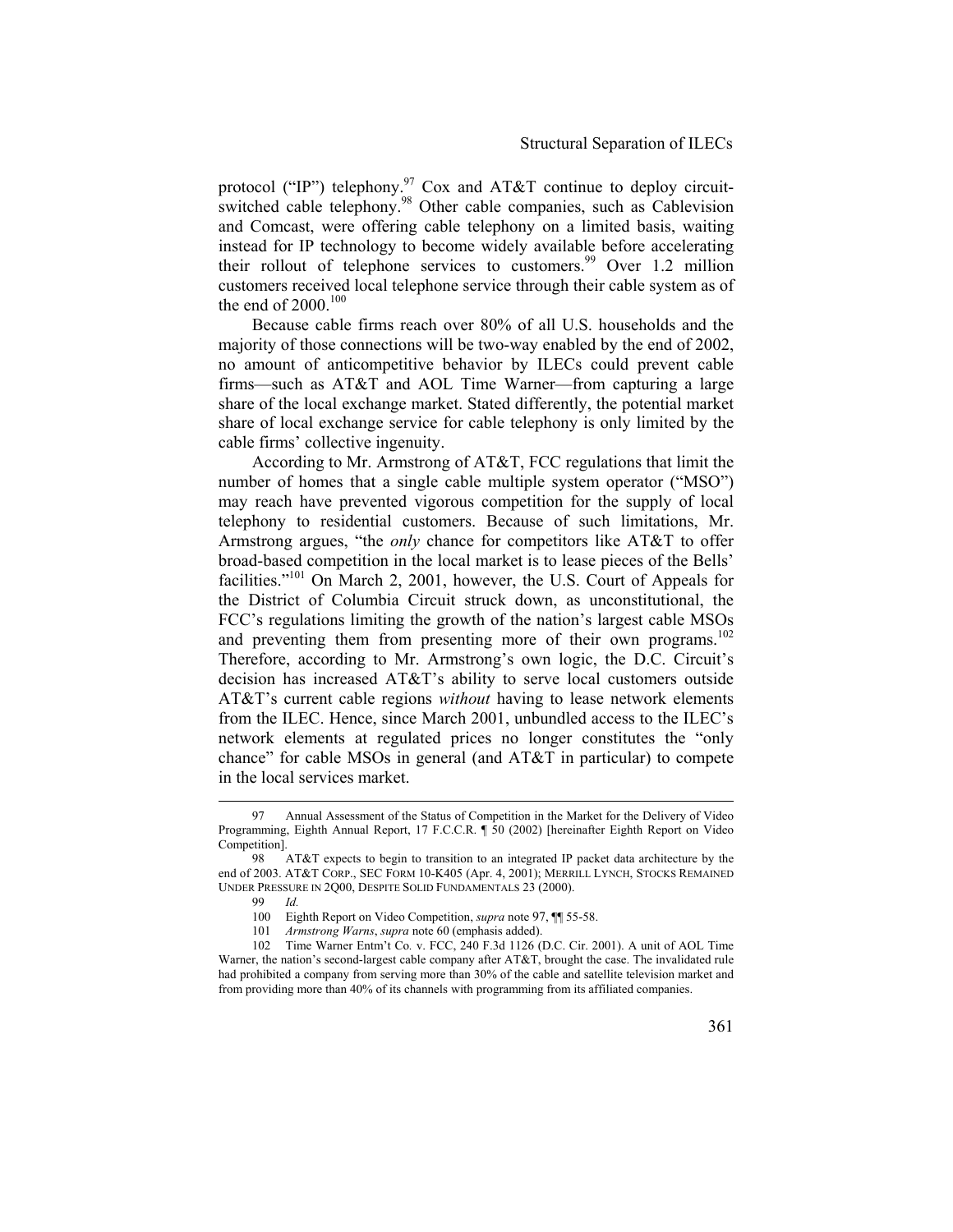At a more fundamental level, Mr. Armstrong's complaint about the FCC's cable rules and the D.C. Circuit's decision striking them down are irrelevant. Reaching local customers through one's own facilities is becoming commonplace for the CLECs. Although CLECs may have originally deployed most of those facilities to target business customers, there is no reason that the CLECs cannot extend their networks to reach residential customers, first in denser areas and eventually elsewhere. Indeed, FCC data from June 2001 confirm that 45.1% of all CLEC lines serve residential and small business customers.<sup>103</sup> The FCC's data refute Mr. Armstrong's assertion that the ILECs control the "only" route to the local customer.

 Looking to the future, cable companies offer another method of substitution away from the ILEC as provider of network access. The combination of Internet protocol ("IP") telephony with instant messaging ("IM") technology has the potential to create an Internet-based alternative to the ILEC network. As soon as Microsoft and AOL Time-Warner agree on terms for exchanging IM traffic and then add voice-over-IP as a feature of IM, an instant private network will spring into being. It will initially encompass millions of users, and it will exist free of regulatory obligations or impediments. For consumers using cable modems for Internet access, this potential source of substitution away from the ILEC network illustrates how the competitive game has shifted from a narrowband marketplace to a broadband one in which voice telephony is a mere adjunct to a broader portfolio of service offerings. In that marketplace, it is erroneous to characterize competition as a relationship solely between ILECs and CLECs with respect to the delivery of narrowband applications. It is all the more perverse to consider the vertical disintegration of the ILECs as a useful public policy when the marketplace is evolving to a state in which the ILECs' principal rivals appear to be large media companies that are vertically integrated into both content origination and broadband delivery.

### *b. Substitution from Wireless*

Competitive carriers continue to expand their use of wireless connections to reach local customers. For example, wireless carriers such as AT&T and Sprint have used simplified rate plans to acquire former landline consumers. $104$  In particular, the fall in prices of regional and national wireless plans, combined with bundled-minute offerings, has

 <sup>103</sup> LOCAL TELEPHONE UPDATE, *supra* note 2, at tbl.2.

<sup>104</sup> Karissa Todd, *The Rate Race*, WIRELESS REV., Feb. 1, 1999, at 92.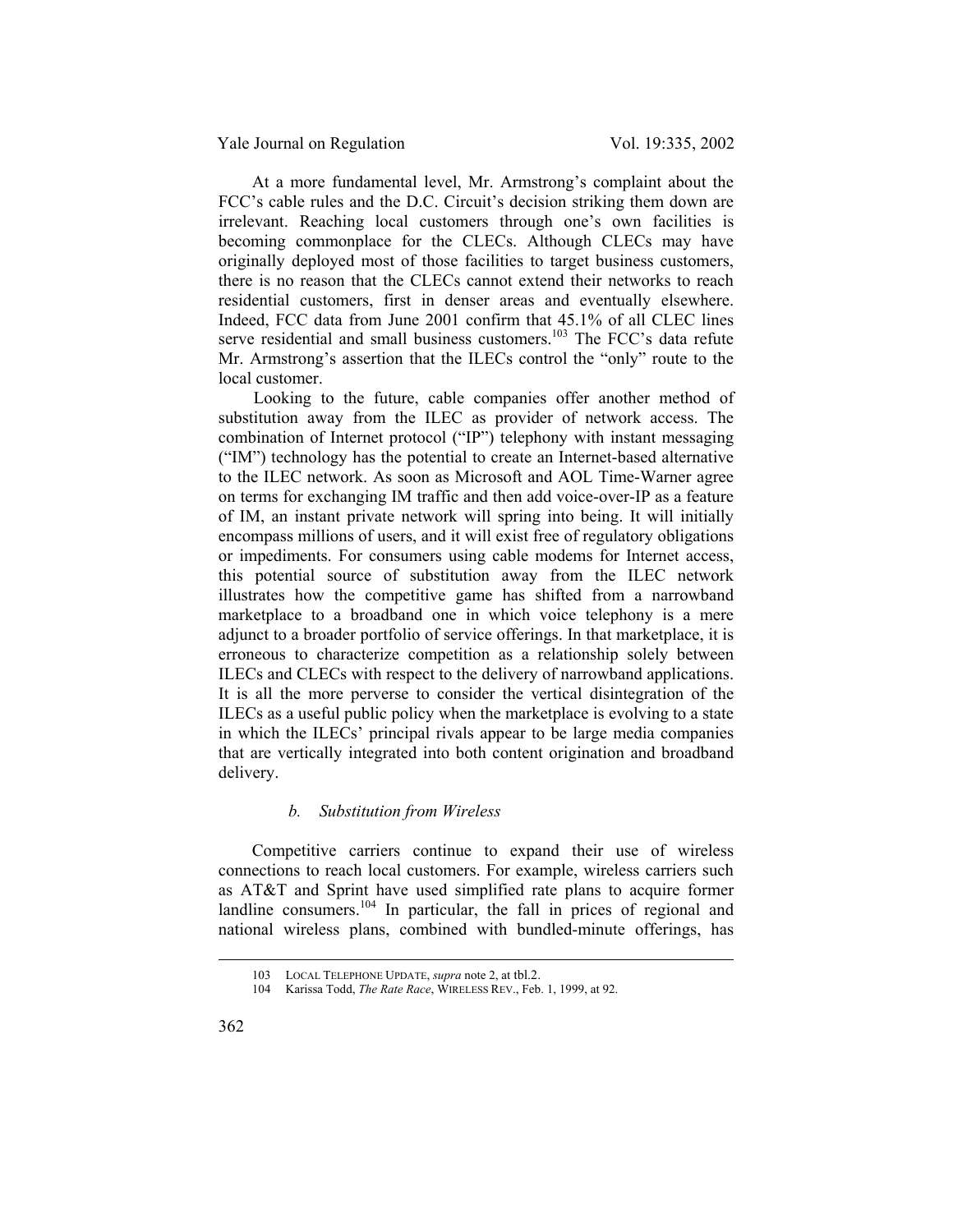made wireless attractive to many consumers.<sup>105</sup> According to IDC, a telecommunications consultancy, those pricing trends are driving wireline minutes to wireless minutes, attracting new consumers, and increasing the wireless minute usage of current consumers.<sup>106</sup> In 1999, roughly 6.5% of the 2.1 trillion conversation minutes in the United States consisted of wireless calls.<sup>107</sup> The Yankee Group, a technology research consultancy, has projected that, by 2005, U.S. wireless use will grow to 41% of all conversation minutes.108 It attributed the phenomenon of landline displacement to "the arrival of all-inclusive wireless phone packages herald[ing] the arrival of cellular as a real alternative to landline telephony."109 A recent study by Pulver.com, a telecommunications consultancy, found that, "in the 16 years since the Federal Communications Commission issued the initial cellular license, the wireless industry has erased the twentyfold wireline price advantage that existed in 1984," thus contributing to the landline displacement trend.<sup>110</sup>

The FCC has also documented the phenomenon of landline displacement. It noted in its *Sixth Report* on commercial mobile services that "[f]or some, wireless service is no longer a complement to wireline service but has become the preferred method of communication."<sup>111</sup> In March 1999, Leap Wireless International began offering a flat-rate mobile plan designed to compete with wireline local telephone service.<sup>112</sup> By the end of 2001, after less than three years of service, over 1.1 million

 <sup>105</sup> *Id*.

<sup>106</sup> *Id*.

<sup>107</sup> Judy Sarles, *Wireless Users Hanging Up on Landline Phones*, S.F. BUS. TIMES, Mar. 23, 2001, *available at* http://\sanfrancisco.bcentral.com/sanfrancisco/stories/ 2001/03/26/focus7.html. 108 *Id*.

<sup>109</sup> According to the company, landline migration begins between 500 and 750 wireless minutes of use ("MOU") for users on an all-inclusive rate plan. *Id*. Displacement can occur at even lower usage levels, such as when wireless long-distance usage is high, or when users take advantage of the large home calling area for wireless service compared with wireline service. *Id.*; Steve Gold, *Cellular Poised to Displace Landlines–Yankee Report*, NEWSBYTES, Jan. 4, 1999; *see also* J. Gregory Sidak, Hal J. Singer & David Teece, *A General Framework for Competitive Analysis in Wireless Telecommunications*, 50 HASTINGS L.J. 1639 (1999).

<sup>110</sup> Sarles, *supra* note 107.

<sup>111</sup> *In re* Implementation of Section 6002(b) of the Omnibus Budget Reconciliation Act of 1993, Annual Report and Analysis of Competitive Market Conditions With Respect to Commercial Mobile Services, 16 F.C.C.R. 13,350, 13,381 (2001) (Sixth Report) [hereinafter Sixth Report on Commercial Mobile Services].

<sup>112</sup> *In re* Implementation of Section 6002(b) of the Omnibus Budget Reconciliation Act of 1993, Annual Report and Analysis of Competitive Market Conditions With Respect to Commercial Mobile Services, 14 F.C.C.R. 10,145, 10,157-58 (1999) (Fourth Report); *see also* Press Release, Leap Wireless International, Inc., Leap Wireless International Launches Cricket Service: Introducing 'Comfortable Wireless' for All Users, *at* http://www.leapwireless.com/press/content/1999/31799.html (Mar. 17, 1999).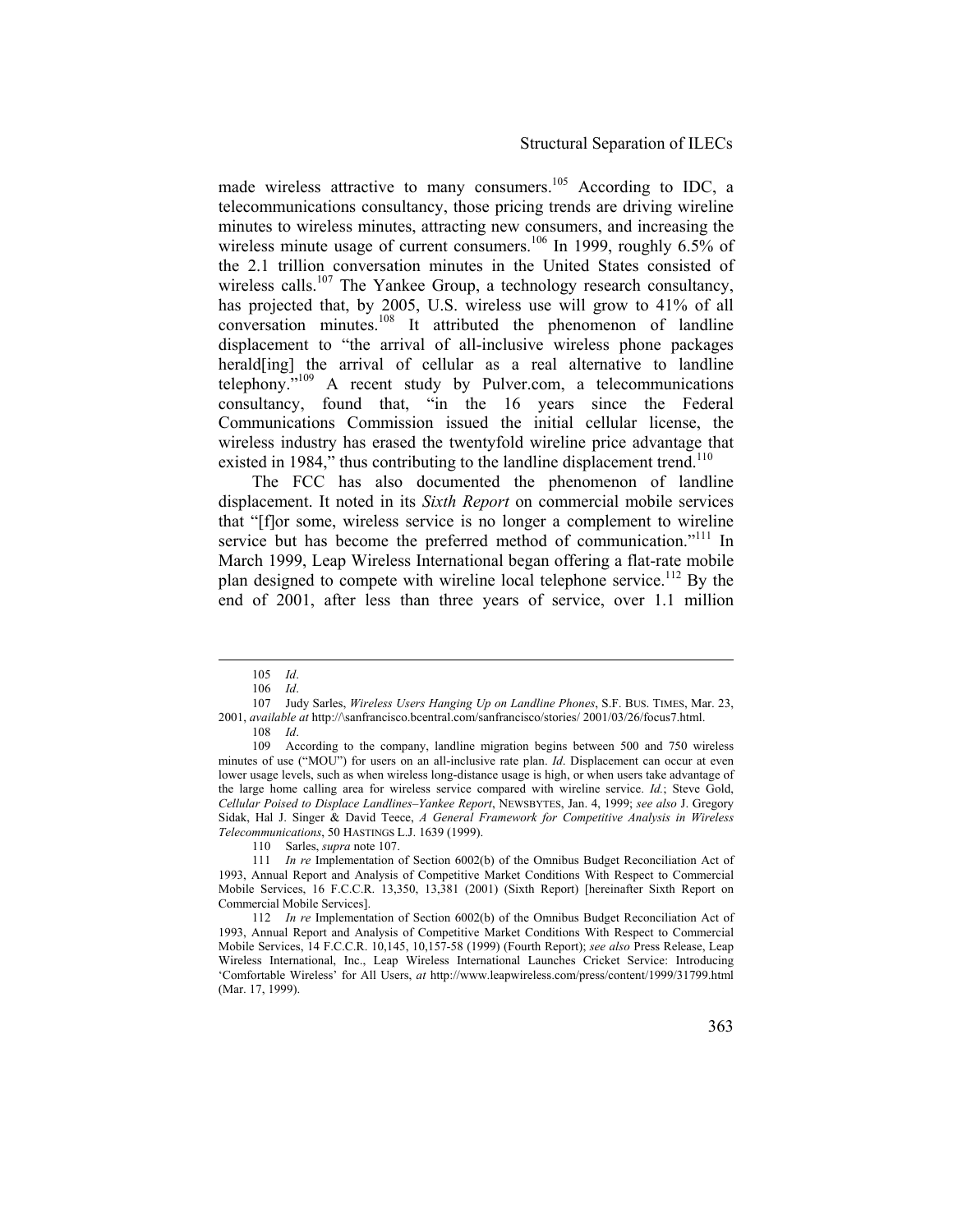customers had subscribed to Leap's service.<sup>113</sup> Surveys of Leap customers reveal that  $61\%$  used the service as their *primary* telephone,<sup>114</sup> and, according to Leap, roughly half of its subscribers view their wireless phones as *replacements* for their first or second phone lines.<sup>115</sup> Other wireless carriers have subsequently offered similar services that compete for landline service. For example, in March 2000 Midwest Wireless launched in four Minnesota communities its "Realm" service, which gives customers one thousand minutes of local calling for a flat rate of \$39.99 per month.<sup>116</sup>

### B. *The Inefficiency of Mandatory Structural Separation*

Even if one could document in a systematic way that discrimination by the ILECs is undermining local competition, it does not necessarily follow that mandatory structural separation would be an efficient remedy. The costs of mandatory structural separation are likely to exceed any purported benefits. A conduct remedy—for example, safeguards that would ensure the timeliness of provisioning network elements by the ILEC—could likely achieve the same goal in a less costly manner. Hence, the Pennsylvania PUC erred when it initially said in 1999 that structural separation was the "most efficient tool to ensure local telephone competition where a large incumbent monopoly controls the market."<sup>117</sup> The definition of efficiency implies that there does not exist a lesser-cost alternative.<sup>118</sup> But the costs associated with mandatory structural separation are surely significant. If a behavioral remedy (applied in conjunction with existing regulations on the ILEC's pricing of unbundled network elements ("UNEs") and wholesale rates) can achieve the same goal at lower costs, then mandatory structural separation cannot be the "most efficient" tool available to regulators, contrary to the initial view of the Pennsylvania PUC.

In March 2001, AT&T released a study that claimed that the cost of mandatory structural separation would be small.<sup>119</sup> According to the study,

 <sup>113</sup> Press Release, Leap Wireless International, Inc., Leap Reports Results for Fourth Quarter and Fiscal Year 2001, *at* http://www.leapwireless.com/bcindex.html (Feb. 11, 2002).

<sup>114</sup> *See* Press Release, Leap Wireless International, Inc., Leap Wireless International Reports Results For First Quarter of Fiscal 2000 (Jan. 5, 2000) (on file with author).

<sup>115</sup> Sixth Report on Commercial Mobile Services, *supra* note 111, at 13,382.

<sup>116</sup> Press Release, Minnesota Communities Receive First-Of-Its-Kind Wireless Phone Service (Mar. 27, 2000) (on file with author).

<sup>117</sup> *Pennsylvania Global Order*, *supra* note 9, at 222*.* 

<sup>118</sup> *See, e.g.*, WILLIAM J. BAUMOL & J. GREGORY SIDAK, TOWARD COMPETITION IN LOCAL TELEPHONY 23-24 (1994) (explaining Pareto efficiency).

<sup>119</sup> Press Release, AT&T, Economist Finds Evidence Verizon is Grossly Exaggerating Cost of State-Required Verizon Split (Mar. 8, 2001) (on file with author).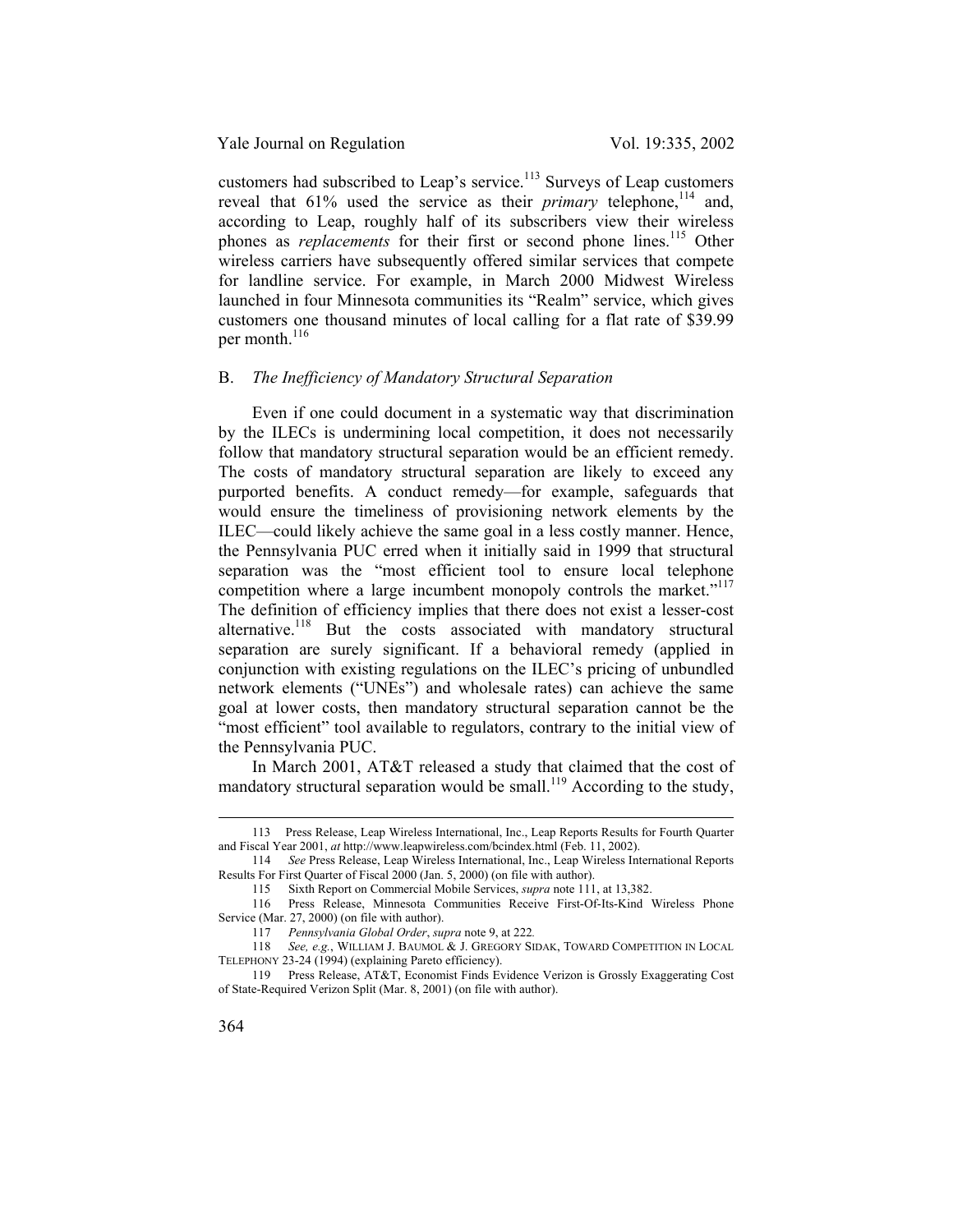the out-of-pocket cost of mandating structural separation of Verizon's wholesale and retail units in Pennsylvania would not exceed \$41 million.<sup>120</sup> From the outset, that analysis understated the true costs that Verizon and other ILECs would incur.<sup>121</sup> The costs of mandatory structural separation would far exceed the ILEC's out-of-pocket costs. The total costs properly include the efficiency losses associated with vertical fragmentation of the ILECs, as well as the administrative costs of interpreting and enforcing a new regulatory regime.

A lengthy literature explains the efficiency reasons for vertical integration. Every other country has integrated telecommunications carriers for these efficiency reasons, which we now examine.

### 1. The Coordination of Investment and Production Decisions

Vertical integration enables a firm to coordinate investment and production decisions across its divisions. A comparison of the costs of contractual exchange with those of internal exchange often reveals vertical integration to be the least-cost method of achieving the desired level of coordination.122 The minimization of coordination costs is extremely important in a market subject to rapid technical change. Oliver Williamson has noted that vertical integration will produce efficiency gains for local exchange carriers because the telecommunications industry

operates on the technological frontier, where the unexpected upsets established ways of doing business. Every firm knows that it must be alert to these events; the more aggressive firms will precipitate major changes. How best to organize production will vary among firms. There is, nevertheless, one verity: firms that do not develop organizational and contracting structures that keep them abreast of current and prospective developments will fall behind. The best way for a player today to survive and qualify as a player tomorrow is to achieve *real-time responsiveness—*

 <sup>120</sup> *Id.*

<sup>121</sup> In addition, the \$41 million figure was based on testimony that was submitted by Verizon before the Pennsylvania PUC on a completely different subject matter—namely, appropriate wholesale discounts. *See id*. ("Verizon had submitted the testimony in an effort to convince the Commission to establish the lowest possible resale discounts for competitors who wished to compete with Verizon by reselling Verizon service.").

<sup>122</sup> For a review of the vast literature on transaction cost economics, see OLIVER E. WILLIAMSON, THE MECHANISMS OF GOVERNANCE (1996); and OLIVER E. WILLIAMSON, THE ECONOMIC INSTITUTIONS OF CAPITALISM (1985). On the application of transaction cost economics to vertical integration, see Martin K. Perry, *Vertical Integration: Determinants and Effects*, *in* 1 HANDBOOK OF INDUSTRIAL ORGANIZATION 183, 212 (Richard Schmalensee & Robert D. Willig eds., 1989). This literature, of course, descends from Ronald H. Coase, *The Nature of the Firm*, 4 ECONOMICA (n.s.) 386 (1937).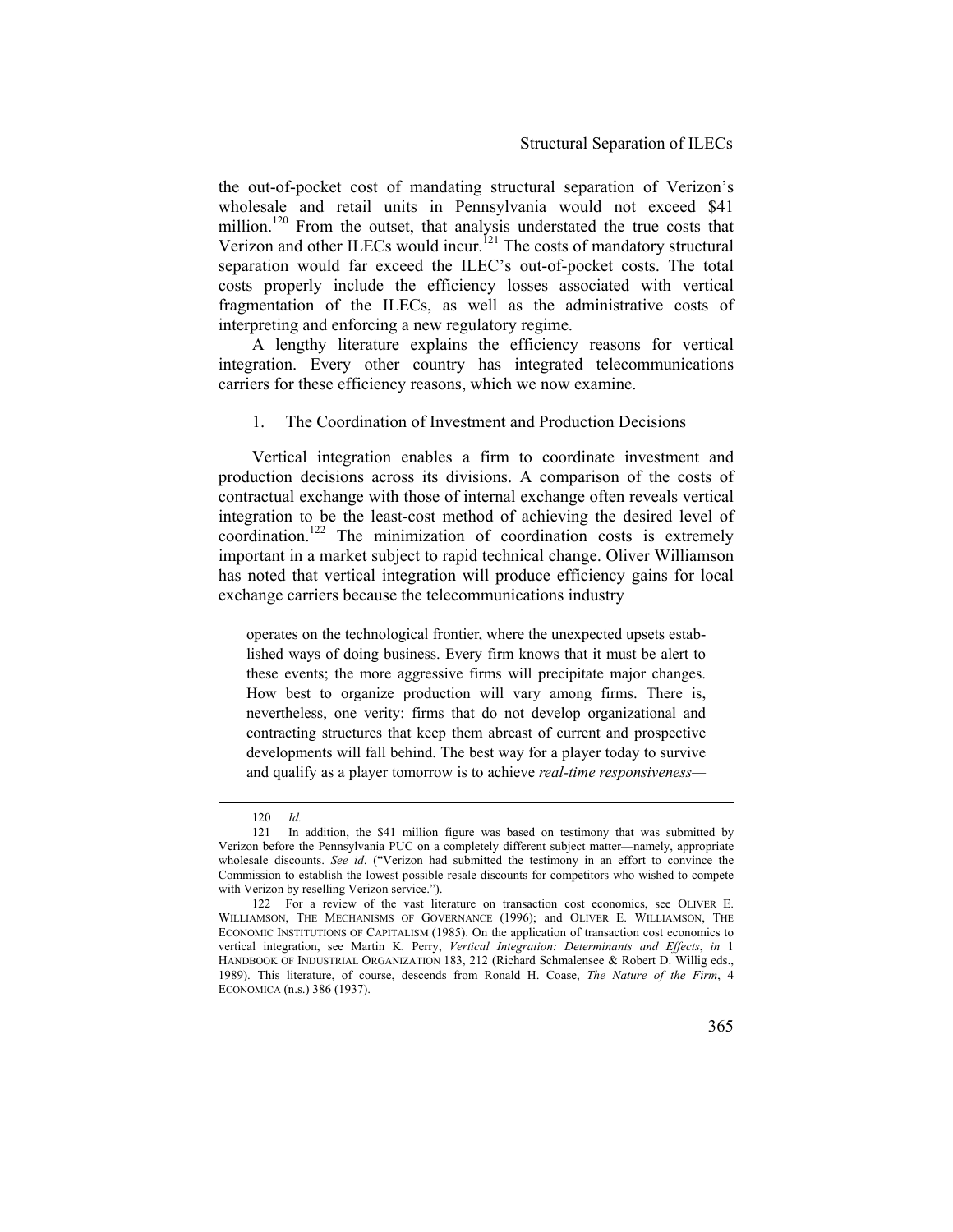the capacity for effective and expeditious adaptation . . . . When parties operate over long time periods in an uncertain environment, successive adaptations of their contractual relationship will be needed. As the contracts in question become more complex and longer in duration, and as the interdependencies between the parties deepen, contracts give way to common ownership with hierarchical management structures.<sup>123</sup>

The transaction costs of negotiating and enforcing contracts make it prohibitively costly to write contracts that specify all obligations under all contingencies. In such circumstances, contracting parties may engage in opportunistic behavior, which undermines the likelihood of maximizing joint profits.<sup>124</sup>

Economists have examined vertical integration in several industries within the transactions-cost framework. To name only a few, economists credit the coordination of investment and production decisions for inducing vertical integration in the petroleum,<sup>125</sup> aluminum,<sup>126</sup> automobile parts, $127$  and aerospace industries.<sup>128</sup> For example, vertical integration increased the return to research and development by facilitating communication between stages of production in the U.S. petroleum industry.129 The lesson of transaction costs economics and vertical integration applies with equal force to the decision to engage in retail activities. A direct sales force enables a firm to provide incentives such as security and promotion whereas outside contracting complicates such efficiency-enhancing devices.<sup>130</sup> Paul Milgrom and John Roberts note:

128 *See, e.g.*, Scott E. Masten, *The Organization of Production: Evidence from the Aerospace Industry*, 28 J.L. & ECON. 403 (1984).

<sup>123</sup> Affidavit of Oliver E. Williamson 11 6-7, United States v. Western Elec. Co., Civil Action No. 82-0192 (D.D.C. July 3, 1994) (filed on behalf of several regional Bell operating companies to accompany a motion to vacate the line-of-business restrictions in the Modification of Final Judgment).

<sup>124</sup> The classic explanation of this "hold-up" problem is Victor P. Goldberg, *Regulation and Administered Contracts*, 7 BELL J. ECON. 426 (1976).

<sup>125</sup> *See, e.g.*, DAVID J. TEECE, VERTICAL INTEGRATION AND VERTICAL DIVESTITURE IN THE U.S. OIL INDUSTRY (1976).

<sup>126</sup> *See, e.g.*, JOHN STUCKEY, VERTICAL INTEGRATION AND JOINT VENTURES IN THE ALUMINUM INDUSTRY (1983).

<sup>127</sup> *See, e.g.*, Benjamin Klein, Robert G. Crawford & Armen A. Alchian, *Vertical Integration, Appropriable Rents, and the Competitive Contracting Process*, 21 J.L. & ECON. 297 (1978); Kirk Monteverde & David J. Teece, *Supplier Switching Costs and Vertical Integration in the Automobile Industry*, 13 BELL J. ECON. 206 (1982).

<sup>129</sup> *See, e.g.*, Henry O. Armour & David J. Teece, *Vertical Integration and Technological Innovations*, 62 REV. ECON. & STAT. 490 (1980).

<sup>130</sup> *See, e.g.*, Erin Anderson & David C. Schmittlein, *Integration of the Sales Force: An Empirical Examination*, 15 RAND J. ECON. 385 (1984).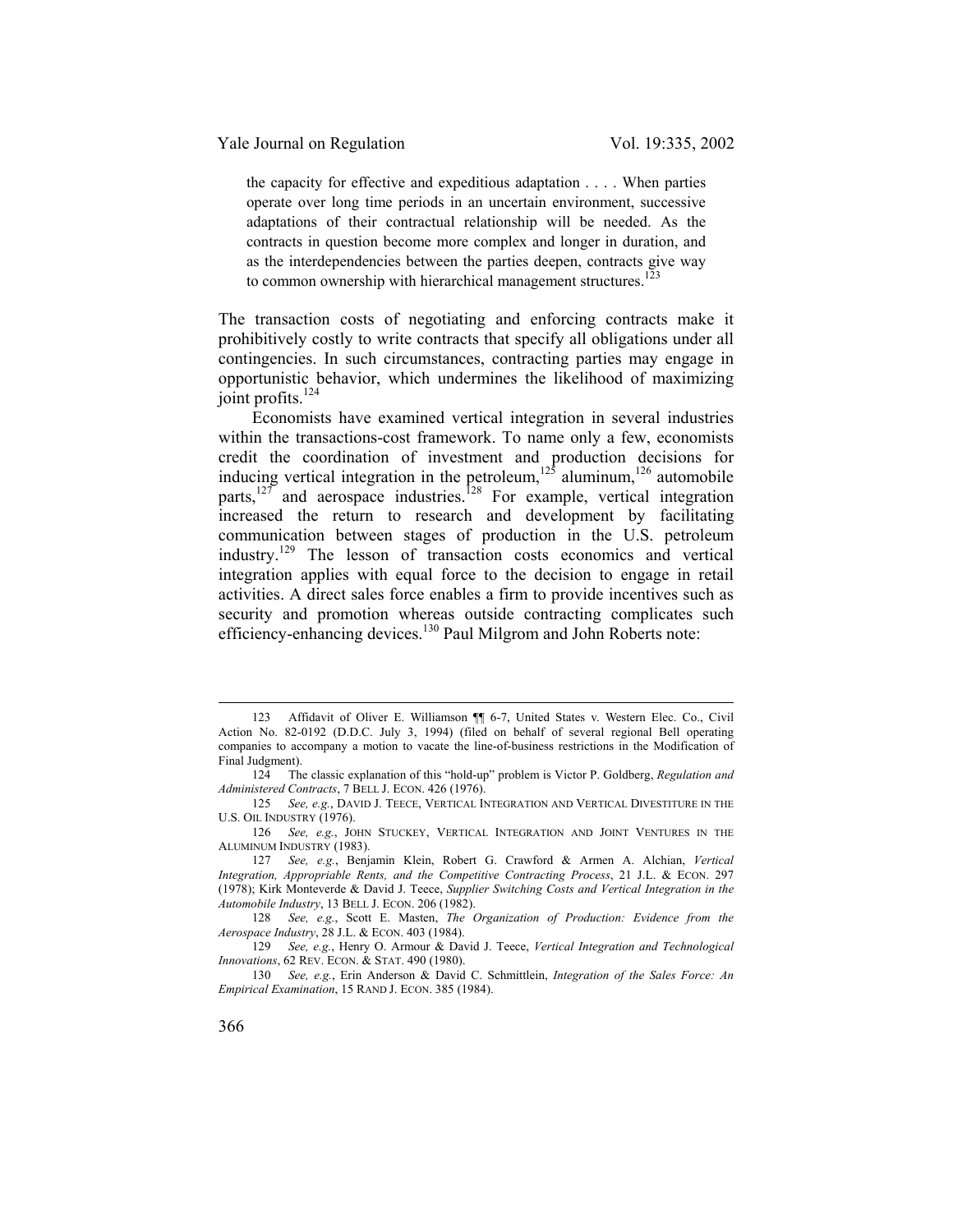In the integrated organization, planning entails consultation between those who sell the product, those who make it, and those who supply parts or systems for it. Together they forecast capacity needs and identify product improvements and investments in specialized equipment that promise higher quality or lower production costs. If the investment is highly specific, vertical integration alleviates the hold-up problem by eliminating the opportunity to negotiate over the price paid to the owner of the newly created asset.<sup>131</sup>

Relative to contracting at arm's length, vertical integration reduces these costs.

This insight from transaction costs economics complements the more abstract results that economists have derived from agency theory and the organizational-incentive theory of the firm, which emphasize the effects of information on the choice between contracting and vertical integration.132 Daniel Spulber notes that one motivation for vertical integration is that "[b]y exercising residual control over the firm's investments, the firm improves monitoring of the performance of the firm's divisions . . . [and] can coordinate the activities of its divisions, separating or combining investment projects to take advantage of new information about performance or to realize complementarities."<sup>133</sup>

These considerations about transaction costs and imperfect information plainly apply to the telecommunications industry. The fact that no RBOC has voluntarily divested its network operations from its retail activities suggests that the costs of contractual exchange exceed the costs of internal exchange. Moreover, as Williamson notes, the telecommunications industry is constantly evolving, which suggests that contracting for retail sales with an outside party would be prohibitively expensive. Finally, the high-degree of asset specificity—for example, dedicated capital (the loops and equipment that cannot be used in other industries) and brand-name capital—give rise to "appropriable quasirents," which implies that contracting with retail outlets could induce the opportunistic behavior that Milgrom and Roberts note.134 In this sense, the telecommunications industry resembles the many other vertically

 <sup>131</sup> PAUL MILGROM & JOHN ROBERTS, ECONOMICS, ORGANIZATION AND MANAGEMENT 558 (1992).

<sup>132</sup> *See, e.g.*, Michael H. Riordan & David E. M. Sappington, *Information, Incentives, and Organizational Mode*, 102 Q.J. ECON. 243 (1987). The literature is surveyed in DANIEL F. SPULBER, MARKET MICROSTRUCTURE: INTERMEDIARIES AND THE THEORY OF THE FIRM 289-306 (1999).

<sup>133</sup> *Id*. at 306.

<sup>134</sup> *See* Klein, Crawford & Alchian, *supra* note 127.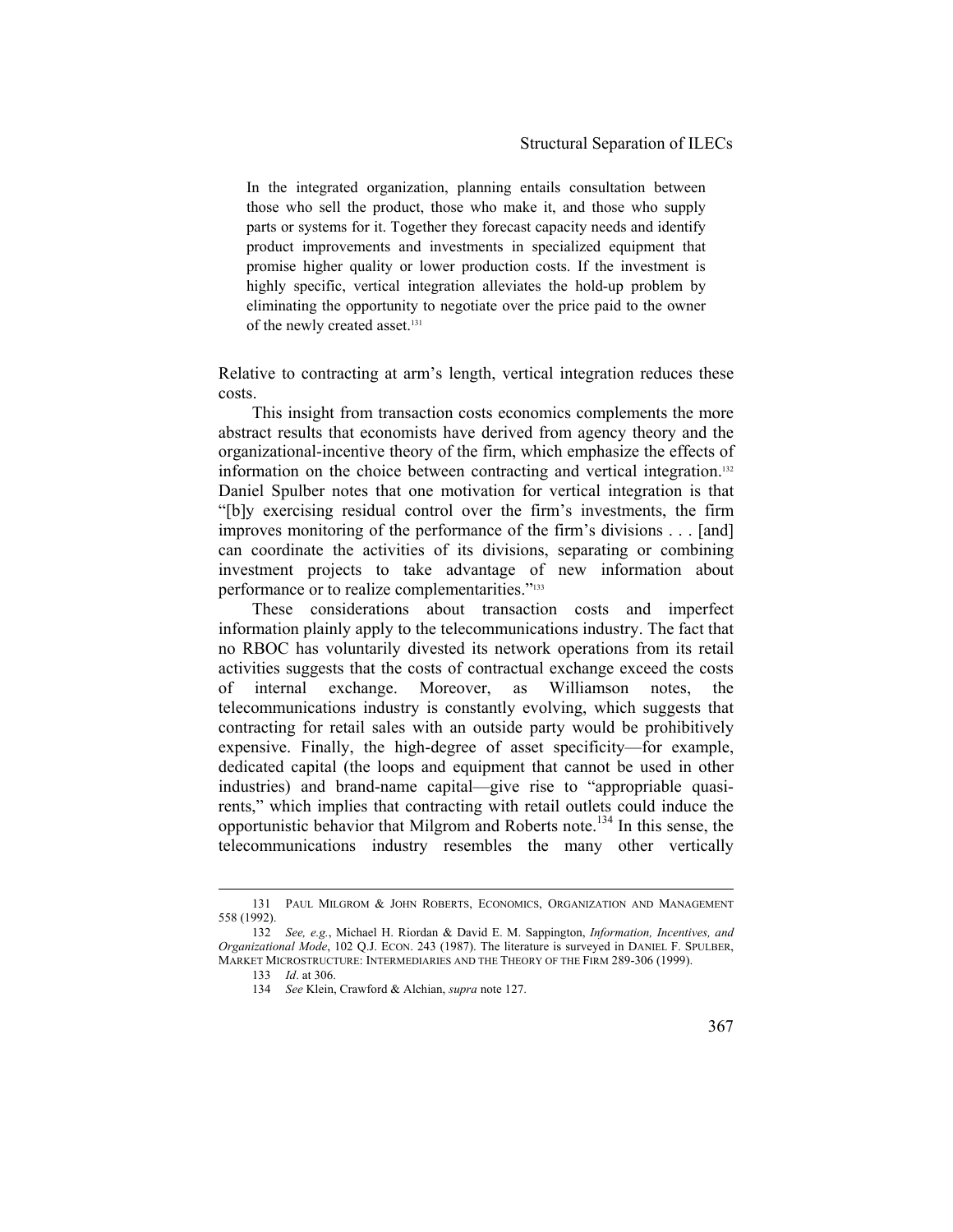integrated industries whose structure economists have analyzed from the perspective of transaction costs.

### 2. Accountability for Product Quality

Quality assurance is a significant benefit from vertical integration in the telecommunications industry. Vertical integration is a response to the difficulty of reliably specifying and measuring contractual performance.<sup>135</sup> Professor Armen Alchian explains: "Sometimes it may be too costly to determine the quality of one of the inputs objectively, and if the quality of the input cannot be costlessly inferred from the quality of the finished product, vertical integration can align [the companies'] interests better."<sup>136</sup> A cost of vertical separation is the loss of a single point of accountability. It is difficult for a customer to hold multiple vendors accountable for some form of product failure. Without this single point of accountability, consumers are left "calling firms' service departments and searching for the party responsible for the failure."<sup>137</sup>

### 3. Bundled Offerings

Vertical integration allows firms to combine final services. The question is not whether consumers are incapable of bundling end services on their own. Clearly, they can do so, but at a cost. The relevant question, rather, is whether firms or consumers are the more efficient integrators of services and functionalities.<sup>138</sup> It would seem self-evident in a technologically dynamic market such as telecommunications that firms are the more efficient integrators. If that assumption is correct, then, for similar reasons, a vertically integrated retailer would have an inherent cost advantage over a non-integrated retailer when offering consumers a bundle of complementary telecommunications functionalities or services. Mandatory structural separation would erase the ILECs' cost advantage as integrators of telecommunications services, which, as we explain more fully in Part IV, explains the appeal of this regulatory intervention to the CLECs.

If there were not significant efficiencies from vertical integration in the provision of telecommunications services, the interexchange carriers

 <sup>135</sup> *See* Armen A. Alchian, *Vertical Integration and Regulation in the Telephone Industry*, 16 MANAGERIAL & DECISION ECON. 323, 323-26 (1995).

<sup>136</sup> *Id.*

<sup>137</sup> *Id.* at 325.

<sup>138</sup> J. Gregory Sidak, *An Antitrust Rule for Software Integration*, 18 YALE J. ON REG. 1, 30- 31, 45-46, 68-69 (2001) (discussing whether the consumer or the producer is the lower-cost integrator of software functionalities).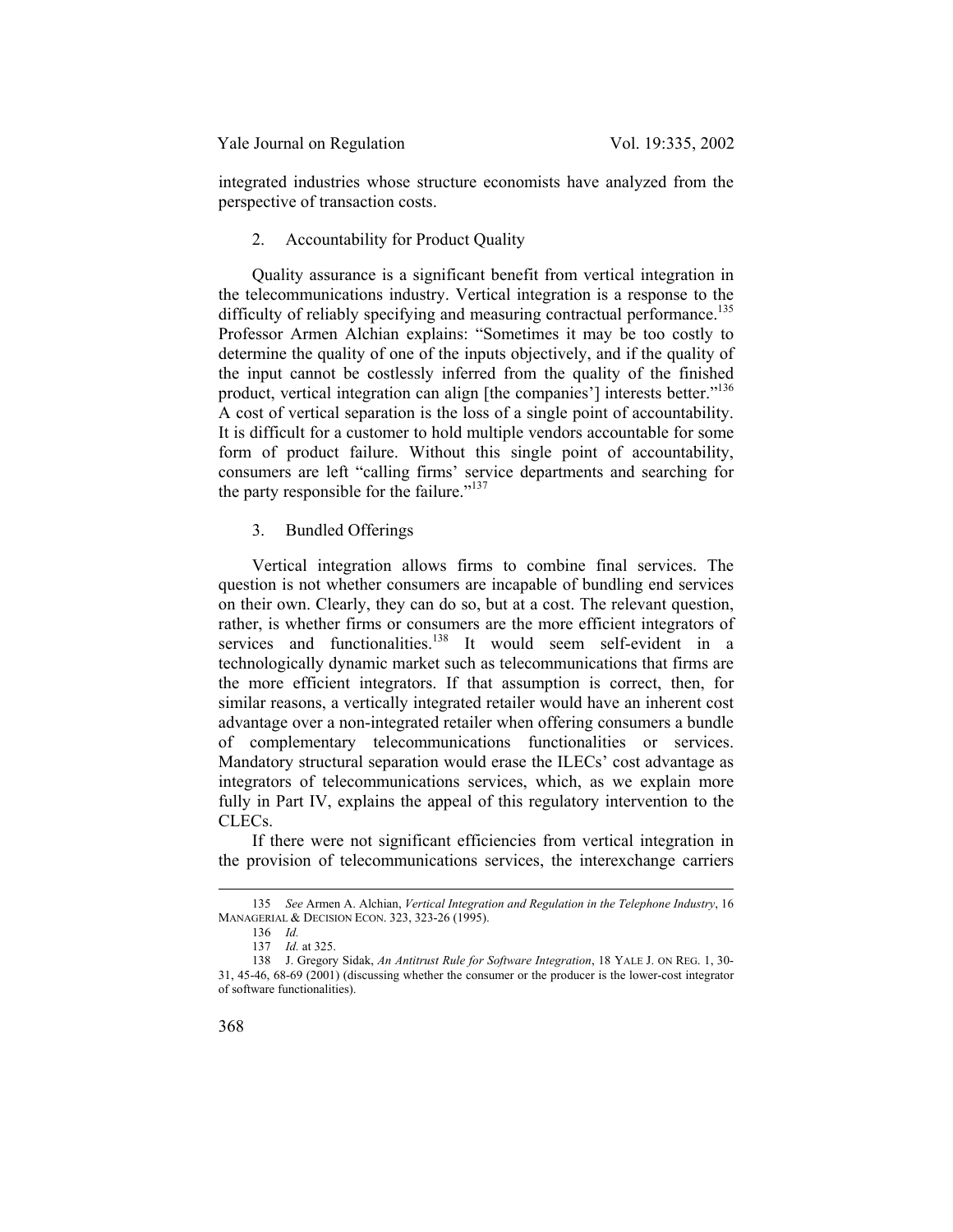(which, today, are the largest CLECs) would not have acquired or built their own fiber rings in metropolitan markets,<sup>139</sup> nor would they have acquired cable MSOs and wireless carriers or spectrum licenses. Professors Michael T. Maloney and Robert E. McCormick found empirical evidence in the mid-1990s of the value of vertically integrated telecommunications services. They performed an event study of the announcement of MCI's decision to enter the local market and the announcement of AT&T's acquisition of McCaw Cellular, then the largest wireless carrier.<sup>140</sup> They found that vertical corporate alignments between interexchange carriers and wireless carriers produced positive abnormal returns for the companies involved, $141$  whereas the RBOCs, which at the time could not engage in such integration because of the line-of-business restrictions in the MFJ,<sup>142</sup> experienced substantial negative abnormal returns.143 This finding suggests the kind of loss in market value that mandatory structural separation would likely impose on the ILECs, a substantial portion of which would surely translate into diminished consumer welfare because of lost productive efficiencies.

Professors Maloney and McCormick also emphasized the high costs of billing, which can be spread across multiple services through vertical integration.144 By bundling services and billing on a monthly or annual fixed fee, a vertically integrated carrier could significantly reduce its billing costs.<sup>145</sup> Negotiating contracts to allocate the revenues shared between companies that supply different portions of the billed services would eliminate those cost savings.<sup>146</sup> Structural separation of the ILECs would necessitate the negotiation of such contracts.

#### 4. The Division of Indivisible Assets

The vertically integrated ILECs have significant capital in intangible assets such as customer loyalty and goodwill. For example, Verizon

 <sup>139</sup> *See* Alchian, *supra* note 135, at 326; *see also* Michael T. Maloney & Robert E. McCormick, *Realignment in Telecommunications*, 16 MANAGERIAL & DECISION ECON. 401 (1995). 140 *Id*. at 423 n.20.

<sup>141</sup> Maloney and McCormick found that the combined portfolio of AT&T and McCaw Cellular gained 4.04%, or \$2.52 billion, over the two-day merger event window, while the value of the RBOCs fell by 1.92%, or \$2.53 billion. *Id.* at 408. For the second event, MCI's value rose by \$608 million, or 4.41%, on its announcement, while the combined value of the RBOCs fell by \$7.97 billion, or 4.88%. *Id.* at 412-13.

<sup>142</sup> *See* PAUL W. MACAVOY, THE FAILURE OF ANTITRUST AND REGULATION TO ESTABLISH COMPETITION IN LONG-DISTANCE TELEPHONE SERVICES 196-200 (1996).

<sup>143</sup> Maloney & McCormick, *supra* note 139, at 417-18.

<sup>144</sup> *Id.* at 419.

<sup>145</sup> *Id.*

<sup>146</sup> *See id.*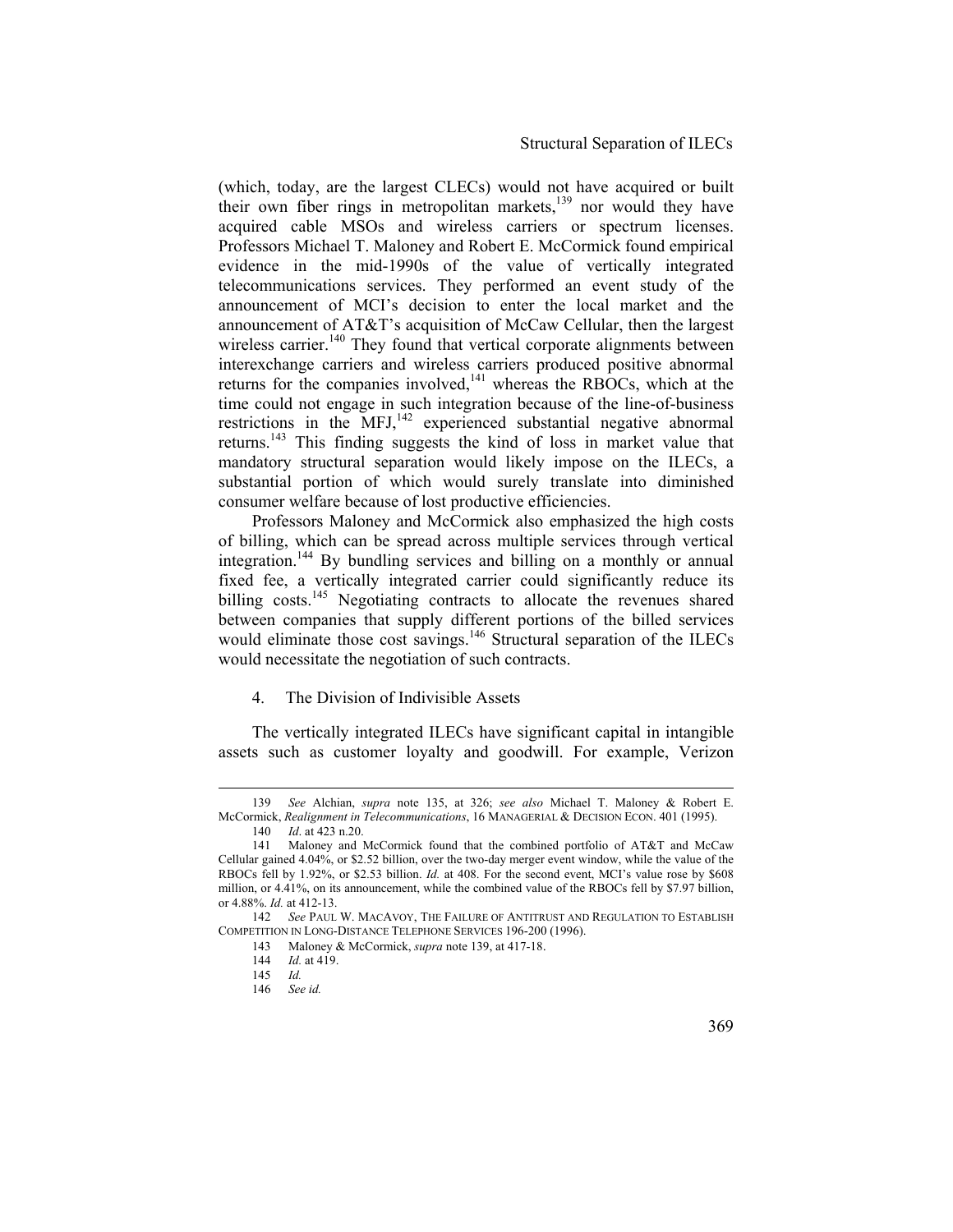reported \$41.9 billion in intangible assets as of December  $2000$ ,<sup>147</sup> including goodwill, wireless licenses, and customer bases.<sup>148</sup> Mandatory structural separation would force the ILECs to allocate indivisible or intangible assets of local operating companies across its new subsidiaries. But there is no obvious way to divide indivisible, intangible assets such as intellectual property and brand names. Under mandatory structural separation, would Verizon's wholesale company or retail company own the rights to use the Verizon name in a particular state? Or would both companies share the right? Could regulators lawfully deny Verizon's retail company the use of its own brand name (as state PUCs have considered ordering in restructuring proceedings to affect retail competition in the electric power industry<sup>149</sup>)? Merely to pose such questions is to underscore the inherent inefficiency of dividing assets that a firm uses in common across two or more of its productive sequences and which, therefore, give rise to economies of scope.

5. Enforcement Costs

Structural remedies have substantial enforcement costs, particularly in technologically dynamic network industries.<sup>150</sup> The most pertinent example is the AT&T divestiture, which was a federal antitrust case rather than an FCC proceeding.151 As noted earlier, the MFJ prohibited the RBOCs from providing interLATA long-distance service and from

proposed bar on the ability of affiliated suppliers or divisions to use the EDC brand name in marketing. We are not inclined to impose this restriction . . . . [A]n EDC may not allow its competitive affiliate to use its name to suggest that the EDC would provide better distribution services if power is purchased from its affiliate. Similarly, it would be inappropriate for the competitive affiliate to use the EDC name to indicate that supply purchased from other competitors may be less reliable or that the generation services are in fact being provided by the EDC. We continue to believe that an absolute bar on the competitive affiliate's use of the EDC brand name in marketing is not necessary or desirable. Rather, we are satisfied that restrictions on the manner in which the EDC brand name is used by the competitive affiliate are sufficient to ensure a level playing field among market participants.

*Id*. at \*322-\*23 (citation omitted).

150 *See* Robert W. Crandall, *The Failure of Structural Remedies in Sherman Act Monopolization Cases*, 80 OR. L. REV. 109 (2001); Howard A. Shelanski & J. Gregory Sidak, *Antitrust Divestiture in Network Industries*, 68 U. CHI. L. REV. 1, 6-15 (2001).

151 United States v. Am. Tel. & Tel. Co., 552 F. Supp. 131 (D.D.C. 1982), *aff'd sub nom*. Maryland v. United States, 460 U.S. 1001 (1983) [hereinafter Modification of Final Judgment].

<sup>147</sup> VERIZON COMMUNICATIONS INC., 2001 SEC FORM 10-K405, at F-24 (Mar. 23, 2001).<br>148 *Id.* at F-28.

*Id*. at F-28.

<sup>149</sup> *See, e.g.*, Application of Pennsylvania Electric Company for Approval of Restructuring Plan Under Section 2806 of the Public Utility Code, No. R-00974009, R-00974009C0001, R-00974009C0002, Pa. Pub. Util. Comm'n, June 30, 1998, 1998 Pa. PUC LEXIS 162 (opinion and order). With respect to the restructuring of an electric utility into a generation company and an electric distribution company ("EDC"), the Pennsylvania PUC rejected a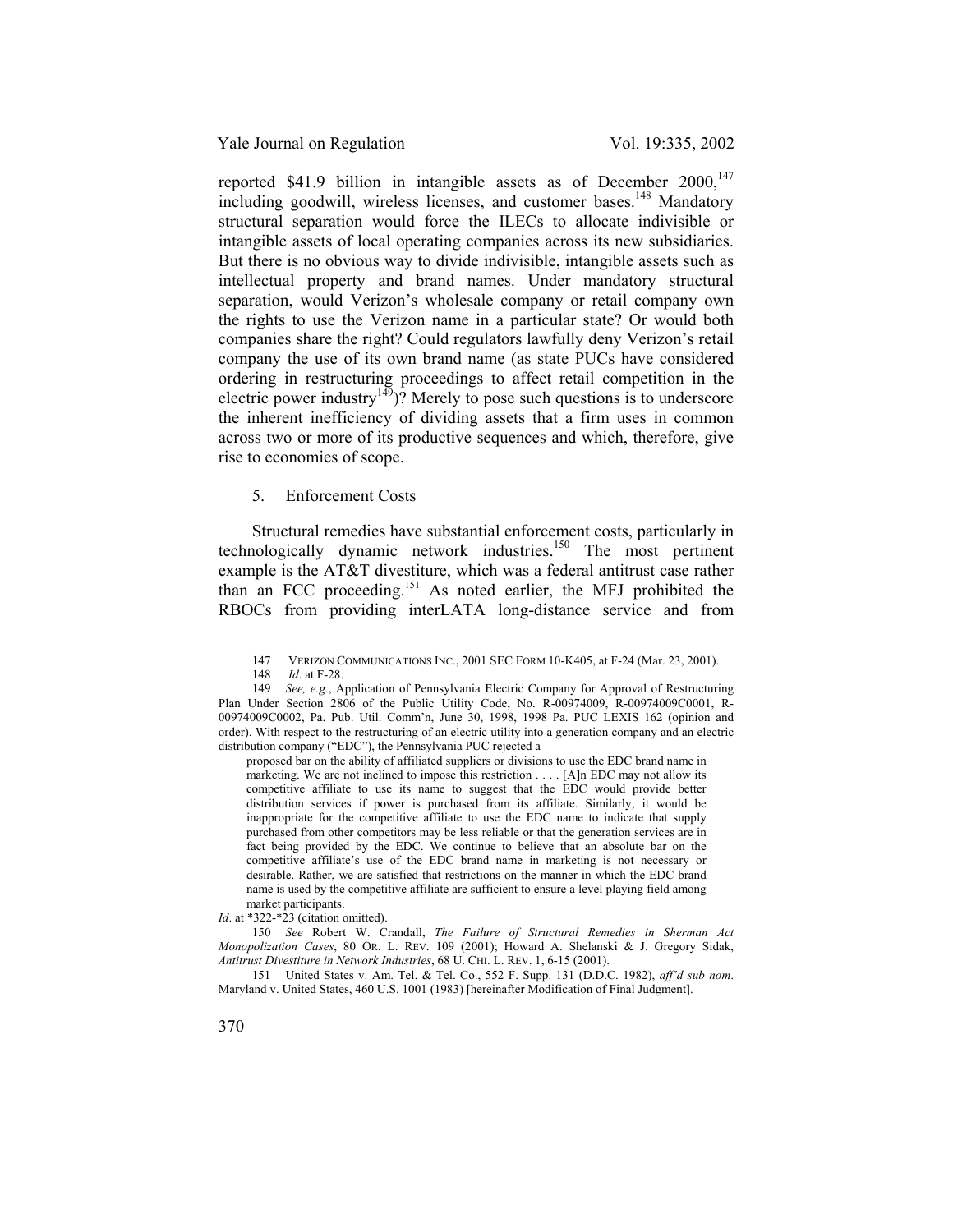manufacturing telecommunications equipment. But what constituted "manufacturing" or "interLATA transport"? Defining such terms and enforcing the entry restrictions based upon them invited strategic use of litigation by the parties to the decree. The social costs of that strategic litigation were surely profound, particularly in light of the rapid technological change occurring in telecommunications at the time.<sup>152</sup>

The litigation over the MFJ is a vivid example of the subversion of the antitrust process for rent-seeking objectives. The experience illustrates that structural remedies that incorporate supervisory and behavioral elements can be costly. The point holds regardless of whether the structural remedy is styled as regulation or antitrust.<sup>153</sup> In particular, the MFJ provided a waiver process by which the RBOCs could request the court's permission to enter new markets. Under Section VIII(C) of the decree, the RBOCs were entitled to have a particular line-of-business restriction lifted if they could show that "there [was] no substantial possibility" that a BOC could use its monopoly power to impede competition in the market that it proposed to enter.<sup>154</sup> But the waiver process was painfully slow.<sup>155</sup> The ostensibly straightforward AT&T consent decree, in fact, became a suffocating layer of new regulation for the telecommunications industry.<sup>156</sup>

## C. *The Inefficacy of Mandatory Structural Separation*

Even if one accepts, for the sake of argument, that anticompetitive behavior by the ILECs has been responsible for the failure of certain

 <sup>152</sup> *See* Hausman & Sidak, *supra* note 81, at 428-29 (documenting delay in court rulings on requested waivers of the line-of-business restrictions).

<sup>153</sup> Skepticism of mandatory structural separation is also justified on the basis of the limited success of divestiture remedies secured by the government, under Section 2 of the Sherman Act, in numerous cases outside the telecommunications industry in which courts found that a firm or groups of firms had monopolized a market. The conventional wisdom is that in most of these cases the structural remedies were at least partially successful in restoring competition. In actuality, little evidence supports such a view. *See* Crandall, *supra* note 150; Shelanski & Sidak, *supra* note 150, at 39-57. Indeed, in most cases the available evidence does not enable one to conclude that the court-imposed relief had its intended effect, or that a less costly behavioral remedy would not have been as efficacious.

<sup>154</sup> Modification of Final Judgment, *supra* note 151, § VIII(C).

<sup>155</sup> In 1993, the average waiver request had been pending for thirty-six months even though the Department of Justice opposed relief in only four of the 266 requests. *See* Paul H. Rubin & Hashem Dezhbakhsh, *Costs of Delay and Rent-Seeking Under the Modification of Final Judgment*, 16 MANAGERIAL & DECISION ECON. 385, 385–87 (1995). By 1994, the backlog period had grown to 54.7 months, although the court approved 96% of the waiver requests. *Id*. at 387-89.

<sup>156</sup> *See* MACAVOY, *supra* note 142; J. GREGORY SIDAK & DANIEL F. SPULBER, DEREGULATORY TAKINGS AND THE REGULATORY CONTRACT: THE COMPETITIVE TRANSFORMATION OF NETWORK INDUSTRIES IN THE UNITED STATES 56 (1997).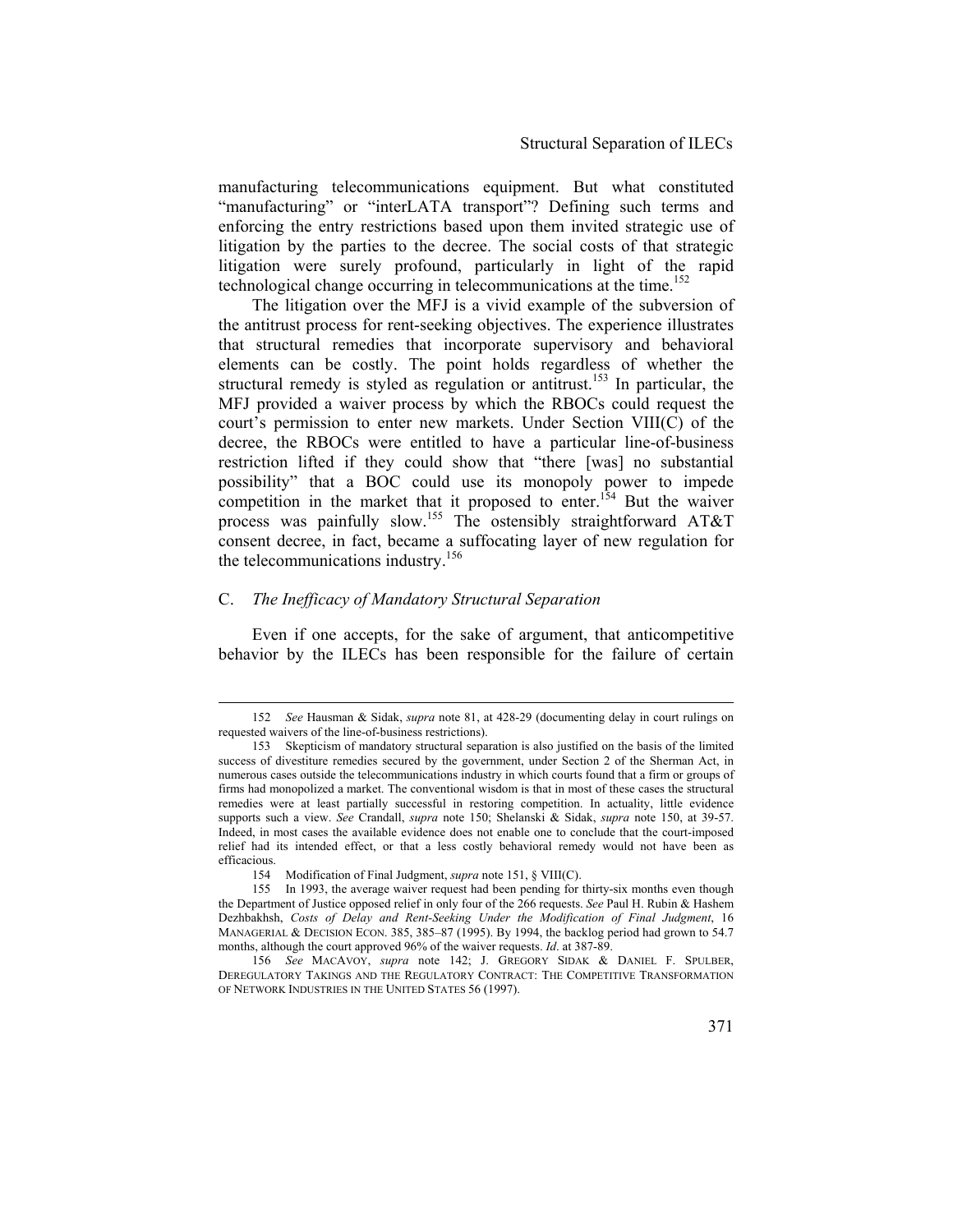CLECs, it does not follow that mandatory structural separation would be an efficacious remedy.

1. The Absence of Systematic Evidence of Discrimination

It is not clear how mandatory structural separation would protect against any allegedly discriminatory practices by the ILECs in the provisioning of UNEs or the transferring of resale customers. Such a prescription is not supported by any evidence. Before regulators can design a policy to deter "discrimination" against CLECs, the CLECs ought to produce credible evidence that discrimination exists. Neither AT&T nor any other CLEC had documented any *systematic* abuse by an ILEC in provisioning facilities. A collection of anecdotes concerning the timeliness of provisioning does not amount to systematic evidence of discrimination against the CLECs.

For example, the Pennsylvania PUC did not chronicle any systematic evidence of discrimination in its early decision to mandate structural separation.<sup>157</sup> The closest example of "discrimination" that the Pennsylvania PUC described in its *Global Order* concerned the timeliness in the provisioning of collocation by Verizon's local operating company, Bell Atlantic-Pennsylvania ("BA-PA"):

Significant delays in providing collocation can severely hamper the operations of CLECs and delay competition in Pennsylvania. BA-PA's Tariff No. 218 establishes a "standard interval" for physical collocation of 120 business days, or nearly six (6) months calendar time. This is an inordinately long period. In their petitions in this proceeding, BA-PA and the CLECs suggest a ninety (90)-day provisioning interval. [Accelerated Connections Inc.] has recommended that this Commission adopt a sixty (60) calendar-day interval for traditional physical collocation and thirty  $(30)$  calendar days for cageless or common collocation arrangements.<sup>158</sup>

The PUC eventually decided that Bell Atlantic-Pennsylvania should "provide for a ninety (90)-calendar-day maximum provisioning interval from the date BA-PA receives a deposit on collocation space from a CLEC to the date when BA-PA's work is completed."<sup>159</sup>

If the Pennsylvania PUC can directly control the timeliness of the ILEC's provision of collocation down to the number of days, then why is mandatory structural separation necessary to ensure the ILEC's

 <sup>157</sup> *Pennsylvania Global Order*, *supra* note 9, § XVI.

*Id.* at 92 (internal citation omitted).

<sup>159</sup> *Id*.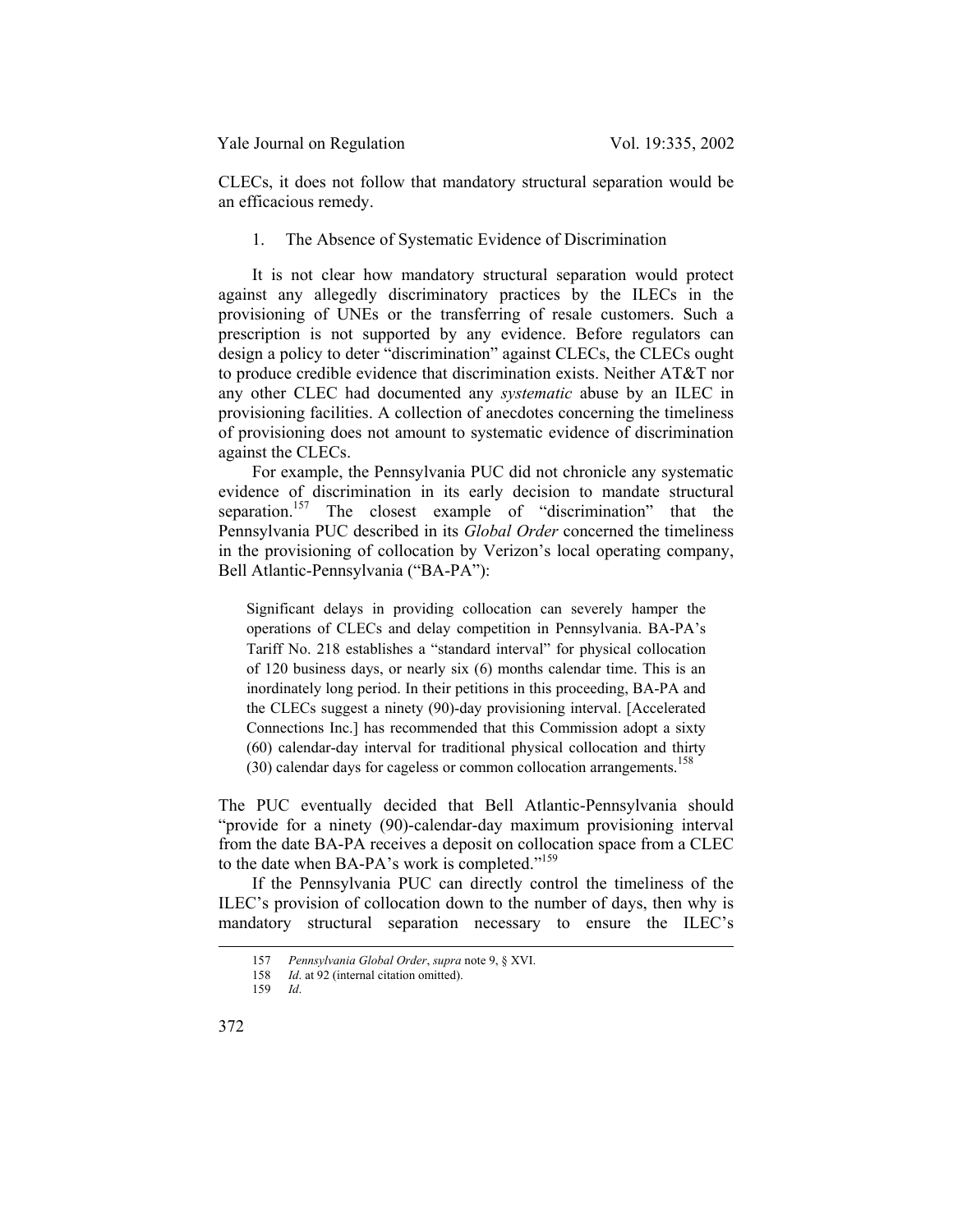nondiscriminatory treatment of the CLECs? Plainly, the Pennsylvania commission already wields a more finely tuned policy instrument.

2. The Ability of Behavioral Restraints to Prevent Discrimination

Even a vertically integrated local service provider might find it more profitable to use resellers to reach niche markets than to address those markets by itself, particularly if the wholesale prices are set at appropriate levels. Hence, in addition to bearing the burden to show systematic evidence that discrimination has actually occurred, the CLECs ought to show that the ILEC benefits from the discrimination and that a structurally separate wholesaler of network access would have different incentives with respect to the treatment of the CLECs.

Finally, if discrimination against CLECs were the problem that AT&T claims, then why have the ILECs not employed it to disadvantage their wireless rivals? The market shares of non-BOC wireless carriers (52%) represent undisputable evidence of a lack of discrimination by RBOCs against unaffiliated wireless rivals.<sup>160</sup> Even if it wanted to discriminate, a vertically integrated cellular or personal communications services ("PCS") provider that owned a local exchange network could not do so because regulators closely monitor interconnection rates. As a result, the ILECs have not used wireless-to-wireline interconnection in a discriminatory fashion against unaffiliated PCS providers or unaffiliated CLECs. There is no empirical evidence that its integrated position has allowed the ILEC's affiliated wireless carrier to obtain a larger market share than its unintegrated rivals.<sup>161</sup> It is premature to devise remedies for a problem that has not been shown to exist.

# 3. The Inability of Mandatory Structural Separation to Lower Wholesale Discounts

With respect to lowering wholesale discounts, Mr. Armstrong's comparison of mandatory structural separation of the RBOCs to the AT&T divestiture is flawed for at least four reasons. First, the consent decree in the government's divestiture case against the Bell System did not require AT&T to separate its wholesale long-distance business from its retail longdistance business. Rather, the MFJ mandated divestiture of the local-

 <sup>160</sup> Sixth Report on Commercial Mobile Services, *supra* note 111, app. C, tbl.3. Market shares are for end of year 2000.

<sup>161</sup> *See*, *e.g*., Fred S. McChesney, *Empirical Tests of the Cross-Subsidy and Discriminatory Access Hypotheses in Vertically Integrated Telephony*, 16 MANAGERIAL & DECISION ECON. 493 (1995).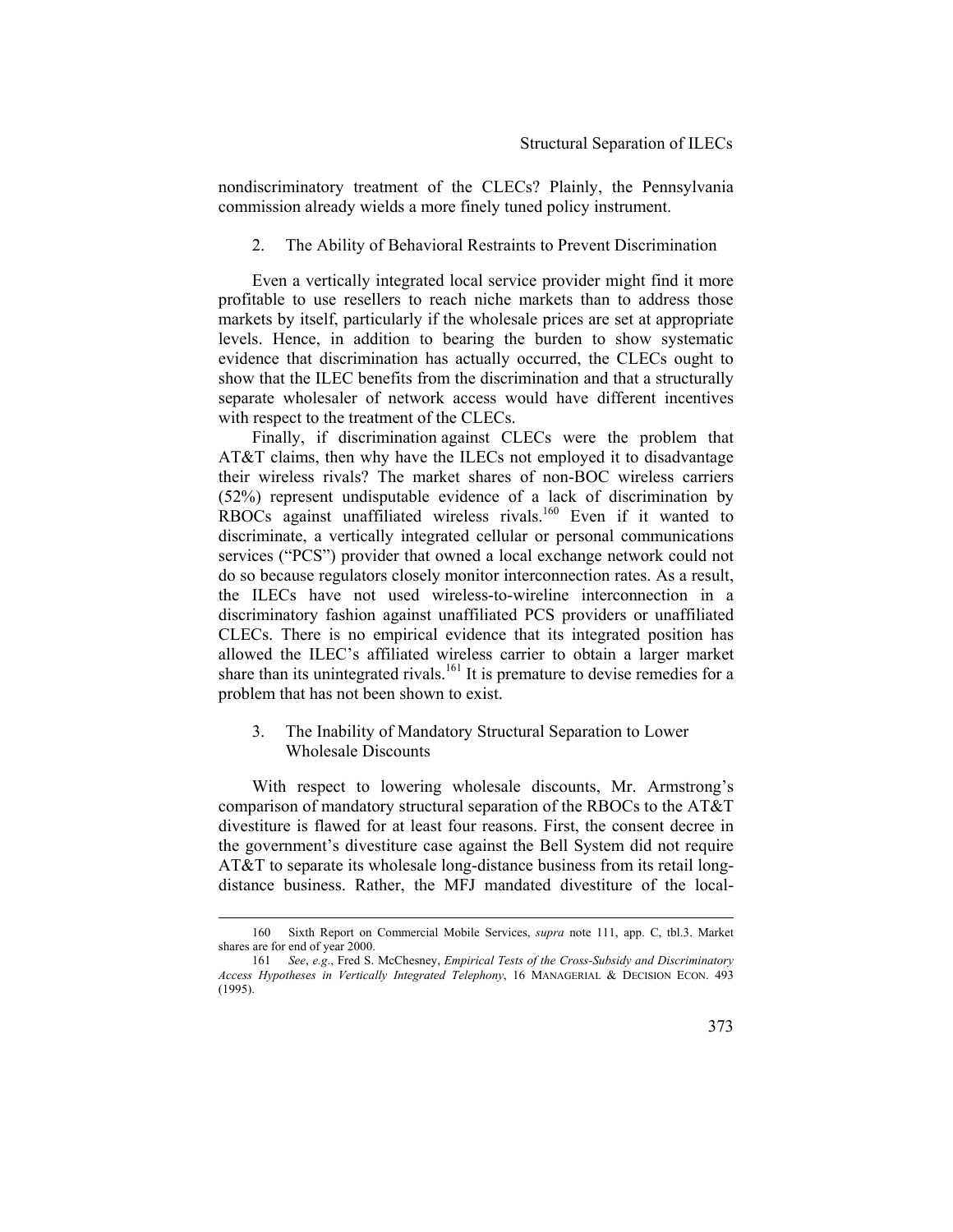exchange facilities of the former Bell System from its long-distance facilities; further, it prohibited, among other things, the RBOCs from providing long-distance service from one local access and transport area ("LATA") to another, and from manufacturing telecommunications equipment.<sup>162</sup> Hence, the decline in wholesale rates charged by  $AT&T$  to unaffiliated long-distance resellers cannot possibly be attributed to the structural separation (indeed, the complete divestiture) of the former Bell System.<sup>163</sup>

Second, when judging the competitiveness of a market, regulators and legislators should be more concerned about the margins between prices and incremental costs than about the size of discounts available from those prices. Professor Paul W. MacAvoy has found that the price-cost margins earned by the three major long-distance providers on discount plans were increasing during the 1990s—that is, discount plans did not push margins down.164 Moreover, the cost of marketing long-distance services is a large share of any carrier's (including AT&T's) total costs. Therefore, wholesale discounts are likely to bulk large in these services. Mr. Armstrong surely recognizes that the ILECs' rates for local exchange service are not significantly above long-run marginal costs—if indeed those rates even cover costs for large segments of customers.<sup>165</sup> Until costs are properly taken into account, it does not make sense to compare discounts on prices across two different products—long-distance and local exchange.

Third, the Pennsylvania PUC recently demonstrated that mandatory structural separation of the ILECs is not necessary to lower the *regulated*  wholesale rates in the local services market. On March 22, 2001, the Pennsylvania PUC ordered a 4.4% reduction in the unbundled loop rate in density zone four, which covers most rural areas of the state.<sup>166</sup> Because the Pennsylvania PUC has the discretion to increase the ILEC's resale discount and lower the price of its unbundled loop, the entire question of mandatory structural separation remains irrelevant to lowering the ILEC's wholesale rates.

Fourth, it defies the economic logic of input pricing to suppose that mandatory structural separation would lower the prices charged a CLEC

164 MacAvoy, *supra* note 94, at 305; *see also* MACAVOY, *supra* note 142.

 <sup>162</sup> Modification of Final Judgment, *supra* note 151, at 226-34. *See generally* MICHAEL K. KELLOGG, JOHN THORNE & PETER W. HUBER, FEDERAL TELECOMMUNICATIONS LAW 199-248 (1992).

<sup>163</sup> For an economic analysis of the AT&T divestiture and its aftermath, see ROBERT W. CRANDALL, AFTER THE BREAKUP: U.S. TELECOMMUNICATIONS IN A MORE COMPETITIVE ERA (1991).

<sup>165</sup> *See generally* CRANDALL & WAVERMAN, *supra* note 92, at 166 (discussing regulatory requirements to price local exchange service below cost).

<sup>166</sup> *Pa. PUC Orders Functional Separation of Verizon, Not Full Breakup*, COMM. DAILY, Mar. 23, 2001; *Pennsylvania Global Order*, *supra* note 9.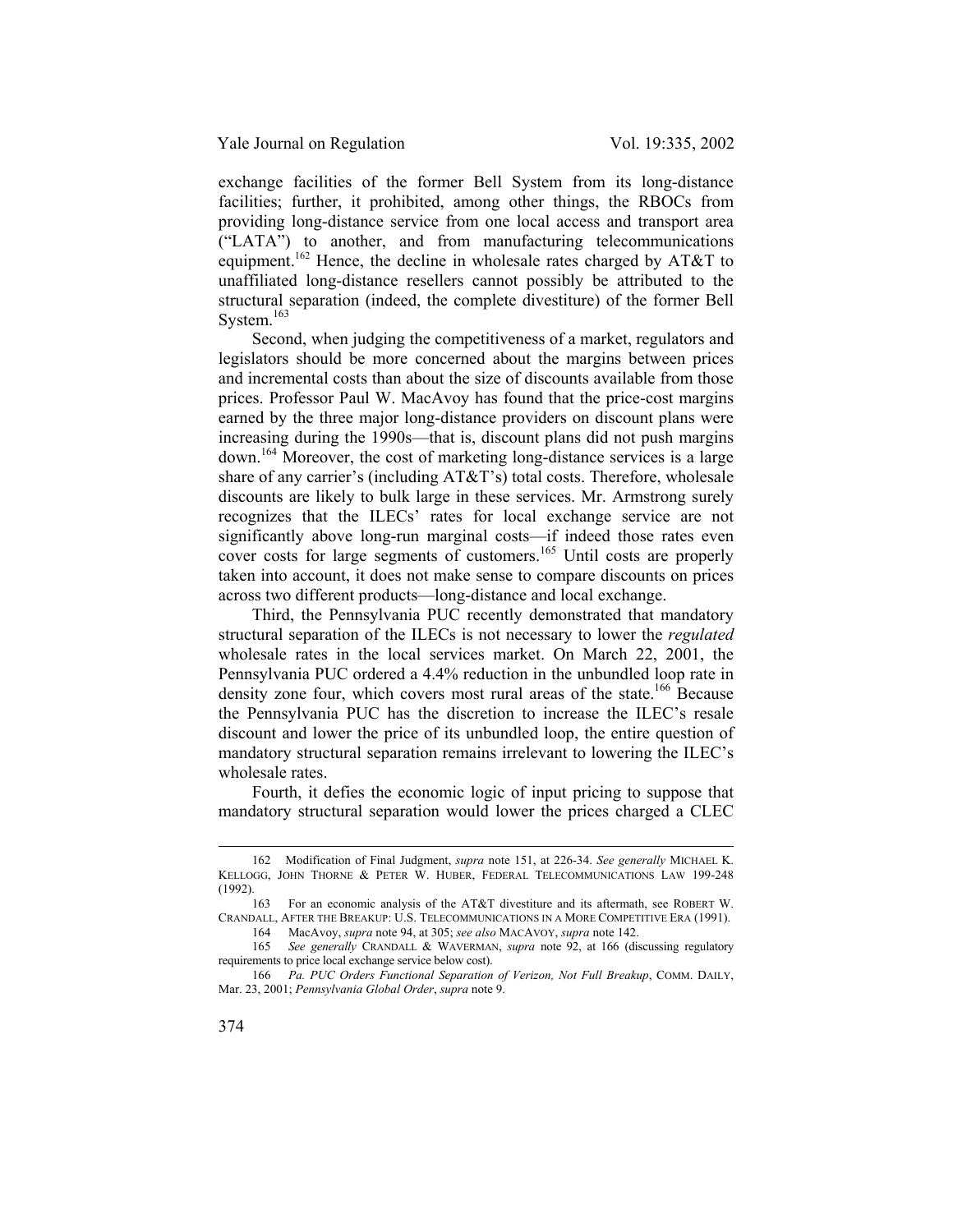by a hypothetically *unregulated* ILEC.<sup>167</sup> Simply splitting the wholesale and retail operations of a firm would not eliminate the market power of the wholesale unit with respect to rival retail firms. If one assumes, as AT&T alleges, that an ILEC has monopoly power in local exchange services, then it necessarily follows that the wholesale division of that ILEC would have monopoly power in the nonsubstitutable wholesale inputs required to produce local exchange services. (Certainly, retailing inputs are not a source of monopoly power.) Basic price theory implies that the (unregulated) wholesale division would charge all retailers (each in effect would be unaffiliated after mandatory structural separation) the monopoly price for the input.<sup>168</sup> But integrated or not, an ILEC obviously does not unilaterally set the wholesale prices at which it sells inputs to competitors. To the contrary, those wholesale prices are regulated rates that must receive the prior approval of a state PUC pursuant to its duties under Section 252 $(d)(3)$  of the Telecommunications Act of 1996.<sup>169</sup> How could mandatory structural separation possibly lower regulated wholesale rates that are set according to TELRIC-based prices or the avoided cost of retailing? Mr. Armstrong does not provide an answer. $170$ 

4. The Unsatisfactory or Inconclusive Experience with Structural Separation

The experience with structural separation has been unsatisfactory or inconclusive. The FCC has mandated structural separation in several situations that are distinguishable from local exchange

 <sup>167</sup> *See* BAUMOL & SIDAK, *supra* note 118; SIDAK & SPULBER, *supra* note 143, at 20; William J. Baumol, Janusz A. Ordover & Robert D. Willig, *Parity Pricing and Its Critics: A Necessary Condition for Efficiency in the Provision of Bottleneck Services to Competitors*, 14 YALE J. ON REG. 145 (1997); William J. Baumol & J. Gregory Sidak, *The Pricing of Inputs Sold to Competitors*, 11 YALE J. ON REG. 171 (1994).

<sup>168</sup> *See* JEAN TIROLE, THE THEORY OF INDUSTRIAL ORGANIZATION 182 (1988).

<sup>169 47</sup> U.S.C. § 252(d)(3) (2002) ("Wholesale prices for telecommunications services.—For the purposes of Section  $251(c)(4)$ , a State commission shall determine wholesale rates on the basis of retail rates charged to subscribers for the telecommunications service requested, excluding the portion thereof attributable to any marketing, billing, collection, and other costs that will be avoided by the local exchange carrier.").

<sup>170</sup> As Professor Jean Tirole notes, a competitive retail sector for local service would push down retail rates to their marginal cost, which happens to be the monopoly input price plus the retailing costs of a non-facilities-based lessee of ILEC facilities. TIROLE, *supra* note 168, at 182. Stated differently, the classic double-marginalization problem disappears because downstream competition eliminates the second margin. Unfortunately, under reasonable assumptions, the retail price under vertical disintegration *and* downstream competition may exceed the retail price under vertical integration. For example, any differentiation among retail firms could allow the (partial) return of the double-marginalization problem—that is, when consumers have different tastes or are located in different areas, retail local services firms would have the ability to add a second margin to the wholesaler's (monopoly) price. *Id*.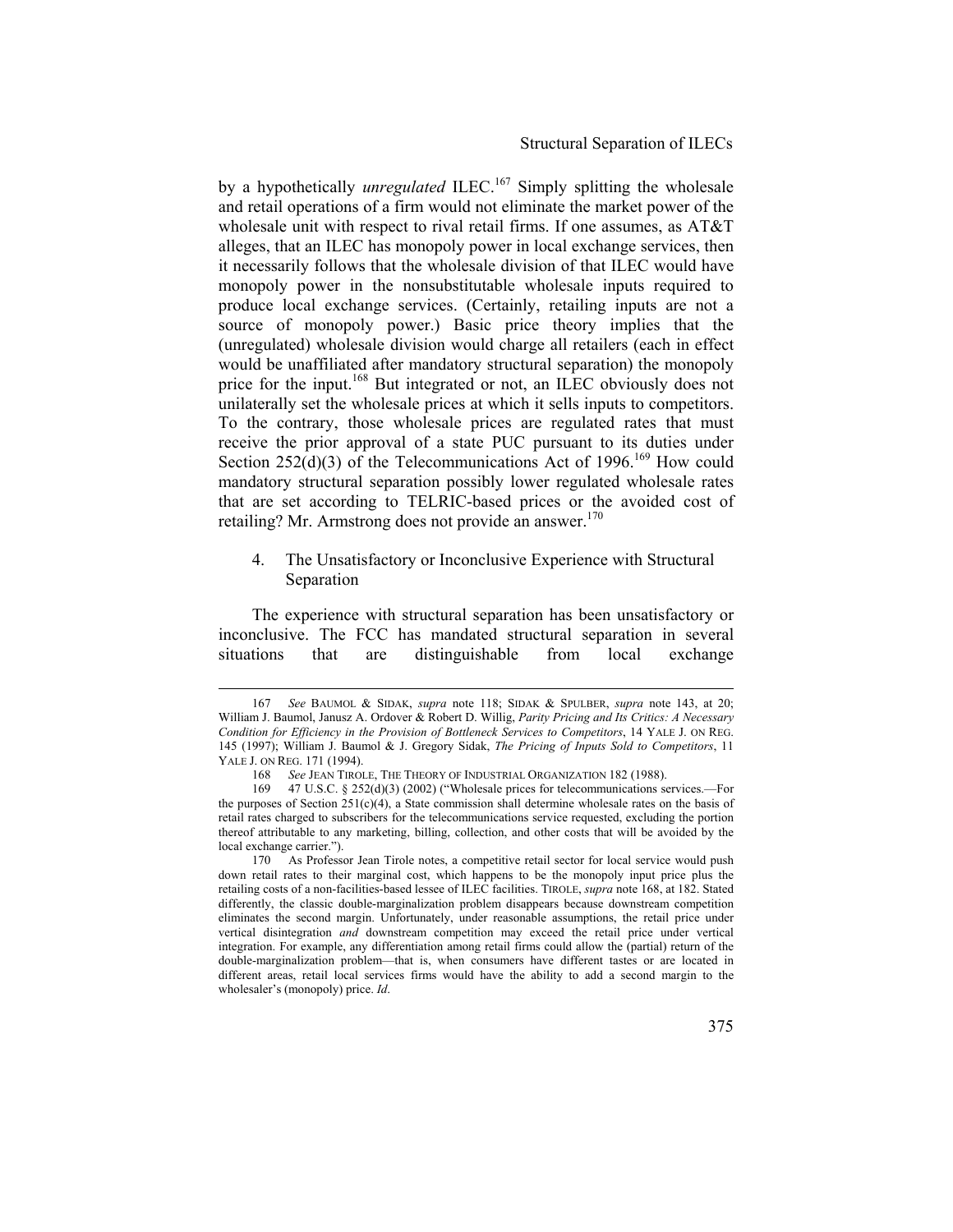telecommunications. The same agency has tried and rejected mandatory structural separation in another setting.

# *a. The American Experience with the AT&T Divestiture and the Canadian Alternative*

It is often assumed that competition in the U.S. long-distance market could not develop until Judge Harold Greene dismembered AT&T, separating the local "bottleneck" facilities from the long-distance and manufacturing operations in the 1982 antitrust decree. But vertical divestiture—the ultimate form of structural separation—was not necessary to accomplish this result. No other country has forced such vertical divestiture on its incumbent telephone company. For example, the Canadian regulatory and competition authorities did not attempt to force vertical divestiture on the Canadian incumbents—Bell Canada, TELUS, BC Tel (now part of TELUS), MT&T, Island Telephone, and NewTel. Despite the fact that all continue to offer both local and long-distance service, longdistance competition has developed more rapidly in Canada than in the United States<sup>171</sup>

The Canadian approach to facilitating entry relies not on structural separation but on simple equal-access requirements for competitive carriers. The Canadian Radio-television and Telecommunications Regulatory Commission ("CRTC") learned from a critical U.S. error—the failure of regulators to mandate equal access to local switches. The FCC had such an opportunity in 1969 (when MCI was first allowed to enter as a private-line carrier), in 1971 (when private-line entry was allowed generally), and in 1977 (when the courts pried open all long-distance services), but the agency declined to take them. Equal access for all longdistance carriers became a reality only when it was mandated by the 1982 decree that broke up AT&T and was subsequently extended to non-Bell local exchange companies by the FCC. Compliance was generally not achieved until 1986-87, more than a decade after MCI began offering ordinary (switched) long-distance service. In contrast, the CRTC required that incumbent carriers provide equal access to all certified entrants in its 1992 order opening the long-distance market to competition. This requirement would quickly unleash long-distance competition.

The United States began to admit competition into long-distance services nearly twenty-five years ago. Canada began much more recently,

 <sup>171</sup> This discussion is based on a more extensive analysis of U.S. and Canadian competition in Robert W. Crandall & Thomas W. Hazlett, *Telecommunications Policy Reform in the United States and Canada*, *in* TELECOMMUNICATIONS LIBERALIZATION ON TWO SIDES OF THE ATLANTIC 8 (Martin Cave & Robert W. Crandall eds., 2001).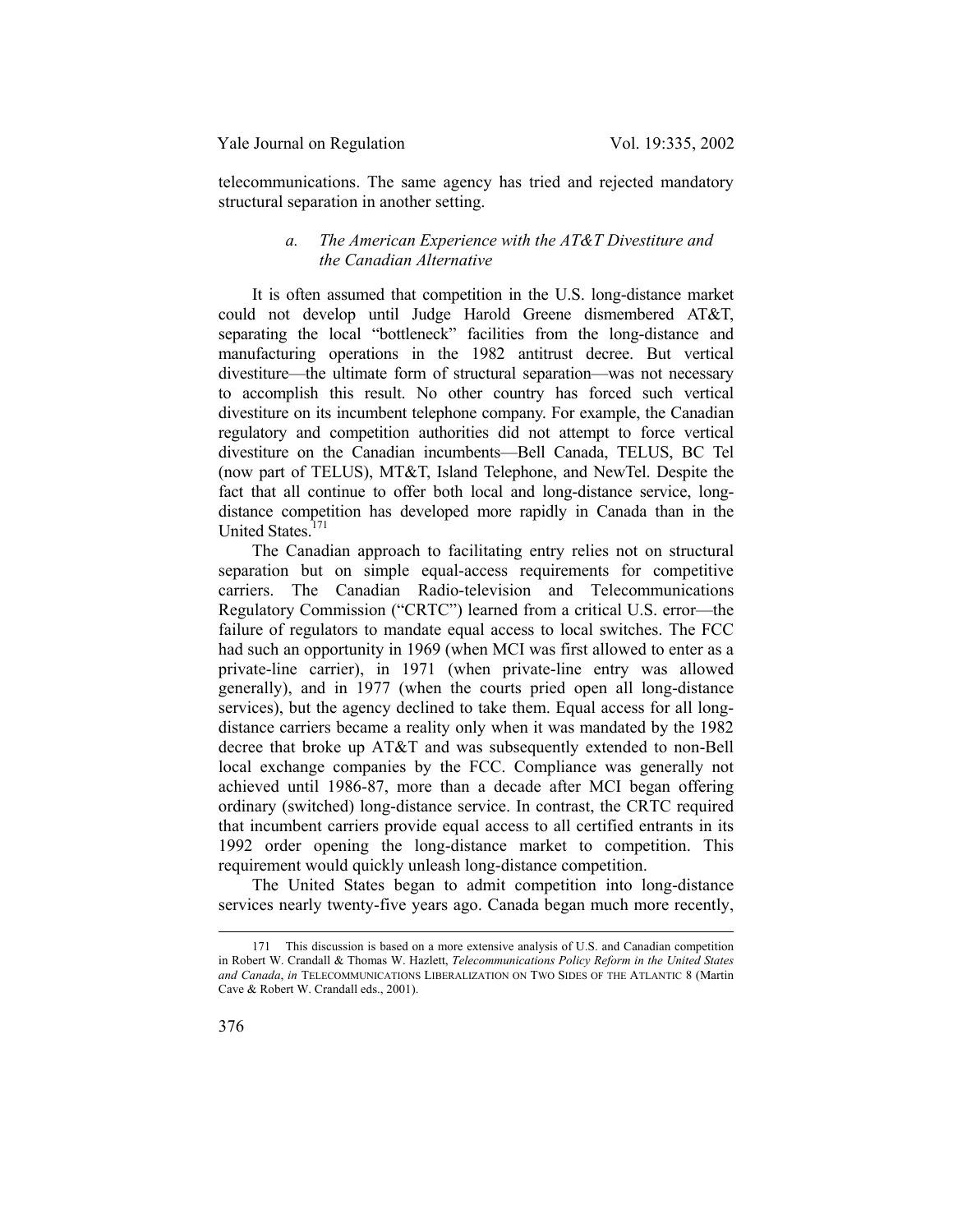waiting until 1992 to allow facilities-based competition. Nevertheless, Canada's long-distance market is now at least as competitive as that of the United States. The U.S. long-distance market has become much less concentrated since MCI ventured forth in the mid-1970s. Because U.S. local carriers were not required to offer equal access to long-distance carriers until AT&T was broken up by consent decree, most analyses of U.S. long-distance competition begin with 1984.

Despite its late start, long-distance competition in Canada is well advanced. Spared from the contentious court debates that clouded the U.S. environment and proceeding much more deliberately in implementing equal access, the Canadians have avoided much of the transition required in the United States to move from monopoly to a more competitive market. Indeed, because Canada did not pursue vertical divestiture, the incumbent local companies are aggressive competitors with a shadow price of access that is equal to marginal cost. Within six years of Canada's long-distance decision, the incumbent companies had lost about 35% of their market shares. In the United States, AT&T's market share fell from 84% of interstate minutes in the third quarter of 1984 to 65% in 1989, five years after divestiture and about fourteen years after MCI began to offer switched long-distance service. These results suggest that an equal-access regime without divestiture can work well to assure entry into long-distance services.

Ultimately, any judgment about the degree of competition is based on the proximity of rates to incremental cost. Access charges are now similar in Canada and the United States, yet Canadian long-distance rates have fallen below those in the United States. Equal access and the ability of the incumbent local carriers to compete aggressively appear to be sufficient to generate results that now surpass those in the United States more than twenty years after MCI began offering switched long-distance service. This result strongly suggests that it was not vertical divestiture, but equal access, that created the environment for long-distance competition.

## *b. Advanced Services*

The FCC has imposed structural separation for "advanced services" supplied by ILECs, which the agency defines as "wireline, broadband telecommunications services, such as services that rely on digital subscriber line technology (commonly referred to as xDSL) and packet-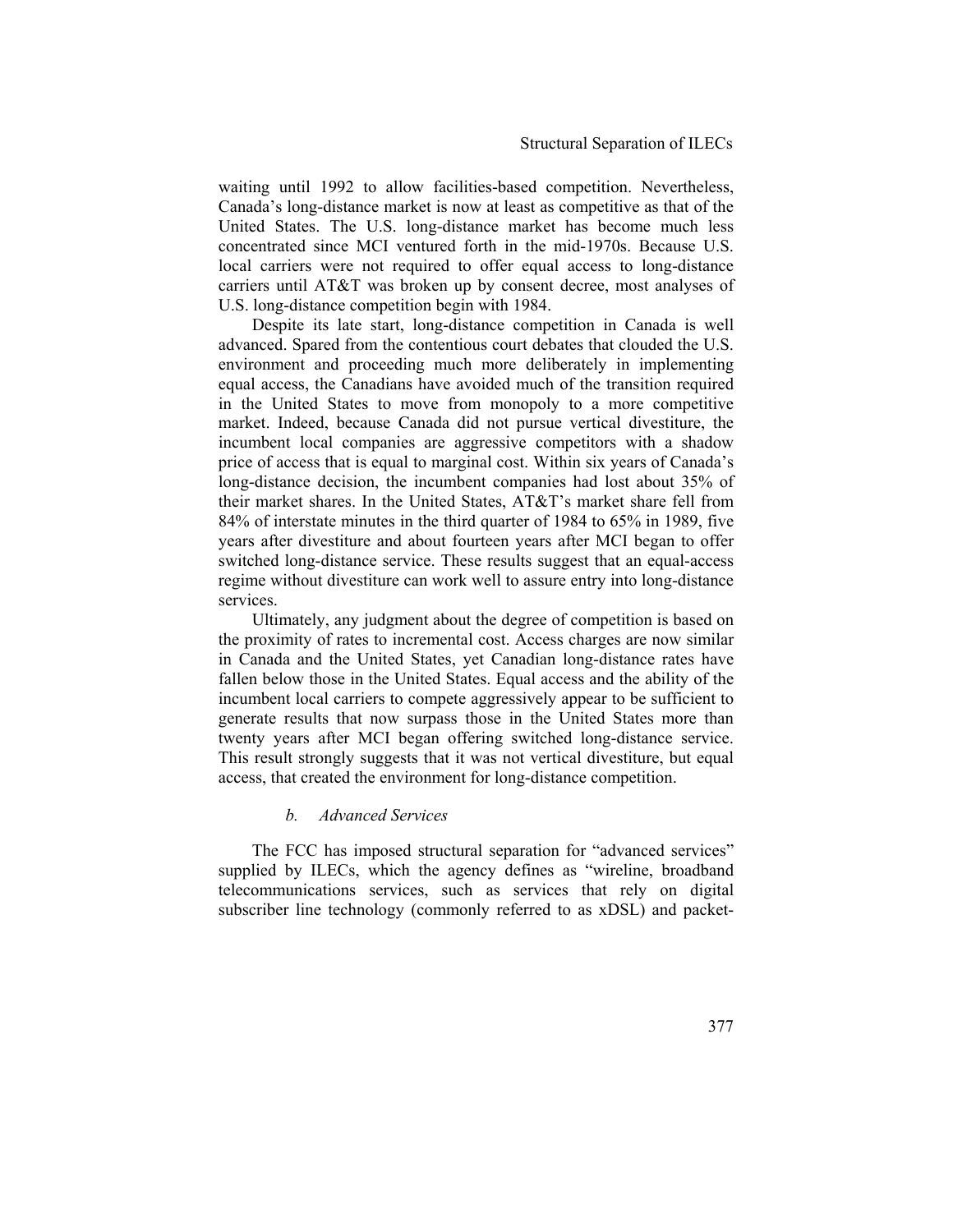switched technology."<sup>172</sup> The alternative to operating a separate advanced services subsidiary is not that the ILEC is barred from supplying advanced services; rather, the advanced services supplied by the ILEC would be subject to the existing regulation applicable to ILECs. For this reason, the FCC calls the separate subsidiary for advanced services an "optional alternative pathway for incumbent LECs that would allow separate affiliates to provide advanced services free from incumbent LEC regulation."<sup>173</sup> The FCC deems such an affiliate to be exempt from unbundling obligations and would be considered nondominant, such that it would be exempt from price-cap or rate-of-return regulation and the obligation to file tariffs.174

Several factors distinguish the FCC's policy on advanced-services separate affiliates from the proposals for mandatory structural separation of the ILECs. First, the policy is voluntary and offers a quid pro quo. In return for grouping its newer, broadband services in a separate affiliate, the ILEC receives regulatory relief and thus reduces uncertainty concerning the returns to investment in broadband technology. This form of separation may nonetheless impose costs of the sort described above, but it is the ILEC's decision whether those costs are greater or less than the costs associated with unbundling requirements and dominant-carrier regulation.

Second, because advanced services are, by definition, more technologically advanced than narrowband services (such as traditional voice telephony), the ILEC may have fewer sunk costs at risk from structural separation of the former compared with structural separation of the existing local network into retail and wholesale entities. That is not to say, of course, that advanced services will require a high degree of coordination of production and investment. The separate-affiliate requirement may distort investment choices away from technologies having high sunk costs to those having relatively less sunkeness in their cost structures.

Third, given the substantial lead that cable modems have over DSL services supplied by ILECs, it is questionable whether the separateaffiliate path for advanced services has produced its intended benefits. As of early 2002, DSL appears to be losing the race.<sup>175</sup>

 <sup>172</sup> Deployment of Wireline Services Offering Advanced Telecommunications Capability, 13 F.C.C.R. 24,011, ¶ 3, at 24,014 (1998) (memorandum opinion and order and notice of proposed rulemaking).

<sup>173</sup> *Id.* ¶ 19, at 24,020.

<sup>174</sup> *Id.*

<sup>175</sup> *See* Jerry A. Hausman, J. Gregory Sidak & Hal J. Singer, *Cable Modems and DSL: Broadband Internet Access for Residential Customers*, 91 AM. ECON. ASS'N PAPERS & PROC. 302 (2001); Jerry A. Hausman, J. Gregory Sidak & Hal J. Singer, *Residential Demand for Broadband*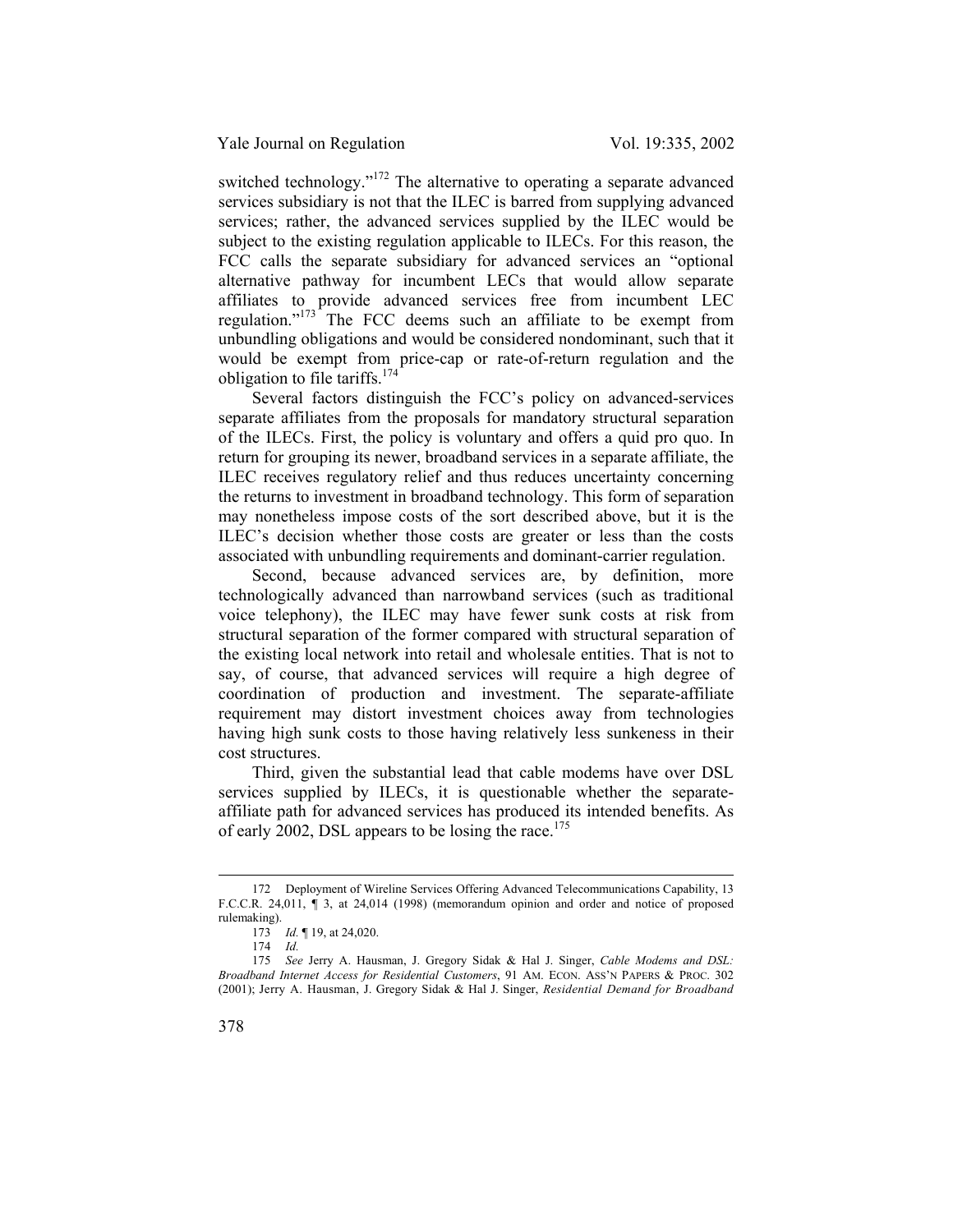#### *c. Wireless*

 $\overline{a}$ 

The FCC requires ILECs to establish structurally separate affiliates for wireless services. This requirement, however, is distinguishable from mandatory structural separation on several grounds. First, it is easier to segregate the assets necessary to provide wireless service from those necessary to provide local wireline service than it is to separate supposedly "wholesale" wireline assets from supposedly "retail" wireline assets. Second, the separation of wireless from wireline operations served the strategic objectives of ILECs in the sense that wireless had very different characteristics of demand growth and capital investment from those of the wireline network. Accordingly, as the voluntary divestiture of AirTouch from Pacific Telesis attests, there were efficiencies in presenting a "pure play" to the capital markets. There is no realistic expectation that mandatory structural separation of the ILECs would unleash unexploited opportunities for the superior capitalization of local exchange carriers.

## *d. Voluntary and Unsolicited Plans for Structural Separation*

One American telephone company attempted a form of structural separation before the Telecommunications Act of 1996. A large foreign telecommunications company has rebuffed unsolicited offers to buy its local network infrastructure. Both experiences are instructive and underscore why current proposals for mandatory structural separation are unlikely to increase economic welfare.

## i. Voluntary Structural Separation: Rochester Telephone

In February 1993, Rochester Telephone filed a proposal with the New York State Public Service Commission ("NYPSC") to open its Rochester, New York local exchange market to competition. After seven months of public hearings, the NYPSC approved a joint stipulation outlining Rochester Telephone's voluntary structural separation.<sup>176</sup> The joint

*Telecommunications and Consumer Access to Unaffiliated Internet Content Providers*, 18 YALE J. ON REG. 129 (2001).

<sup>176</sup> *See* Petition of Rochester Telephone Corporation for Approval of Proposed Restructuring Plan, Petition of Rochester Telephone Corporation for Approval of a New Multi Year Rate Stability Agreement, Case 93-C-0103, N.Y. Pub. Serv. Comm'n, Nov. 10, 1994, 1994 N.Y. PUC LEXIS 64, \*3 [hereinafter Rochester Restructuring Order]. Signatories to the joint stipulation were Rochester Telephone, the Department of Public Service staff, Time Warner Communications, the Communications Workers of America, AFL-CIO, the New York State Telephone Association, the New York State Department of Economic Development, and the Public Utility Law Project of New York.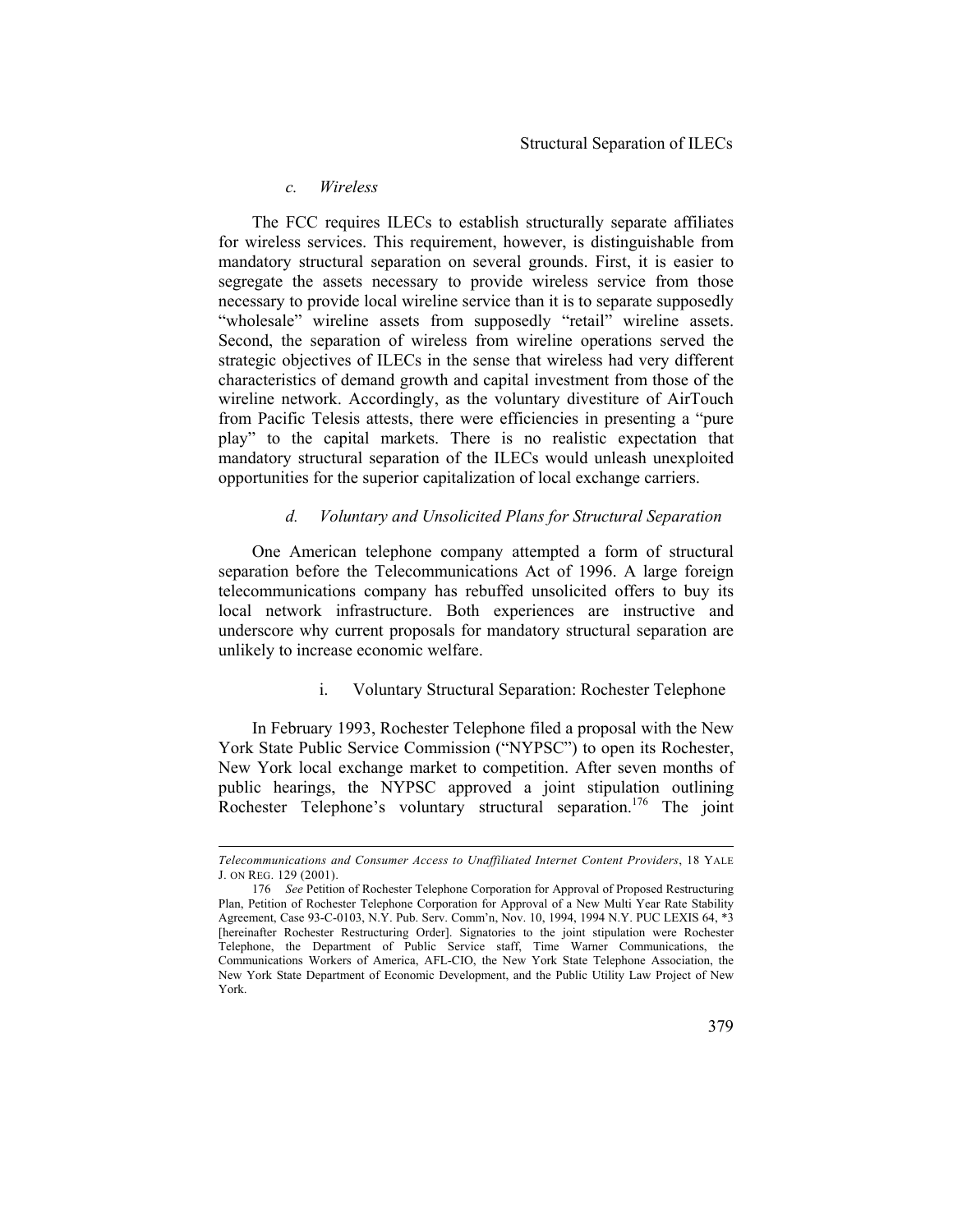stipulation established an "Open Market Plan" ("OMP") with two major components. First, the Open Market Plan "reinvented" Rochester Telephone by creating (1) a holding company (Frontier Corporation) that controlled the stock in each of Rochester Telephone's newly created subsidiaries, (2) a regulated ILEC (Rochester Telephone Corporation, or "RTC"), and (3) a "lightly" regulated CLEC (Frontier Telecommunications of Rochester, or "FTR"). Second, the joint stipulation drafted a regulatory plan for the period January 1, 1995 through December 31, 2001.<sup>177</sup> The regulatory plan addressed rates (including a revenue requirement), service quality (network and customer service), and enhancement of competition. On January 1, 1995, Frontier Communications began operating as the umbrella corporation for its structurally separated telecommunications subsidiaries. The holding company hoped that its voluntary restructuring would position the company to compete in "the market on our own terms."<sup>178</sup>

In its 1994 *Rochester Restructuring Order*, the NYPSC said that it generally opposed holding company reorganization efforts because they make complex regulatory processes even more unruly.<sup>179</sup> The NYPSC knew that its approval of Rochester Telephone's voluntary structural separation would lead to lengthy regulatory proceedings, but it also hoped the expected procompetitive benefits of the reorganization would outweigh the costs. After numerous reconsiderations of its rate-setting procedures for regulated holding companies, however, the NYPSC became frustrated: "[T]he joint stipulation and agreement embodying the Open Market Plan is a complex, interrelated package that allowed FTR to form a holding company, a request that was denied many times in the past."180

The structural separation plan soon encountered difficulties. In 1996 and 1997, Frontier failed to meet the minimum acceptable service quality

 <sup>177</sup> *Id*. at \*11-\*12; *see also* INGO VOGELSANG & BRIDGER M. MITCHELL, TELECOMMUNICATIONS COMPETITION: THE LAST TEN MILES 194 (1997) (FTR "provid[es] retail services in competition with other companies and buy[s] wholesale services from Rochester Telephone at regulated prices. Local competitors are thus able to select services from Rochester Telephone and combine them with their own service elements and equipment."). One of the authors of this Article supplied an affidavit with Alfred E. Kahn on behalf of Rochester Telephone, supporting the plan.

<sup>178</sup> Vince Vittore, *Rochester Tel: Blueprint for Change*, 99 TEL. ENG'R & MGMT. 24 (1995) (quoting Paul Solinski, Rochester Telephone's corporate planning and regulatory policy director).

<sup>179</sup> Rochester Restructuring Order, *supra* note 176, at \*15-\*16 ("In the past, we have favored holding company ownership of a utility only in limited circumstances, particularly where the utility is small and benefits from affiliation with others through increased ability to raise capital and increased opportunity for cost savings through economies of scale. In general, however, we have concluded that stand-alone operation of a utility is superior to a holding company structure.").

<sup>180</sup> Complaint of AT&T Corp., Opinion and Order on Unbundled Network Elements Thoroughfare Guide, and Legal Services Petition, Case 95-C-0657, at 7-8, N.Y. Pub. Serv. Comm'n, July 22, 1999.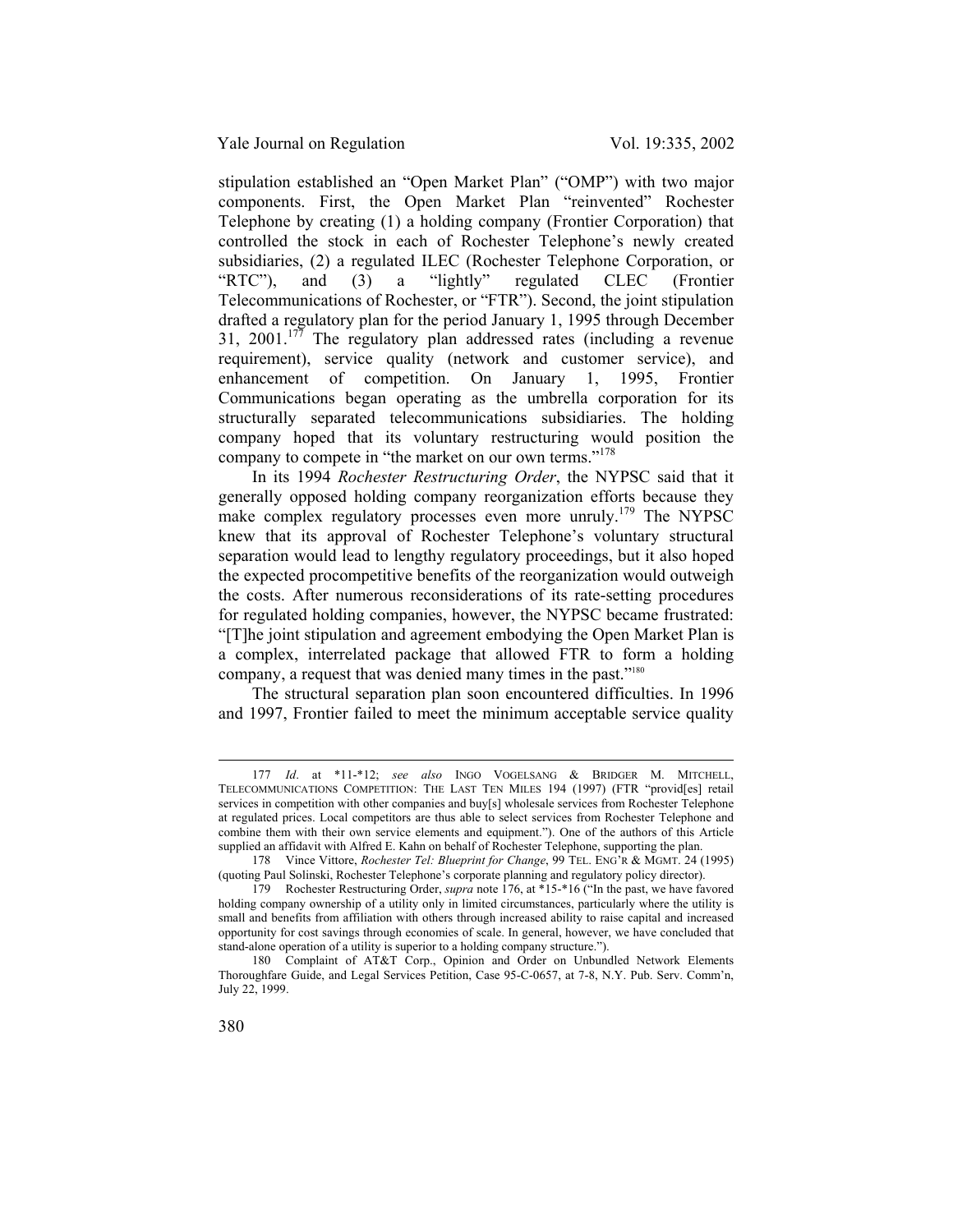measurements established by the Open Market Plan.<sup>181</sup> The NYPSC levied more than \$1 million in fines against Frontier Telephone for missing its performance benchmarks.<sup>182</sup>

Voluntary structural separation does not mean that CLECs will desist from seeking large wholesale discounts from ILECs. When the NYPSC approved Rochester Telephone's restructuring plan, the commission approved the company's wholesale discount rate of  $5\%$ <sup>183</sup> However, the NYPSC noted that the 5% wholesale discount rate was "a starting point," and the commission invited comments on the appropriateness of its pricing structure.<sup>184</sup> In 1996, after receiving numerous complaints and petitions from CLECs, the NYPSC revised Rochester Telephone's wholesale discount rate to  $13.5\%$ .<sup>185</sup> AT&T continued to protest that Rochester Telephone's wholesale discounts were *still* too low: AT&T submitted an avoided-cost study and requested wholesale discount rates between 20.4 and 24.5%.<sup>186</sup> After accepting AT&T's cost study, the NYPSC again increased Rochester's wholesale discount rates to 17% if it provided operator services and 19.6% if the reseller provided operator services.<sup>187</sup>

Voluntary structural separation also does not mean that it will be easier for CLECs to move local telephony customers from the ILEC. In its *Local Competition First Report and Order*, the FCC explained how Rochester Telephone's structural separation complicated the implementation of the resale requirements in the Telecommunications Act of 1996:

AT&T and TCC commented on AT&T's experience in the Rochester, New York market as a reseller of Rochester Telephone's services under Rochester Telephone's Open Market Plan. Parties noted that AT&T was required to submit a detailed order form, initially through a facsimile machine and later through e-mail, in order to resell Rochester Telephone services. AT&T asserts that it was signing up between one and two hundred new customers daily and therefore had to fax up to 1400 pages daily to Rochester Telephone. AT&T and TCC contend that such a

 <sup>181</sup> Petition of Rochester Telephone Corp., Order Approving Proposed Modifications to the Open Market Plan, Case 93-C-0103, N.Y. Pub. Serv. Comm'n, Oct. 16, 1998.

<sup>182</sup> Petition of Rochester Telephone Corp. for Approval of a New Multiyear Rate Stability Agreement, Case 93-C-0033, N.Y. Pub. Serv. Comm'n, Nov. 6, 1997 (Order Directing Rebates).

<sup>183</sup> *Id.* at 34-35.

<sup>184</sup> *Id*. at 27.

<sup>185</sup> Petition of Rochester Telephone Corp. for Approval of a Proposed Restructuring Plan, Case 93-C-0103, Opinion No. 96-19, at 21, N. Y. Pub. Serv. Comm'n, July 18, 1996.

<sup>186</sup> Complaint of AT&T Communications of New York, Inc., Case 95-C-0657, Opinion No. 96-30, at 20, N.Y. Pub. Serv. Comm'n, Nov. 27, 1996.

<sup>187</sup> *Id*. at 1.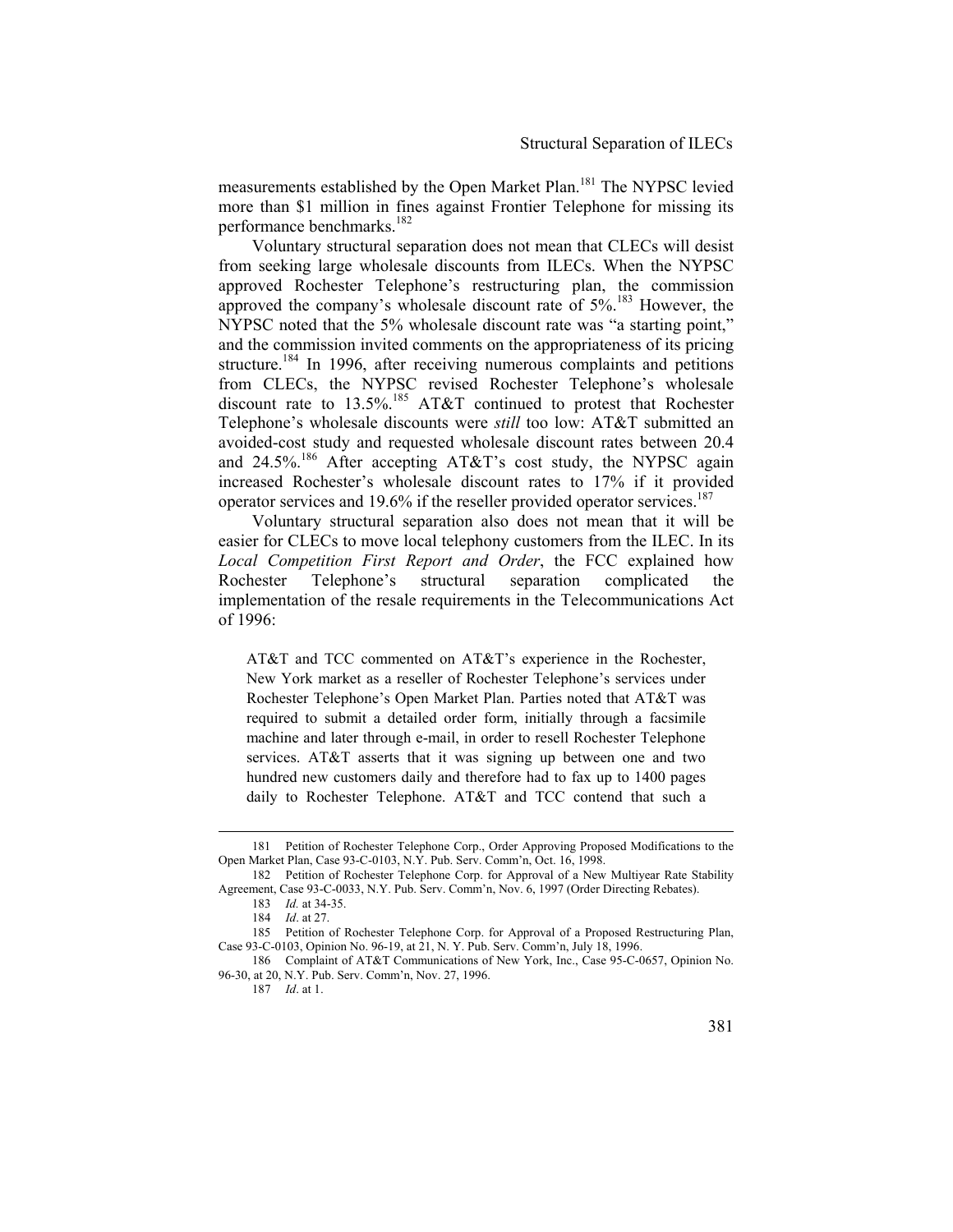manual process is clearly discriminatory and in violation of the 1996 Act because it creates additional delay and the potential for human error, resulting in customer dissatisfaction. TCC argues further that such a disparity in systems allows for the incumbent LEC to schedule service commencement and issue new phone numbers during the initial contact with a customer, while the competitor, at best, must put the customer on hold while it calls the incumbent LEC to obtain such information.<sup>188</sup>

With the benefit of hindsight, it is clear that structural separation of Rochester Telephone did nothing to eliminate the need for more efficient processes for transferring customers from the ILEC to the CLEC. This issue, of course, emerged after the Telecommunications Act of 1996 as the principal complaint upon which AT&T and others opposed Bell company entry into in-region interLATA long-distance service: AT&T asserted that the BOC's systems for switching local customers to CLECs were inadequate. Yet, by April 2002, the state PUCs and the FCC had authorized BOC entry in ten states<sup>189</sup>—and in none of those cases had the BOC structurally separated its local exchange operations into wholesale and retail entities. Clearly, Rochester Telephone's experience demonstrated that structural separation was neither a necessary nor a sufficient condition for expeditious CLEC entry.

Before the passage of the Telecommunications Act of 1996, Rochester's joint stipulation imposed limited unbundling requirements on the company: "The only specific network elements the OMP requires FTR to make available to telecommunications carriers are links and ports."<sup>190</sup> After the 1996 legislation, a large part of the company's agreement with the NYPSC was rendered moot because the Telecommunications Act significantly lengthened the list of network elements that Rochester was obliged to provide to CLECs on an unbundled basis.

Rochester Telephone's structural separation was primarily premised on the enhancement of competition. However, six years later the NYPSC observed that "competition ha[d] yet to develop to any noticeable extent."<sup>191</sup> Rochester's experiment with voluntary structural separation

 <sup>188</sup> Local Competition First Report and Order, *supra* note 96, ¶ 508, at 15,754-55 (footnotes omitted).<br>189

See supra notes 93-95 and accompanying text.

<sup>190</sup> N.Y. DEPT. PUB. SERV., STAFF REPORT ON FRONTIER TELEPHONE OF ROCHESTER INC.'S UNBUNDLED NETWORK ELEMENTS, THOROUGHFARE GUIDE, AND LEGAL SERVICES PETITION 3 (Apr. 20, 1998).

<sup>191</sup> Petition of Rochester Telephone Corporation for Approval of Multi-Year Rate Stability Agreement, Case 93-C-0033, 93-C-0103, N. Y. State Pub. Serv. Comm'n.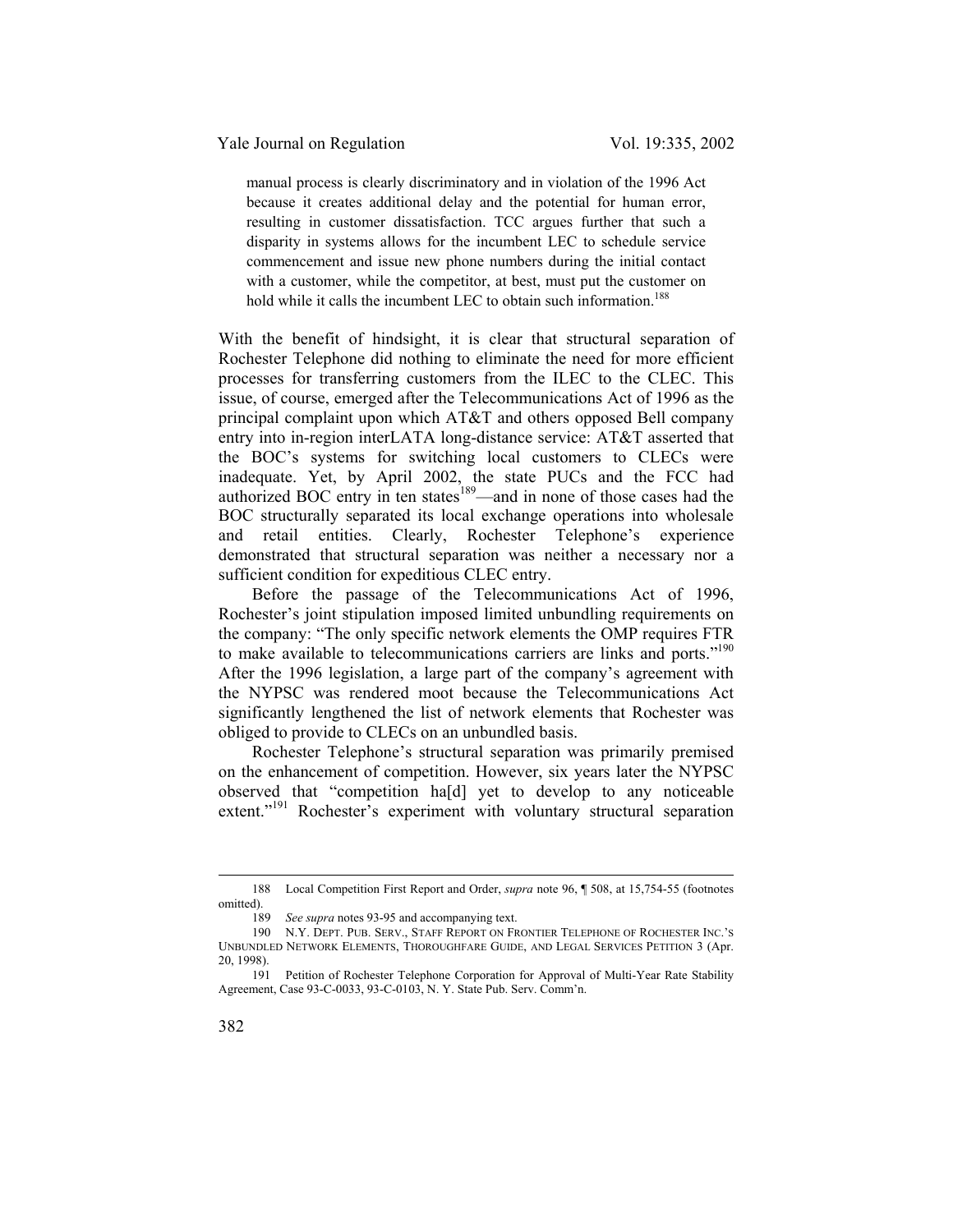ended when Global Crossing bought the company in  $1999$ <sup>192</sup> That experiment suggests that voluntary structural separation is not efficacious for developing competition in local telephony.

> ii. Unsolicited Private Proposals for Structural Separation: Offers for BT (British Telecom)

In addition to government-mandated structural separation and strictly voluntary structural separation, a third alternative has arisen. A third party can present an unsolicited proposal for corporate reorganization. The proposal could take the form of an unsolicited offer to buy an ILEC's network infrastructure, or it could take the form of an unsolicited corporate control transaction that would subsequently affect a strategy of structural separation or divestiture.

In the United Kingdom, British Telecom ("BT") received two separate and unsolicited offers in 2001 to divest its fixed-line business. Since Oftel, the U.K. telecommunications regulator, began requiring BT to unbundle its local loops in November 1999, BT's competitors have complained that BT has been slow to open its loops.<sup>193</sup> Despite mounting regulatory pressure to accelerate its local loop unbundling ("LLU") efforts, and despite mounting debt, BT rejected both offers to exit the wholesale telecommunications business altogether.<sup>194</sup>

At the end of July 2001, a United States-based consortium offered British Telecom £8 billion to buy BT's local loops through a bid vehicle called Earthlease.<sup>195</sup> Oftel endorsed Earthlease's proposal because the consortium promised to invest £500 million annually for at least seven years to accelerate the deployment of broadband services.<sup>196</sup> BT rejected Earthlease's bid.<sup>197</sup> Less than one week after BT rejected Earthlease's offer, BT received an unsolicited buyout proposal from West LB, a state-

 <sup>192</sup> *See* Joint Petition of Global Crossing, Ltd., and Frontier Corp., Case 99-C-0530, N.Y. Pub. Serv. Comm'n, Dec. 1, 1999 (order approving petition).

<sup>193</sup> *See* Oftel, Determination under Condition 83.27 of Schedule 1 to the Public Telecommunications Licence Granted to British Telecommunications PLC Concerning the Entry into Force of the Condition "Requirement to Provide Access Network Facilities," Aug. 8, 2001 (explaining local loop unbundling progress and problems).

<sup>194</sup> *See* Jon Ashworth, *Second Approach on BT's Fixed-Line Network*, TIMES OF LONDON, Aug. 6, 2001, at 22. In mid 2001, Oftel was considering reducing BT's wholesale rates by more than 70%. Jamie Doward, *BT Eyed Network Sell-Off*, OBSERVER, Aug. 5, 2001, at 2 (noting that Oftel has invited BT's rival operators to suggest what they believe is a fair price for unbundled loop rentals; proposals range from BT's current charge of £6.17 per month per line to £1.50 per month).

<sup>195</sup> Doward, *supra* note 194, at 2.

<sup>196</sup> *Oftel Meets With Earthlease*, EVENING STANDARD, Aug. 2, 2001, at 38.

<sup>197</sup> Simon Goodley, *German Move for BT Fixed-Line Arm Network Group has £12bn in Annual Revenues*, DAILY TEL. LONDON, Aug. 6, 2001, at 32.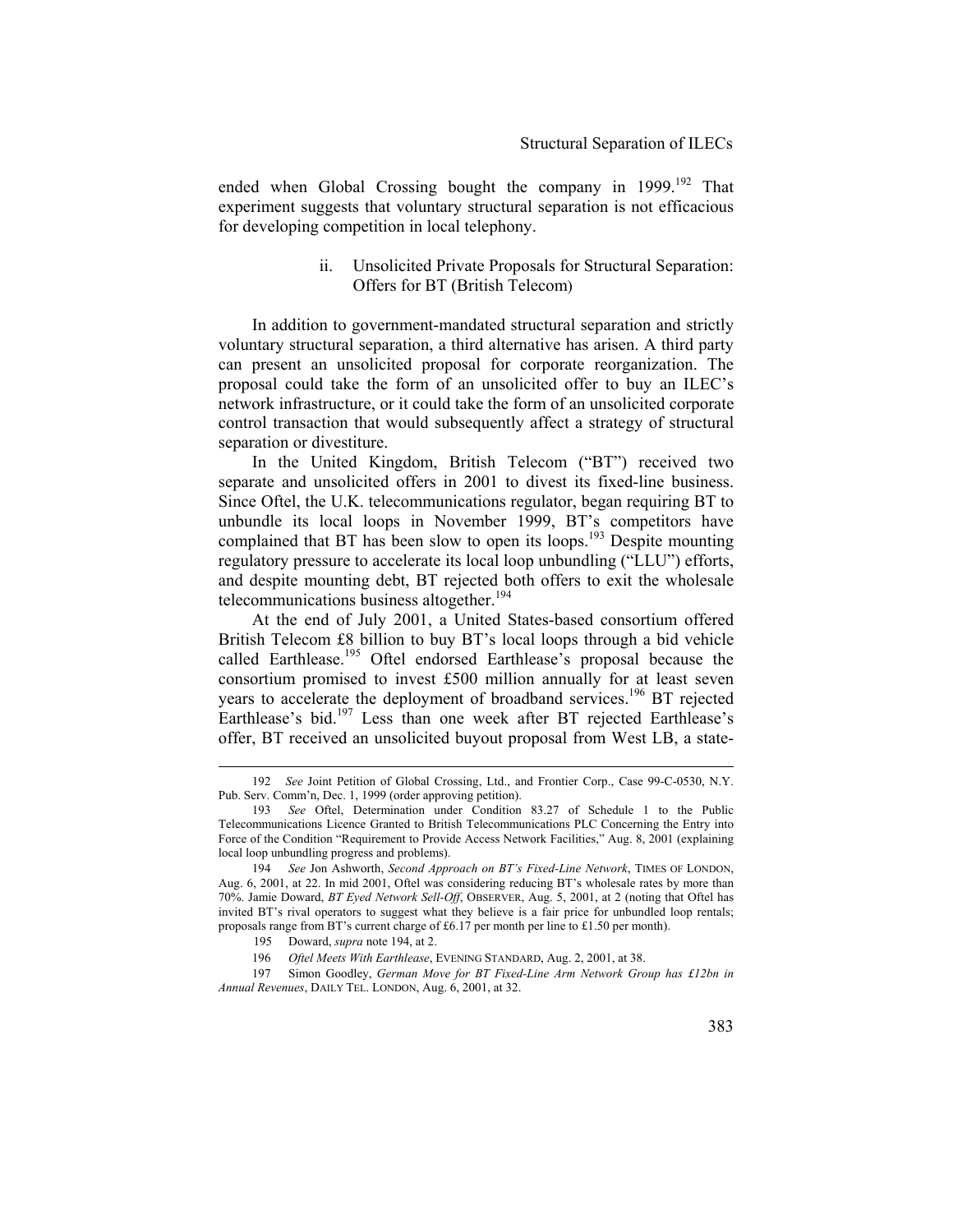owned German investment bank.<sup>198</sup> West LB offered to buy BT's entire fixed-line infrastructure for £18 billion, including £5 billion in cash.<sup>199</sup> BT declined.

If BT had accepted Earthlease's bid, BT would have lost its "last mile" of wires connecting its 28 million customers to its local exchanges. One BT executive said "the local loop [is] . . . the core business of BT. And . . . you don't outsource your core business."<sup>200</sup> If BT had divested its local loops, the company would have had to negotiate interoperability standards and an interconnection agreement with Earthlease.

Alternatively, if BT had accepted West LB's offer, BT would have had to buy capacity over its old lines, thus leaving BT as a disintegrated retailer of telecommunications services. The West LB proposal would have been less complex to effectuate because BT could have sold its entire fixed-line network as a single entity, but it nevertheless would have been difficult to value an entire network infrastructure. Industry analysts' estimates of the value of BT's network varied widely, but the average estimate exceeded West LB's price by more than £5 billion.<sup>201</sup> BT evidently concluded that unsolicited proposals for divestiture would not adequately compensate the company for the value of infrastructure assets and the costs associated with dismantling its integrated business.

#### iii. Regulatory Divestiture, or "Velvet Divorce"

One of us has previously examined the incentives for ILECs voluntarily to undertake structural separation.<sup>202</sup> Sidak suggested at an American Enterprise Institute conference in August 1997 that the Telecommunications Act of 1996 had been a failure with respect to its local and long-distance entry provisions, and that one scenario that might break the logjam would be a "velvet divorce" of the following form:

[Under this scenario,] the local exchange carriers spin off their operating companies completely and create a separate entity that will hold all unregulated or non-local exchange carrier activities. Those non-local exchange carriers are then able to buy resale and unbundled network

 <sup>198</sup> *Id*.

<sup>199</sup> Ashworth, *supra* note 194.

<sup>200</sup> Tim Richardson, *BT Retail Chief* '*Fiercely Opposed' to Sale of Local Loop*, THE REG., Aug. 29, 2001, http://www.theregister.co.uk/content/archive/21336.html.

<sup>201</sup> Hugo Dixon, *Global Finance—Breaking Views*, WALL ST. J. EUR., Aug. 8, 2001, at 24 (summarizing industry analysts' average estimate of BT Wholesale's value to be £23 billion).

<sup>202</sup> *See* SIDAK & SPULBER, *supra* note 7, at 551-57; Robert E. Hall, Paul W. MacAvoy & Robert D. Willig, *Panel Discussion*, *in* IS THE TELECOMMUNICATIONS ACT OF 1996 BROKEN? IF SO, HOW CAN WE FIX IT? 21 (J. Gregory Sidak ed., 1999) (remarks of J. Gregory Sidak, moderator).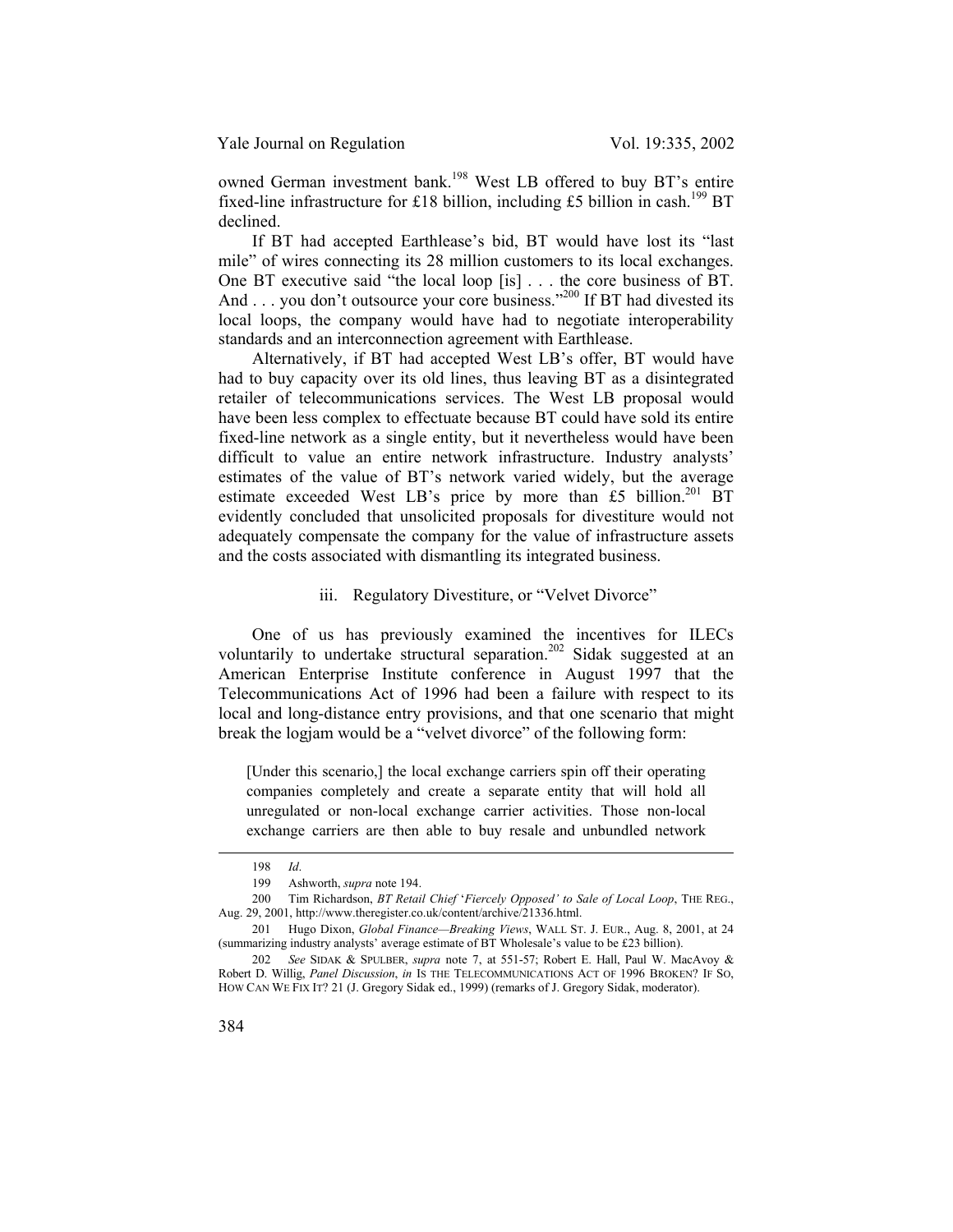elements on the same pricing terms as AT&T, MCI, Sprint, and others. Then, those pieces of the former local exchange carriers *immediately* enter the interLATA market. The local exchange operations remain as some highly regulated activity that cannot . . . engage in other lines of business.<sup>203</sup>

The operative word in this passage is "immediately." As envisioned by Sidak in 1997, this form of regulatory divestiture would entail the immediate lifting of all Section 271 barriers on an RBOC's provision of interLATA service once the RBOC had structurally separated itself.<sup>204</sup> In practice, of course, voluntary structural separation or divestiture by an RBOC has not been treated in this manner by regulators or competitors.

The divestiture of AirTouch from Pacific Telesis in April 1994 is instructive.<sup>205</sup> After more than a year of state and federal regulatory reviews, AirTouch became a separately owned and managed company that was publicly traded and that had no local exchange operations. Still, the Department of Justice (acting upon MCI's complaint) continued to regard AirTouch as a "successor" to a Bell operating company, which meant that, under the Modification of Final Judgment, AirTouch could not offer its wireless customers its own interLATA service. It took AirTouch a year of litigation for a federal court to confirm the obvious: A wireless company

 <sup>203</sup> *Id*. (emphasis added). The label "velvet divorce" alludes, of course, to the peaceful bifurcation of Czechoslovakia into the Czech Republic and Slovakia after the collapse of communism.

<sup>204</sup> Sidak and Spulber elaborated in 1997 on the potential for regulatory divestiture to break the Section 271 logjam:

If an RBOC could shed itself of ownership of its local exchange network, it would have a powerful basis for arguing that it should be free immediately to offer in-region interLATA service, notwithstanding the onerous "checklist" procedure specified in Section 271 of the Communications Act. For an RBOC, rapid entry into the interLATA market would be a major accomplishment, for securing the permission to enter that long-distance market was the principal objective that the RBOCs sought in the 1996 legislation. Following the spinoff transaction, an RBOC would no longer own bottleneck facilities in the local market. As a mere reseller of local exchange services, the post-spinoff RBOC would have no ability to exclude competitors, as regulators have perennially feared. In other words, the RBOC would shed itself of the distinguishing characteristic that provided the rationale both for the imposition of the interLATA restriction in the Modification of Final Judgment and for the subsequent checklist procedure in the 1996 legislation for lifting that restriction. Nonetheless, the RBOC would retain a valuable brand name with which to market lucrative interLATA services within the states in which it formerly provided local exchange services. In short, the RBOC's means of lifting the regulatory quarantine is divestiture.

SIDAK & SPULBER, *supra* note 156, at 556. Another motivation for this strategy of voluntary divestiture would be for the ILEC to prevent opportunistic behavior by regulators in the pricing of unbundled network access and in compelling cross subsidies to residential and high-cost customers. *See id*. at 553, 556.

<sup>205</sup> *See* MACAVOY, *supra* note 142, at 196-200.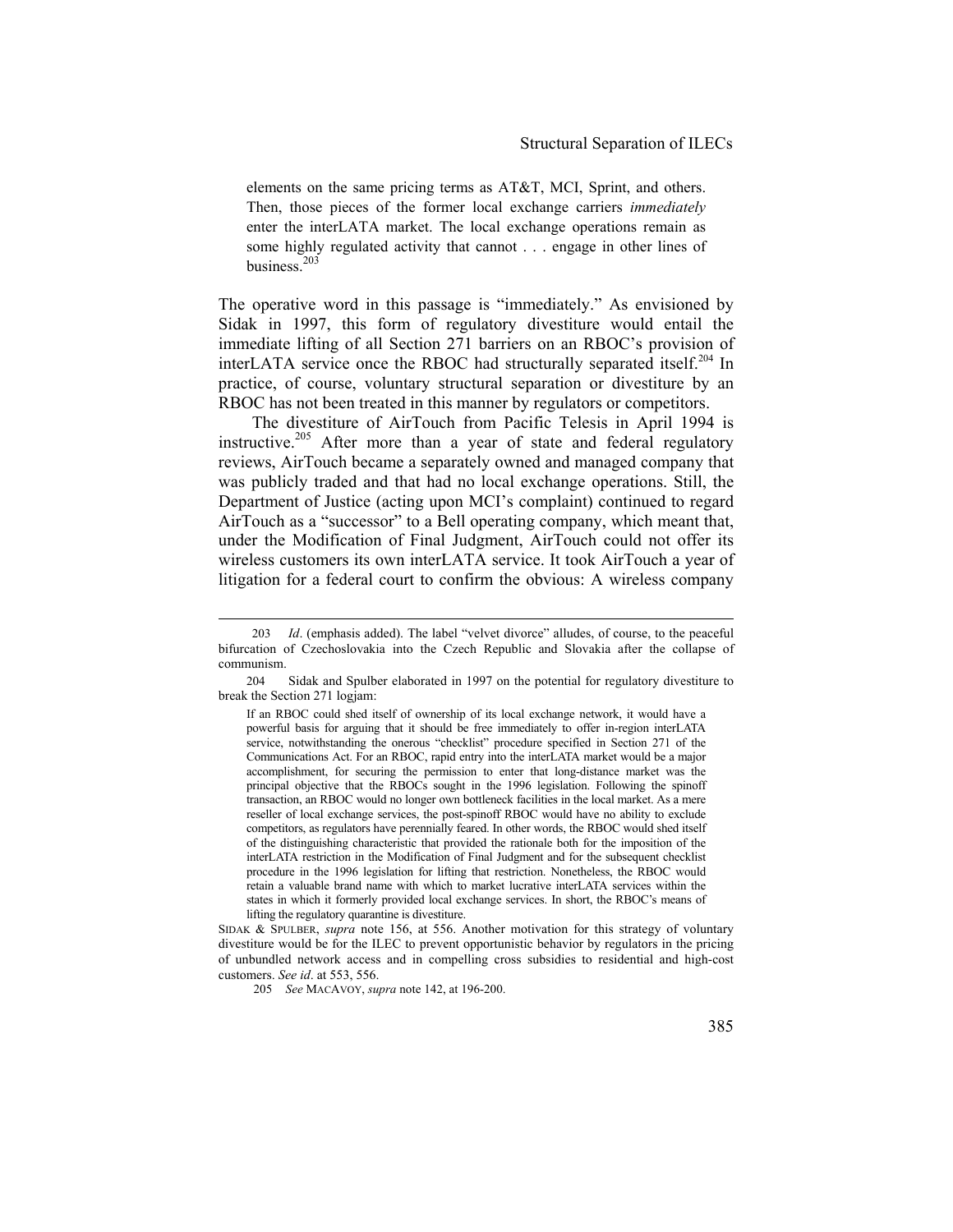that is completely divested from an RBOC is no longer an RBOC for regulatory purposes.<sup>206</sup>

## *e. Enhanced Services*

Ignored by Mr. Armstrong and other proponents of mandatory structural separation is the fact that the FCC previously rejected that form of regulatory intervention after trying for many years to make it work. The FCC required that the Bell operating companies ("BOCs") provide "enhanced services" through separate subsidiaries.<sup>207</sup> That regulatory experiment, however, produced smaller benefits and greater costs than the FCC had expected, and the agency accordingly scrapped structural separation in 1986.<sup>208</sup> The FCC first reviewed the costs of structural separation:

Structural separation imposes opportunity costs by discouraging the BOCs from designing innovative enhanced services that utilize the resources of the public switched network. Such innovation losses, resulting from the physical, technical, and organizational constraints imposed by the structural separation requirements, directly harm the public, which does not realize the benefits of new offerings.<sup>209</sup>

209 *Id*. ¶ 89, at 1007.

 <sup>206</sup> United States v. Western Elec. Co., 890 F. Supp. 1 (D.D.C. 1995).

<sup>207</sup> The definition of "enhanced" service was always Delphic: it was anything that was not "basic" service. The U.S. Court of Appeals for the Ninth Circuit defined the term this way:

<sup>[</sup>T]he FCC's terms "basic" and "enhanced" . . . distinguish between regulated common carrier communications services, which consist largely of plain old telephone service (POTS), and unregulated data processing services which use the telephone network to convey information from remote computers to customers' terminals. In the FCC's formal terms, basic service is the offering of a "pure transmission capability over a communications path that is virtually transparent in terms of its interaction with customer supplied information." An enhanced service combines basic service with "computer processing applications [that] . . . act on the format, content, code, protocol or similar aspects of the subscriber's transmitted information, or provide the subscriber additional, different or restructured information, or involve subscriber interaction with stored information.

California v. FCC, 905 F.2d 1217, 1223 n.3 (9th Cir. 1990) (internal citations omitted) (quoting Final Decision, Amendment of Section 64.702 of the Commission's Rules and Regulations (Second Computer Inquiry), 77 F.C.C.2d 384, 387, 420 (1980), and citing 47 C.F.R. § 64.702(a) (1989)).

<sup>208</sup> *In re* Amendment of Sections 64.702 of the Commission's Rules and Regulations (Third Computer Inquiry), and Policy and Rules Concerning Rates for Competitive Common Carrier Services and Facilities Authorizations Thereof, Communications Protocols under Section 64.702 of the Commission's Rules and Regulations, 104 F.C.C.2d 958 (1986) (report and order). The structural separation requirement applied to AT&T also, but for the ease of exposition we discuss only the BOCs.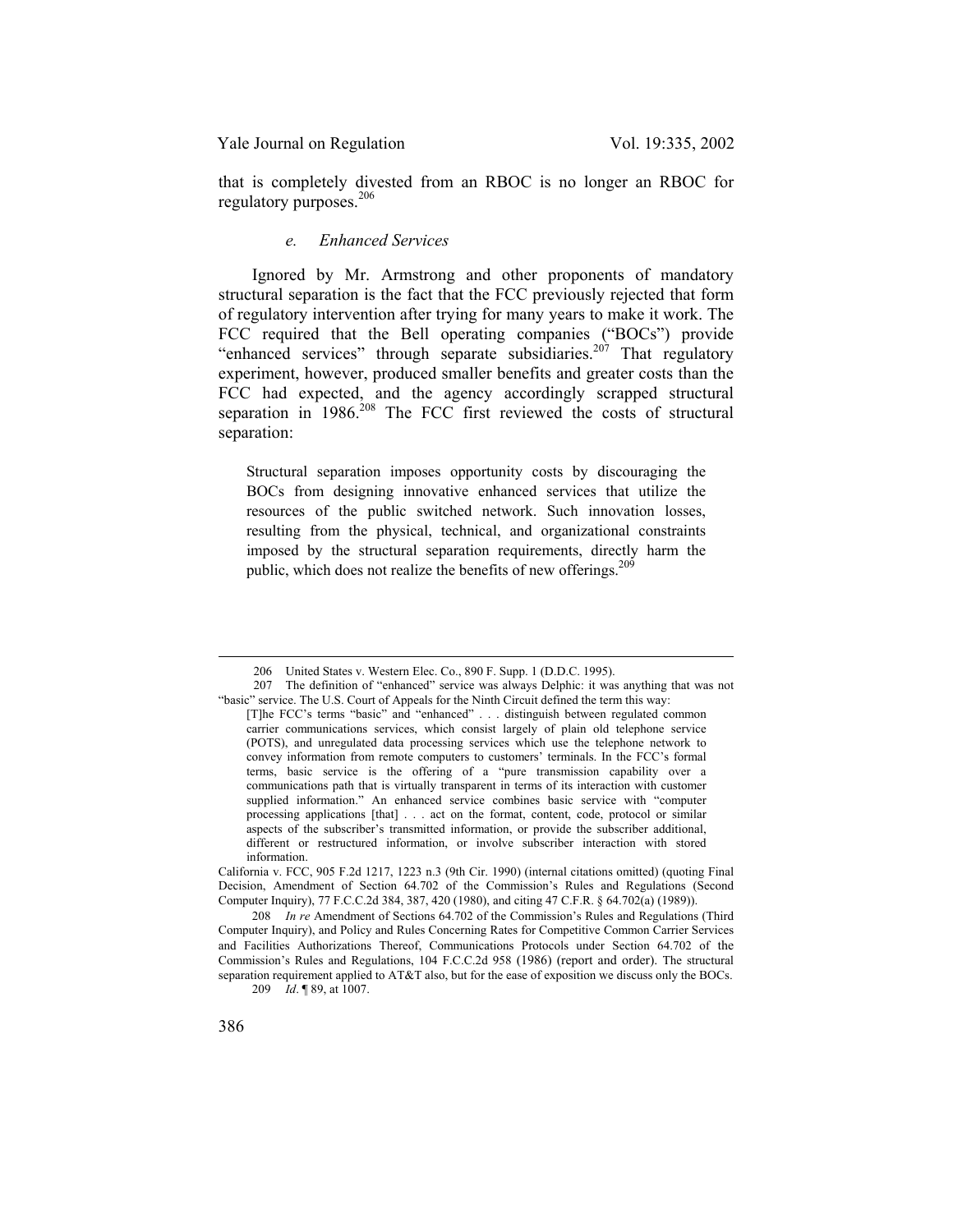The FCC further observed that

direct costs on the BOCs from the duplication of facilities and personnel, the limitations on joint marketing, and the inability to take advantage of scope economies . . . . are indications of more fundamental costs of structural separation—namely, that the BOCs are unable to organize their operations in the manner best suited to the markets and customers they serve. 210

In the FCC's judgment, a lesser, nonstructural remedy could achieve the intended public-interest benefit at a lesser cost to consumer welfare:

These costs, which are potentially very significant, can be eliminated to a large extent if structural separation is replaced with nonstructural safeguards. Even though such safeguards, by their very nature, would place some restrictions on BOC activities, they would largely avoid imposing regulatory limitations on the design and implementation of new services. $211$ 

Therefore, the FCC concluded, "compared with well-tailored nonstructural safeguards, structural separation restricts effective BOC participation in the markets for [enhanced services] and, accordingly, disserves the public's interest in obtaining the benefits of more price and service competition." $^{212}$ 

The FCC further concluded in 1986 that, in addition to having greater costs than nonstructural safeguards, structural separation did not produce "significantly greater" benefits for consumers than would nonstructural safeguards.<sup>213</sup> The FCC first made this comparison with respect to possible cross-subsidization.214 Next, the Commission considered the argument

 <sup>210</sup> *Id*. ¶ 91, at 1008.

<sup>211</sup> *Id*. ¶ 91, at 1008-09.

<sup>212</sup> *Id*. ¶ 93, at 1009. The FCC also found that the waiver process was not an acceptable check on the inefficiencies of structural separation:

We also find the waiver process to be ineffective in addressing the problems we have found with structural separation . . . . Despite our best efforts to expedite the waiver process, the adversarial nature of such proceedings has delayed their resolution, which has necessarily deferred any societal benefits that the integrated service could offer.

*Id*. ¶ 94, at 1009-10.

<sup>213</sup> *Id*. ¶ 96, at 1010.

<sup>214</sup> *Id*. ("The availability of bypass and other new technologies places some limits on the BOCs' ability to shift costs from their unregulated services to their regulated offerings without reducing the demand for those offerings. This is evidenced by the increase of competition in intraLATA toll markets and the development of private networks and shared tenant services. The persistent political and regulatory pressures to minimize rural, residential, and small business local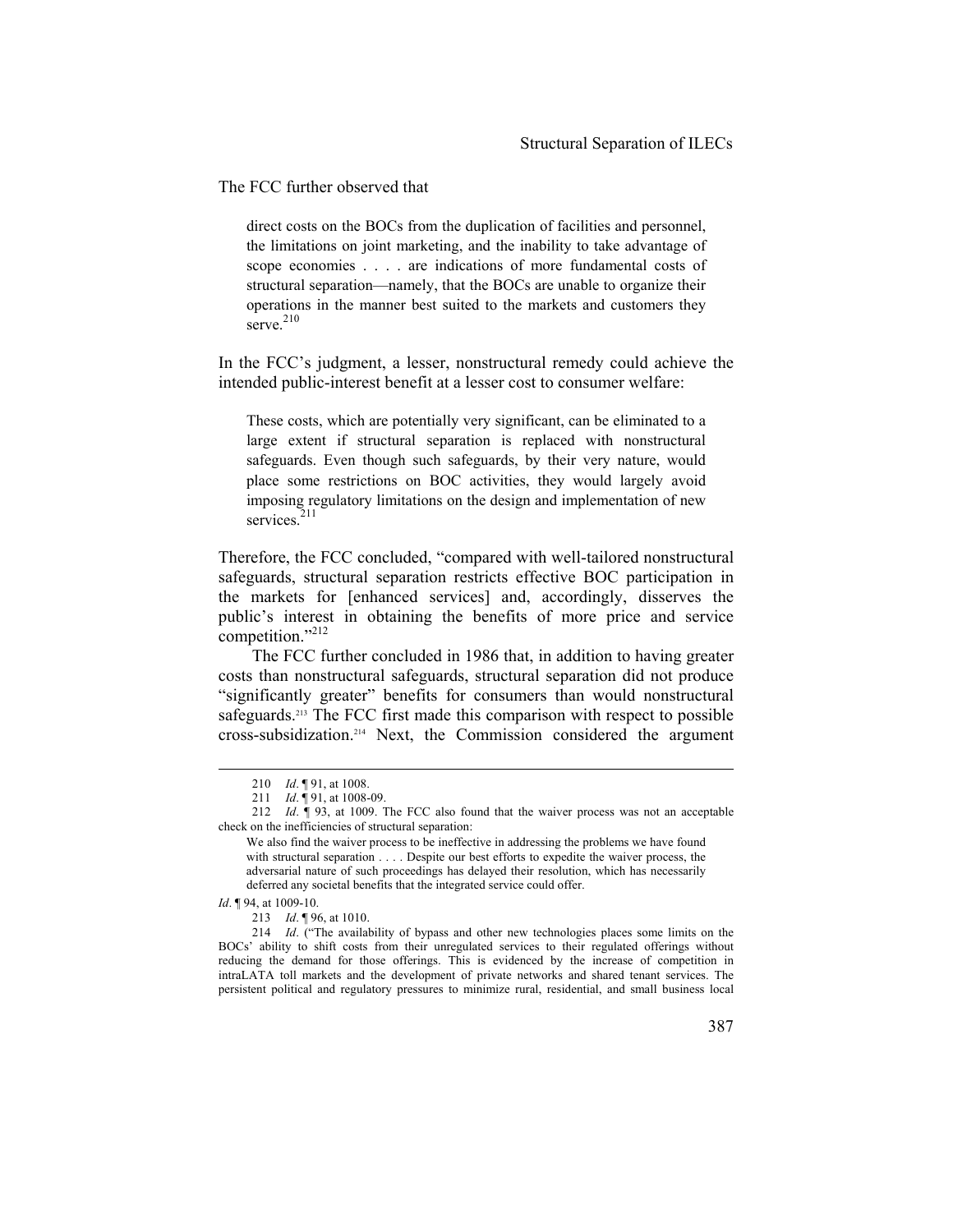currently made by AT&T to justify mandatory structural separation of the ILEC—discriminatory access to network interconnection:

We also conclude that our nonstructural requirements will perform as well as structural separation in combating the possibility of discrimination by the BOCs. We believe that the discrimination potential inherent in the BOCs' control of the local exchange monopolies has eroded since the *BOC Separation Order*. We do not dispute that the BOCs retain some ability to establish network standards that discriminate against competing enhanced services. However, several factors check the BOCs' use of this power. First, when setting network standards the BOCs must coordinate with one another, other exchange carriers, and interexchange carriers through standards groups . . . . While the standards adopted by these groups are voluntary, significant departures by the BOCs that affected enhanced service vendors' ability to provide services would be readily apparent to industry participants and the Commission, and would be subject to investigation and appropriate remedies. Second, the growth of bypass and other alternatives to local service, by eroding the local monopolies, will limit the effects of such discrimination to some extent. Third, and most importantly, our CEI [comparably efficient interconnection] and Open Network Architecture requirements are specifically designed to ensure that all enhanced services providers, including the BOCs' unregulated operations, receive equal access to the BOCs' basic facilities, and our information disclosure requirements give enhanced service providers timely technical and marketing information in order to utilize those basic facilities.<sup>215</sup>

Given this assessment of the costs and benefits of structural separation for the BOCs' provision of enhanced services, the FCC abandoned its policy in favor of a less burdensome alternative. The Commission found that "the costs from the structural separation requirements in lost innovation and inefficiency render these requirements far less desirable than nonstructural safeguards."<sup>216</sup> The FCC also stressed the importance of preserving economies of scope with respect to a BOC's marketing of enhanced services:

Our elimination of structural separation for . . . the BOCs will permit these carriers to engage in the joint marketing of enhanced and basic

 $\overline{a}$ 

exchange rates, even to levels below cost, also limit the BOCs ability to shift costs to regulated services."). 215 *Id*. ¶ 97, at 1011.

<sup>216</sup> *Id*. ¶ 98, at 1011-12.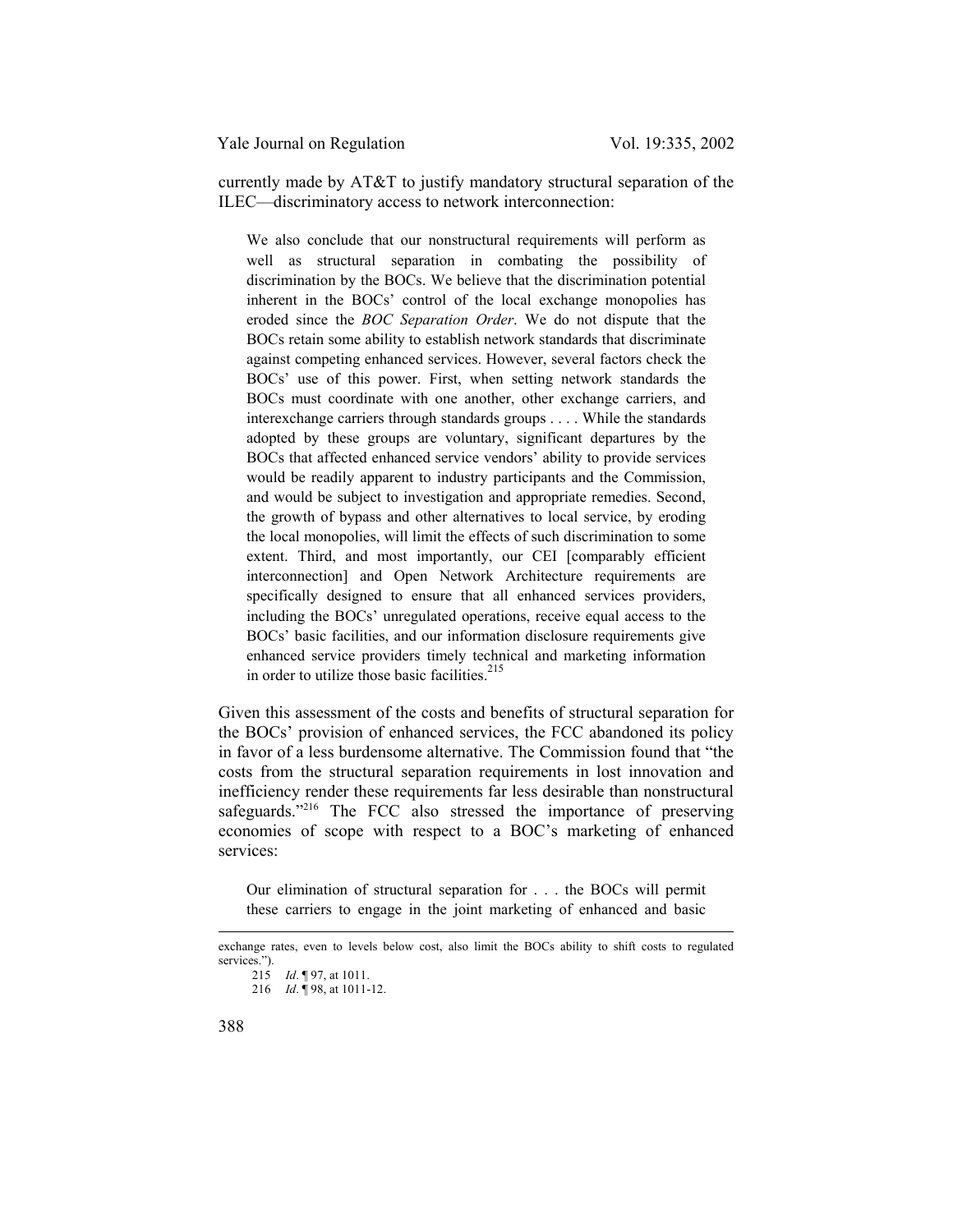## Structural Separation of ILECs

services. We do not view such joint marketing as an improper, anticompetitive practice by these carriers and see significant public costs and few benefits in carving out a limited area of structural separation for marketing. Marketing plays an important role, and represents a significant cost, in bringing new services to the public. We see no reason to handicap . . . the BOCs competitively in this regard, particularly when significant competitors in the markets for enhanced and integrated systems are not so limited. Again, in our view, the nonstructural safeguards we establish in this Order adequately address the legitimate concerns of some competitors that joint marketing not provide a vehicle for cross-subsidization, discrimination in the provision of basic services, or improper use of customer proprietary information.<sup>217</sup>

These same considerations apply with equal, if not greater, force in 2002 to an ILEC's joint marketing of local telecommunications services to end consumers and unbundled network access to CLECs.

## III. The Probable Cause of CLEC Failures

The primary reason for CLEC failures has been the building of capacity too rapidly ahead of demand. This phenomenon became known as the *Field of Dreams* strategy: "If you build it, they will come." Unfortunately for many CLECs, the customers did not come quickly enough. A May 11, 2001 account in the *Wall Street Journal* provided a sober assessment of the capacity glut:

Hundreds of upstarts rushed to build state-of-the-art networks to carry the expected surge of demand, and incumbents such as AT&T Corp. and the Baby Bells also awakened to the opportunity, investing billions in their own wireless and Internet businesses. Investors rushed to supply the cash, and Wall Street firms have made \$7 billion in fees by raising debt and equity for the companies since 1995. But the demand didn't materialize as quickly as expected, and the Baby Bells proved to be tough competitors for the upstarts. Today, more than 97% of fiber-optic capacity goes unused. $^{218}$ 

In 2000, capital expenditures by the new local carriers increased 39%, while the revenues generated from the networks added with this capital

 <sup>217</sup> *Id*. ¶ 99, at 1012.

<sup>218</sup> Gregory Zuckerman & Deborah Soloman, *Telecom Debt Debacle Could Lead to Losses of Historic Proportions*, WALL ST. J., May 11, 2001, at A1.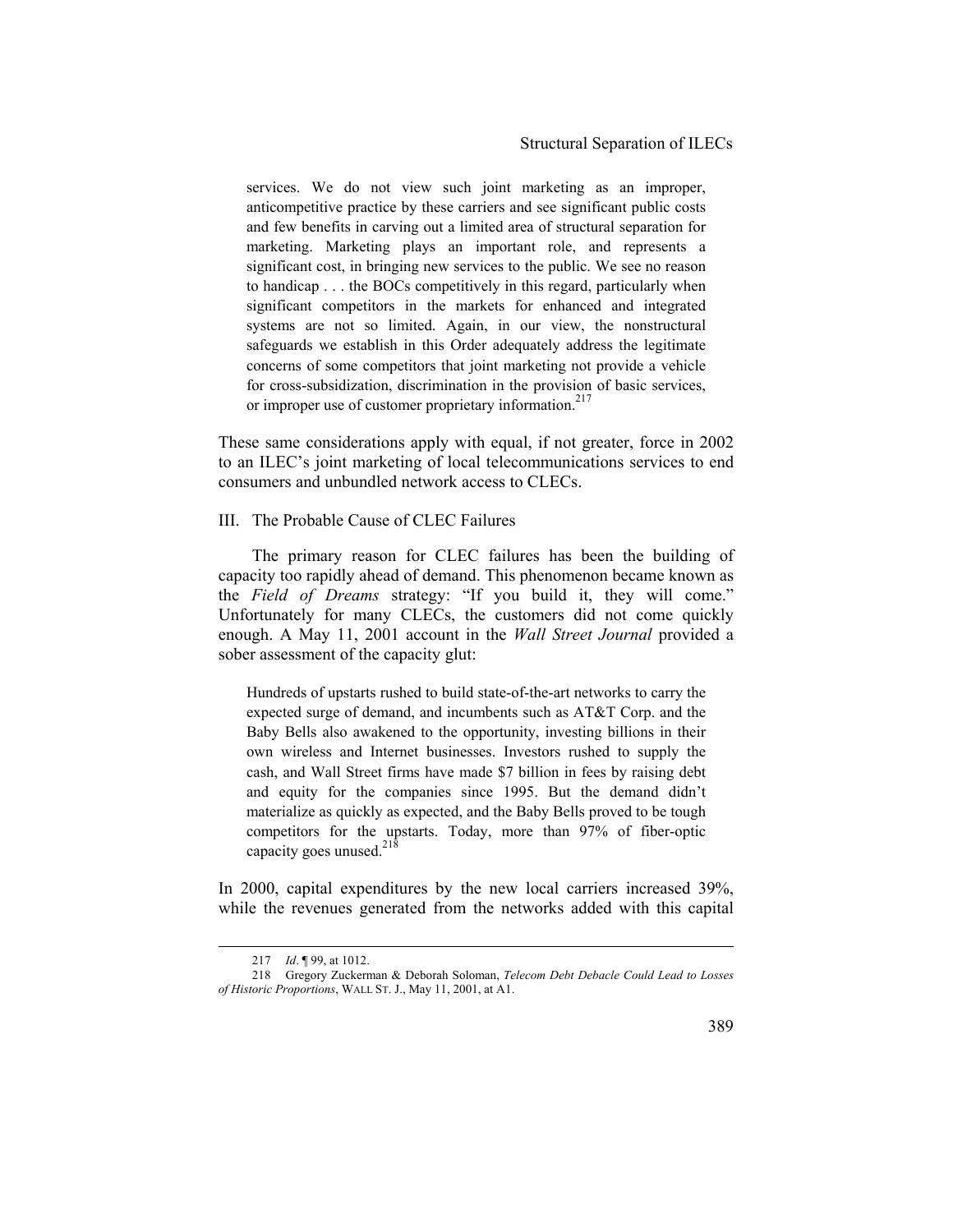reportedly increased only  $11\%$ <sup>219</sup> With so much excess capacity, some CLECs exit the market because the market price falls below their average variable cost.<sup>220</sup>

During the eighteen months spanning May 2000 through March 2002, there were at least twenty-four notable CLEC failures. Table 1 lists the major CLEC failures in reverse chronological order. Other plausible explanations for CLEC failures were an over-reliance on resale and reciprocal compensation arbitrage. In the following Sections, we examine the likely cause of the CLECs' problems.<sup>221</sup>

#### A. *Faulty Business Strategies*

To gauge the initial success of each CLEC, it is more productive to examine how it has translated investment in fixed assets into revenues. The successful firms should be enrolling customers and realizing revenues as they deploy their networks. But CLECs that fail to attract customers as rapidly as they invest capital are obviously more likely to fail to convince investors that they should continue to fund negative cash flows.

Among the better CLECs in translating investment in fixed assets into revenues have been Time Warner, RCN, and Intermedia. Among the least successful have been Rhythms, Covad, NorthPoint, and Teligent.<sup>222</sup> The latter firms have entered bankruptcy, while the former have survived thus far without recourse to Chapter 11. Even though the more successful firms have suffered a substantial decline in market capitalization, they continue to grow and to invest in facilities. The failing firms simply did not attract customers and generate revenues at a rate that was commensurate with their deployment of capital facilities.

 <sup>219</sup> Tom Fredrickson, *Too Many Lines, Too Few Callers; Telecom Upstarts Shelving Expansion Plans*, CRAIN'S N.Y. BUS., Apr. 23, 2001, at 20.

<sup>220</sup> For the derivation of the exit rule, see WILLIAM J. BAUMOL & ALAN S. BLINDER, MICROECONOMICS: PRINCIPLES AND POLICY 156 (7th ed. 1995).

 <sup>221</sup> This discussion relies extensively on ROBERT W. CRANDALL, AN ASSESSMENT OF THE COMPETITIVE LOCAL EXCHANGE CARRIERS FIVE YEARS AFTER THE PASSAGE OF THE TELECOMMUNICATIONS ACT (report prepared for SBC Communications, June 2001), *available at* http://www.criterioneconomics.com/documents/Crandall%20CLEC.pdf.

<sup>222</sup> These conclusions are based on a regression of the logarithm of revenues in a given quarter on the logarithm of fixed assets in the previous quarter and separate dummy variables for each CLEC for a sample of thirty-seven publicly traded CLECs. *See* CRANDALL, *supra* note 221.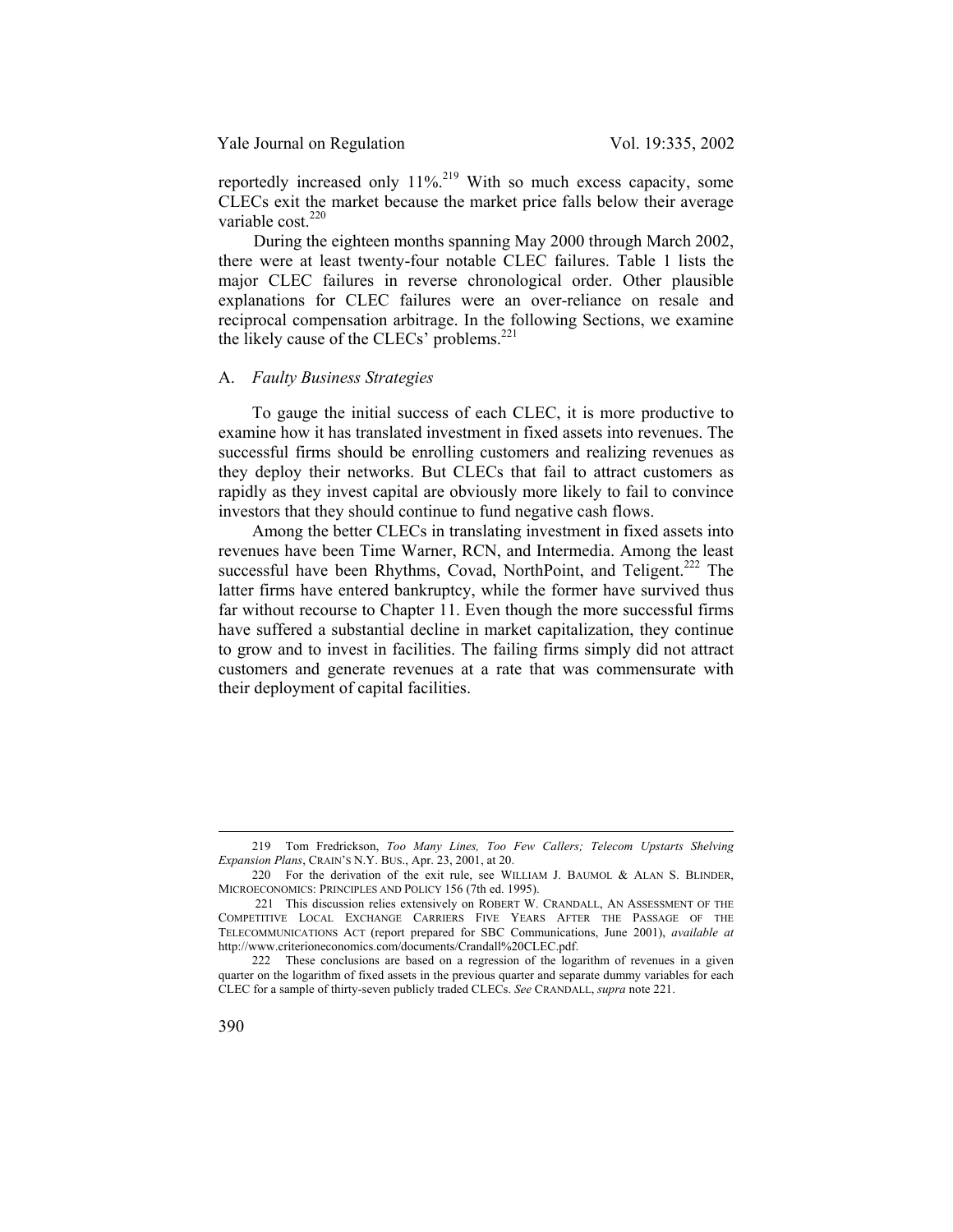| Date     | Company                             | <b>Notes</b>             |
|----------|-------------------------------------|--------------------------|
| 1/31/02  | McLeodUSA                           | Chapter 11               |
| 1/28/02  | Global Crossing                     | Chapter 11               |
| 11/16/01 | Net2000                             | Chapter 11               |
| 8/15/01  | Covad                               | Chapter 11               |
| 8/2/01   | Rhythms                             | Chapter 11               |
| 6/2/01   | <b>PSINet</b>                       | Chapter 11               |
| 5/21/01  | Teligent                            | Chapter 11               |
| 5/14/01  | 2nd Century Communications          | To Cease Operations      |
| 4/18/01  | WinStar                             | Chapter 11               |
| 4/5/01   | <b>Pathnet Communications</b>       | Chapter 11               |
| 3/30/01  | Advanced Radio Telecom              | Chapter 11               |
| 3/1/01   | <b>Vitts</b>                        | <b>Ceased Operations</b> |
| 1/17/01  | NorthPoint                          | Chapter 11               |
| 12/30/00 | Jato                                | <b>Ceased Operations</b> |
| 12/27/00 | Digital Broadband Communications    | Chapter 11               |
| 12/18/00 | Maverix net                         | To Cease Operations      |
| 11/17/00 | <b>Prism Communication Services</b> | <b>Ceased Operations</b> |
| 11/14/00 | <b>ICG</b>                          | Chapter 11               |
| 11/7/00  | <b>Picus Communications</b>         | Chapter 11               |
| 10/31/00 | <b>UBNetworks</b>                   | Chapter 11               |
| 9/28/00  | <b>NETtel</b>                       | Chapter 11               |
| 8/16/00  | Columbia Telecommunications         | Chapter 11               |
| 8/16/00  | American MetroComm                  | Chapter 11               |
| 5/17/00  | <b>GST</b>                          | Chapter 11               |

**Table 1. Major CLEC Failures, May 2000-March 2002** 

Source: GST TELECOMMUNICATIONS INC., 1999 SEC FORM 10-K (2000); Noguchi, *supra* note 6; *Overview of Telecom Shakeout*, THE DIGEST, Aug. 22, 2001; Cynthia L. Webb, *Rhythms to Cut Off Its DSL Subscribers*, WASH. POST, Aug. 11, 2001, at E1; Krissah Williams, *Tech Slump Short-Circuits Companies' Plans to Build*, WASH. POST, Aug. 15, 2001, at T3; Press Release, McLeodUSA Inc., McLeodUSA Reaches Agreement with Bondholder Committee (Jan. 31, 2002); *2nd Century Communications Closes Doors*, May 14, 2001, *at* http://www.CLEC.com (last visited Mar. 15, 2002); Global Crossing, Chapter 11 Sequence of Events, *at* http://www.globalcrossing.com/xml/res/ res\_events.xml (last visited Apr. 4, 2002); Chuck Holt & Mark Reddig, *Problems Put Fixed-Wireless CLECs in a Poor Light, but Experts Say Future Still Bright*, May 1, 2001, *at* http://www.CLEC.com (last visited Mar. 15, 2002); *Net2000 Files for Chapter 11, Sells to Cavalier*, Nov. 16, 2001, *at* http://www.CLEC.com (last visited Mar. 15, 2002).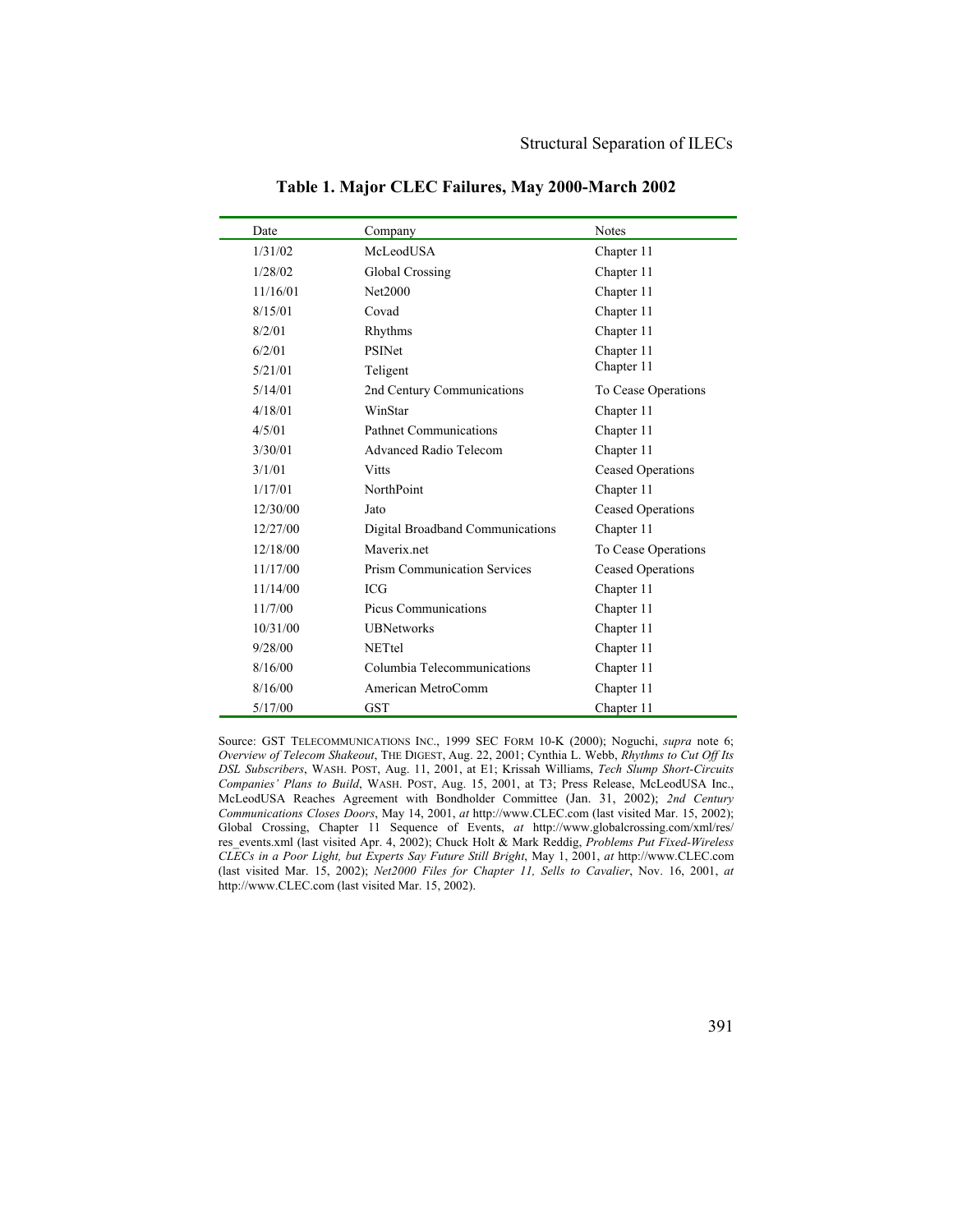What accounts for this wide differential in the ability of CLECs to generate revenues from their capital investments? An empirical analysis of CLECs that are publicly traded and for which there is information on network deployment, customer base, and business strategy provides at least a tentative conclusion. Those CLECs that rely on building their own networks are able to generate greater revenues per unit of capital investment than those that rely on the leasing of unbundled network elements ("UNEs") from ILECs or on the resale of ILEC services. Having its own facilities allows the entrant to develop services that are attractive to subscribers.<sup>223</sup>

Turning to the customer base, there appears to be little difference in the performance between CLECs that target business customers and those that primarily serve residential customers. Apparently, the few CLECs that address the residential market, such as RCN, do not systematically underperform the vast majority of CLECs that target the business market, all other factors being equal. Nor does reliance upon reciprocal compensation payments, primarily from terminating Internet traffic, contribute significantly to revenue growth—a surprising result given the limited effort required to obtain such revenues when terminating calls directed toward an ISP.<sup>224</sup> The FCC's decision in April 2001 to revise and reduce reciprocal compensation rates has severely limited the success of this strategy.<sup>225</sup>

A few CLECs have used a resale and UNE strategy with limited success, and Intermedia has been relatively successful with a UNE-only strategy, but empirical analysis suggests that building one's own network is likely to be the best way to build revenues. Of course, this does not guarantee that an entrant will ultimately become *profitable* and survive. Only time will provide the proof of long-term profitability.

There is simply no support for the notion that the inability to gain interconnection through UNEs or the transfer of resale customers has impeded CLEC growth. Empirical analysis simply leads to the conclusion that building one's own network is likely the best platform strategy for long-term revenue growth. A mixed strategy of using UNEs or resale with one's own network appears to work tolerably well, but simply relying on the ILEC's network appears to be a strategy that limits a CLEC's growth.

 <sup>223</sup> *See id*. These conclusions are based on a regression analysis of the logarithm of revenues on lagged fixed capital and dummy variables reflecting network strategy (own facilities, UNEs, resale, or a combination of these choices), dummy variables for concentration on business or residential subscribers, and a dummy variable for reliance on reciprocal compensation.

<sup>224</sup> *See infra* text accompanying note 227.

<sup>225</sup> *In re* Developing a Unified Intercarrier Compensation Regime, 16 F.C.C.R. 9610 (2001) (notice of proposed rulemaking).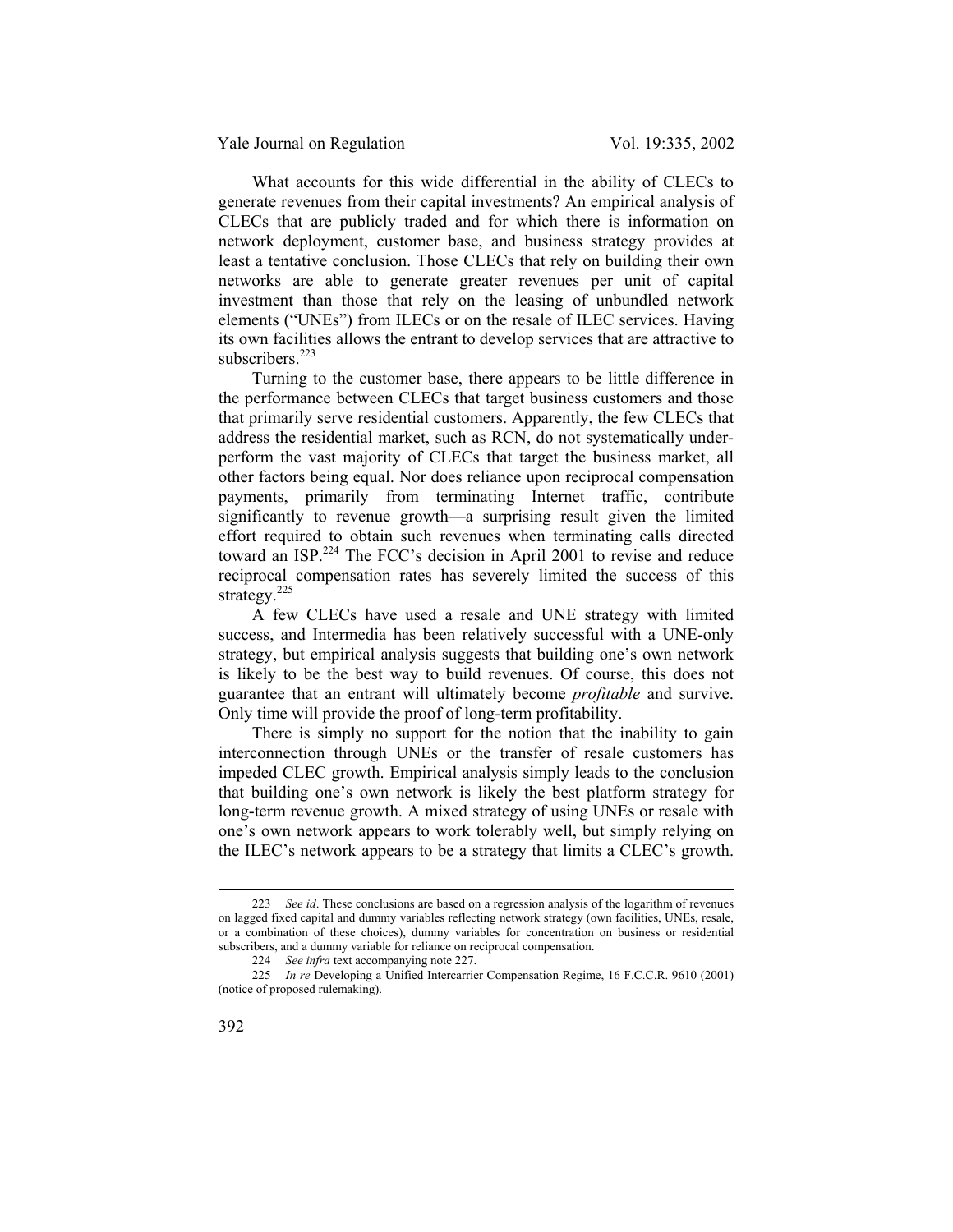Just changing the nameplate on the service is not typically a very good strategy for attracting customers. The empirical evidence supports Justice Breyer's assessment in *AT&T Corp. v. Iowa Utilities Board*: "A totally unbundled world—a world in which competitors share every part of an incumbent's existing system, including, say, billing, advertising, sales staff, and work force (and in which regulators set all unbundling charges)—is a world in which competitors would have little, if anything, to compete about."<sup>226</sup>

#### B. *Unsuccessful CLECs*

As shown in Table 1, a large number of CLECs have filed for bankruptcy protection due to their inability to generate revenues and cash flows that are sufficient to justify their aggressive investment strategies. The most common problems that have plagued these unsuccessful CLECs have been over-expansion (leading to poor quality), reliance on resale, and reliance on reciprocal compensation arbitrage. The last of these problems deserves some elaboration.

Reciprocal compensation connotes the charges that the ILEC pays the CLEC to terminate calls that the ILEC's customers make to subscribers on the CLEC's (typically much smaller) access network. (The CLEC reciprocally owes the same payments to the ILEC when the CLEC originates traffic that terminates on the ILEC's network.) By focusing on customers that would not make outgoing calls to other carriers' networks, but rather would only receive traffic from other carriers, the "recip-comp" CLECs were eligible to receive large amounts of compensation to terminate traffic on their networks at a cost far less than the regulated termination charge. This strategy was, in essence, an arbitrage play, made possible by (1) the reciprocal application to the CLECs of the ILEC's regulated rates for providing higher-cost terminating access and (2) the inherently asymmetric traffic patterns of dial-up Internet Service Providers ("ISPs"), which generate few if any outgoing calls.<sup>227</sup>

 <sup>226 525</sup> U.S. 366, 430 (1999) (Breyer, J., concurring in part and dissenting in part).

<sup>227</sup> *See generally* Global Naps, Inc. v. FCC, 247 F.3d 252 (D.C. Cir. 2001); Worldcom, Inc. v. FCC, 246 F.3d 690 (D.C. Cir. 2001); J. Gregory Sidak & Daniel F. Spulber, *Cyberjam: The Law and Economics of Internet Congestion of the Telephone Network*, 21 HARV. J.L. & PUB. POL'Y 327 (1998).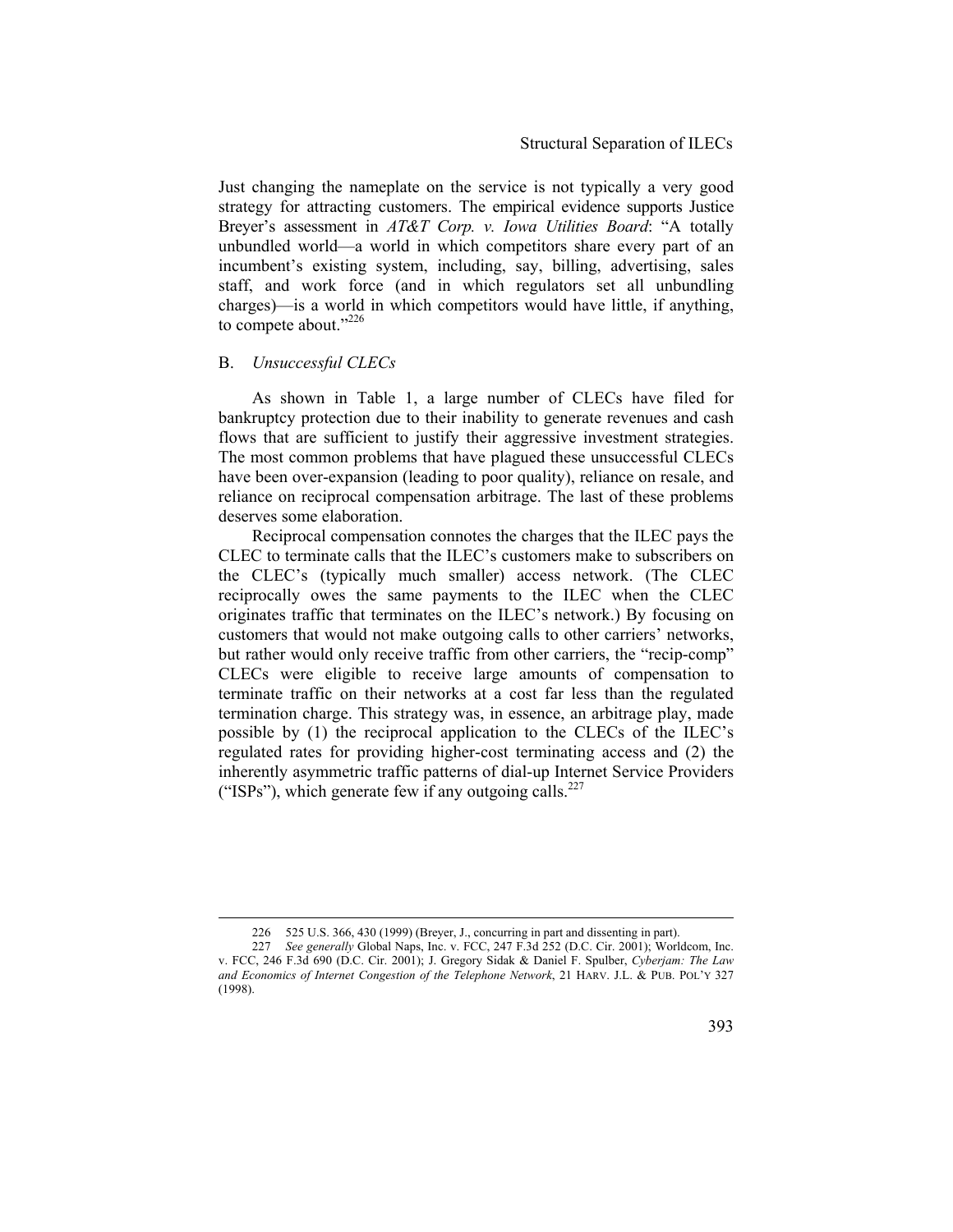1. ICG Communications, Inc.

ICG Communications, Inc. filed for Chapter 11 bankruptcy in September 2000.<sup>228</sup> When asked to comment on ICG's recent performance, Andrew Morley of Level 3 Communications stated, "[Y]ou need to know who your customers are, know why you serve them and remember they are your No. 1 priority. That's where I think ICG took its eye off the ball."<sup>229</sup> An equity analyst said that "the company put in all [those] lines and a lot of them must not have been working right" such that "major customers [are] saying they may pull their business."<sup>230</sup> Thus, industry sources believe that over-expansion was a major problem in the case of ICG, leading to poor product quality, and, eventually, lost business.

These views of ICG's problems are supported by data on its revenue and access-line growth from 1998 to the third quarter of 2000. During this time period, ICG's average revenue growth was approximately 9.1% per quarter, while average line access lines growth was approximately 19% per quarter. ICG was extracting less money for each access line in its network over this time period. $231$  The more successful CLECs suffered much smaller declines in revenues per line, and one—Allegiance actually experienced an increase in revenues per line over this period.

2. CTC Communications

Another CLEC that relies heavily on resale is CTC Communications. CTC provides local and long-distance telephone, and high-speed data services,<sup>232</sup> and it leases 97% of its network lines through resale agreements. CTC has been very aggressive in adding capital assets. In the first quarter of 1998, CTC reported only \$1.7 million in capital assets, but it expanded steadily to over \$195 million in assets by the fourth quarter of 2000. During the period, revenues rose steadily from \$12.8 million to \$62.3 million. Thus, capital assets were growing at about 43% per quarter, while revenues were growing at about 14% per quarter. Given the difference in the growth rate of assets over revenues, CTC has since revised its business model, adding new lines only after it has signed on

 <sup>228</sup> Jeff Smith, *ICG Communications Files for Bankruptcy*, DENV. ROCKY MOUNTAIN NEWS, Nov. 15, 2000, at 1B.

<sup>229</sup> *Id*.

<sup>230</sup> Heather Draper, *ICG's Tumble a Wake-up Call to Telecom Firms*, DENV. ROCKY MOUNTAIN NEWS, Sep. 24, 2000, at 1G (quoting Dave Heger of A.G. Edwards).

<sup>231</sup> Revenue figures are obtained from various SEC Form 10-Qs.

<sup>232</sup> CTC COMMUNICATIONS CORP., 1999 SEC FORM 10-K, at 1 (June 29, 2000).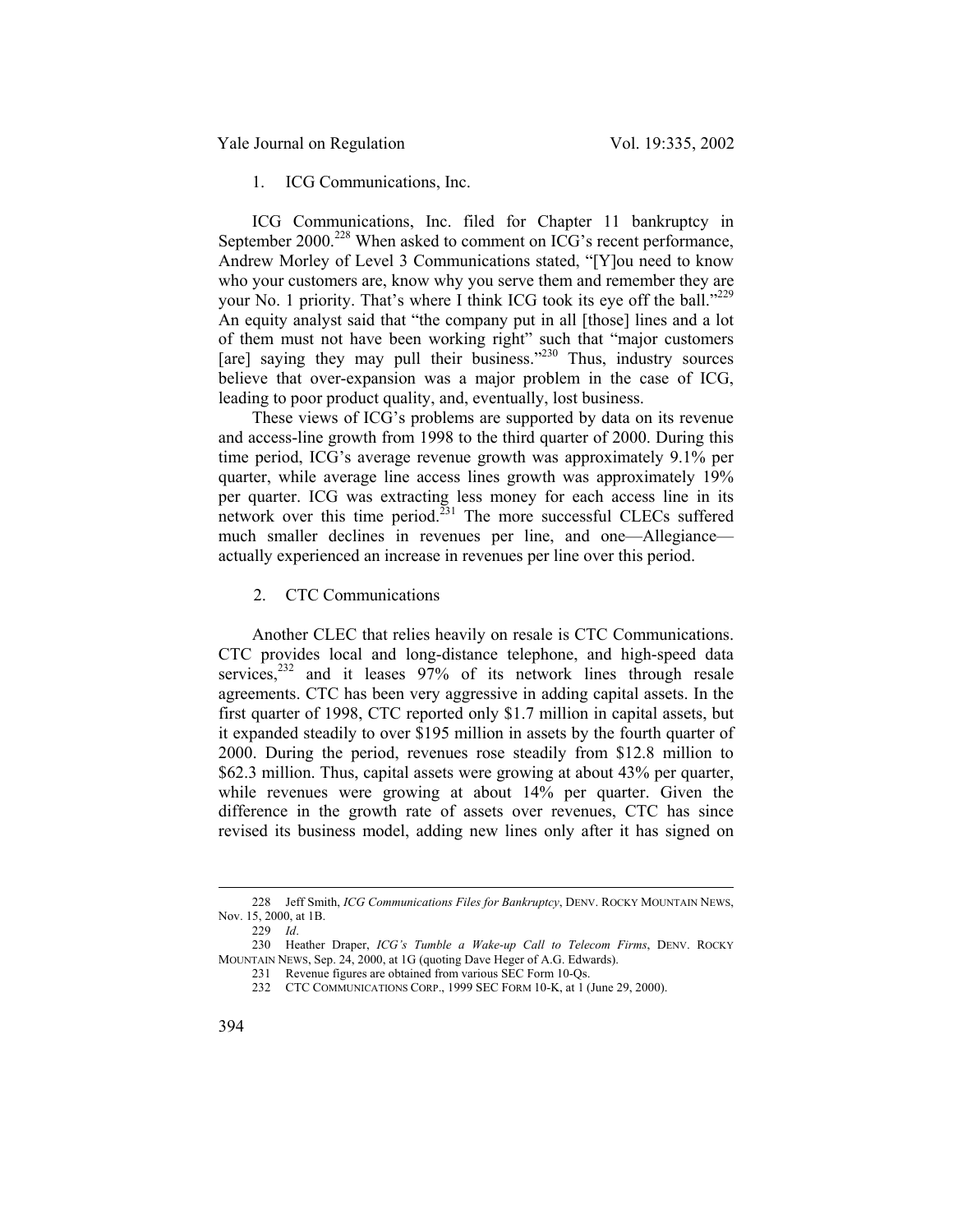new customers.233 The revised plan was announced at a time when CTC's stock price had fallen from a high of over \$50 to around \$5.

Over-expansion is clearly a major source of CTC's problems and this is obviously one reason for its new deployment strategy, but another problem is its reliance on resale. A simple resale strategy has caused serious problems for many CLECs, most notably AT&T. If AT&T found resale unprofitable, then there is no reason to think that a smaller firm, such as CTC, would be able to build a sustainable business by reselling ILEC services.

#### 3. Teligent

On May 21, 2001, Teligent filed for Chapter 11 bankruptcy protection. Trading of the firm's stock was halted on NASDAQ at fifty-six cents per share. Fourteen months before the bankruptcy filing, Teligent's stock was trading at nearly \$100 per share and the firm was seen as potentially one of the most powerful CLECs in the industry.234

The reason for Teligent's failure was over-expansion, but of a type different from most other CLECs. Teligent's business model was to provide voice and data services over a fixed-wireless system. This strategy avoids the last-mile access problem, but it can be very costly.<sup>235</sup>

Teligent ran into problems when it tried to build networks in large numbers of new markets all at once and relied too heavily on debt financing for the necessary capital expenditures. Many of Teligent's new markets might have eventually been very profitable because it would have offered a service far different from that of the ILECs, but its poor debt management resulted in a financial squeeze and subsequent bankruptcy. The lessons to be taken from Teligent's failure are that building local networks takes time and that markets must be added at reasonable rates so that profits from existing markets can ease the cost of adding new markets and thereby avoid a drain of capital reserves.

4. NorthPoint Communications

Before declaring bankruptcy and then selling its network assets to AT&T in March 2001, NorthPoint Communications was one of the largest

235 *Id.*

 <sup>233</sup> Tom Fredrickson, *Too Many Lines, Too Few Callers; Telecom Upstarts Shelving Expansion Plans*, CRAIN'S N.Y. BUS., Apr. 23, 2001, at 20.

<sup>234</sup> Yuki Noguchi, *Teligent Files for Chapter 11 Protection; Move Adds to Doubt On Broadband's Role*, WASH. POST, May 22, 2001, at E1.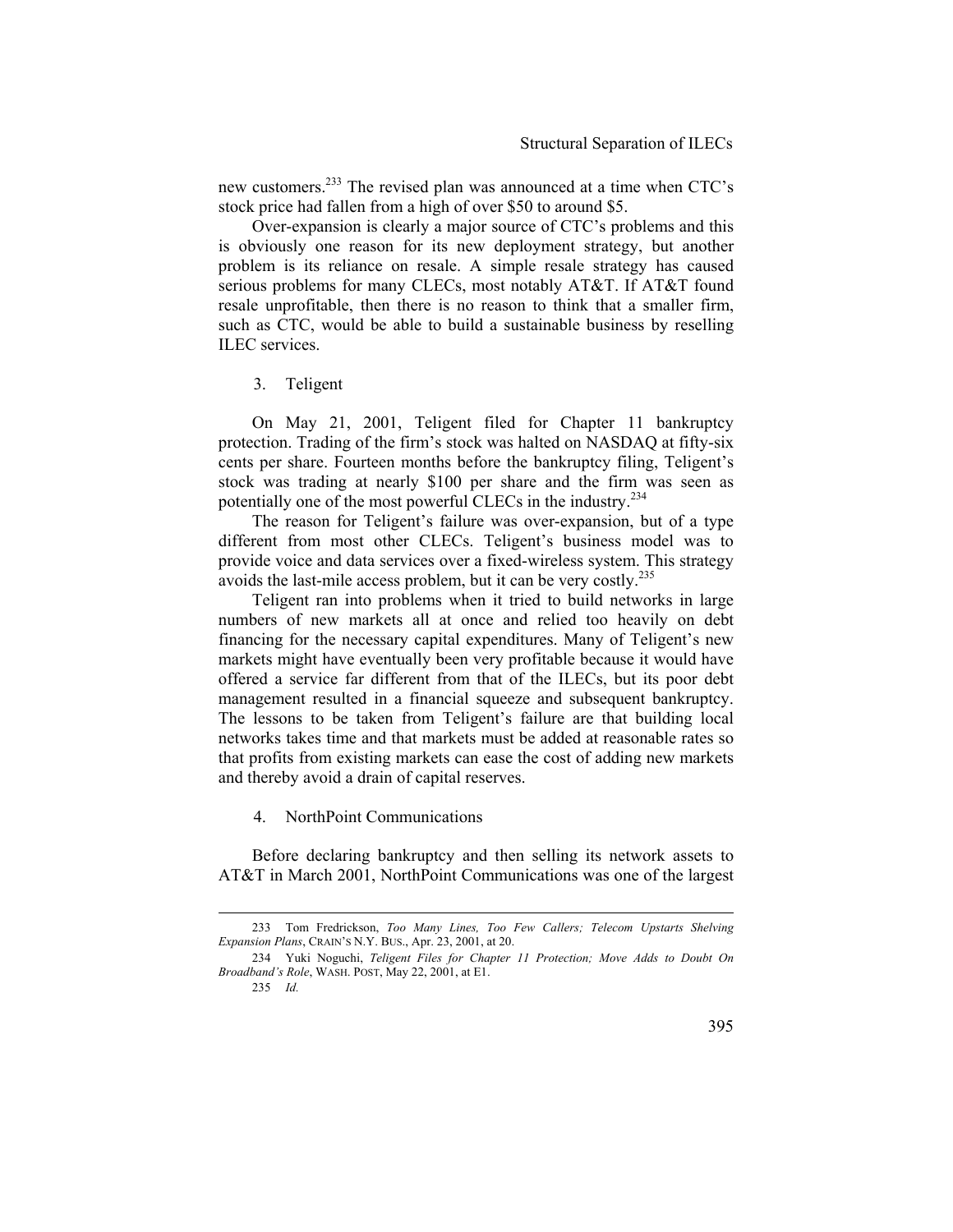digital subscriber line ("DSL") providers in the nation, with approximately 100,000 customers. NorthPoint's business model was to be a wholesale supplier of DSL, using ILEC UNEs and selling the service to ISPs, which in turn enrolled the end users. $236$  This business model may have made sense to the extent that NorthPoint could have captured a better margin by being the initial producer of the service while avoiding the costs of retailing. Unfortunately, the bursting of the Internet bubble in the stock market created financial problems for many of NorthPoint's clients, such as Telocity. As a result, NorthPoint had to revise downward its third quarter reported revenue from \$30 million to \$24 million because about  $30\%$  of NorthPoint's clients where delinguent in paying their bills.<sup>237</sup>

After the revised earnings statement, Verizon (one of the four largest ILECs in the United States) promptly cancelled a deal to purchase NorthPoint due the company's financial disarray.<sup>238</sup> By the time that the Verizon deal had fallen through, the capital markets had sharply reduced the flow of funds to the failing Internet firms. NorthPoint was consequently left with a partially completed network and a huge shortfall of capital funding because it had not pursued additional financing, counting instead on the Verizon deal to be completed.<sup>239</sup> NorthPoint was forced to file for bankruptcy protection, and, eventually, to sell its network elements to AT&T.

Interestingly enough, in the AT&T deal with NorthPoint, AT&T required NorthPoint to suspend operations, ensuring that it would not have to honor contracts with NorthPoint's ISP clients. AT&T stated that it preferred to offer the entire service itself, rather than acting as a wholesale agent for DSL service.<sup>240</sup>

#### 5. Focal Communications

In 1997, Focal Communications derived over 80% of its total revenues from reciprocal compensation. With uncertainty looming over a possible FCC decision to reduce reciprocal compensation, Focal was forced to reduce its dependence on reciprocal compensation to 30% of revenues in the year 2000 and hoped to reduce this figure to 15% of revenues in 2001. These efforts were not sufficient to keep its stock price

 <sup>236</sup> Elizabeth Douglas, *100,000 Subscribers of NorthPoint DSL Face Disconnection*, L.A. TIMES, Mar. 28, 2001, at C3.

<sup>237</sup> Peter S. Goodman, *Verizon Terminates Deal to Buy Stake in NorthPoint*, WASH. POST, Nov. 30, 2000, at E9.

<sup>238</sup> *Id*.

<sup>239</sup> Douglas, *supra* note 236, at C3.

<sup>240</sup> *Id*.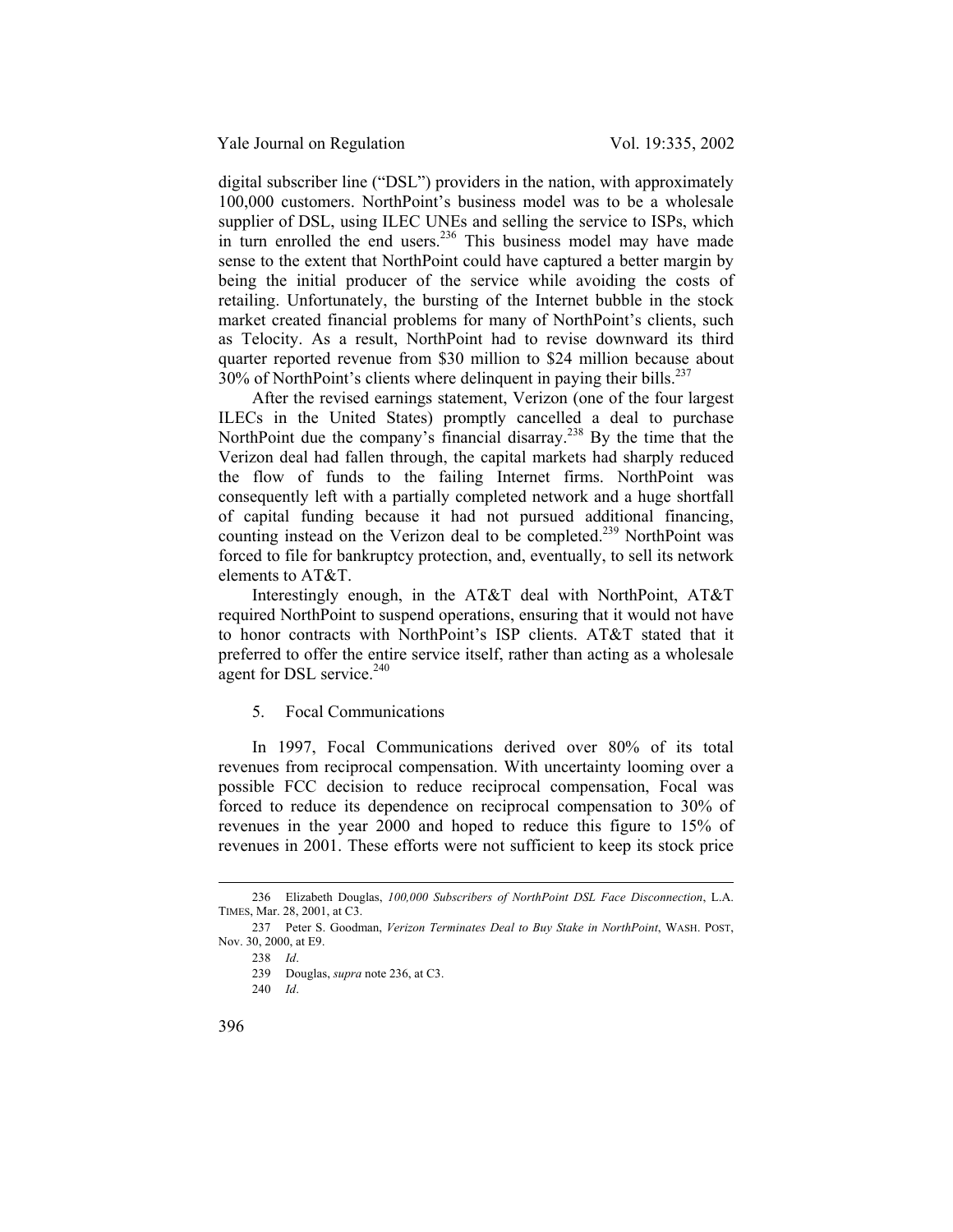from declining by 80% in the first half of 2000 as the financial markets reflected a continuing concern over cash flow problems stemming from reliance on reciprocal compensation.<sup>241</sup> Focal's stock made a  $35:1$  reverse stock split on March 11, 2002, and its adjusted value has fallen by over 99.8% in the two years since its high of  $$77.75$  in March  $2000.<sup>242</sup>$ 

Other companies have recognized the folly of building a business strategy on the arbitrage opportunities presented by reciprocal compensation. For example, Intermedia Communications was forced to reduce its expectations of revenue in 2000 as a result of expected reductions in reciprocal compensation fees.<sup>243</sup> The expected change in fees came as a result of state court rulings recommending the reduction of reciprocal compensation rates. This reduction in expected revenues from reciprocal compensation was cited as one reason why Broadwing abandoned its negotiations to buy Intermedia. As a result, the value of Intermedia's shares fell 14% in one day.244

An even bigger problem from relying on reciprocal compensation is the *indirect* loss of revenues from poor network design in executing that strategy. Because Focal initially designed its network around extracting reciprocal compensation revenues, 100% of its access lines were UNE lines. Focal's CLEC competitors were adding their own components and building their own lines while Focal continued to lease UNEs from the ILECs. This was a poor business strategy because it limited Focal's ability to offer product quality that differs from that provided by the ILECs. In the long term, customers are more likely to prefer a CLEC to an ILEC if the CLEC can offer better service, lower cost, or a combination of the two. Focal is unable to offer service or cost improvements over the ILECs because Focal's entire network is based on UNEs.

# C. *The Effect on Local Competition of Elimination of Unbundling Requirements*

To meet the goal of the Telecommunications Act of 1996—the development of facilities-based competition in local telephony—CLECs must invest in their own facilities. But every CLEC will forgo facilitiesbased investments so long as it has other opportunities that have higher net present values ("NPV"). Artificially low UNE prices induce CLECs

 <sup>241</sup> Sandra Jones, *A Disconnect for Phone Upstart; Focal Sees Threat to Key Sales Engine*, CRAIN'S CHI. BUS., Jan. 8, 2001, at 1.

<sup>242</sup> Focal Communications, *at* http://www.focal.com (last visited Mar. 17, 2002).

<sup>243</sup> INTERMEDIA COMMUNICATIONS INC., 1999 SEC FORM 10-Q, at 14 (Nov. 14, 2000).

<sup>244</sup> Kris Hundley, *Intermedia Revenues Come Up Short*, ST. PETERSBURG TIMES, July 12, 2000, at E1.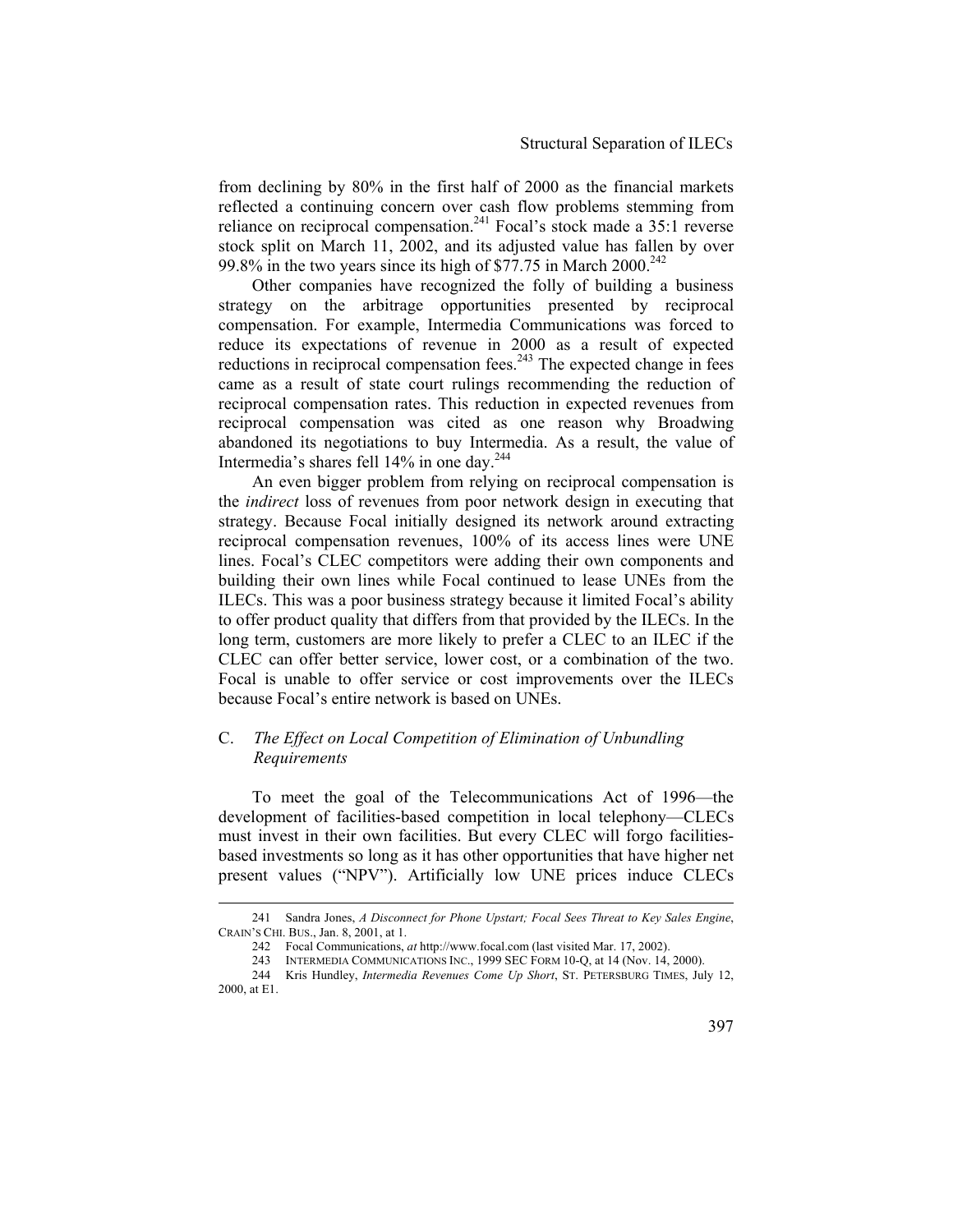continually to defer facilities-based investments because the NPV calculations of UNE leasing are often higher than the NPV calculations of sinking capital into on-net assets. Because the NPV calculus is driven by presently unknown factors—such as the future expected cash flow of the asset—choosing to make an investment today is inherently risky. Moreover, making an investment in telecommunications assets is particularly risky given the industry's technological dynamism and uncertain market demand. The decision to invest commits the CLEC to a particular technology that may reveal itself later to be inferior, and the telecommunications industry has historically been driven by rapidly leapfrogging technologies.<sup>245</sup> Indeed, new empirical evidence suggests that underpriced UNEs deter CLEC facilities-based investment. James Eisner and Dale Lehman find in a regression analysis of CLEC investment levels across the United States that there is a significant positive relationship between CLEC facilities-based investment and the UNE rates.<sup>246</sup>

#### D. *Assessment of the CLEC Sector*

We have reviewed the evidence that CLECs that deliberately built out their own networks, having carefully analyzed competition and consumer demand before entry, were able to increase revenues and continue to attract capital. Several of the more successful CLECs combined resale and the leasing of unbundled network elements with the construction of their own networks, but none of these firms relies exclusively on UNEs or resale and these firms added more facilities-based elements over time to improve upon the product that the ILECs offer. The fact that some firms, such as Allegiance, were able to employ a resale and/or UNE strategy as part of their business plan provides strong refutation that the ILECs were responsible for the recent spate of CLEC failures.

Since December 1999, the CLEC share of the nation's access lines has expanded rapidly. By June 2001, the CLECs had 9.0% of the country's

 <sup>245</sup> The FCC has noted the unpredictability of technological changes in the communications industry as well. *See* Implementation of the Local Competition Provisions in the Telecommunications Act of 1996, Intercarrier Compensation for ISP-Bound Traffic, 16 F.C.C.R. 9151 ¶ 51 (2001) (order on remand and report and order) ("Although we cannot anticipate the direction that new technology will take us, we do expect the dramatic pace of change to continue. Congress clearly did not expect the dynamic, digital broadband driven telecommunications marketplace to be hindered by rules premised on legacy networks and technological assumptions that are no longer valid. Section 251(i), together with Section 201, equips the Commission with the tools to ensure that the regulatory environment keeps pace with innovation.").

<sup>246</sup> JAMES EISNER & DALE E. LEHMAN, REGULATORY BEHAVIOR AND COMPETITIVE ENTRY 1, (June 28, 2001) (presented at the 14th Annual Western Conference Center for Research in Regulated Industries) ("We find states with low UNE prices have less facilities-based entry, with more ambiguous effects on the other two forms of entry.").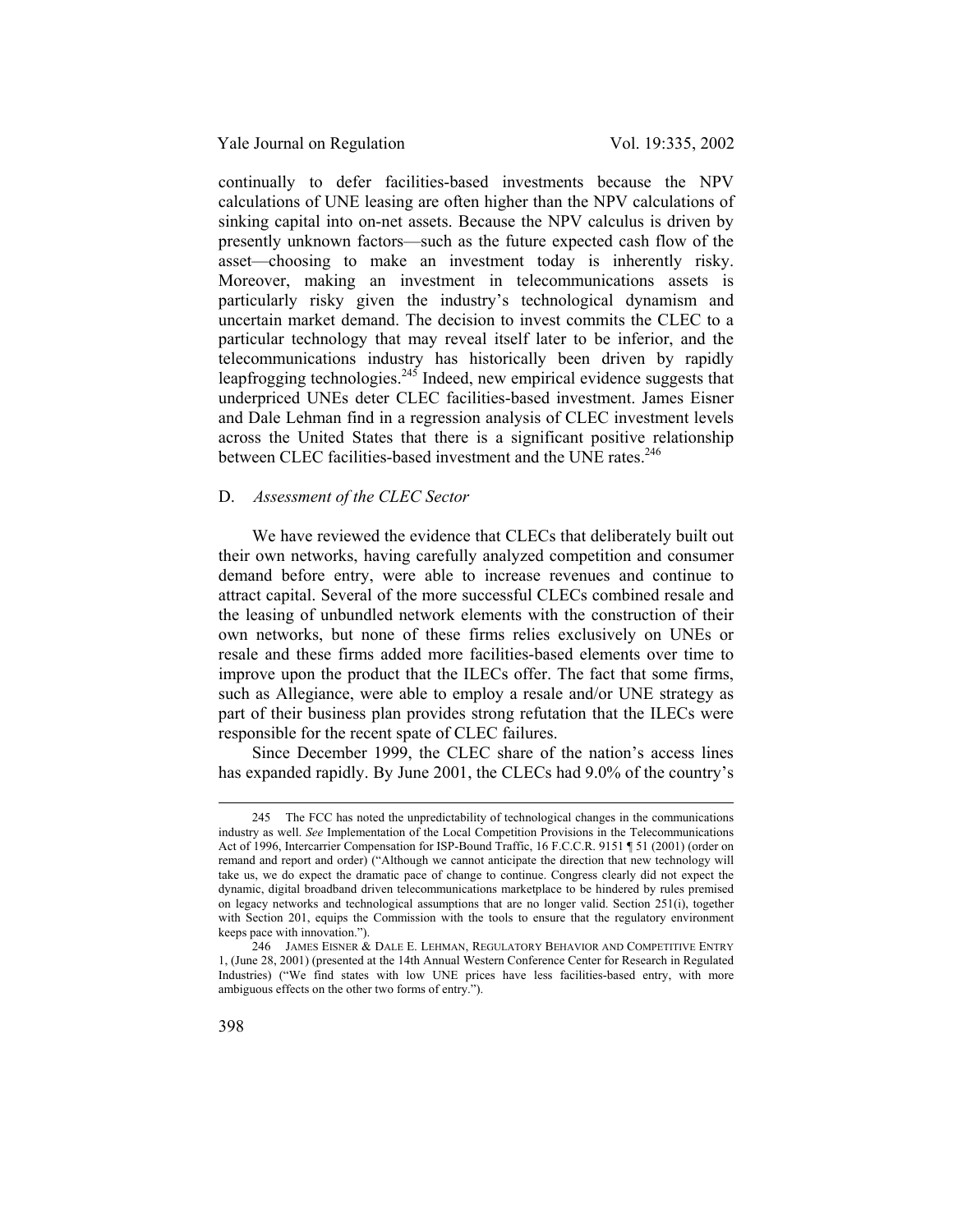switched-access lines and were continuing to grow.<sup>247</sup> Unfortunately, many of the entrants were not able to survive the large decline in the market for high-technology equity shares that began in March 2000. These companies generally had faulty business plans that were exposed when a declining stock market severely reduced their ability to raise capital. The ensuing shakeout of entrants has been described as "only natural" by the chairman and CEO of Allegiance, who pointed out that the exuberant capital markets of 1999 and early 2000 created an environment in which "no business plan [was] too weak or management team too inexperienced to get funded. $^{7,248}$ 

Virtually every exercise in deregulation or market liberalization leads to a wave of entry followed by a wave of bankruptcies. This was the experience in trucking and airline deregulation—two industries in which technology has been rather stagnant. Given the rapid changes in technology in telecommunications and the fact that there are few historical models of competition in local telephone service, the likelihood of failed entry is surely much greater in this market. Nevertheless, the good news is that some entrants are succeeding and growing and that local markets are steadily becoming more competitive.

# IV. The Ulterior Motivation for Advocating Mandatory Structural Separation: Raising Rivals' Costs

We have argued that mandatory structural separation would not produce any benefit to consumer welfare, or any other public interest benefit that we can identify. On the contrary, such regulatory intervention would be a costly non-solution to a non-problem. That conclusion, of course, does not say anything about whether mandatory structural separation would produce private economic benefits *to CLECs*. That the chairman of AT&T would so vigorously advocate this new form of regulatory intervention in 2001 suggests that his company would derive considerable strategic advantage from it. In the following sections, we therefore speculate on the nature of the strategic benefit that AT&T and other CLECs could expect to derive from mandatory structural separation, irrespective of its harm to consumers and the public interest. Such an analysis can clarify for legislators, regulators, and courts the political economy of this proposed intervention.

See LOCAL TELEPHONE COMPETITION UPDATE, *supra* note 2.

<sup>248</sup> *CLEC Representatives Have Doubts About FCC's 'Recip Comp' Order*, TR DAILY, May 15, 2001 (quoting Royce Holland).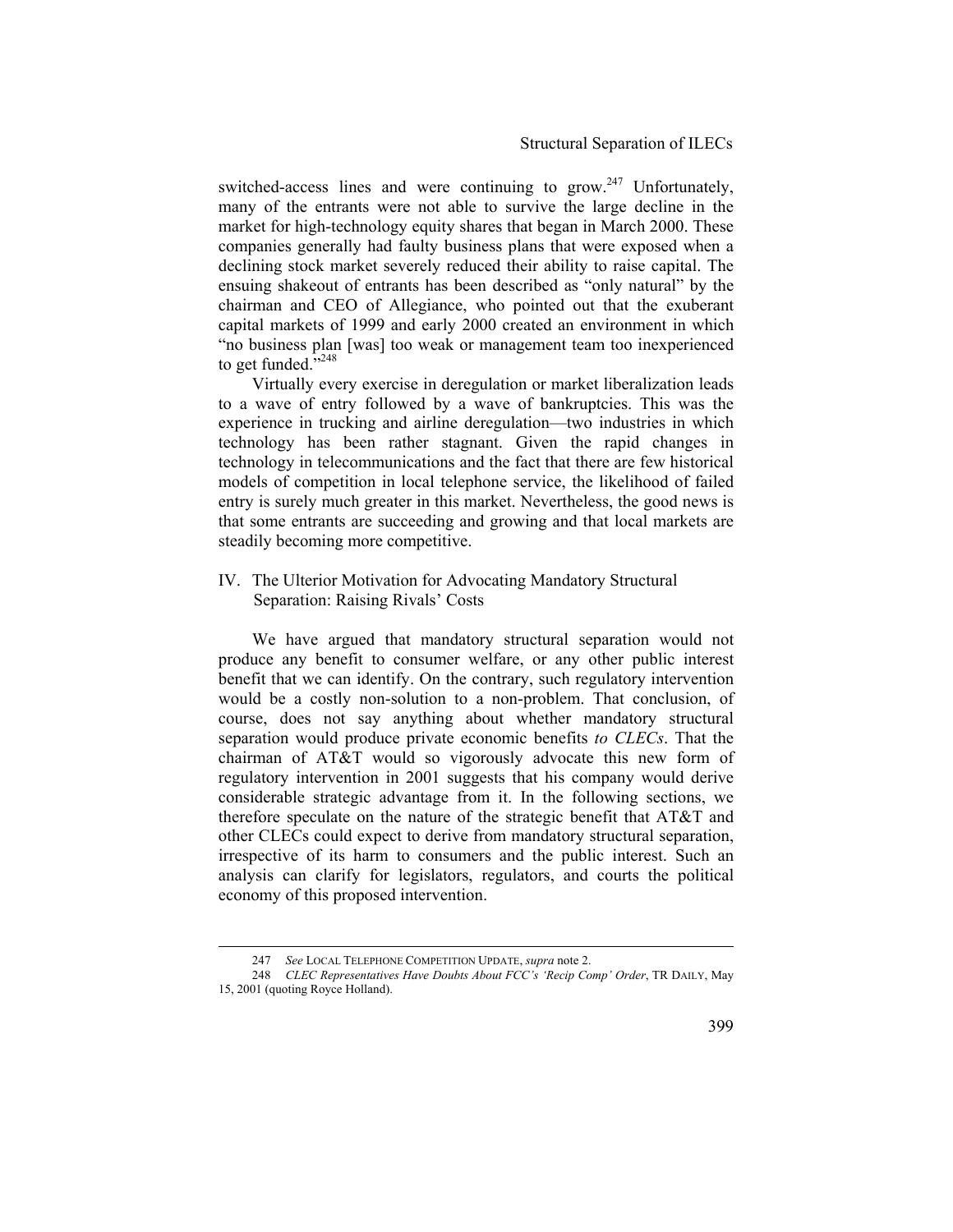From the perspective of a major CLEC like AT&T, mandatory structural separation effectuates a strategy of "raising rivals" costs<sup> $249$ </sup> by increasing the *incumbent burdens* borne by the ILEC. An incumbent burden arises when "incumbents face costs owing to regulation that are not imposed on entrants."250 As one of us has previously written with Professor Daniel F. Spulber, "incumbent burdens are analogous to the phenomenon of 'raising rivals' costs,' except that in an industry subject to public utility regulation the 'rival' whose cost is being raised is the incumbent public utility rather than the entrant.<sup>"251</sup> In a regulated network industry, "the raising of a rival's cost is a method not of facilitating inefficient exclusion from a market, but of facilitating inefficient entry into it."<sup>252</sup> Mandatory structural separation of the ILECs would be a newly imposed incumbent burden because, by regulatory fiat, it would compel the incumbent—and *only* the incumbent—to operate through structurally separate wholesale and retail operations.

If antitrust is predicated on consumer welfare maximization and if telecommunications regulation should share that same orientation, then why does raising a rival's cost matter? Concern over such conduct would seem, at first blush, to focus on competitor welfare rather than consumer welfare. The answer is that the higher costs of rivals are passed along ultimately in higher prices to consumers and reduced levels of output. Moreover, by reducing the productive efficiency of rivals, this strategic behavior erodes profitability and, hence, reduces returns to investors, thus discouraging investment. It also reduces the ability of the rival firm to fund its own investment through retained earnings, because the pool of earnings diminishes by the amount of the inefficiency by which the rival has been handicapped. Consumer welfare, and economic welfare generally, therefore fall as the result of a strategy of raising rivals' costs.

This strategic and anticompetitive implication of mandatory structural separation is sophisticated and subtle because it exploits two other preexisting regulatory policies that concern pricing and cost recovery by the ILECs. First, mandatory structural separation has important implications for the prevailing test that regulators use to define a retail price squeeze, a test that can have the effect of facilitating (inefficient) entry by raising the ILEC's retail price. Because mandatory structural

 <sup>249</sup> *See* Thomas G. Krattenmaker & Steven C. Salop, *Anticompetitive Exclusion: Raising Rivals' Costs to Achieve Power over Price*, 96 YALE L.J. 209 (1986).

<sup>250</sup> SIDAK & SPULBER, *supra* note 156, at 30. The concept of incumbent burdens originated in Paul W. MacAvoy, Daniel F. Spulber & Bruce E. Stangle, *Is Competitive Entry Free? Bypass and Partial Deregulation in Natural Gas Markets*, 6 YALE J. ON REG. 209, 210 (1989).

<sup>251</sup> SIDAK & SPULBER, *supra* note 156, at 30-31 (footnote omitted).

<sup>252</sup> *Id.* at 31.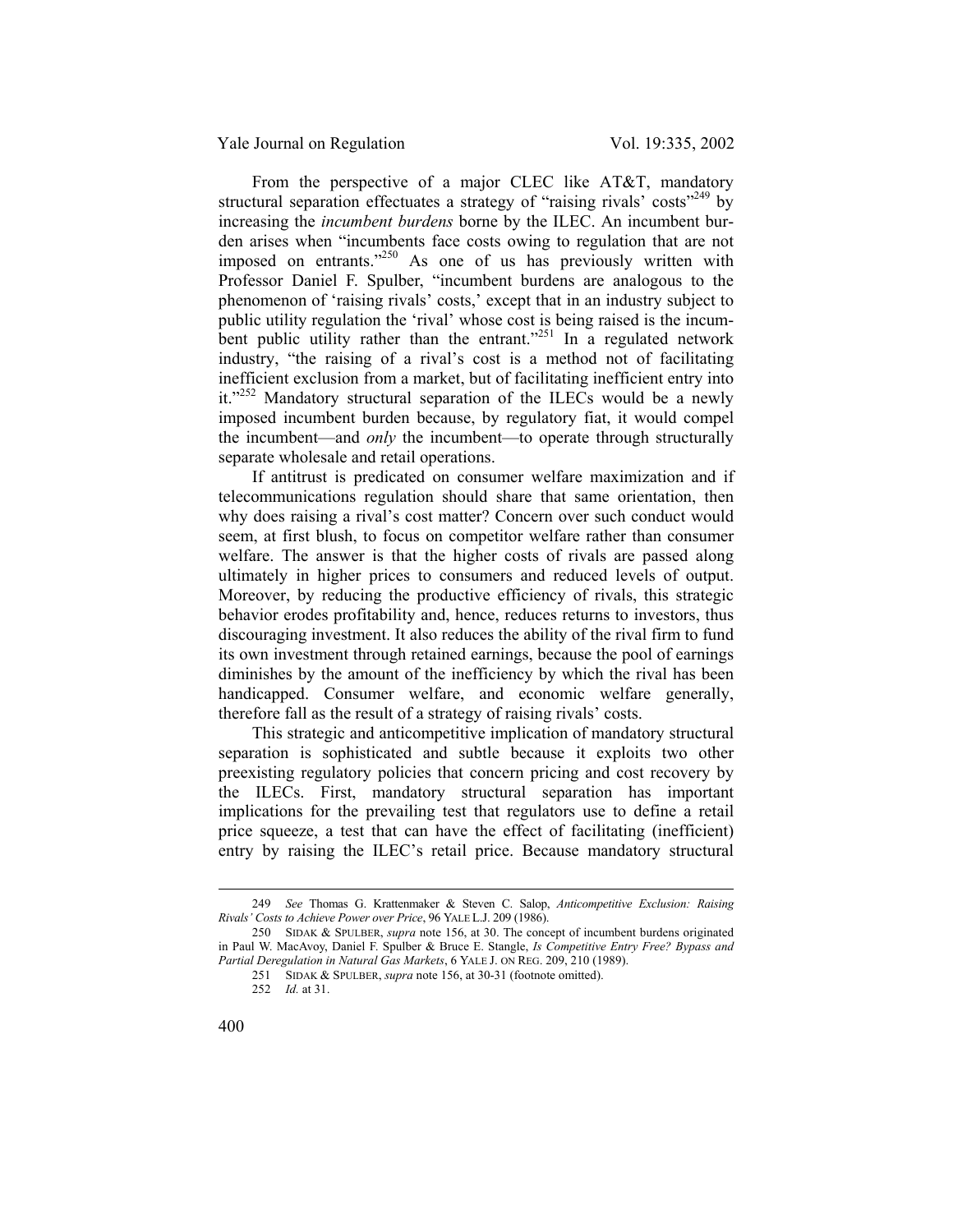### Structural Separation of ILECs

separation raises the ILEC's costs, it evidently would justify a state PUC's ordering a higher retail price floor for the ILEC's retail service. Although plainly harmful to consumer welfare, that strategy of raising rivals' costs facilitates AT&T's entry into the local market. Second, this strategy becomes even more surreptitious because of the way that state and federal regulators allow, through the process of "jurisdictional separations," an ILEC to recover through its regulated rates the non-traffic-sensitive costs of its network that are incurred in common across both intrastate and interstate services. Because of the reluctance of state regulators to raise the ILEC's allowed price for an unbundled loop and the reluctance of the FCC to raise the ILEC's allowed price for interstate access (which is already subject to a price-cap that declines over time), the additional costs imposed on an ILEC by virtue of mandatory structural separation might, for political rather than economic reasons, be unrecoverable in both the state and federal jurisdictions.

#### A. *Mandatory Structural Separation and the Retail Price-Squeeze Rule*

After the passage of the Telecommunications Act of 1996, AT&T argued that resale of the ILEC's local service was an essential precursor to, not a substitute for, facilities-based entry under the new legislative scheme.<sup>253</sup> Section 252(d)(3) of the Communications Act, added in 1996, provides that the discount to which the CLEC is entitled when purchasing the ILEC's wholesale service is based on decremental cost—the cost that the ILEC actually avoids when no longer retailing local exchange service to an end consumer.<sup>254</sup> As indicated by Mr. Armstrong's remarks discussed earlier in Part  $I<sub>1</sub><sup>255</sup> AT&T$  regarded the avoided-cost discounts set by regulators as too low to make resale a feasible strategy—which is simply to say that AT&T evidently concluded after 1996 that its own incremental cost of retailing an ILEC's wholesale local service exceeded the ILEC's decremental cost of *not* retailing that same service. There is, of course, nothing anticompetitive about one set of firms having inherently lower costs than another set of firms when performing a particular productive activity; certainly, such asymmetry of costs should surprise no

 <sup>253</sup> *See* John D. Zeglis, *Out of the Courts and into the Market: Wouldn't It Be Great?*, *in* IS THE TELECOMMUNICATIONS ACT OF 1996 BROKEN? IF SO, HOW CAN WE FIX IT? 100, 100-01 (J. Gregory Sidak ed., 1999) ("Total service resale offered a chance for easy market entry, followed by more meaningful forms of competition.") (edited text of speech by president of AT&T delivered Dec. 18, 1997); *see also* KAHN, LETTING GO, *supra* note 90, at 47-53, 90-96; Sidak & Spulber, *The Tragedy of the Telecommons*, *supra* note 90.

<sup>254 47</sup> U.S.C. § 252(d)(3) (2000). For the statutory text, see *supra* note 169.

<sup>255</sup> *See supra* text accompanying note 60.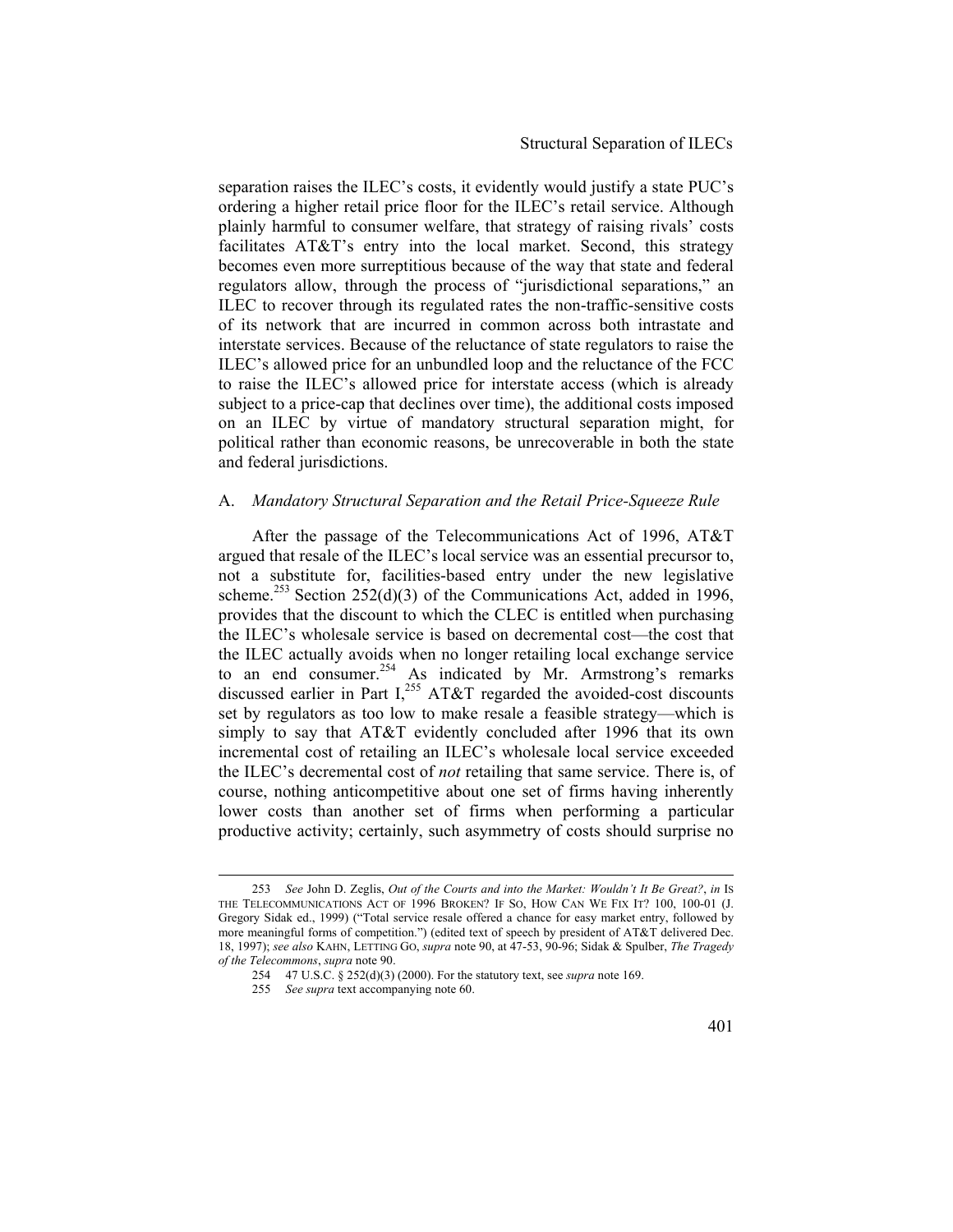one in an industry in which the government has heavily regulated one set of firms and thus inevitably skewed its choice of production technology.

Rather than pursue a local competition strategy predicated on resale (or on widespread leasing of unbundled loops at regulated prices), AT&T pursued a costly facilities-based strategy of entry into the local telecommunications market, as noted in Part II.<sup>256</sup> AT&T spent more than \$100 billion between 1996 and 2001 to buy TCI and MediaOne, two of the nation's largest cable MSOs. AT&T thereby gambled that, through substantial subsequent investment, the company could upgrade and combine the (generally one-way) cable systems of the various MSOs to create a viable two-way network for local telecommunications. For AT&T's facilities-based strategy to succeed, the company must be able to offer consumers a lower (quality-adjusted) retail price for local telecommunications services than the ILEC's retail price, or new service, or both. By December 2001, however, the *New York Times* concluded that "[t]he rough financial calculations suggest that the cable strategy was a wash or a modest loser for the company's shareholders . . . . .<sup>257</sup>

State PUCs faced a similar issue even before their implementation of the local interconnection provisions of the Telecommunications Act of 1996. When entrants have sought to compete in local telecommunications markets (such as intraLATA toll service) by purchasing the use of the ILEC's bottleneck elements, state PUCs have regulated not only the ILEC's maximum price of the bottleneck elements sold to CLECs, but also the ILEC's *minimum* price of the retail service sold to consumers in competition with the CLEC's retail service. The purpose of the two levels of price regulation is to prevent a price squeeze on the CLEC's sale of the retail service. If this retail profit margin is too small, a retail price squeeze is said to have occurred. The California Public Utilities Commission ("CPUC"), one of the earliest state PUCs to adopt a precise price-squeeze test after hearing extensive economic testimony, announced its rule in 1993 in *Alternative Regulatory Frameworks for Local Exchange Carriers*. 258 Using the concept of long-run incremental cost ("LRIC"), the

 <sup>256</sup> In fact, AT&T's decision to acquire cable MSOs represented a reversal of its strategy for entry into local telecommunications. As late as December 1997, the president of AT&T publicly said, "Although unbundled network elements are the only practical route for broadly delivering benefits of competition to residential and most business customers within the next few years, over time AT&T and other long-distance carries will undoubtedly build some local network facilities of their own." Zeglis, *supra* note 253, at 102. AT&T ultimately declined to build its own local network facilities or to lease unbundled loops on a large scale.

<sup>257</sup> Seth Schiesel, *The AT&T Chief's Report Card; Did Armstrong Do as Well as Could Be Expected?*, N.Y. TIMES, Dec. 22, 2001, at C1, C2.

<sup>258</sup> *In re* Alternative Regulatory Frameworks for Local Exchange Carriers, and Related Matters (Part 2 of 4), Decision No. 93-09-076, Cal. Pub. Utils. Comm'n, Sept. 17, 1993, 1993 Cal. PUC LEXIS 649.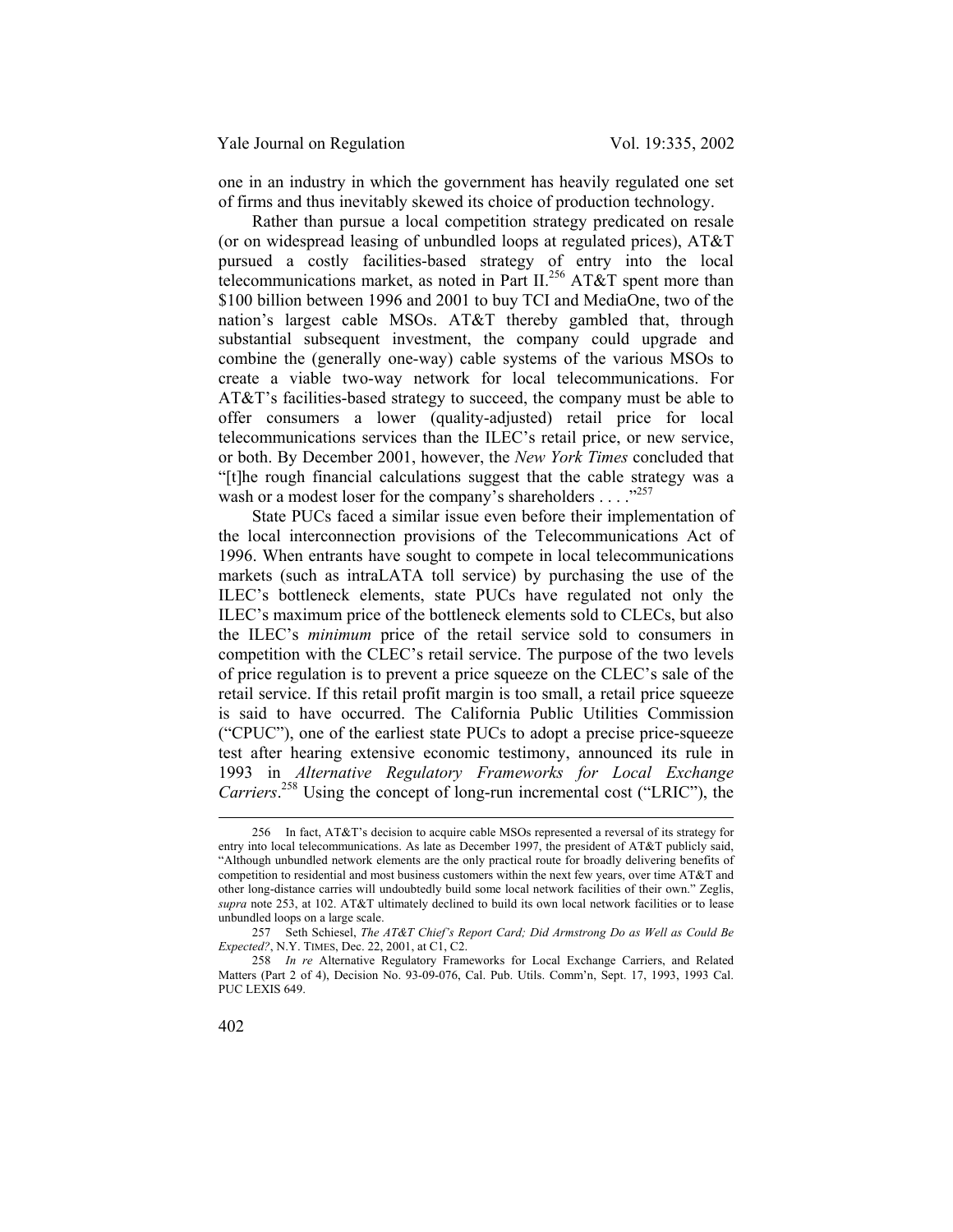CPUC said, "A price squeeze may be avoided by requiring that the price floor for the LECs' toll and other competitive services offered under tariff or by contract should not be lower than the sum of the tariffed rates for the bottleneck building blocks and the cost (LRIC) of non-bottleneck components."259 In the case of resale of the ILEC's local service, the LRIC of non-bottleneck components is simply the ILEC's long-run avoided (decremental) cost of retailing.

Price-squeeze regulation, however, can be imprecise and can deter more than simply anticompetitive behavior by the ILEC. The pricesqueeze rule is subject not only to regulatory error, but also to strategic manipulation by competitors. The CLEC's regulatory strategy, obviously, is to importune the state PUC to set for the ILEC the lowest possible price ceiling on UNEs and the highest possible price floor on retail services. In other words, the CLEC's strategic objective is to secure from the regulator a price-squeeze rule that maximizes the likelihood of "false positives" that is, the rule finds an ILEC's slim profit margin on retail services to be anticompetitive when it is not. This strategy also would urge the state PUC to impute the highest possible cost to the ILEC's supply of the nonbottleneck inputs. The result is a profit margin for CLECs that is guaranteed by regulation—and quite possibly guaranteed to exceed the competitive profit margin, given the ILEC's probably greater efficiency in supplying the non-bottleneck retailing functions required to sell local telecommunications service to end consumers. It is, of course, exceedingly

 <sup>259</sup> *Id*. \*162 (Finding of Fact No. 228). The two largest ILECs in California were then Pacific Bell and GTEC. The firms seeking to provide competitive services (such as local toll service) were, among others, AT&T and MCI. To "prevent any price squeeze" by Pacific Bell or GTEC, the CPUC reaffirmed an earlier order requiring that "the price floor for the LECs' toll and other competitive services shall not be lower than 'the sum of the tariffed rates for the bottleneck building blocks and the cost (LRIC) of non-bottleneck components.'" *Id.* at \*42 (quoting *In re* Alternative Regulatory Frameworks for Local Exchange Carriers, etc., (Part 2 of 2), Decision No. 89-10-031, Cal. Pub. Utils. Comm'n, Oct. 12, 1989, 1989 Cal. PUC LEXIS 576, at \*123 (Conclusion of Law No. 7)).

The CPUC's approach to defining and prohibiting price squeezes is representative of the approach used by other state PUCs. *See, e.g.*, In the Matter, on the Commission's Own Motion, to Determine the Total Service Long Run Incremental Costs and Imputation Requirements Under the Michigan Telecommunications Act, Case No. U-11103, Mich. Pub. Serv. Comm'n, Dec. 12, 1996, 1996 Mich. PSC LEXIS 294, at \*41 ("In giving effect to this policy [of preventing price squeezes], Subsection 362(2) [of the Michigan Telecommunications Act] expressly states that the rate for a telecommunication service must exceed the sum of the tariffed rates for access and other noncompetitive components used to provide the service and the TSLRIC [total service LRIC] of all other components that are not offered as tariffed services."); *In re* the Application of Electric Lightwave, Inc. for a Certificate of Authority to Provide Telecommunications Services in Oregon, (CP 1), etc., Order No. 96-021, Or. Pub. Utils. Comm'n, Jan. 12, 1996, 1996 Ore. PUC LEXIS 7, ("[Oregon Revised Statute §] 759.050(5)(b) is designed to prevent price squeezes by establishing an imputation price floor for services sold by telecommunications utilities within competitive zones. It requires that the price for a service offered by a telecommunications utility may not be less than the TSLRIC of nonessential functions plus the price of the essential functions necessary to provide the service.").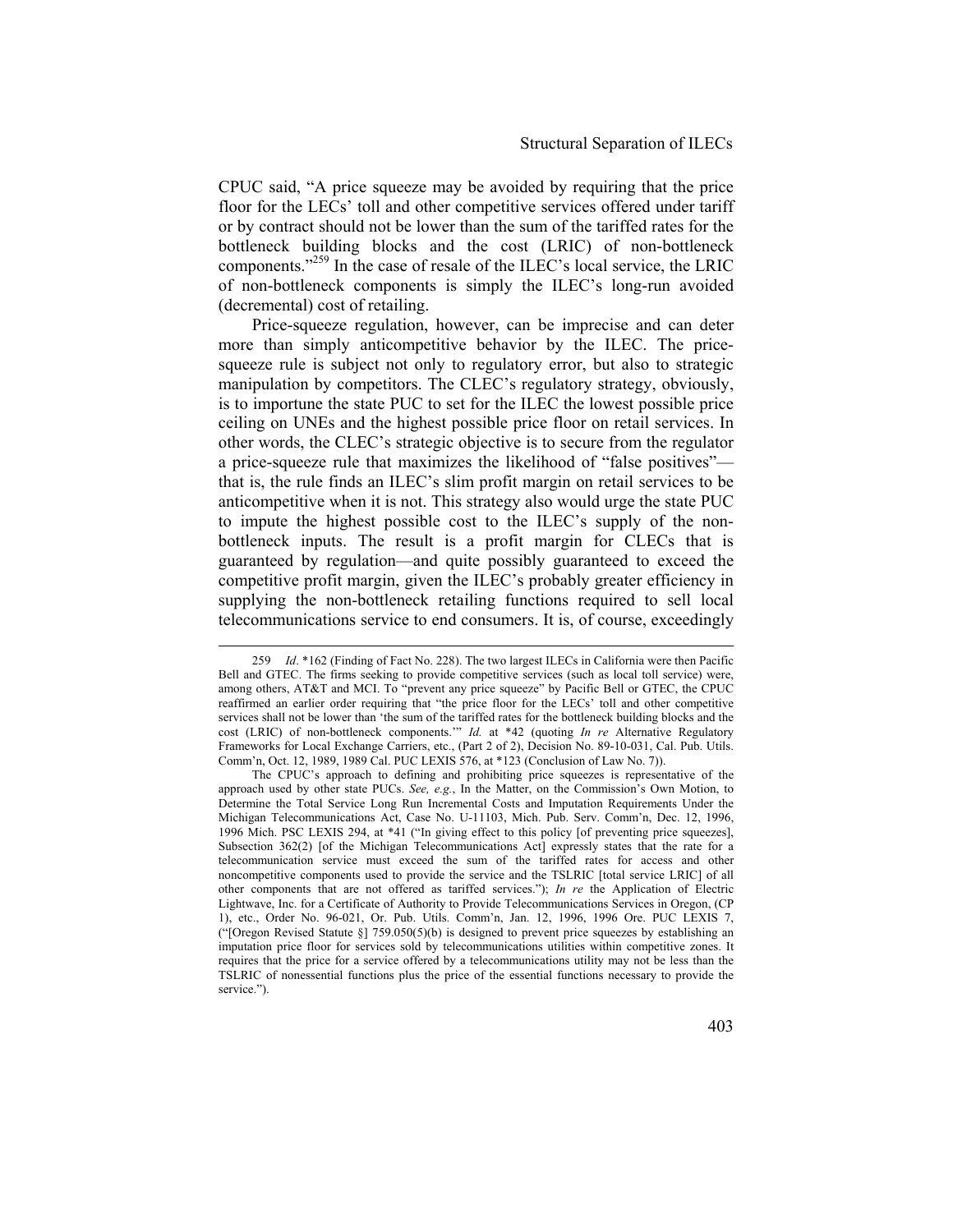doubtful that consumers could benefit even in the long run from such infant-industry regulation.

How does this potential for strategic abuse of price-squeeze regulation relate to AT&T's advocacy of mandatory structural separation of ILECs? As noted above, AT&T has complained since the late-1990s that the wholesale discounts that result from the avoided-cost formula specified by Congress in Section 252(d)(3) of the Communications Act are insufficient to allow AT&T's profitable entry into local exchange service. Thus, AT&T has chosen to enter the local access market instead through its costly acquisition of TCI and MediaOne. This strategy is noteworthy because resale and the leasing of unbundled network elements do not even appear to be the preferred mode of CLEC entry. The practical benefit to AT&T of mandatory structural separation is to increase the ILEC's incremental cost of retailing as a non-bottleneck component within the traditional price-squeeze formula. (The next step in that process, if permitted on antitrust grounds, will be AT&T's acquisition by Comcast, another cable  $MSO.<sup>260</sup>$ ) In numerous markets,  $AT&T$  is no longer interested in purchasing that non-bottleneck component from the ILEC, as the company has committed itself instead to facilities-based entry through the upgrading of cable television systems. Nonetheless, AT&T benefits if, under the traditional price-squeeze test, the regulator increases the ILEC's price floor by the amount that mandatory structural separation increases the ILEC's cost of supplying bottleneck inputs and non-bottleneck inputs to its own retailing arm and to the CLECs. (It is not necessary to assume, unrealistically, that the PUC would follow mandatory structural separation with a large increase in rates for local telephone service.)

An additional complexity arises here. If there are economies of scope across the ILEC's wholesale and retail operations, then mandatory structural separation will create increased costs for the ILEC that are jointly attributable to wholesaling and retailing, but not directly attributable to either function on its own. Thus, any allocation of common costs between the two functions will be inherently arbitrary on economic grounds. On political grounds, however, it may be much harder for regulators to justify attributing a share of the increased common costs to the LRIC of the bottleneck elements, such as unbundled loops, for such an allocation of common costs would tend to discourage non-facilities-based entry into local telecommunications through the leasing of UNEs. (In comparison, in 1996, the FCC expressly refused to use Ramsey-pricing reasoning to allocate to unbundled loops any appreciable share of the

 <sup>260</sup> Steve Lohr, *AT&T's Cable Deal: News Analysis; Clash of the Convergers*, N.Y. TIMES, Dec. 20, 2001, at C1.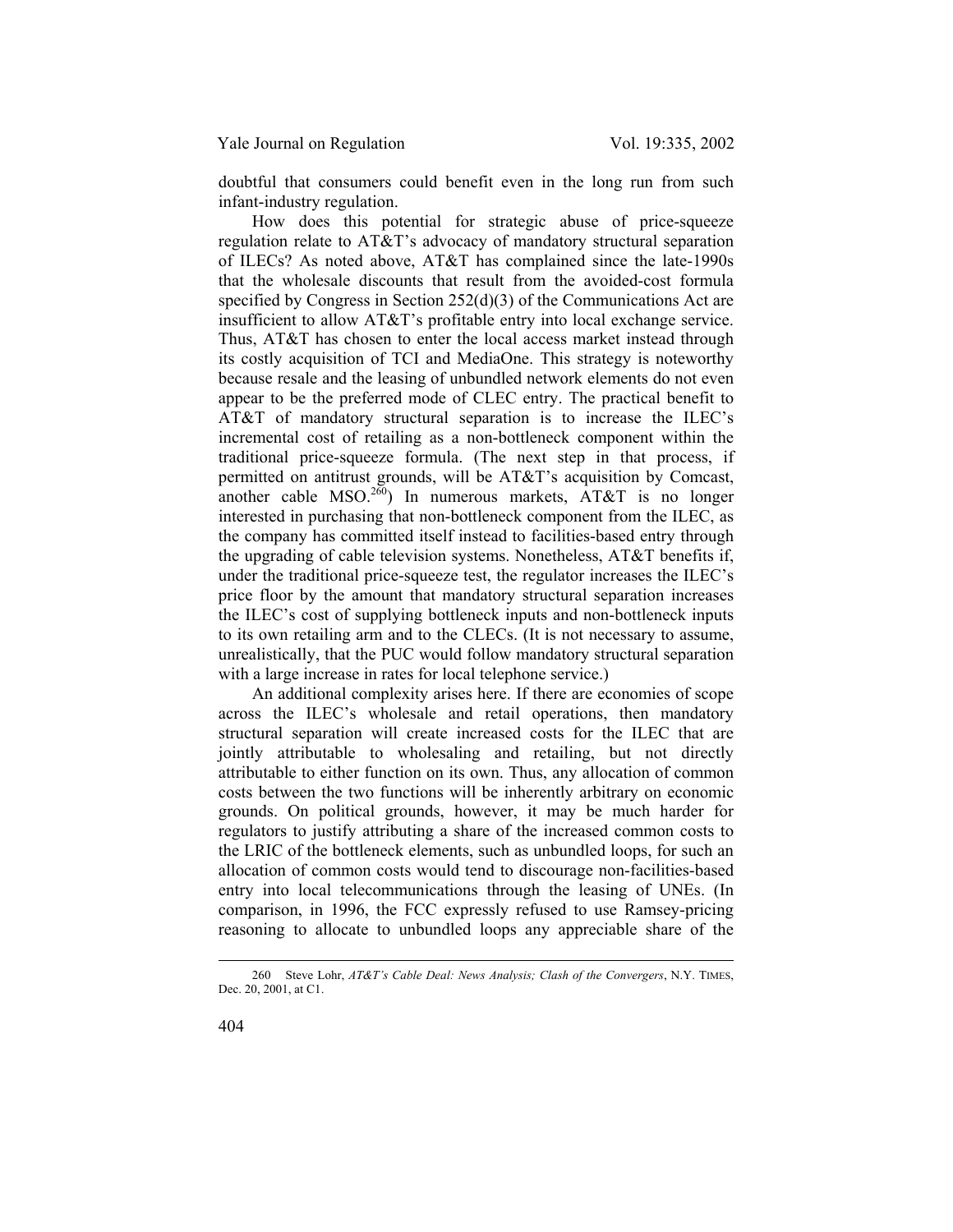ILEC's forward-looking common costs, on the rationale that loops were the least substitutable of all of the ILEC's unbundled network elements.<sup>261</sup>) Therefore, state PUCs will have an incentive to attribute all or most of the increased common costs of mandatory structural separation to the ILEC's retailing functions, while keeping the regulated prices of UNEs at their current levels. The state PUCs also will have a pronounced political incentive to characterize the increased common costs as properly recoverable through FCC-regulated rates for interstate services rather than through PUC-regulated rates for intrastate service—an important institutional consideration to which we now turn.

## B. *Strategic Exploitation of Jurisdictional Separation of Common Costs*

The ILECs face overlapping regulatory jurisdictions. An ILEC provides intrastate services that are regulated by the state PUC and interstate services that are regulated by the FCC. For example, the FCC regulates the ILEC's price of supplying originating or terminating access for a long-distance call crossing LATA boundaries (usually including state lines), whereas the state PUC regulates the ILEC's price of the same access for intrastate toll calls that do not cross LATA boundaries. The setting of interstate and intrastate prices for access requires that state and federal regulators allocate to each jurisdiction the ILEC's costs of supplying access. The ILEC, however, incurs some costs in common when supplying both the intrastate and interstate services. For example, the cost of installing and maintaining the copper loop leading from the central office switch to the customer's premise is a cost that is common to access services subject to both jurisdictions.

Mandatory structural separation has implications for the ILEC's jurisdictionally common network costs. We explained in Part II that mandatory structural separation would likely raise an ILEC's costs. If, as seems inescapable, any of those cost increases were incurred in common across jurisdictionally separate services, a state PUC's order of mandatory structural separation necessarily would increase the costs to an interstate service that is subject to the FCC's jurisdiction. That increase in the amount of the ILEC's costs of providing interstate service would, all other

 <sup>261</sup> Local Competition First Report and Order, *supra* note 96, ¶ 696, at 15,853 ("We conclude that such an allocation could unreasonably limit the extent of entry into local exchange markets by allocating more costs to, and thus raising the prices of, the most critical bottleneck inputs, the demand for which tends to be relatively inelastic. Such an allocation of these costs would undermine the procompetitive objectives of the 1996 Act."). Commenting on this reasoning by the FCC, one of us has written with Professor Daniel Spulber that "[i]t is a sham for the FCC to have told incumbent LECs that they can recover their forward-looking common costs only by raising the prices of their most pricesensitive network elements above TELRIC." SIDAK & SPULBER, *supra* note 7, at 341.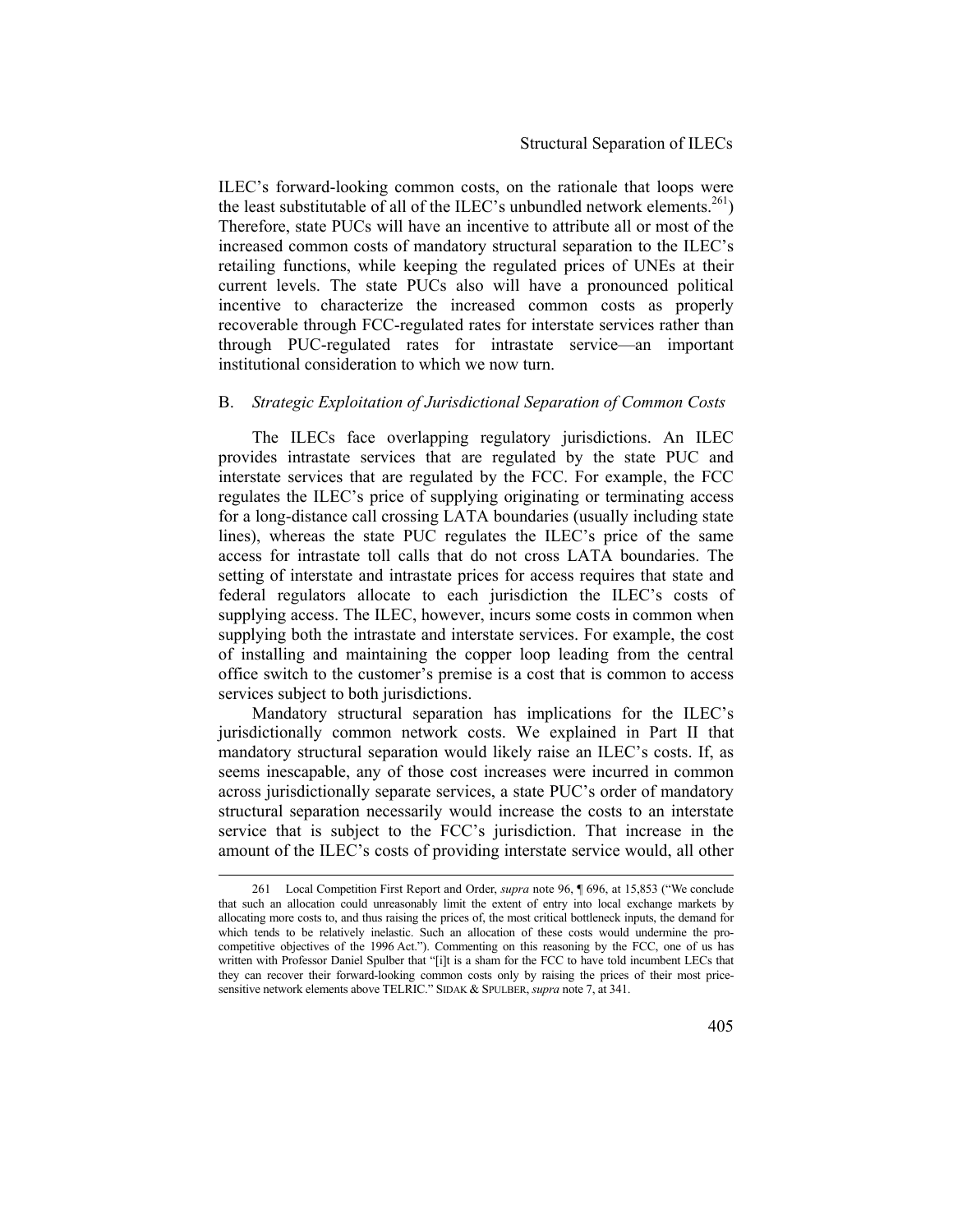things being equal, place pressure on the FCC to allow a higher rate for the regulated interstate service. For political reasons, however, the FCC might resist allowing such a rate increase.<sup>262</sup> Consequently, a state's decision to order mandatory structural separation would surely affect the interstate jurisdiction and thus implicate the FCC's rate-setting prerogatives.

 The FCC and the states address the jurisdictional division of common costs through the "separations" process, codified in Part 36 of the FCC's rules.263 That process was a decision jointly made by the states and the federal government to advance shared political goals concerning the structure of rates. It was a modification in each state of the regulatory relationship (which one of us has previously described in contractual terms<sup>264</sup>) to which that state was, historically, already a party. The practical effect of the jurisdictional separation of the ILEC's common costs was to interpose the federal government (represented by the FCC) as an additional party to the preexisting regulatory relationship (or contract) between the state and the ILEC. The allocation by state and federal regulators of a substantial share of the ILEC's common costs to the interstate side of its books necessarily carried with it several implied, if not explicit, representations: The FCC would afford the ILEC the reasonable opportunity to recover, through its sale of interstate services at regulated rates, the entire portion of common costs that had arbitrarily been designated as "interstate" in character; the states would correspondingly allow the ILEC the reasonable opportunity to recover, through its sale of intrastate services at regulated rates, the entire portion of common costs that had arbitrarily been designated as "intrastate" in character; *and* the states and the FCC jointly would ensure that the separations process would enable the ILEC to recover the full amount of common costs. In short, the sum of the parts may not be less than the whole.

The experience of implementing the Telecommunications Act of 1996 raised considerable doubt as to whether the state PUCs and the FCC were credibly committed to granting the ILECs the reasonable opportunity to recover their full common costs of local interconnection. Under Chairman Reed Hundt, the FCC rebuffed, in the *First Report and Order* on interconnection,  $265$  arguments by the ILECs that the FCC's pricing proposals would deny an ILEC the reasonable opportunity to recover its

 <sup>262</sup> For a discussion of the political resistance of regulators to increase rates to cover costs, see CRANDALL & WAVERMAN, *supra* note 165, at 166.

<sup>263</sup> 47 C.F.R. pt. 36. The separations process today removes the ILEC's costs of *unregulated* services through Part 64, 47 C.F.R. pt. 64. Interconnection costs and prices are regulated and thus are subject to the Part 36 process of separating the ILEC's regulated costs.

<sup>264</sup> *See* SIDAK & SPULBER, *supra* note 7, at 101-77.

<sup>265</sup> Local Competition First Report and Order*, supra* note 96, ¶¶ 696-98, at 15,853-54.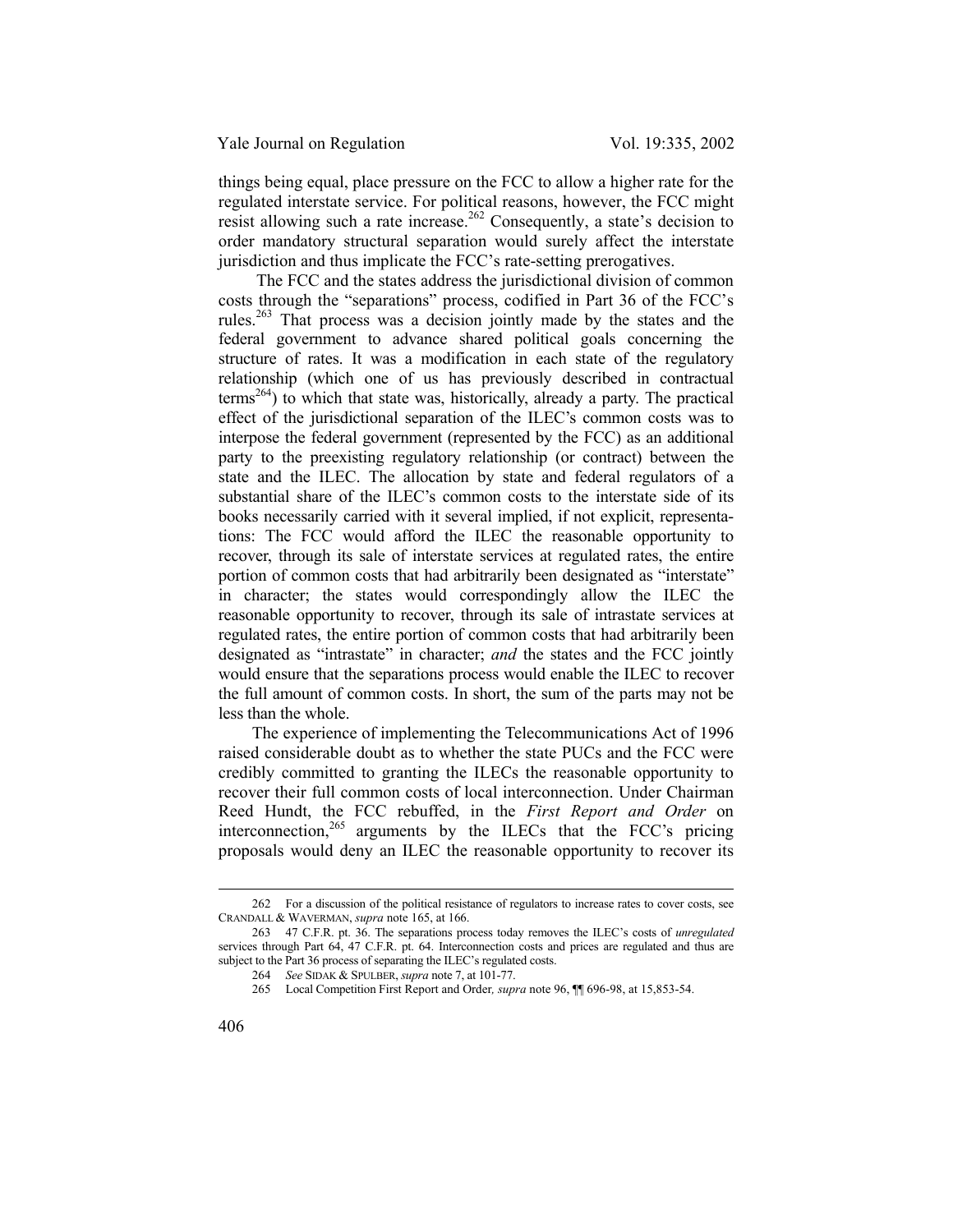total costs of providing unbundled network elements and resale. Again, in its *Access Reform Order* in May 1997, the FCC reaffirmed its desire for the ILECs to price unbundled access to their networks at TELRIC and stated that the agency would address cost recovery issues in a subsequent order, which never appeared during the remainder of Chairman Hundt's tenure or during his successor's.<sup>266</sup> In August 1997, Chairman Hundt said, "The existing competition efforts in local markets are tiny fish that will not survive in the presence of the incumbent, formerly government-protected, monopolistic, whale-sized local telephone operating companies, not unless state and national governments write and enforce procompetitive rules."<sup>267</sup> In short, the FCC's action and inaction over nearly a five-year period from August 1996 to early 2001 suggested that the agency consciously sought to stimulate competitive entry into local telephony by encouraging (or commanding, if the courts would permit) the state PUCs to set UNE prices and resale discounts that would not fully compensate the ILECs for their forward-looking common costs of local interconnection.<sup>268</sup> Scholars criticized the FCC for engaging in a sophisticated, opportunistic strategy of managed competition.<sup>269</sup> Chairman Hundt's subsequent memoirs do more to substantiate the basis for that criticism than refute it. $270$ 

The jurisdictional separations process enables regulators—at the behest of tiny fish as well as large ones like AT&T and WorldCom—to

 <sup>266</sup> *In re* Access Charge Reform, Price Cap Performance Review for Local Exchange Carriers; Transport Rate Structure and Pricing, End User Common Line Charges, 12 F.C.C.R. 15,982 ¶ 14 (1997) (First Report and Order).

<sup>267</sup> Reed E. Hundt, *The Light at the End of the Tunnel* v*. the Fog: Deregulation* v*. the Legal Culture*, *in* IS THE TELECOMMUNICATIONS ACT OF 1996 BROKEN? IF SO, HOW CAN WE FIX IT? 1, 6 (J. Gregory Sidak ed., 1999) (edited text of speech delivered Aug. 14, 1997).

<sup>268</sup> In addition, the FCC appeared to (1) delay the imposition of any alternative mechanism for cost recovery that might engender political controversy and publicly expose the magnitude of the shortfall in cost recovery owing to the pricing rule urged upon the states by the FCC, and (2) maintain that, in the meantime, any claim by an ILEC that the FCC had committed a taking of property was unripe for adjudication, either because cost recovery issues would still (someday) be addressed by the FCC or because no confiscation of an ILEC's property could occur until the ILEC had lost appreciable market share (if not simply profit) to the CLECs.

<sup>269</sup> *See* KAHN, LETTING GO, *supra* note 253; SIDAK & SPULBER, *supra* note 156, at 307-92, 403-26; *see also* ALFRED E. KAHN, WHOM THE GODS WOULD DESTROY, OR HOW NOT TO DEREGULATE (2001); DALE E. LEHMAN & DENNIS WEISMAN, THE TELECOMMUNICATIONS ACT OF 1996: THE "COSTS" OF MANAGED COMPETITION (2000) (discussing regulatory opportunism in the pricing of UNEs by state PUCs having price-cap regulation for their ILECs); Hausman, *supra* note 90.

<sup>270</sup> REED E. HUNDT, YOU SAY YOU WANT A REVOLUTION: A STUDY OF INFORMATION AGE POLITICS 154 (2000) ("The conference committee compromises [for the Telecommunications Act of 1996] had produced a mountain of ambiguity that was generally tilted toward the local phone companies' advantage. But under principles of statutory construction, we had broad discretion in writing the implementing regulations. Indeed like the modern engineers trying to straighten the Leaning Tower of Pisa, we could aspire to provide the new entrants to the local telephone markets a fairer chance to compete than they might find in any explicit provision of the law."); *see also* Glen O. Robinson, *Reed Hundt, Revolutionary Manqué*, 4 GREEN BAG 2D 197 (2001) (critical review of HUNDT, *supra*).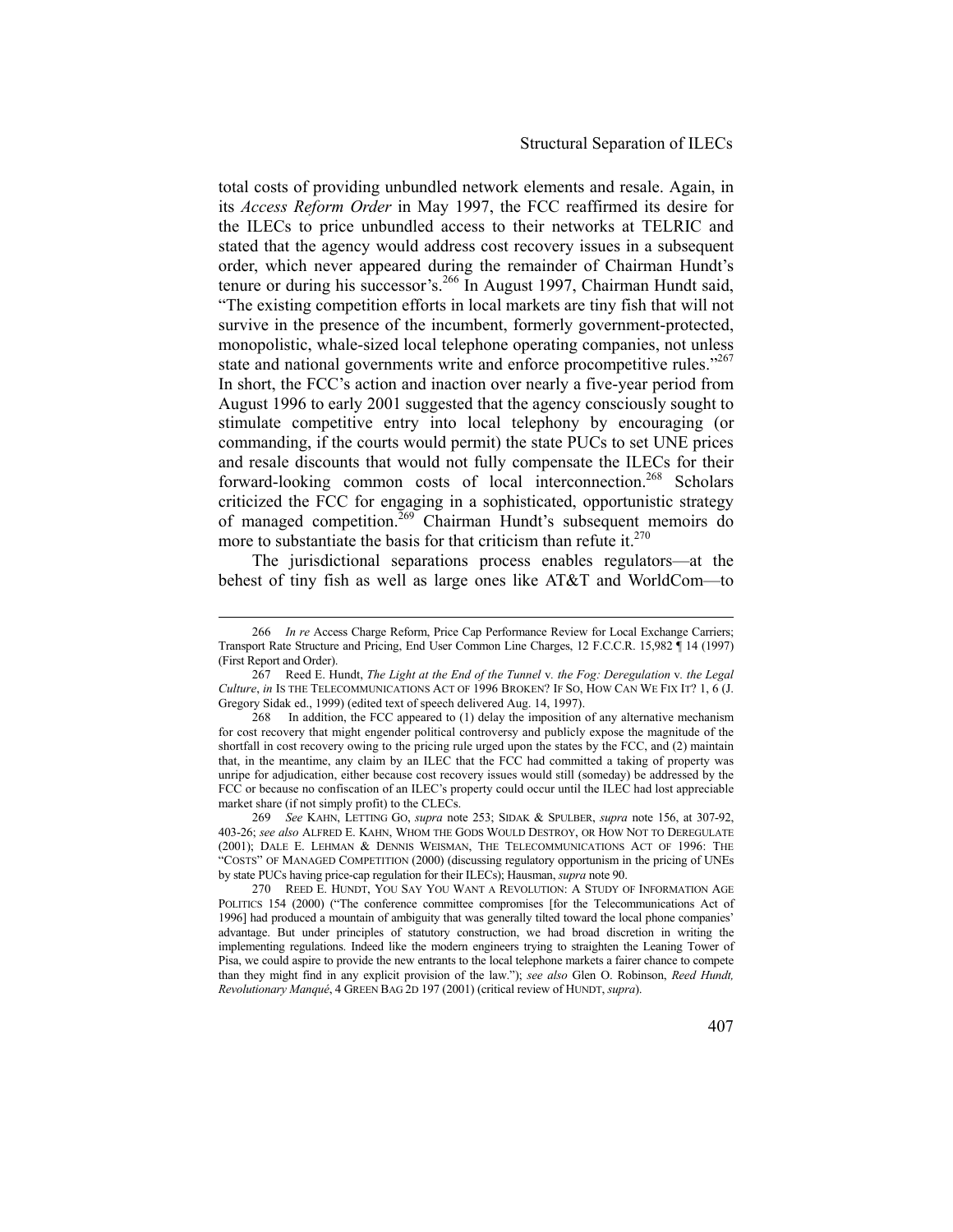Yale Journal on Regulation Vol. 19:335, 2002

make even more opaque this strategy of managed competition as it concerns the recovery of an ILEC's common costs of interconnection. The FCC has said of the separations process: "While a competitive LEC is free to recover costs according to market demand, an ILEC subject to our jurisdictional separations rules may only attempt to recover costs classified as interstate *through charges for interstate services*, and costs classified as intrastate *through charges for intrastate services*."271 That statement is incomplete because it ignores the third condition implicit in the jurisdictional separation of an ILEC's common costs: That allowed charges for interstate services and for intrastate services together shall allow the ILEC the reasonable opportunity, in light of observed conditions of market demand, to recover *all* of the ILEC's common costs. The obligation of state and federal regulators to permit the ILEC to charge rates (and earn revenues, given demand conditions) that fully recover common costs cannot be discharged simply by dividing those common costs into two categories labeled "interstate" and "intrastate." Without the implicit third condition of *full* recovery of common costs under jurisdictional separation, that intergovernmental process would tempt each regulator to assert that the other was solely responsible for raising allowed rates in its own jurisdiction to permit the recovery of the ILEC's common costs of network interconnection.272

If it were not constrained—by the arbitrary and capricious standard of the Administrative Procedure Act and by constitutional protections of private property—the jurisdictional separations process could have the practical effect of capping the price for service *A* below its stand-alone cost by virtue of the insufficient amount of common costs jurisdictionally allocated to that service. Meanwhile, the separations process could allocate to service *B* a seemingly generous amount of common costs that would imply a price exceeding the stand-alone cost of *B*; yet, being granted the regulatory freedom to charge a price exceeding stand-alone cost would be worthless to the ILEC, for the market already would constrain the ILEC to win no sales at a price that exceeded the stand-alone cost of *B*. If such a jurisdictional separation were not accompanied by an independent cost recovery mechanism, the process of jurisdictional separations would

 <sup>271</sup> *In re* Jurisdictional Separations Reform and Referral to the Federal-State Joint Board, 12 F.C.C.R. 22,120, ¶ 19, at 22,131 (emphasis added) (1997) (Notice of Proposed Rulemaking) [hereinafter Separations Notice].

<sup>272</sup> *Cf*. Smith v. Ill. Bell Tel. Co., 282 U.S. 133, 149 (1930) ("[P]roper regulation of rates can be had only by maintaining the limits of state and federal jurisdiction" to determine whether rates are confiscatory).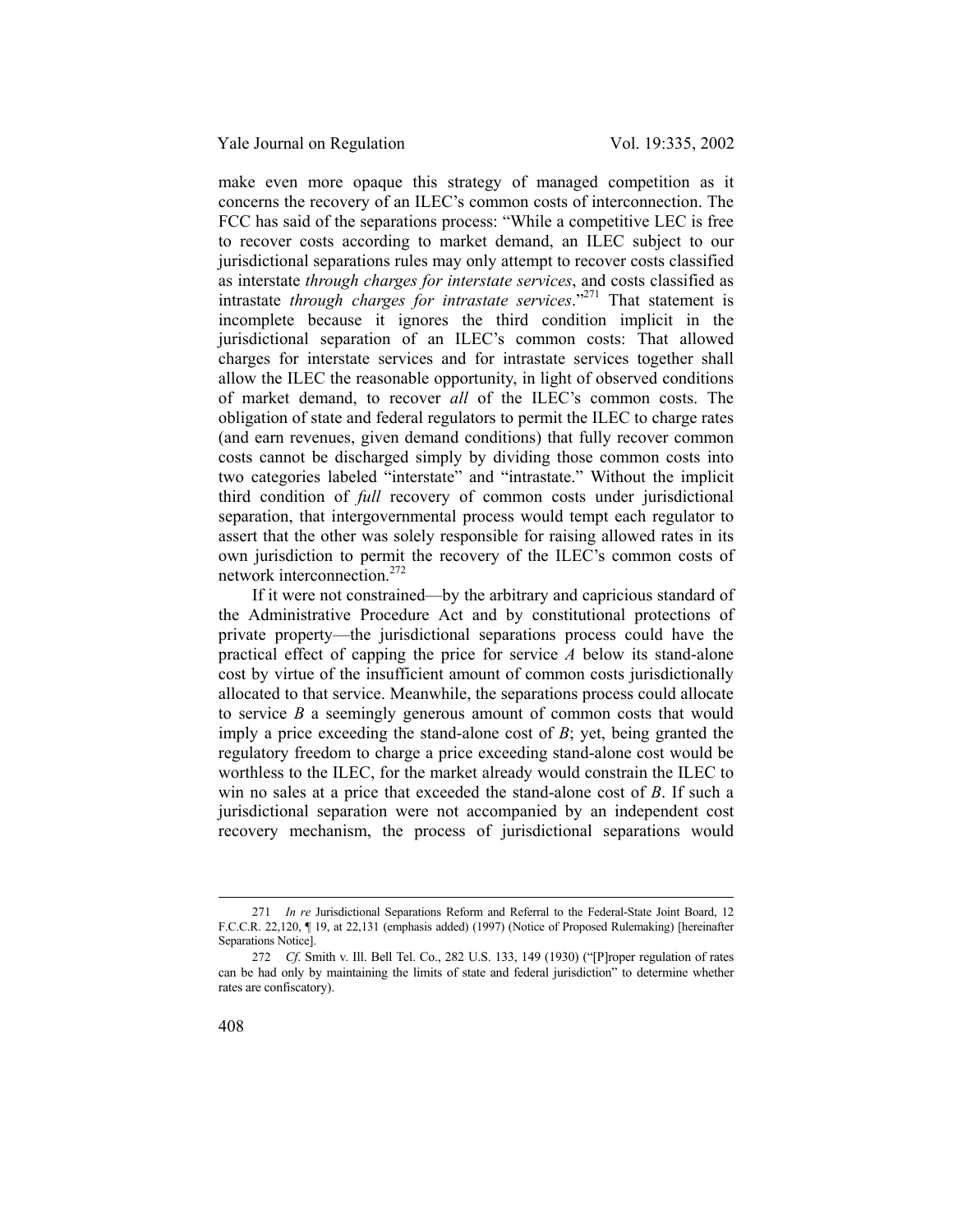## Structural Separation of ILECs

become a shell game.273 As the name implies, common costs are *common* to the overall activities of the ILEC. The arbitrary assignment of *X* percent of those common costs to services regulated at the state level and *Y* percent to services regulated at the federal level does not alter in any way the essential commonality of those costs. Nor, in the event that confiscatory rates deny the ILEC full recovery of its common costs of supplying network access, should such a jurisdictional assignment of costs magically limit the states' liability to *X* percent of the unrecovered common costs and the FCC's liability to *Y* percent of the unrecovered common costs. The ILEC should not be understood to compromise its right to full recovery of its common costs of network access because state and federal regulators happen to choose one allocation formula instead of another.

Currently, however, the law is not so clear, and regulatory practice not so forthright, as this commonsense statement of first principles might suggest. The FCC, for example, regards the separations process as a safeguard against an ILEC's *over*recovery of its costs: "One of the primary purposes of this process is to prevent ILECs from recovering the same costs in both the interstate and intrastate jurisdictions."<sup>274</sup> But the FCC seems not to recognize that *under*recovery of the common costs of network access is just as serious a threat to consumer welfare.

This current gulf between first principles and established law creates the potential for the process of jurisdictional separation to aid the CLECs' strategy of raising rivals' costs through mandatory structural separation. If jurisdictional separation of common costs has the effect of denying the ILEC full recovery of the common costs that it prudently incurred to supply access to the local telecommunications network, then the jurisdictional separations rules will discourage new investment by the ILEC in network assets that support economies of scope in the provision of local telecommunications and that, consequently, are subject to that separations process. Mandatory structural separation would predictably affect precisely these assets of the ILEC.

## Conclusion

The current debate over mandatory structural separation is only the latest manifestation of the regulatory conflict that has existed between AT&T and the regional Bell operating companies since long before passage of the Telecommunications Act of 1996—indeed nearly since the

 <sup>273</sup> For a discussion of alternative cost recovery mechanisms, see SIDAK & SPULBER, *supra* note 156, at 444-47.

<sup>274</sup> Separations Notice, *supra* note 271, ¶ 3, at 22,122-23.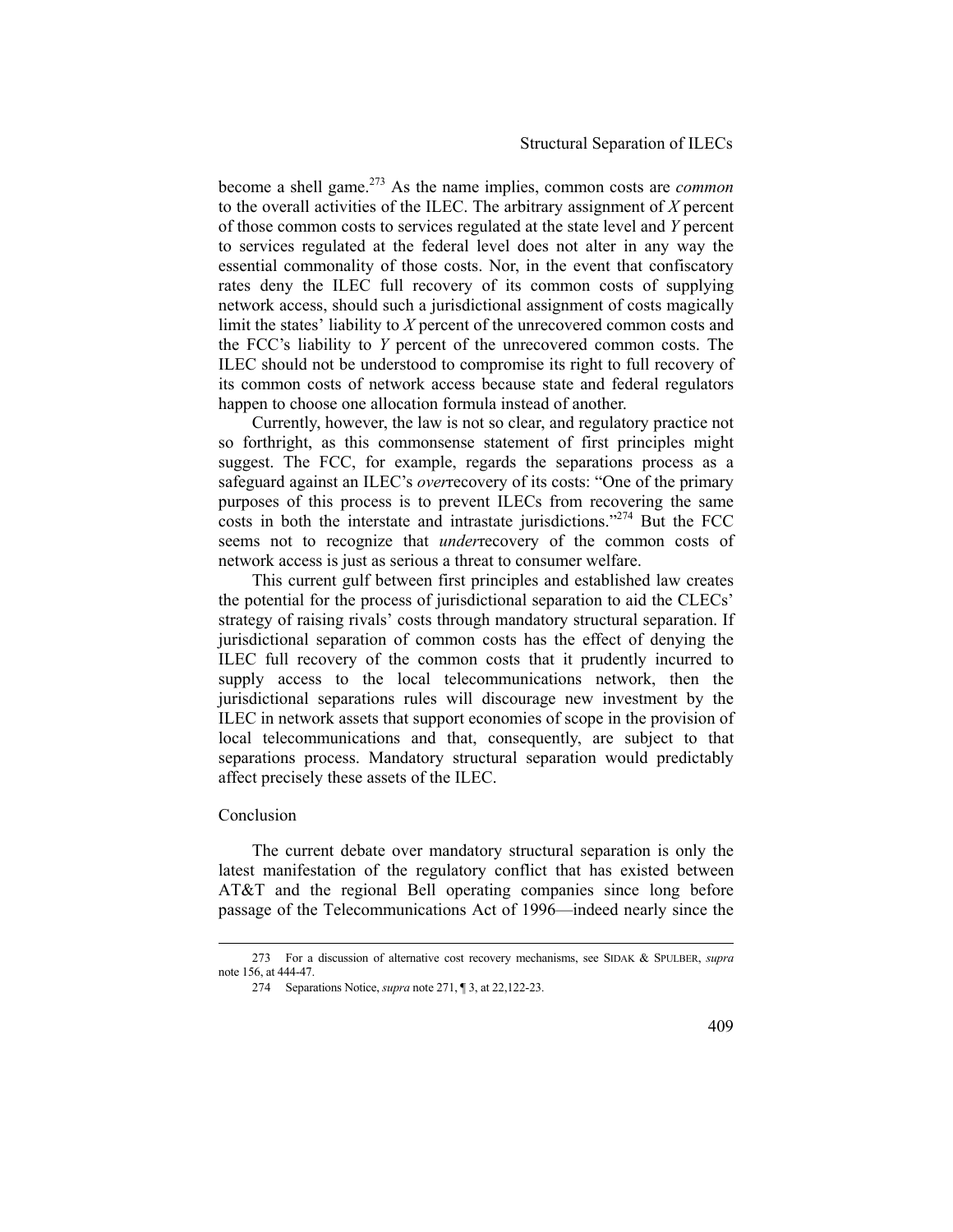effective date of the AT&T divestiture on January 1, 1984. The calls for mandatory structural separation of the incumbent local exchange carriers sound like the controversy *de jour*. For decades, the ILECs have faced rate-of-return or price-cap regulation to prevent their exploitation of their dominant positions in local exchange telecommunications. Next, the Bell operating companies specifically were subjected to line-of-business restrictions to prevent their exploitation of their dominant positions in local exchange telecommunication. Then, the ILECs were subjected to mandatory unbundling of their network elements at regulated prices to prevent their exploitation of their dominant positions in local exchange telecommunications. Now, AT&T and other CLECs insist that mandatory structural separation of the ILECs is essential to prevent their exploitation of their dominant positions in local exchange telecommunications. To paraphrase T.S. Eliot, the calls for mandatory structural separation of the ILECs "follow like a tedious argument of insidious intent."275 In light of the number and variety of policy instruments that legislators and their expert regulators have used to pursue the common end of protecting consumers of telecommunications services, one must question, if we are to take the proponents of structural separation seriously, whether each of those means to date has been a colossal failure (in which case, so might also be mandatory structural separation). Alternatively, one must question whether the actual, unstated purpose of those policy instruments has been to pursue an entirely different objective of managing and handicapping competitive outcomes to the satisfaction of legislators, regulators, and most importantly—interested companies (in which case, the imposition of mandatory structural separation would justify similar cynicism).

Mandatory structural separation is unnecessary because the putative benefits that it would produce are, in fact, nonexistent. Mandatory structural separation cannot be necessary to increase competition in local exchange services because regulators already (1) prohibit discrimination by means of more direct but less-intrusive behavioral policies and (2) regulate not only the ILEC's prices for end services sold to consumers, but also its prices for UNEs and wholesale services sold to CLECs. Given this multiple overlay of regulation, the ILECs surely cannot exercise market power in the sale of end services to consumers or in the sale of inputs to competitors. No malady exists for mandatory structural separation to cure. Mandatory structural separation, however, would clearly impose substantial costs on the ILECs. Because those costs are unnecessary to

 <sup>275</sup> T.S. Eliot, *The Love Song of J. Alfred Prufrock*, *in* THE WASTE LAND AND OTHER POEMS (1930).